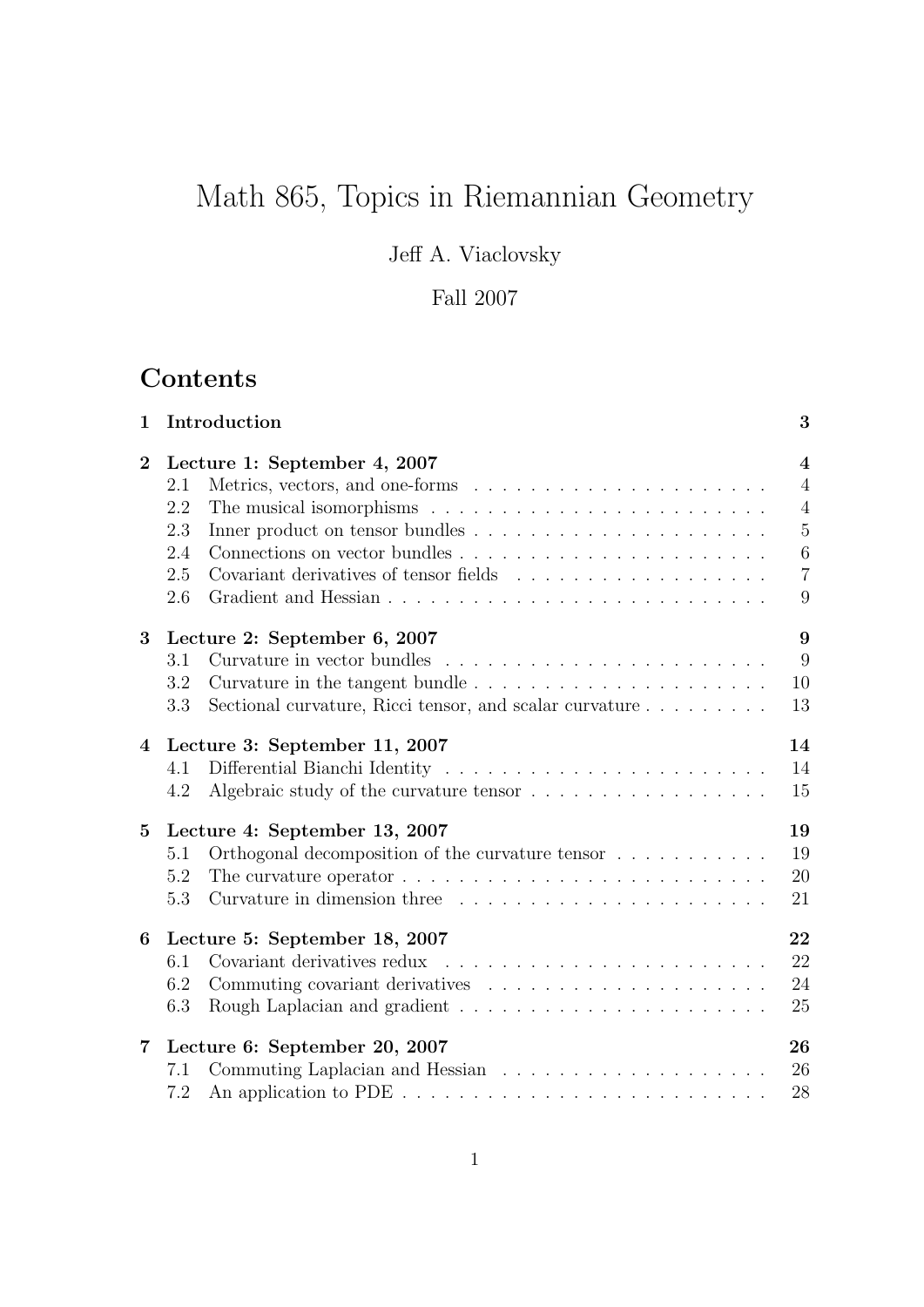| Lecture 7: Tuesday, September 25.<br>8<br>8.1           | 29<br>29 |
|---------------------------------------------------------|----------|
| Lecture 8: September 23, 2007<br>9<br>9.1               | 34<br>34 |
| 10 Lecture 9: October 2, 2007                           | 38       |
| 10.1 Manifolds with positive curvature operator         | 38       |
| 11 Lecture 10: October 4, 2007                          | 41       |
|                                                         | 41       |
|                                                         | 44       |
| 12 Lecture 11: October 9, 2007                          | 45       |
| 12.1 Linearization of Ricci tensor                      | 45       |
|                                                         | 47       |
| 13 Lecture 12: October 11, 2007.                        | 49       |
|                                                         | 49       |
| 14 Lecture 13: October 16, 2007                         | 53       |
|                                                         | 53       |
|                                                         | 54       |
|                                                         | 55       |
| 15 Lecture 14                                           | 56       |
| 15.1 Maximum principle for scalar parabolic equations   | 56       |
| 16 Lecture 15                                           | 59       |
| 16.1 Evolution of scalar curvature under the Ricci flow | 59       |
|                                                         | 61       |
| 16.3 Normalized versus unnormalized Ricci flow          | 61       |
| 16.4 Evolution of scalar under normalized Ricci flow    | 63       |
| 17 Lecture 16                                           | 63       |
| 17.1 Parabolic maximum principles for tensors           | 63       |
| 17.2 Evolution of Ricci tensor under Ricci flow         | 64       |
| 18 Lecture 17                                           | 67       |
| 18.1 Evolution of curvature tensor under Ricci flow     | 67       |
| 19 Lecture 18                                           | 71       |
|                                                         | 71       |
|                                                         | 72       |
|                                                         | 74       |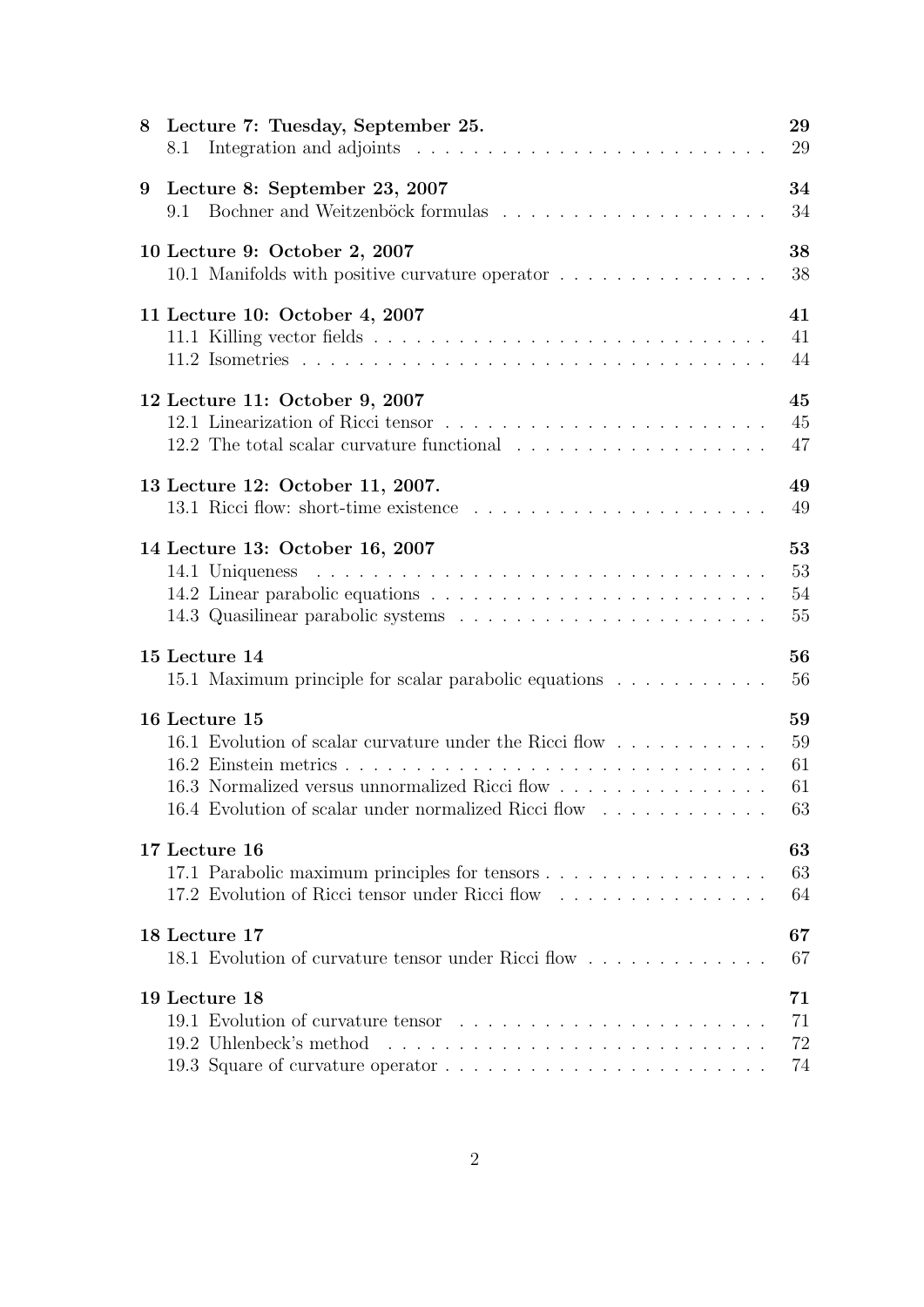| 20 Lecture 19                                                                                   | 75  |
|-------------------------------------------------------------------------------------------------|-----|
|                                                                                                 | 75  |
|                                                                                                 | 76  |
| 21 Lecture 20                                                                                   | 78  |
|                                                                                                 | 78  |
|                                                                                                 | 82  |
| 22 Lecture 21                                                                                   | 83  |
|                                                                                                 | 83  |
|                                                                                                 | 84  |
|                                                                                                 | 86  |
|                                                                                                 | 87  |
|                                                                                                 | 88  |
| 23 Lecture 22                                                                                   | 89  |
|                                                                                                 | 89  |
|                                                                                                 | 90  |
| 24 Lecture 23                                                                                   | 91  |
|                                                                                                 | 91  |
|                                                                                                 | 93  |
| 25 Lecture 24                                                                                   | 95  |
|                                                                                                 | 95  |
|                                                                                                 | 96  |
| 26 Lecture 25                                                                                   | 99  |
| 26.1 Curvature in dimension $4, \ldots, \ldots, \ldots, \ldots, \ldots, \ldots, \ldots, \ldots$ | 99  |
| 27 Lecture 26                                                                                   | 104 |
|                                                                                                 | 104 |

## 1 Introduction

The first part of this course will be a review of some basic concepts in Riemannian geometry. We will then give a fairly basic introduction to the Ricci Flow. We will also study some conformal geometry, and look at Riemannian 4-manifolds in greater depth. If time permits, we will present some basics of hermitian geometry. Some basic references are [Bes87], [CLN06], [Lee97], [Pet06], [Poo81].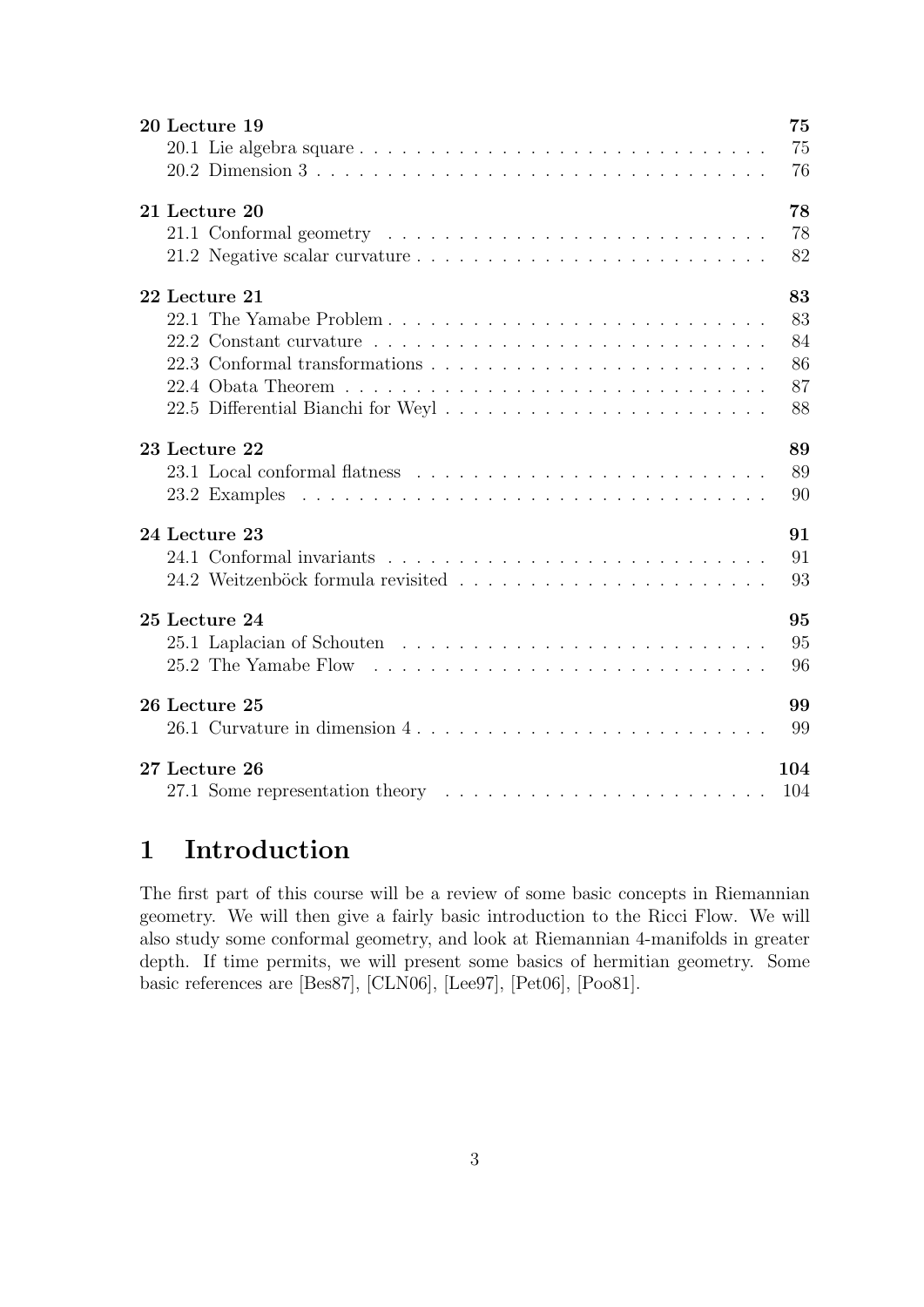### 2 Lecture 1: September 4, 2007

#### 2.1 Metrics, vectors, and one-forms

Let  $(M, g)$  be a Riemannian manifold. The metric  $g \in \Gamma(S^2(T^*M))$ . In coordinates,

$$
g = \sum_{i,j=1}^{n} g_{ij}(x) dx^{i} \otimes dx^{j}, \ g_{ij} = g_{ij}, \qquad (2.1)
$$

and  $g_{ij} \gg 0$  is a positive definite matrix. The symmetry condition is of course invariantly

$$
g(X,Y) = g(Y,X). \tag{2.2}
$$

A vector field is a section of the tangent bundle,  $X \in \Gamma(TM)$ . In coordinates,

$$
X = X^i \partial_i, \quad X^i \in C^\infty(M), \tag{2.3}
$$

where

$$
\partial_i = \frac{\partial}{\partial x^i},\tag{2.4}
$$

is the coordinate partial. We will use the Einstein summation convention: repeated upper and lower indices will automatically be summed unless otherwise noted.

A 1-form is a section of the cotangent bundle,  $X \in \Gamma(T^*M)$ . In coordinates,

$$
\omega = \omega_i dx^i \quad \omega_i \in C^\infty(M). \tag{2.5}
$$

Remark. Note that components of vector fields have upper indices, while components of 1-forms have lower indices. However, a collection of vector fields will be indexed by lower indices,  $\{Y_1, \ldots, Y_p\}$ , and a collection of 1-forms will be indexed by upper indices  $\{dx^1, \ldots, dx^n\}$ . This is one reason why we write the coordinates with upper indices.

#### 2.2 The musical isomorphisms

The metric gives an isomorphism between  $TM$  and  $T^*M$ ,

$$
\flat: TM \to T^*M \tag{2.6}
$$

defined by

$$
\flat(X)(Y) = g(X, Y). \tag{2.7}
$$

The inverse map is denoted by  $\sharp : T^*M \to TM$ . The cotangent bundle is endowed with the metric

$$
\langle \omega_1, \omega_2 \rangle = g(\sharp \omega_1, \sharp \omega_2). \tag{2.8}
$$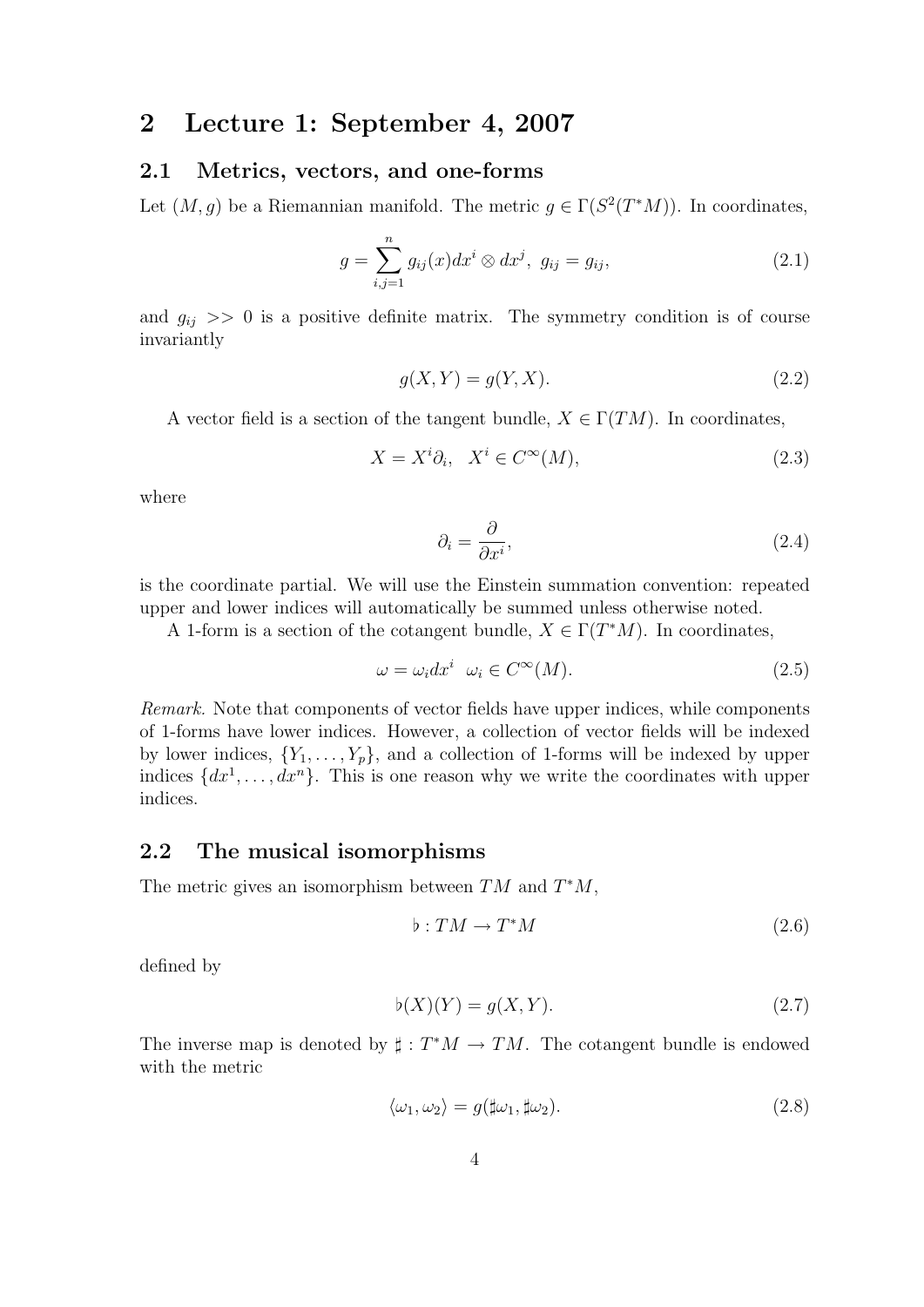Note that if g has component  $g_{ij}$ , then  $\langle \cdot, \cdot \rangle$  has components  $g^{ij}$ , the inverse matrix of  $g_{ij}$ .

If  $X \in \Gamma(TM)$ , then

$$
\flat(X) = X_i dx^i,\tag{2.9}
$$

where

$$
X_i = g_{ij} X^j,\tag{2.10}
$$

so the flat operator "lowers" an index. If  $\omega \in \Gamma(T^*M)$ , then

$$
\sharp(\omega) = \omega^i \partial_i,\tag{2.11}
$$

where

$$
\omega^i = g^{ij}\omega_j,\tag{2.12}
$$

thus the sharp operator "raises" an index.

### 2.3 Inner product on tensor bundles

The metric induces a metric on  $\Lambda^k(T^*M)$ . We give 3 definitions, which are all equivalent.

Definition 1: If

$$
\omega_1 = \alpha_1 \wedge \dots \wedge \alpha_k
$$
  
\n
$$
\omega_2 = \beta_1 \wedge \dots \wedge \beta_k,
$$
\n(2.13)

then

$$
\langle \omega_1, \omega_2 \rangle = \det(\langle \alpha_i, \beta_j \rangle), \tag{2.14}
$$

and extend linearly. This is well-defined.

Definition 2: If  $\{e_i\}$  is an ONB of  $T_pM$ , let  $\{e^i\}$  denote the dual basis, defined by  $e^{i}(e_j) = \delta^i_j$ . Then declare that

$$
e^{i_1} \wedge \dots \wedge e^{i_k}, \quad 1 \le i_1 < i_2 < \dots < i_k \le n,\tag{2.15}
$$

is an ONB of  $\Lambda^k(T_p^*M)$ .

Definition 3: If  $\omega \in \Lambda^k(T^*M)$ , then in coordinates

$$
\omega = \sum_{i_1,\dots,i_k=1}^n \omega_{i_1\dots i_k} dx^{i_1} \wedge \dots \wedge dx^{i_k}.
$$
 (2.16)

Then

$$
\langle \omega, \omega \rangle = \sum_{i_1 < \dots < i_k} \omega^{i_1 \dots i_k} \omega_{i_1 \dots i_k} = \frac{1}{k!} \sum_{i_1 \dots i_k} \omega^{i_1 \dots i_k} \omega_{i_1 \dots i_k},\tag{2.17}
$$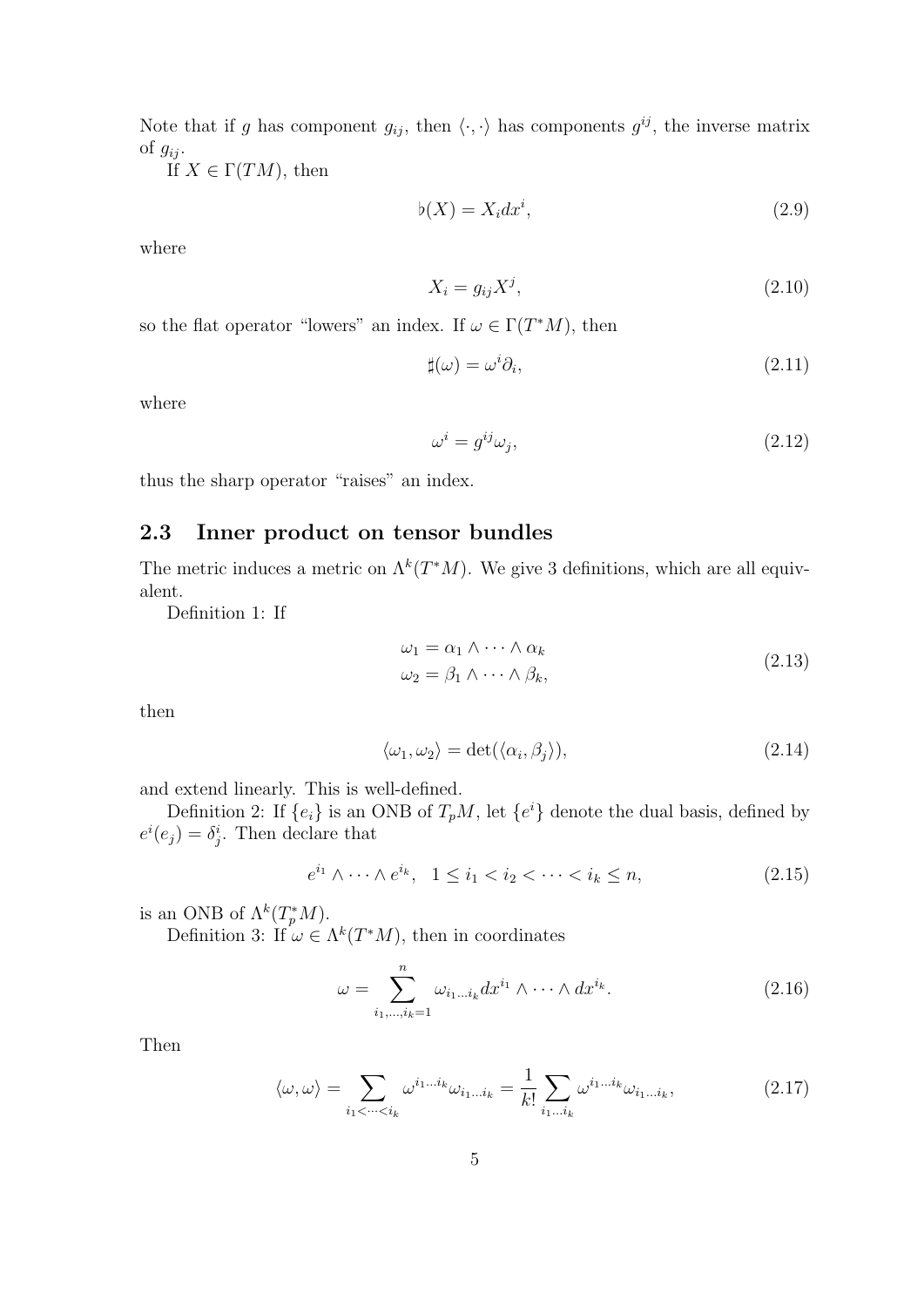where

$$
\omega^{i_1...i_k} = g^{i_1 l_i} g^{i_2 l_2} \dots g^{i_k l_k} \omega_{l_1...l_k}.
$$
\n(2.18)

To get an inner product on the full tensor bundle, we let

$$
\Omega \in \Gamma\Big((TM)^{\otimes_p} \otimes (T^*M)^{\otimes_q}\Big). \tag{2.19}
$$

We call such  $\Omega$  a  $(p, q)$ -tensor field. Declare

$$
e_{i_1} \otimes \cdots \otimes e_{i_p} \otimes e^{j_1} \otimes \cdots \otimes e^{j_q}
$$
 (2.20)

to be an ONB. If in coodinates,

$$
\Omega = \Omega^{i_1 \dots i_p}_{j_1 \dots j_q} \partial_{i_1} \otimes \dots \otimes \partial_{i_p} \otimes dx^{j_1} \otimes \dots \otimes dx^{j_q}, \qquad (2.21)
$$

then

$$
\|\Omega\|^2 = \langle \omega, \omega \rangle = \Omega_{i_1 \dots i_p}^{j_1 \dots j_q} \Omega_{j_1 \dots j_q}^{i_1 \dots i_p}.
$$
\n(2.22)

By polarization,

$$
\langle \Omega_1, \Omega_2 \rangle = \frac{1}{2} ( \| \Omega_1 + \Omega_2 \|^2 - \| \Omega_1 \|^2 - \| \Omega_2 \|^2 ).
$$
 (2.23)

We remark that one may reduce a  $(p, q)$ -tensor field into a  $(p - 1, q - 1)$ -tensor field for  $p \ge 1$  and  $q \ge 1$ . This is called a *contraction*, but one must specify which indices are contracted. For example, the contraction of  $\Omega$  in the first contrvariant index and first covariant index is written invariantly as

$$
Tr_{(1,1)}\Omega, \tag{2.24}
$$

and in coordinates is given by

$$
\delta_{i_1}^{j_1} \Omega_{j_1 \dots j_q}^{i_1 \dots i_p} = \Omega_{l j_2 \dots j_q}^{l i_2 \dots i_p}.
$$
\n(2.25)

#### 2.4 Connections on vector bundles

A connection is a mapping  $\Gamma(TM) \times \Gamma(E) \rightarrow \Gamma(E)$ , with the properties

- $\nabla_X s \in \Gamma(E)$ ,
- $\nabla_{f_1X_1+f_2X_2}s = f_1\nabla_{X_1}s + f_2\nabla_{X_2}s,$
- $\nabla_X(fs) = (Xf)s + f\nabla_Xs$ .

In coordinates, letting  $s_i, i = 1 \dots p$ , be a local basis of sections of E,

$$
\nabla_{\partial_i} s_j = \Gamma^k_{ij} s_k. \tag{2.26}
$$

If E carries an inner product, then  $\nabla$  is *compatible* if

$$
X\langle s_1, s_2\rangle = \langle \nabla_X s_1, s_2\rangle + \langle s_1, \nabla_X s_2\rangle.
$$
 (2.27)

For a connection in  $TM$ ,  $\nabla$  is called *symmetric* if

$$
\nabla_X Y - \nabla_Y X = [X, Y], \quad \forall X, Y \in \Gamma(TM). \tag{2.28}
$$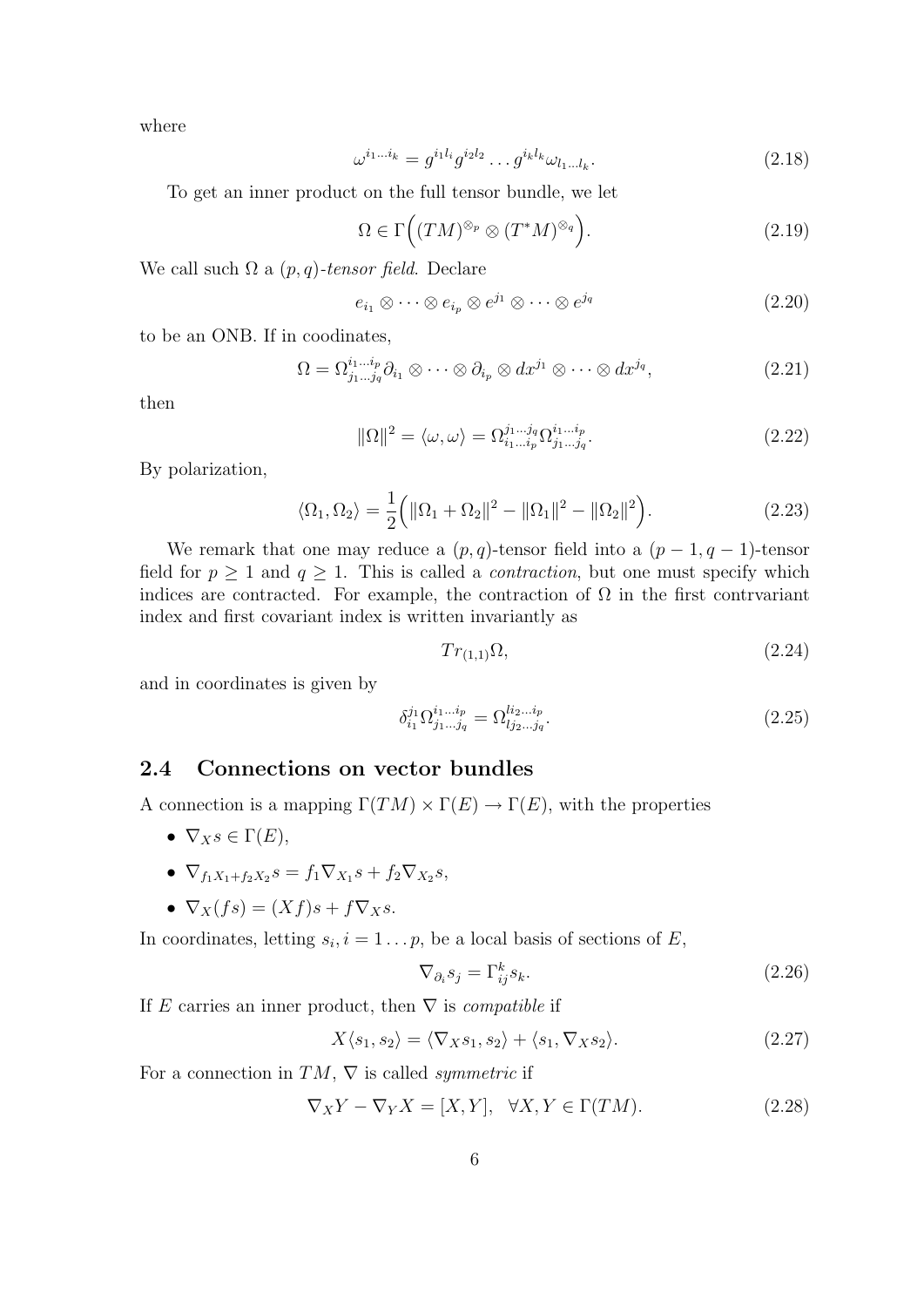Theorem 2.1. (Fundamental Theorem of Riemannian Geometry) There exists a unique symmetric, compatible connection in TM.

Invariantly, the connection is defined by

$$
\langle \nabla_X Y, Z \rangle = \frac{1}{2} \Big( X \langle Y, Z \rangle + Y \langle Z, X \rangle - Z \langle X, Y \rangle - \langle Y, [X, Z] \rangle - \langle Z, [Y, X] \rangle + \langle X, [Z, Y] \rangle \Big). \tag{2.29}
$$

Letting  $X = \partial_i, Y = \partial_j, Z = \partial_k$ , we obtain

$$
\Gamma_{ij}^{l} g_{lk} = \langle \Gamma_{ij}^{l} \partial_l, \partial_k \rangle = \langle \nabla_{\partial_i} \partial_j, \partial_k \rangle \n= \frac{1}{2} \Big( \partial_i g_{jk} + \partial_j g_{ik} - \partial_k g_{ij} \Big),
$$
\n(2.30)

which yields the formula

$$
\Gamma_{ij}^k = \frac{1}{2} g^{kl} \left( \partial_i g_{jl} + \partial_j g_{il} - \partial_l g_{ij} \right)
$$
\n(2.31)

for the Riemannian Christoffel symbols.

### 2.5 Covariant derivatives of tensor fields

First consider  $X \in \Gamma(TM)$ , which is a  $(1,0)$  tensor field. We define a  $(1,1)$  tensor field  $\nabla X$  as follows

$$
\nabla X(Y) = \nabla_Y X. \tag{2.32}
$$

If S is a  $(1, 1)$  tensor field, then we define a  $(1, 2)$  tensor field  $\nabla S$  by

$$
\nabla S(X,Y) \equiv (\nabla_X S)Y \equiv \nabla_X(S(Y)) - S(\nabla_X Y). \tag{2.33}
$$

With this definition, we have the Leibniz rule

$$
\nabla_X(S(Y)) = (\nabla_X S)(Y) + S(\nabla_X Y). \tag{2.34}
$$

This serves to define a connection on  $\Gamma(TM \otimes T^*M)$ .

In general, if S is a  $(1, r)$ -tensor field then define a  $(1, r + 1)$ -tensor field  $\nabla S$  by

$$
\nabla S(X, Y_1, \dots, Y_r) = \nabla_X(S(Y_1, \dots, Y_r)) - \sum_{i=1}^r S(Y_1, \dots, \nabla_X Y_i, \dots, Y_r), \quad (2.35)
$$

and this defines a connection on  $\Gamma(TM \otimes (T^*M)^{\otimes r})$ .

Next, let S be a  $(0, r)$ -tensor field, then define a  $(0, r + 1)$ -tensor field  $\nabla S$  by

$$
\nabla S(X, Y_1, \dots, Y_r) = X(S(Y_1, \dots, Y_r)) - \sum_{i=1}^r S(Y_1, \dots, \nabla_X Y_i, \dots, Y_r).
$$
 (2.36)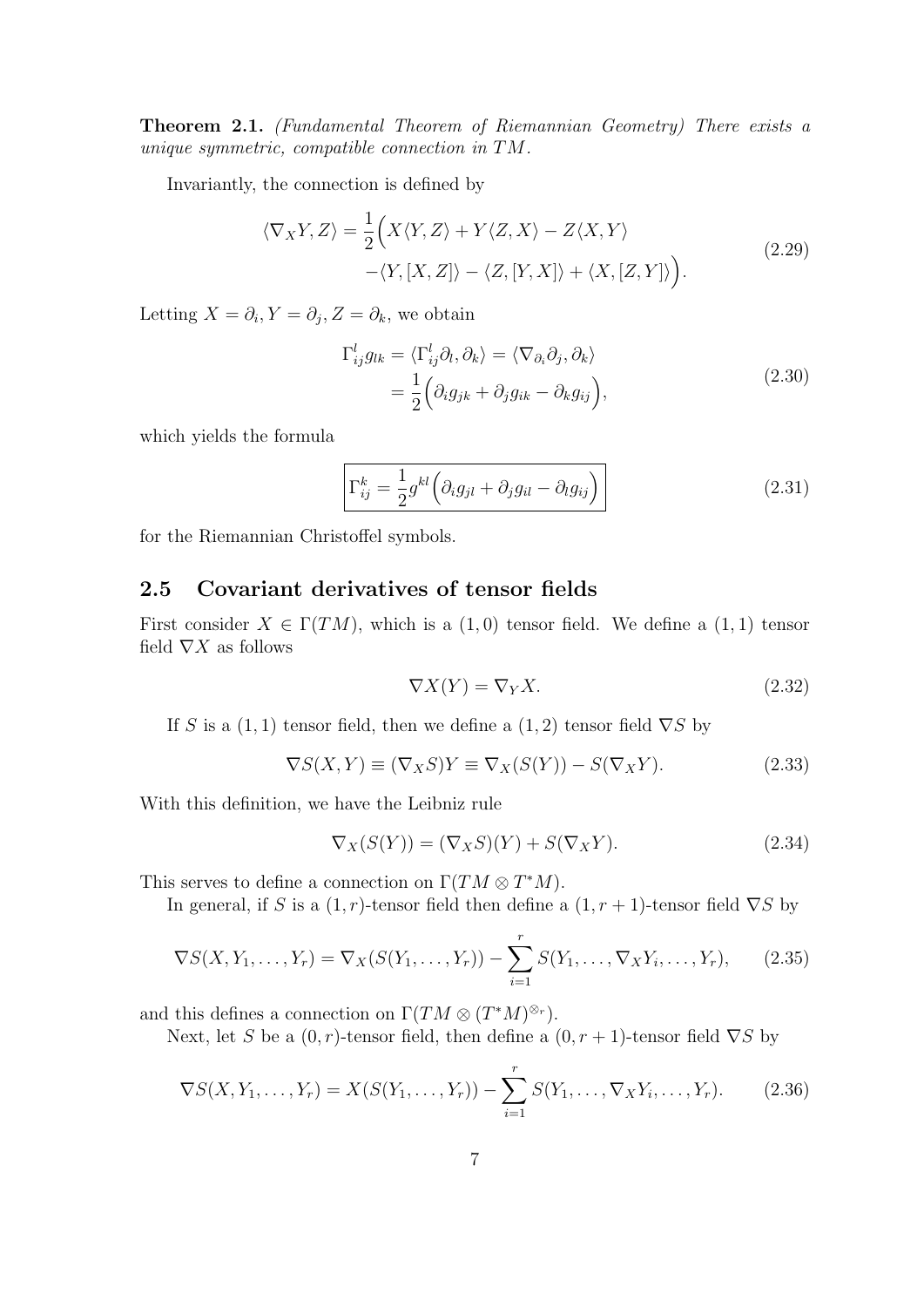This defines a connection on  $\Gamma((T^*M)^{\otimes r})$ .

We next consider the above definitions in components. For the case of a vector field  $X \in \Gamma(TM)$ ,  $\nabla X$  is a  $(1, 1)$  tensor field. In coordinates, this is written as

$$
\nabla X = \nabla_m X^i dx^m \otimes \partial_i,\tag{2.37}
$$

where

$$
\nabla_m X^i = \partial_m X^i + X^l \Gamma^i_{ml}.
$$
\n(2.38)

For a  $(0, r)$ -tensor field S, we have

$$
\nabla S = \nabla_m S_{i_1, \dots, i_r} dx^m \otimes dx^{i_1} \otimes \dots \otimes dx^{i_r}, \qquad (2.39)
$$

where

$$
\nabla_m S_{i_1,\dots i_r} = \partial_m S_{i_1,\dots i_r} - S_{li_2\dots i_r} \Gamma_{i_1m}^l - \dots - S_{i_1\dots i_{r-1}l} \Gamma_{i_rm}^l.
$$
 (2.40)

Note for a 1-form  $\omega$ , we have

$$
\nabla_m \omega_i = \partial_m \omega_i - \omega_l \Gamma^l_{im}.
$$
\n(2.41)

Compare the signs with the covariant derivative of a vector field.

For a general  $(p, q)$ -tensor field, in coordinates,

$$
\nabla_{m} S_{j_{1}...j_{q}}^{i_{1}...i_{p}} \equiv \partial_{m} S_{j_{1}...j_{q}}^{i_{1}...i_{p}} + S_{j_{1}...j_{q}}^{i_{2}...i_{p}} \Gamma_{ml}^{i_{1}} + \cdots + S_{j_{1}...j_{q}}^{i_{1}...i_{p}-1} \Gamma_{ml}^{i_{p}} - S_{j_{1}...j_{q}}^{i_{1}...i_{p}} \Gamma_{mj_{1}}^{l} - \cdots - S_{j_{1}...j_{q}-1}^{i_{1}...i_{p}} \Gamma_{mj_{q}}^{l}.
$$
\n(2.42)

We leave it to the reader to write down an invariant definition.

Remark. Some authors instead write covariant derivatives with a semi-colon

$$
\nabla_m S_{j_1...j_q}^{i_1...i_p} = S_{j_1...j_q;m}^{i_1...i_p}.
$$
\n(2.43)

However, the  $\nabla$  notation fits nicer with our conventions, since the *first* index is the direction of covariant differentiation.

Notice the following calculation,

$$
(\nabla g)(X, Y, Z) = Xg(Y, Z) - g(\nabla_X Y, Z) - g(Y, \nabla_X Z) = 0,
$$
\n(2.44)

so the metric is parallel. Also note that that covariant differentiation commutes with contraction,

$$
\nabla_m \left( \delta_{i_1}^{j_1} X_{j_1 j_2 \dots}^{i_1 i_2 \dots} \right) = \delta_{i_1}^{j_1} \nabla_m X_{j_1 j_2 \dots}^{i_1 i_2 \dots} \tag{2.45}
$$

Let  $I: TM \rightarrow TM$  denote the identity map, which is naturally a  $(1, 1)$  tensor. We have

$$
(\nabla I)(X,Y) = \nabla_X(I(Y)) - I(\nabla_X Y) = \nabla_X Y - \nabla_X Y = 0,
$$
\n(2.46)

so the identity map is also parallel.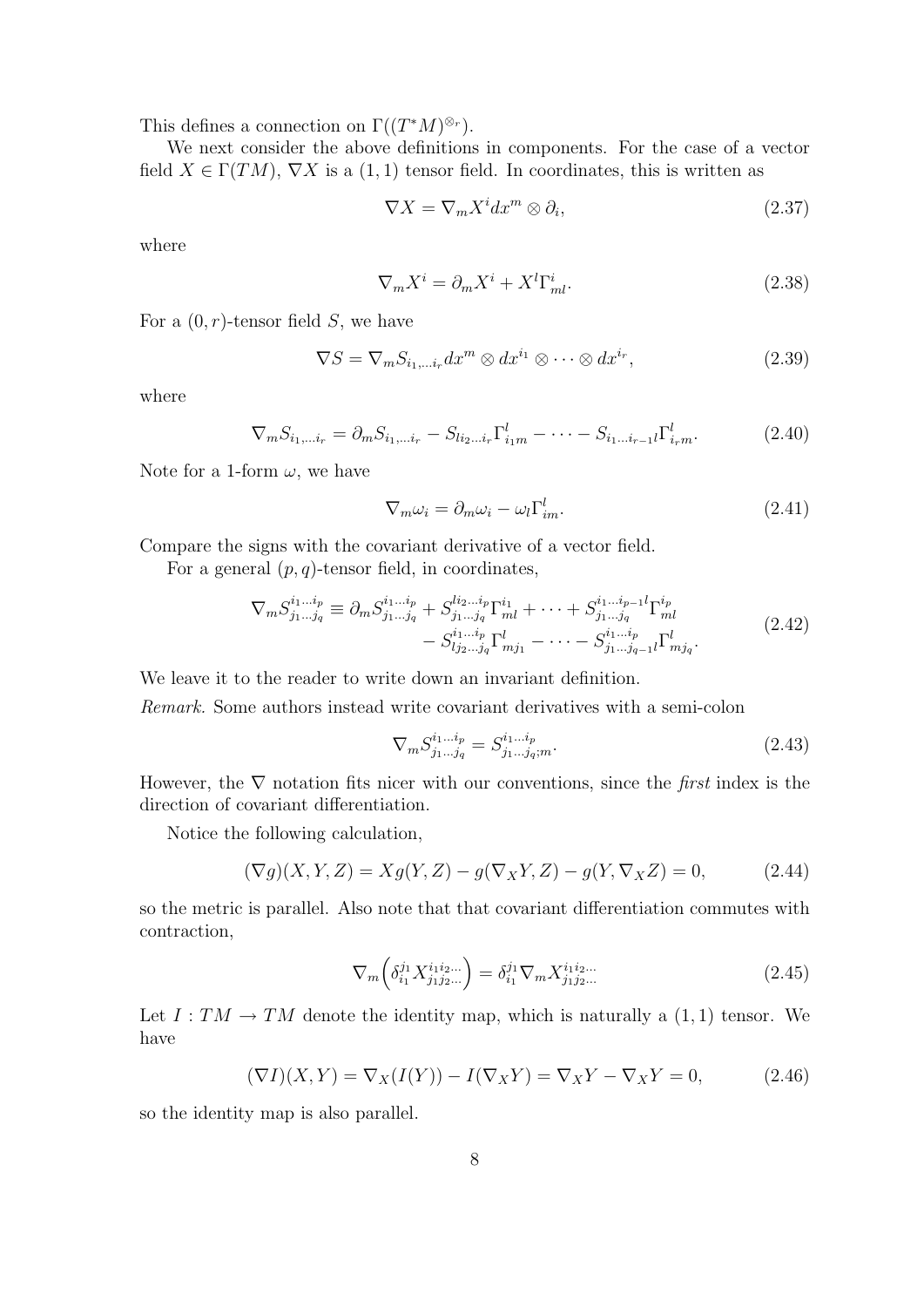### 2.6 Gradient and Hessian

For  $f \in C^1(M, \mathbb{R})$ , the gradient is defined as

$$
\nabla f = \sharp(df) \tag{2.47}
$$

The Hessian operator is the endomorphism defined by

$$
Hess(f)(X) = \nabla(\nabla f)(X) = \nabla_X(\nabla f) = \nabla_X(\sharp(df)).\tag{2.48}
$$

Since the metric is parallel,

$$
Hess(f)(X) = \sharp \nabla_X(df). \tag{2.49}
$$

The *Hessian* is the  $(0, 2)$ -tensor defined as

$$
\nabla^2 f(X, Y) = \nabla df(X, Y) = X(df(Y)) - df(\nabla_X Y) = X(Yf) - (\nabla_X Y)f. \tag{2.50}
$$

Note the Hessian operator is obtained from the Hessian simply by using the sharp operator to convert the Hessian into an endomorphism.

In components, we have

$$
\nabla^2 f(\partial_i, \partial_j) = \nabla_i \nabla_j f = \nabla_i (df)_j = \partial_i \partial_j f - \Gamma^k_{ij} f_k.
$$
 (2.51)

The symmetry of the Hessian

$$
\nabla^2 f(X, Y) = \nabla^2 f(Y, X),\tag{2.52}
$$

then follows easily from the symmetry of the Riemannian connection.

### 3 Lecture 2: September 6, 2007

#### 3.1 Curvature in vector bundles

Let  $X, Y \in \Gamma(TM)$ ,  $s \in \Gamma(E)$ , where  $\pi : E \to M$  is a vector bundle with a connection ∇, and define

$$
\mathcal{R}_{\nabla}(X,Y)s = \nabla_X \nabla_Y s - \nabla_Y \nabla_X s - \nabla_{[X,Y]} s.
$$
\n(3.1)

This is linear over  $C^{\infty}$  functions, so defines a tensor,

$$
\mathcal{R}_{\nabla} \in \Gamma(T^*M \otimes T^*M \otimes End(E)),\tag{3.2}
$$

called the *curvature tensor* of the bundle E. Clearly  $\mathcal{R}_{\nabla}$  is skew-symmetric in the first 2 indices, so in fact

$$
\mathcal{R}_{\nabla} \in \Gamma(\Lambda^2(T^*M) \otimes End(E)). \tag{3.3}
$$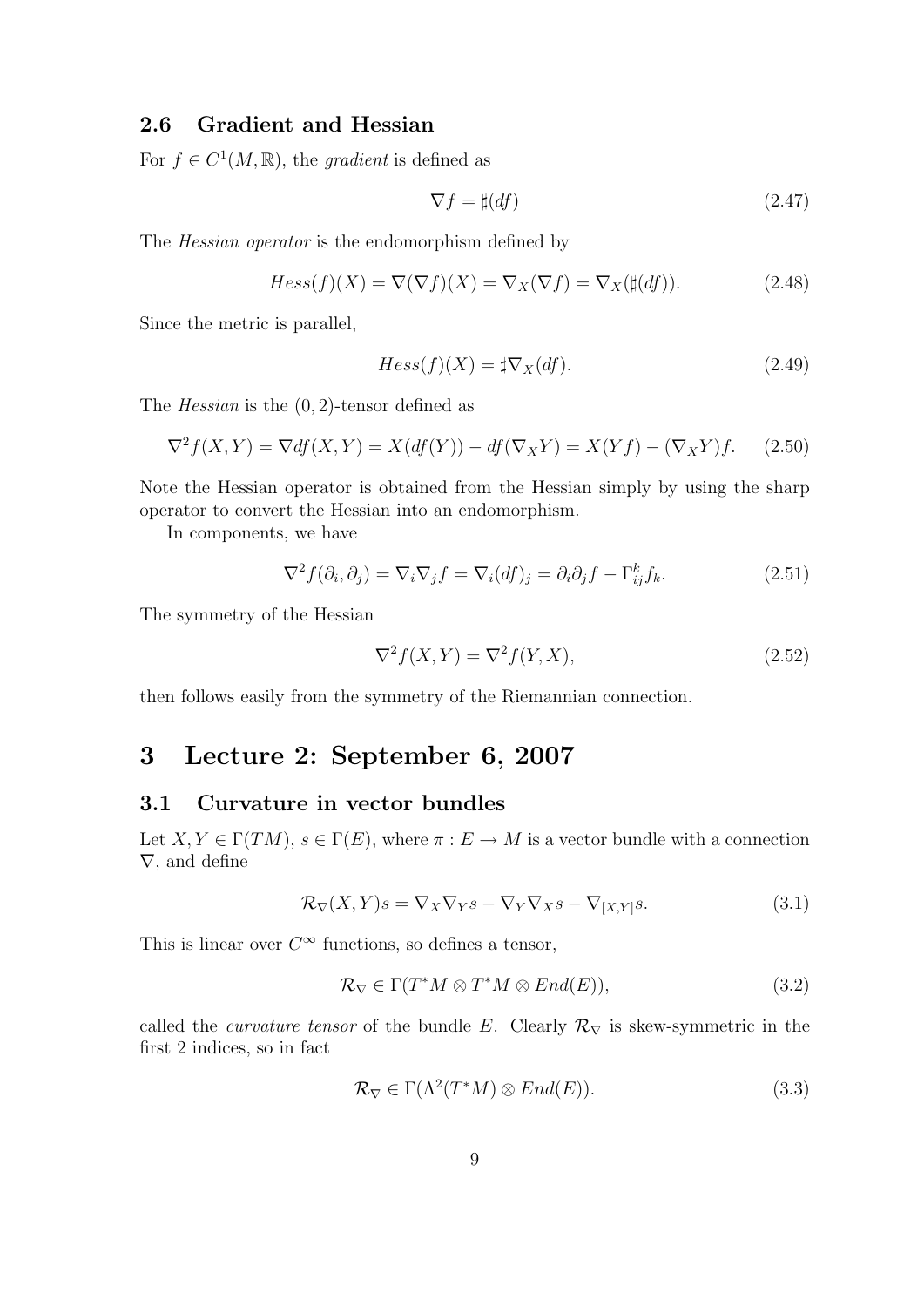Let E has an inner product  $\langle \cdot, \cdot \rangle$ , and assume that  $\nabla$  is compatible with this inner product,

$$
X\langle s_1, s_2\rangle = \langle \nabla_X s_1, s_2\rangle + \langle s_1, \nabla_X s_2\rangle, \tag{3.4}
$$

for  $X \in \Gamma(TM)$ , and  $s_1, s_2 \in \Gamma(E)$  (note that, by a partition of unity argument, any vector bundle with inner product admits a compatible connection). In this case,

$$
\mathcal{R}_{\nabla} \in \Gamma(\Lambda^2(T^*M) \otimes \mathfrak{so}(E)),\tag{3.5}
$$

where  $\mathfrak{so}(E)$  is the bundle of skew-symmetric endomorphisms of E. Equivalently,

$$
\langle \mathcal{R}_{\nabla}(X,Y)s_1, s_2 \rangle + \langle \mathcal{R}_{\nabla}(X,Y)s_2, s_1 \rangle = 0, \tag{3.6}
$$

for  $X, Y \in \Gamma(TM)$ , and  $s_1, s_2 \in \Gamma(E)$ .

Let  $f: N \to M$ , and consider the pullback bundle

$$
f^*E = \{(p, v), p \in N, v \in E : f(p) = \pi(v)\}.
$$
\n(3.7)

There are natural projections  $\pi_1 : f^*E \to N$ , and  $\pi_2 : f^*E \to TM$  defined by  $\pi_1((p, v)) = p$ , and  $\pi_2((p, v)) = v$ , respectively. A connection in E induces a connection in  $f^*E$ . Take  $V \in \Gamma(f^*E)$ , and vectors  $X_p, Y_p \in T_pN$ . Then

$$
\mathcal{R}_{f^*\nabla}(X_p, Y_p)V_p = \mathcal{R}_{\nabla}\Big((f_*X)_{f(p)}, (f_*Y)_{f(p)}\Big)\pi_2(V_p)_{f(p)}.
$$
\n(3.8)

Written out, this is

$$
(f^*\nabla)_{X_p}(f^*\nabla)_{Y_p}V_p - (f^*\nabla)_Y(f^*\nabla)_XV_p = \mathcal{R}_{\nabla}\Big((f_*X)_{f(p)}, (f_*Y)_{f(p)}\Big)\pi_2(V_p)_{f(p)}.\tag{3.9}
$$

This is easily verified in coordinates. This basically says that the curvature of the pull-back connection is the pull-back of the curvature of the connection in TM, and is called the structure equation of the connection.

A fantastic reference for the strict calculus of connections in a vector bundle is [Poo81, Chapters 2,3].

#### 3.2 Curvature in the tangent bundle

We now restrict the discussion to the tangent bundle  $TM$ , and let  $\nabla$  be the Riemannian connection. In this case, the curvature tensor will be denoted simply by R. The algebraic symmetries are:

$$
\mathcal{R}(X,Y)Z = -\mathcal{R}(Y,X)Z\tag{3.10}
$$

$$
0 = \mathcal{R}(X, Y)Z + \mathcal{R}(Y, Z)X + \mathcal{R}(Z, X)Y
$$
\n(3.11)

$$
Rm(X, Y, Z, W) = -Rm(X, Y, W, Z)
$$
\n
$$
(3.12)
$$

$$
Rm(X, Y, W, Z) = Rm(W, Z, X, Y),\tag{3.13}
$$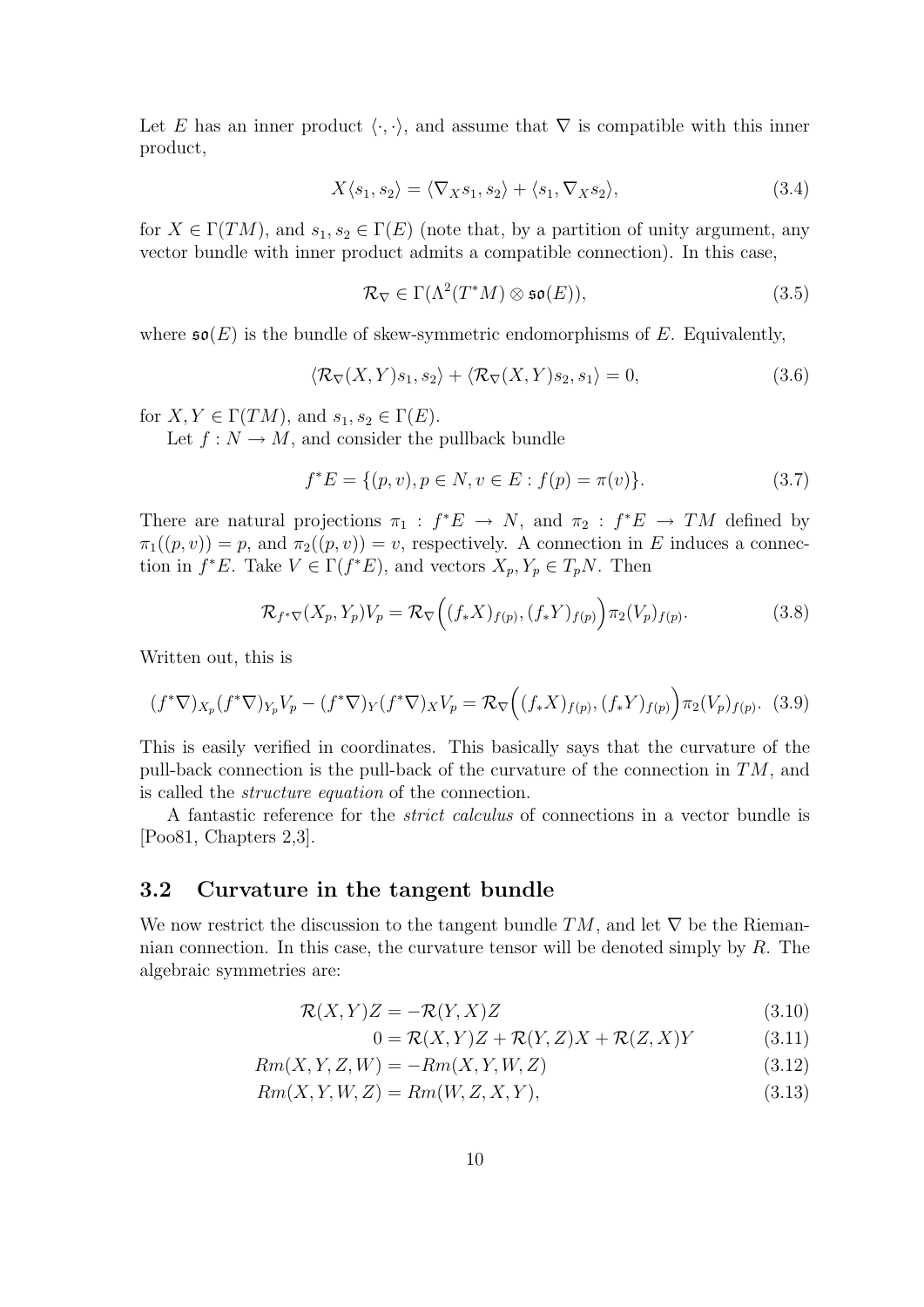where  $Rm(X, Y, Z, W) = -\langle \mathcal{R}(X, Y)Z, W \rangle$ . In terms of the musical isomorphisms,

$$
Rm(X, Y, Z, W) = -b\left(\mathcal{R}(X, Y)Z\right)W.
$$
\n(3.14)

In a coordinate system we write

$$
R(\partial_i, \partial_j)\partial_k = R_{ijk}^{\ \ l}\partial_l. \tag{3.15}
$$

Then

$$
Rm(\partial_i, \partial_j, \partial_k, \partial_l) = \langle \mathcal{R}(\partial_i, \partial_j) \partial_k, \partial_l \rangle
$$
  
=  $\langle R_{ijk}^m \partial_m, \partial_l \rangle$   
=  $R_{ijk}^m g_{ml}$ . (3.16)

We now *define* 

$$
R_{ijlk} = -R_{ijkl} = R_{ijk}{}^m g_{ml},
$$
\n(3.17)

that is, we lower the upper index to the third position.

Remark. Some authors choose to lower this index to a different position. One has to be very careful with this, or you might end up proving that  $S<sup>n</sup>$  has negative curvature!

Therefore as a  $(1, 3)$  tensor, the curvature tensor is

$$
\mathcal{R} = R_{ijk}^{\quad \quad \quad l} dx^i \otimes dx^j \otimes dx^k \otimes \partial_l,\tag{3.18}
$$

and as a  $(0, 4)$  tensor,

$$
Rm = R_{ijkl}dx^i \otimes dx^j \otimes dx^k \otimes dx^l. \tag{3.19}
$$

In coordinates, the algebraic symmetries of the curvature tensor are

$$
R_{ijk}{}^{l} = -R_{jik}{}^{l} \tag{3.20}
$$

$$
0 = R_{ijk}^{\ \ l} + R_{jki}^{\ \ l} + R_{kij}^{\ \ l} \tag{3.21}
$$

$$
R_{ijkl} = -R_{ijlk} \tag{3.22}
$$

$$
R_{ijkl} = R_{klij}.\tag{3.23}
$$

Of course, we can write the first 2 symmetries as a  $(0, 4)$  tensor,

$$
R_{ijkl} = -R_{jikl} \tag{3.24}
$$

$$
0 = R_{ijkl} + R_{jkil} + R_{kijl}.
$$
\n(3.25)

Note that using (3.23), the algebraic Bianchi identity (3.25) may be written as

$$
0 = R_{ijkl} + R_{iklj} + R_{iljk}.
$$
\n(3.26)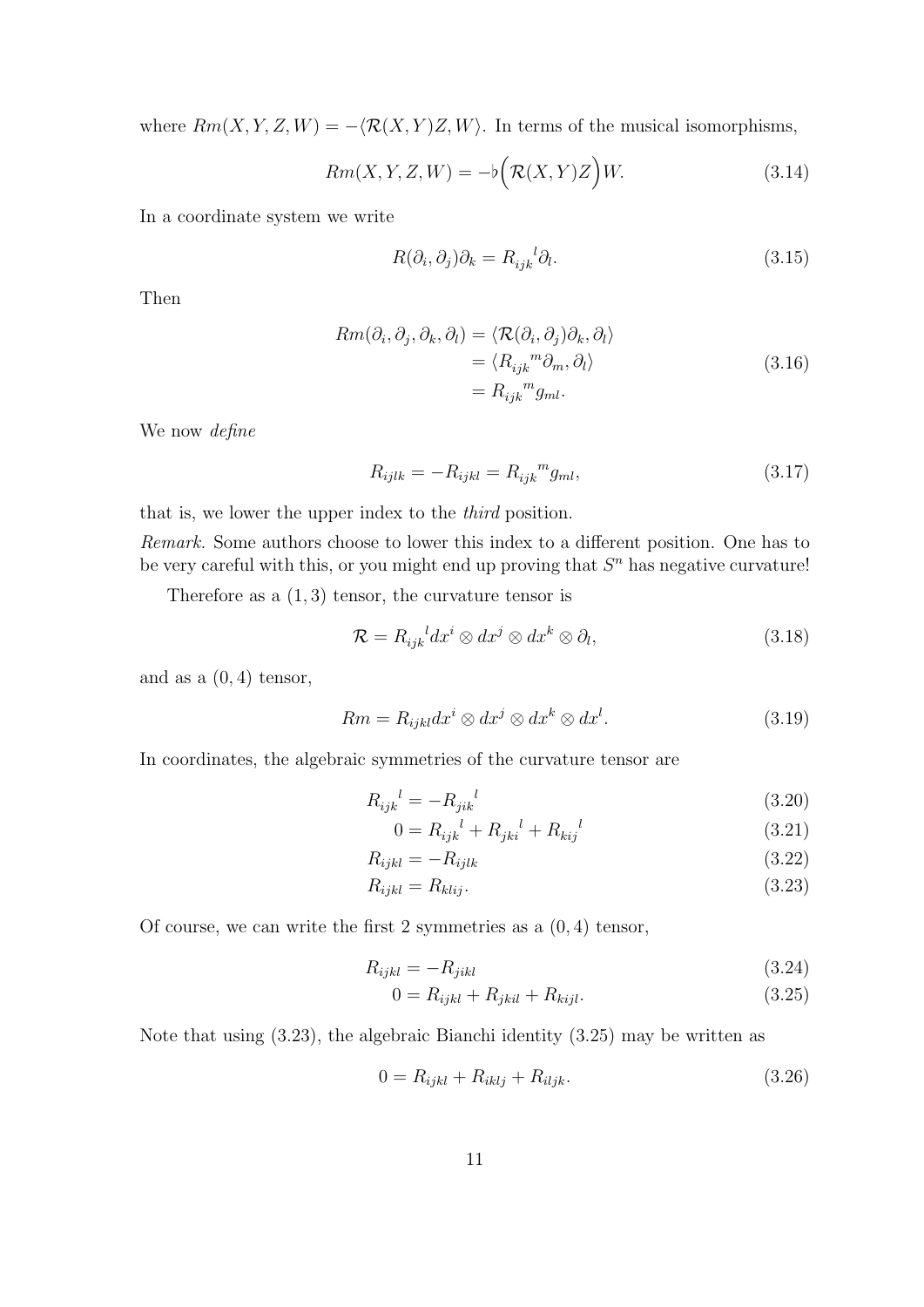We next compute the curvature tensor in coordinates.

$$
\mathcal{R}(\partial_i, \partial_j)\partial_k = R_{ijk}{}^l \partial_l \n= \nabla_{\partial_i} \nabla_{\partial_j} \partial_k - \nabla_{\partial_j} \nabla_{\partial_i} \partial_k \n= \nabla_{\partial_i} (\Gamma^l_{jk} \partial_l) - \nabla_{\partial_j} (\Gamma^l_{ik} \partial_l) \n= \partial_i (\Gamma^l_{jk}) \partial_l + \Gamma^l_{jk} \Gamma^m_{il} \partial_m - \partial_j (\Gamma^l_{ik}) \partial_l - \Gamma^l_{ik} \Gamma^m_{jl} \partial_m \n= \left( \partial_i (\Gamma^l_{jk}) + \Gamma^m_{jk} \Gamma^l_{im} - \partial_j (\Gamma^l_{ik}) - \Gamma^m_{ik} \Gamma^l_{jm} \right) \partial_l,
$$
\n(3.27)

which is the formula

$$
\boxed{R_{ijk}^{\quad l} = \partial_i(\Gamma_{jk}^l) - \partial_j(\Gamma_{ik}^l) + \Gamma_{im}^l \Gamma_{jk}^m - \Gamma_{jm}^l \Gamma_{ik}^m}
$$
\n(3.28)

Fix a point  $p$ . Exponential coordinates around  $p$  form a normal coordinate system at p. That is  $g_{ij}(p) = \delta_{ij}$ , and  $\partial_k g_{ij}(p) = 0$ , which is equivalent to  $\Gamma^k_{ij}(p) = 0$ . The Christoffel symbol is

$$
\Gamma_{jk}^{l} = \frac{1}{2} g^{lm} \left( \partial_k g_{jm} + \partial_j g_{km} - \partial_m g_{jk} \right).
$$
 (3.29)

In normal coordinates at the point  $p$ ,

$$
\partial_i \Gamma^l_{jk} = \frac{1}{2} \delta^{lm} \left( \partial_i \partial_k g_{jm} + \partial_i \partial_j g_{km} - \partial_i \partial_m g_{jk} \right).
$$
 (3.30)

We then have at  $p$ 

$$
R_{ijk}^{\quad l} = \frac{1}{2} \delta^{lm} \left( \partial_i \partial_k g_{jm} - \partial_i \partial_m g_{jk} - \partial_j \partial_k g_{im} + \partial_j \partial_m g_{ik} \right).
$$
 (3.31)

Lowering an index, we have at  $p$ 

$$
R_{ijkl} = -\frac{1}{2} \left( \partial_i \partial_k g_{jl} - \partial_i \partial_l g_{jk} - \partial_j \partial_k g_{il} + \partial_j \partial_l g_{ik} \right)
$$
  
= 
$$
-\frac{1}{2} \left( \partial^2 \otimes g \right).
$$
 (3.32)

The  $\otimes$  symbol is the Kulkarni-Nomizu product, which takes 2 symmetric  $(0, 2)$  tensors and gives a (0, 4) tensor with the same algebraic symmetries of the curvature tensor, and is defined by

$$
A \otimes B(X, Y, Z, W) = A(X, Z)B(Y, W) - A(Y, Z)B(X, W) - A(X, W)B(Y, Z) + A(Y, W)B(X, Z).
$$

To remember, first term is  $A(X, Z)B(Y, W)$ , skew symmetrize in X and Y. Then skew-symmetrize both of these in Z and W.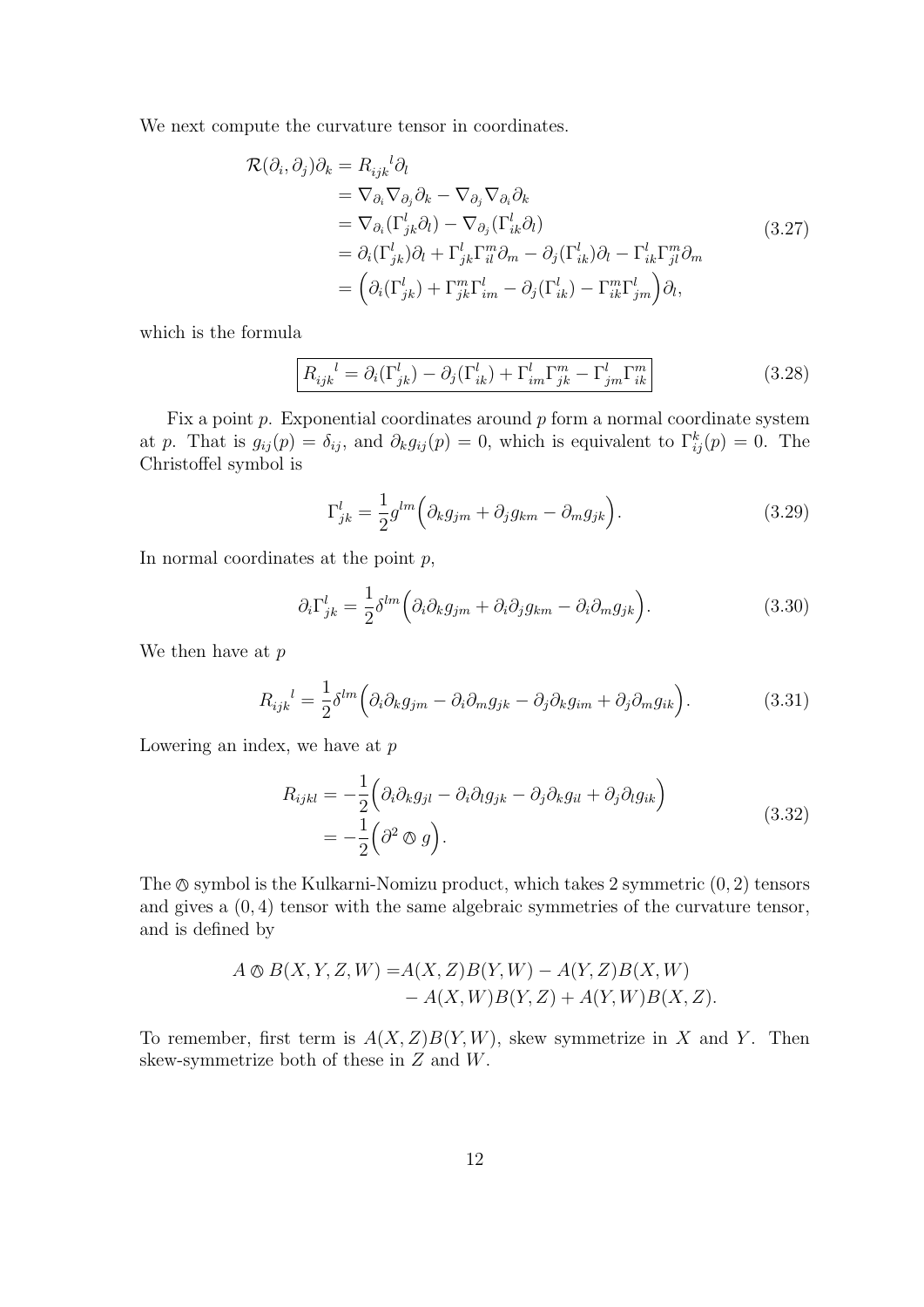### 3.3 Sectional curvature, Ricci tensor, and scalar curvature

Let  $\Pi \subset T_pM$  be a 2-plane, and let  $X_p, Y_p \in T_pM$  span  $\Pi$ . Then

$$
K(\Pi) = \frac{Rm(X, Y, X, Y)}{g(X, X)g(Y, Y) - g(X, Y)^2},
$$
\n(3.33)

is independent of the particular chosen basis for  $\Pi$ , and is called the *sectional curvature* of the 2-plane Π. The sectional curvatures in fact determine the full curvature tensor:

**Proposition 3.1.** Let Rm and Rm' be two  $(0, 4)$ -curvature tensors which satisfy  $K(\Pi) = K'(\Pi)$  for all 2-planes  $\Pi$ , then  $Rm = Rm'$ .

From this proposition, if  $K(\Pi) = k_0$  is constant for all 2-planes  $\Pi$ , then we must have

$$
Rm(X, Y, Z, W) = k_0igg(X, Z)g(Y, W) - g(Y, Z)g(X, W)\big),
$$
\n(3.34)

That is

$$
Rm = \frac{k_0}{2}g \otimes g. \tag{3.35}
$$

In coordinates, this is

$$
R_{ijkl} = k_0 (g_{ik}g_{jl} - g_{jk}g_{il}).
$$
\n(3.36)

We define the *Ricci tensor* as the  $(0, 2)$ -tensor

$$
Ric(X,Y) = tr(U \to \mathcal{R}(U,X)Y).
$$
\n(3.37)

We clearly have

$$
Ric(X, Y) = R(Y, X),\tag{3.38}
$$

so  $Ric \in \Gamma(S^2(T^*M))$ . We let  $R_{ij}$  denote the components of the Ricci tensor,

$$
Ric = R_{ij}dx^{i} \otimes dx^{i}, \qquad (3.39)
$$

where  $R_{ij} = R_{ji}$ . From the definition,

$$
R_{ij} = R_{lij}^{\ \ l} = g^{lm} R_{limj}.
$$
\n(3.40)

Notice for a space of constant curvature, we have

$$
R_{jl} = g^{ik} R_{ijkl} = k_0 g^{ik} (g_{ik} g_{jl} - g_{jk} g_{il})
$$
  
=  $(n - 1)k_0 g_{jl},$  (3.41)

or invariantly

$$
Ric = (n-1)k_0g.\tag{3.42}
$$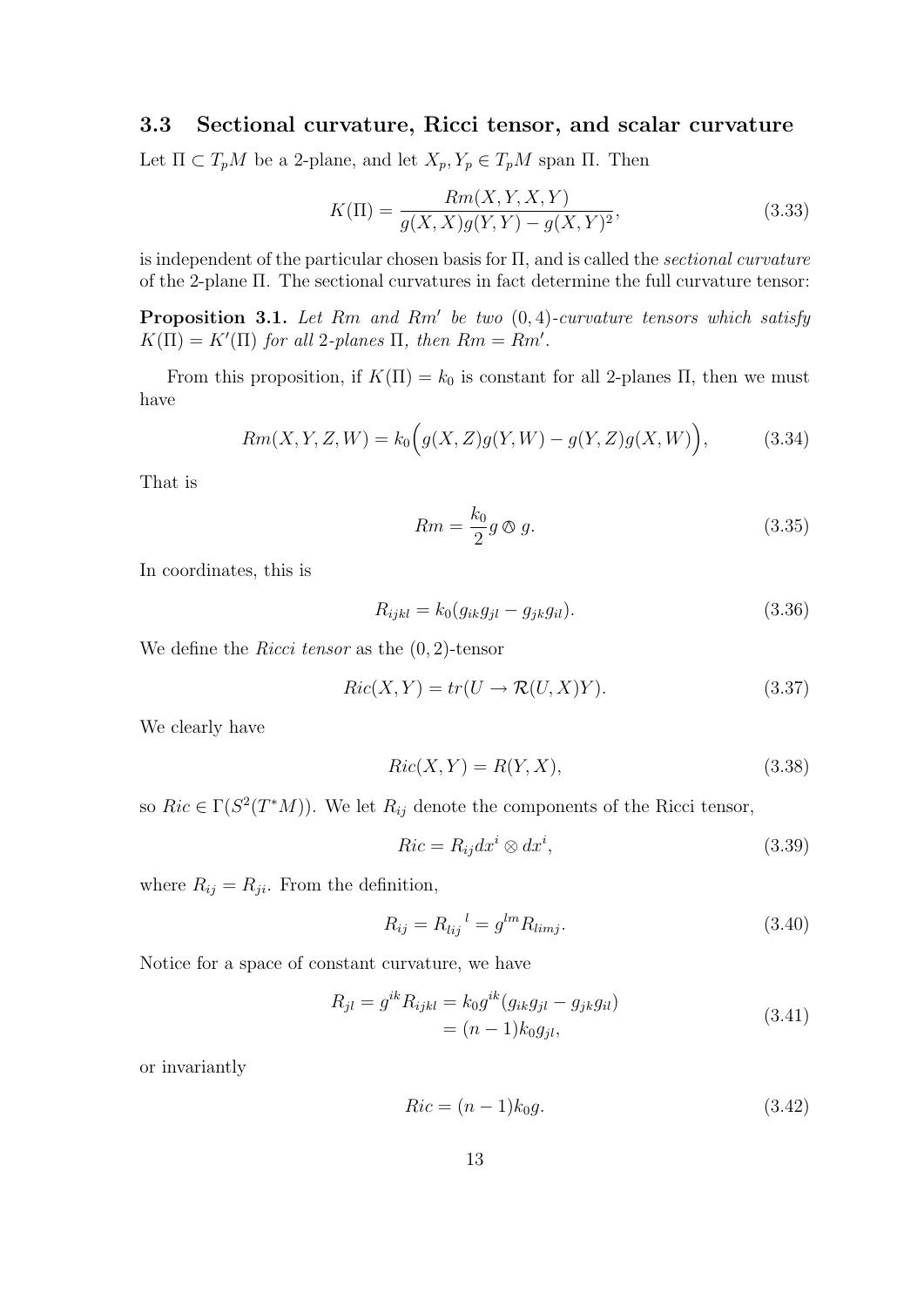The *Ricci endomorphism* is defined by

$$
Rc(X) \equiv \sharp \Big(Ric(X, \cdot)\Big). \tag{3.43}
$$

The scalar curvature is defined as the trace of the Ricci endomorphism

$$
R \equiv tr(X \to Re(X)). \tag{3.44}
$$

In coordinates,

$$
R = g^{pq} R_{pq} = g^{pq} g^{lm} R_{lpmq}.
$$
 (3.45)

Note for a space of constant curvature  $k_0$ ,

$$
R = n(n-1)k_0.
$$
\n(3.46)

### 4 Lecture 3: September 11, 2007

### 4.1 Differential Bianchi Identity

The differential Bianchi identity is

$$
\nabla Rm(X, Y, Z, V, W) + \nabla Rm(Y, Z, X, V, W) + \nabla Rm(Z, X, Y, V, W) = 0.
$$
 (4.1)

This can be easily verified using the definition of the covariant derivative of a (0, 4) tensor field which was given in the last lecture, and using normal coordinates to simplify the computation. In coordinates, this is equivalent to

$$
\nabla_i R_{jklm} + \nabla_j R_{kilm} + \nabla_k R_{ijlm} = 0.
$$
\n(4.2)

Let us raise an index,

$$
\nabla_i R_{jkm}^{\ \ l} + \nabla_j R_{kim}^{\ \ l} + \nabla_k R_{ijm}^{\ \ l} = 0. \tag{4.3}
$$

Contract on the indices  $i$  and  $l$ ,

$$
0 = \nabla_l R_{jkm}^{\ \ l} + \nabla_j R_{klm}^{\ \ l} + \nabla_k R_{ljm}^{\ \ l} = \nabla_l R_{jkm}^{\ \ l} - \nabla_j R_{km} + \nabla_k R_{jm}.\tag{4.4}
$$

This yields the Bianchi identity

$$
\nabla_l R_{jkm}^{\ \ l} = \nabla_j R_{km} - \nabla_k R_{jm}.\tag{4.5}
$$

In invariant notation, this is sometimes written as

$$
\delta \mathcal{R} = d^{\nabla} Ric,\tag{4.6}
$$

where  $d^{\nabla}: S^2(T^*M) \to \Lambda^2(T^*M) \otimes T^*M$ , is defined by

$$
d^{\nabla}h(X,Y,Z) = \nabla h(X,Y,Z) - \nabla h(Y,Z,X),\tag{4.7}
$$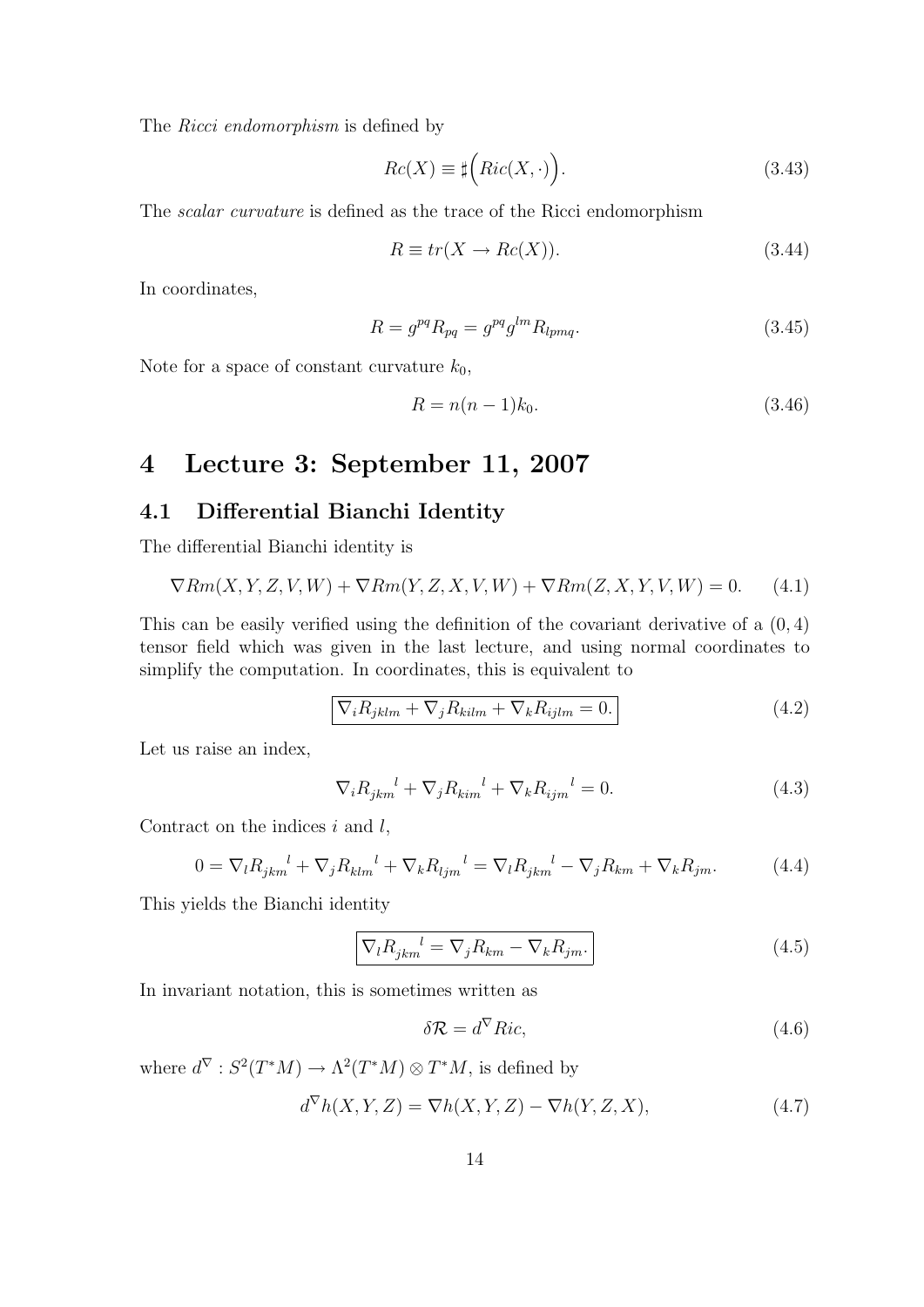and  $\delta$  is the *divergence operator*.

Next, trace  $(4.5)$  on the indices k and m,

$$
g^{km}\nabla_l R_{jkm}^{\quad l} = g^{km}\nabla_j R_{km} - g^{km}\nabla_k R_{jm}.\tag{4.8}
$$

Since the metric is parallel, we can move the  $g^{km}$  terms inside,

$$
\nabla_l g^{km} R_{jkm}^{\ \ l} = \nabla_j g^{km} R_{km} - \nabla_k g^{km} R_{jm}.\tag{4.9}
$$

The left hand side is

$$
\nabla_{l} g^{km} R_{jkm}^{l} = \nabla_{l} g^{km} g^{lp} R_{jkpm}
$$
\n
$$
= \nabla_{l} g^{lp} g^{km} R_{jkpm}
$$
\n
$$
= \nabla_{l} g^{lp} R_{jp} = \nabla_{l} R_{j}^{l}.
$$
\n(4.10)

So we have the Bianchi identity

$$
2\nabla_l R_j^l = \nabla_j R. \tag{4.11}
$$

Invariantly, this can be written

$$
\delta Rc = -\frac{1}{2}dR.\tag{4.12}
$$

The minus appears due to the definition of the divergence operator.

**Corollary 4.1.** Let  $(M, g)$  be a connected Riemannian manifold. If  $n > 2$ , and there exists a function  $f \in C^{\infty}(M)$  satisfying  $Ric = fg$ , then  $Ric = (n-1)k_0g$ , where  $k_0$ is a constant.

*Proof.* Taking a trace, we find that  $R = nf$ . Using (4.11), we have

$$
2\nabla_l R_j^l = 2\nabla_l \left(\frac{R}{n} \delta_j^l\right) = \frac{2}{n} \nabla_l R = \nabla_l R. \tag{4.13}
$$

Since  $n > 2$ , we must have  $dR = 0$ , which implies that R, and therefore f, is  $\Box$ constant.

### 4.2 Algebraic study of the curvature tensor

Recall that the curvature tensor  $Rm$  as a  $(0, 4)$ -tensor satisfies

$$
Rm \in S^2(\Lambda^2 T^*M) \subset \otimes^4 T^*M. \tag{4.14}
$$

Define a map  $b: S^2 \Lambda^2 \to S^2 \Lambda^2$  by

$$
bRm(x, y, z, t) = \frac{1}{3} \Big( Rm(x, y, z, t) + Rm(y, z, x, t) + Rm(z, x, y, t) \Big), \tag{4.15}
$$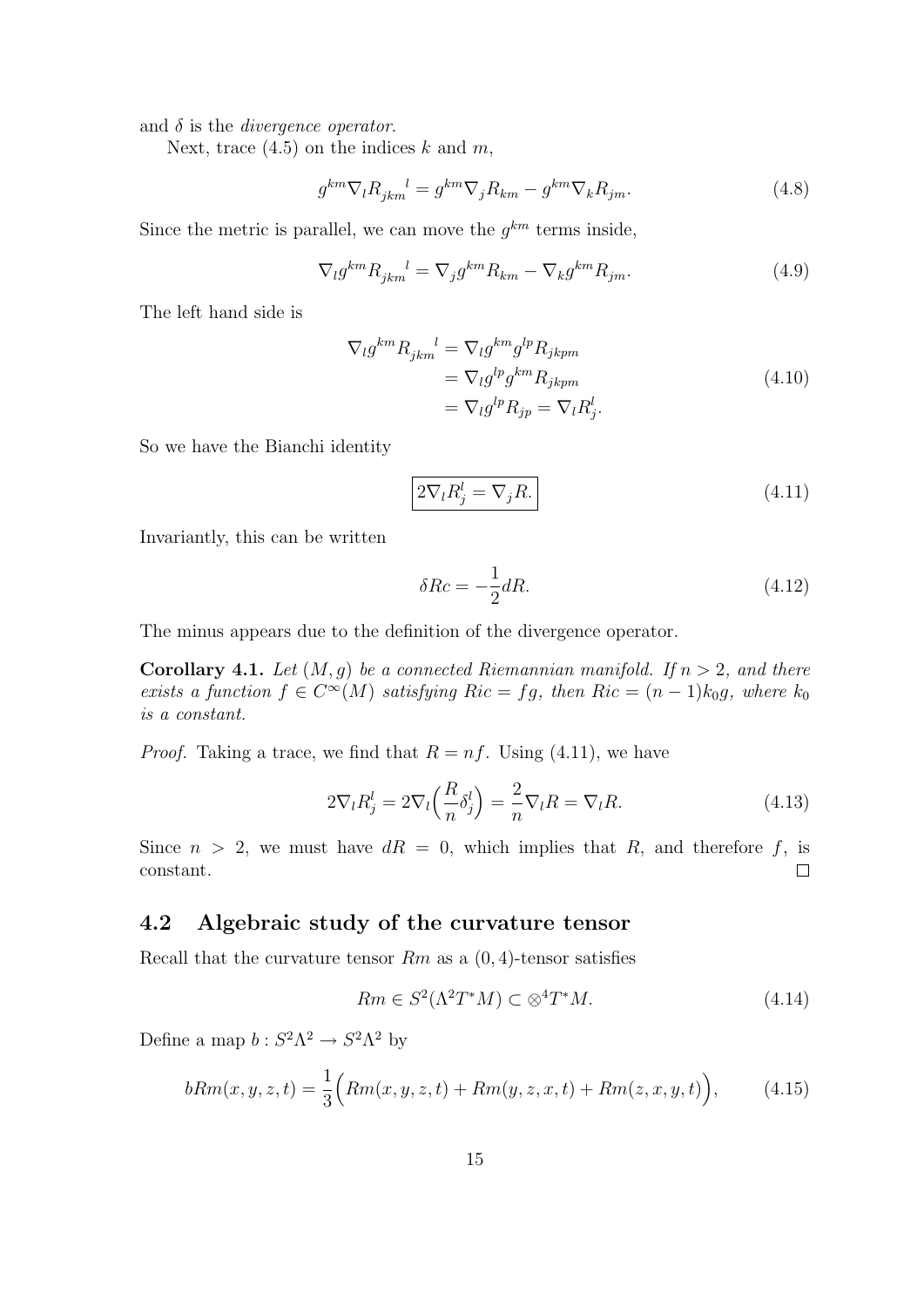this is called the *Bianchi symmetrization map*. Then  $S^2(\Lambda^2)$  decomposes as

$$
S^2(\Lambda^2) = Ker(b) \oplus Im(b). \tag{4.16}
$$

Note that

$$
b(\alpha \odot \beta) = \frac{1}{6}\alpha \wedge \beta, \qquad (4.17)
$$

where  $\alpha, \beta \in \Lambda^2(T^*M)$ , and  $\odot$  denotes the symmetric product, therefore

$$
Im(b) = \Lambda^4 T^* M. \tag{4.18}
$$

Note that this implies  $b \equiv 0$  if  $n = 2, 3$ , and  $dim(Im(b)) = 1$  if  $n = 4$ . Next, define

$$
\mathcal{C} = Ker(b) \subset S^2(\Lambda^2) \tag{4.19}
$$

to be the space of curvature-like tensors. Consider the decomposition

$$
S^2(\Lambda^2) = \mathcal{C} \oplus \Lambda^4. \tag{4.20}
$$

If  $V$  is a vector space of dimension  $p$ , then

$$
dim(S2(V)) = \frac{p(p+1)}{2}.
$$
\n(4.21)

Since

$$
dim(\Lambda^2) = \frac{n(n-1)}{2},\tag{4.22}
$$

we find that

$$
dim S2(\Lambda2) = \frac{1}{8}n(n-1)(n2 - n + 2).
$$
 (4.23)

Also,

$$
dim(\Lambda^4) = \binom{n}{4},\tag{4.24}
$$

which yields

$$
dim(\mathcal{C}) = \frac{1}{8}n(n-1)(n^2 - n + 2) - \frac{1}{24}n(n-1)(n-2)(n-3)
$$
  
= 
$$
\frac{1}{12}n^2(n^2 - 1).
$$
 (4.25)

Recall the Ricci contraction,  $c: \mathcal{C} \to S^2(T^*M)$ , defined by

$$
(c(Rm))(X,Y) = tr(U \to \sharp Rm(U,X,\cdot,Y)).
$$
\n(4.26)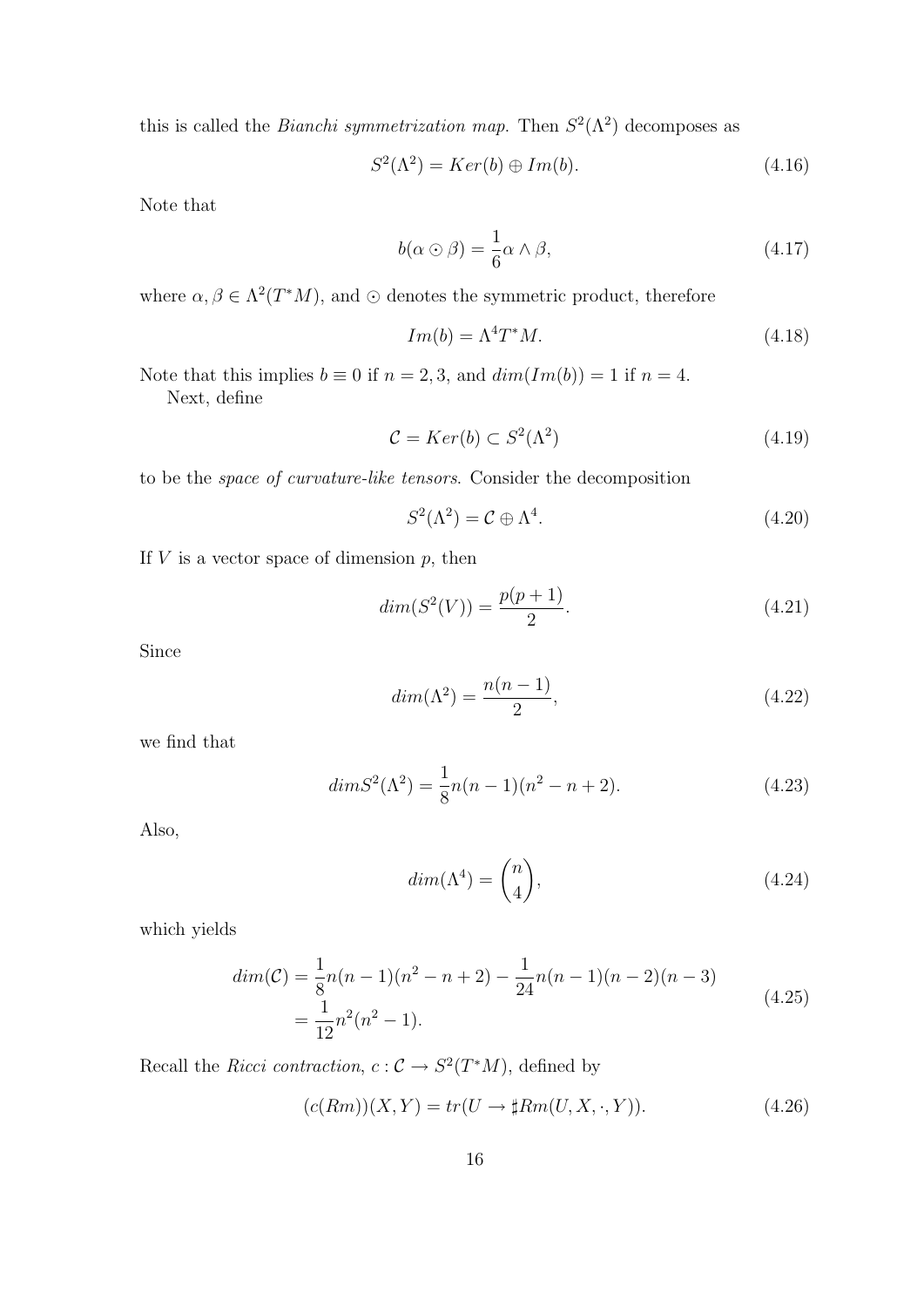In components, we have

$$
c(Rm) = R_{lij}{}^{l} dx^{i} \otimes dx^{j} = g^{pq} R_{ipjq} dx^{i} \otimes dx^{j}.
$$
 (4.27)

Recall the Kulkarni-Nomizu product  $\otimes : S^2(T^*M) \times S^2(T^*M) \to \mathcal{C}$  defined by

$$
h \otimes k(X, Y, Z, W) = h(X, Z)k(Y, W) - h(Y, Z)k(X, W) - h(X, W)k(Y, Z) + h(Y, W)k(X, Z).
$$
 (4.28)

Note that  $h \otimes k = k \otimes h$ .

**Proposition 4.1.** The map  $\psi : S^2(T^*M) \to \mathcal{C}$  defined by

$$
\psi(h) = h \otimes g,\tag{4.29}
$$

is injective for  $n > 2$ .

Proof. First note that

$$
\langle f, h \otimes g \rangle = 4 \langle cf, h \rangle. \tag{4.30}
$$

To see this, we compute (in an orthonormal basis)

$$
f_{ijkl}(h_{ik}g_{jl} - h_{jk}g_{il} - h_{il}g_{jk} + h_{jl}g_{ik})
$$
  
=  $f_{ijkj}h_{ik} - f_{ijki}h_{jk} - f_{ijjl}h_{il} + f_{ijil}h_{jl}$   
=  $4f_{ijkj}h_{ik}$ . (4.31)

Also note that

$$
c(h \otimes g) = (n-2)h + (tr(h))g.
$$
 (4.32)

To see this

$$
c(h \otimes g) = \sum_{j,l} (h \otimes g)_{ijkl}
$$
  
= 
$$
\sum_{j,l} (h_{ik}g_{jl} - h_{jk}g_{il} - h_{il}g_{jk} + h_{jl}g_{ik}
$$
  
= 
$$
nh_{ik} - h_{jk}g_{ij} - h_{ij}g_{jk} + (tr(h))g_{ik}
$$
  
= 
$$
(n-2)h + (tr(h))g.
$$
 (4.33)

To prove the proposition, assume that  $h \otimes g = 0$ . Then

$$
0 = \langle h \otimes g, h \otimes g \rangle
$$
  
= 4\langle h, c(h \otimes g) \rangle  
= 4\langle h, (n-2)h + (tr(h))g \rangle  
= 4\Big((tr(h))^2 + (n-2)|h|^2\Big), (4.34)

which clearly implies that  $h = 0$  if  $n > 2$ .

 $\Box$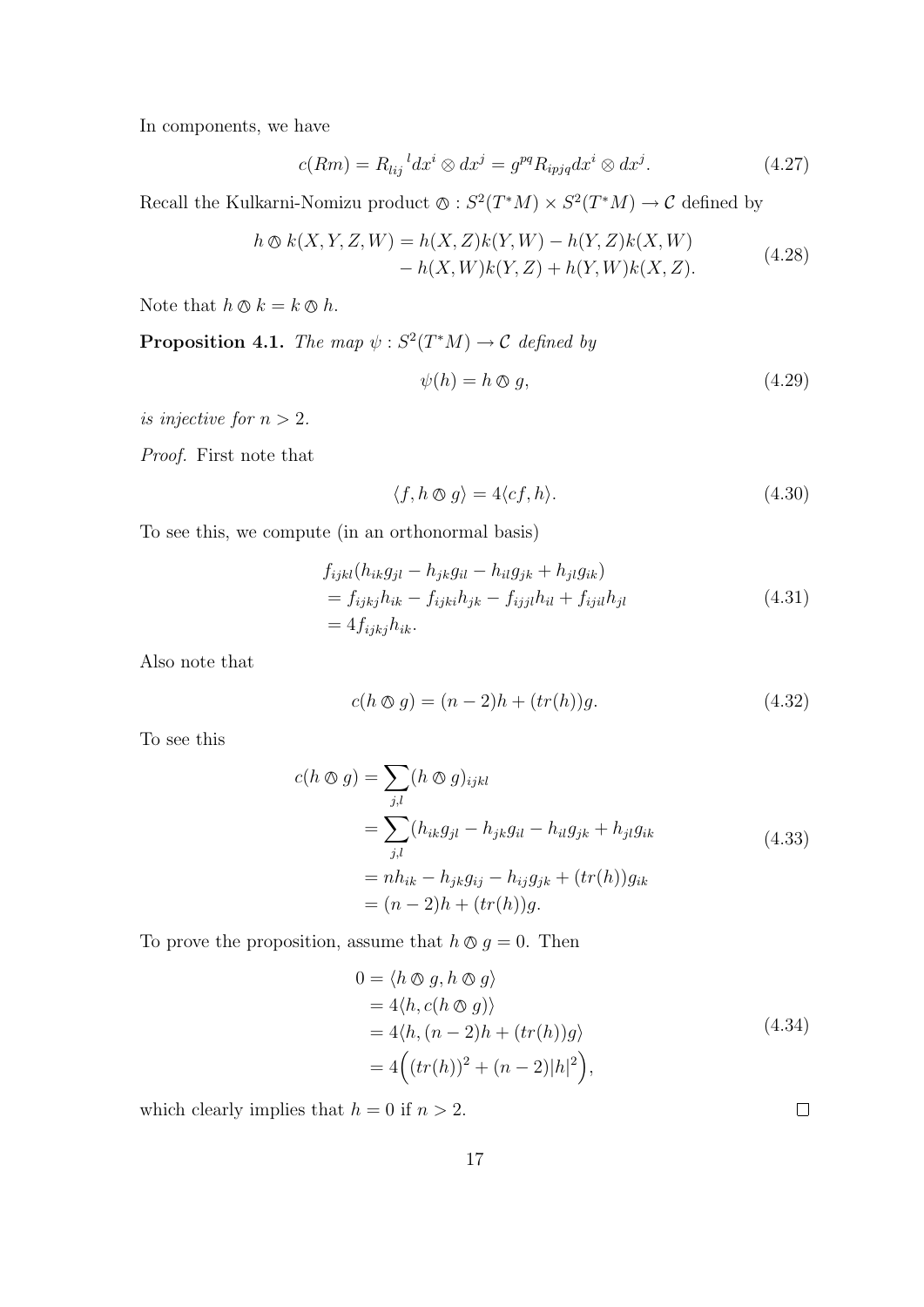**Corollary 4.2.** For  $n = 2$ , the scalar curvature determines the full curvature tensor. For  $n = 3$ , the Ricci curvature determines the full curvature tensor.

*Proof.* The  $n = 2$  case is trivial, since the only non-zero component of R can be  $R_{1212}$ . For any n, define the Schouten tensor

$$
A = \frac{1}{n-2} \left( Ric - \frac{R}{2(n-1)} g \right).
$$
 (4.35)

We claim that

$$
c(Rm - A \otimes g) = 0. \tag{4.36}
$$

To see this, we first compute

$$
tr(A) = \frac{1}{n-2} \left( R - \frac{nR}{2(n-1)} \right) = \frac{R}{2(n-1)}.
$$
 (4.37)

Then

$$
c(Rm - A \otimes g) = c(Rm) - c(A \otimes g) = Ric - \left( (n-2)A + (tr(A))g \right)
$$

$$
= Ric - \left( Ric - \frac{R}{2(n-1)}g + \frac{R}{2(n-1)}g \right)
$$

$$
= 0.
$$
(4.38)

For  $n = 3$ , we have  $dim(\mathcal{C}) = 6$ . From the proposition, we also have

$$
\psi : S^2(T^*M) \hookrightarrow \mathcal{C}.\tag{4.39}
$$

But  $dim(S^2(T^*))=6$ , so  $\psi$  is an isomorphism. This implies that

$$
Rm = A \otimes g. \tag{4.40}
$$

 $\Box$ 

Remark. The above argument of course implies that, in any dimension, the curvature tensor can always be written as

$$
Rm = W + A \otimes g,\tag{4.41}
$$

where  $W \in Ker(c)$ . The tensor W is called the Weyl tensor, which we will study in depth a bit later.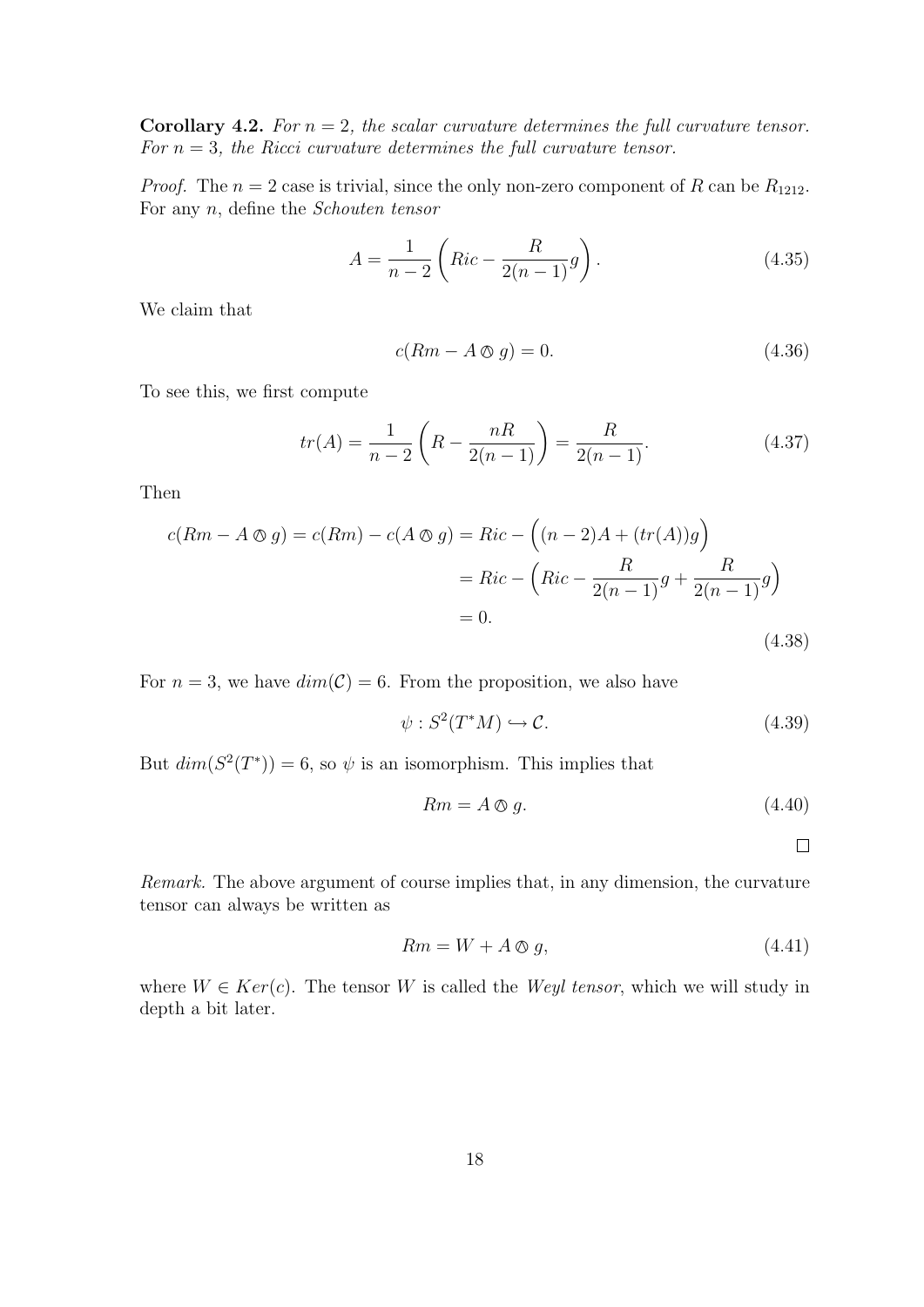### 5 Lecture 4: September 13, 2007

#### 5.1 Orthogonal decomposition of the curvature tensor

Last time we showed that the curvature tensor may be decomposed as

$$
Rm = W + A \otimes g,\tag{5.1}
$$

where  $W \in Ker(c)$  is the *Weyl tensor*, and A is the *Schouten tensor*. We can rewrite this as

$$
Rm = W + \frac{1}{n-2}E \otimes g + \frac{R}{2n(n-1)}g \otimes g,
$$
\n(5.2)

where

$$
E = Ric - \frac{R}{n}g\tag{5.3}
$$

is the traceless Ricci tensor. In general, we will have

$$
S^{2}(\Lambda^{2}(T^{*}M)) = \Lambda^{4}(T^{*}M) \oplus C
$$
  
=  $\Lambda^{4} \oplus W \oplus \psi(S_{0}^{2}(T^{*}M)) \oplus \psi(\mathbb{R}g),$  (5.4)

where  $W = Ker(c) \cap Ker(b)$ . This turns out to be an irreducible decomposition as an  $SO(n)$ -module, except in dimension 4. In this case, the W splits into two irreducible pieces  $W = W^+ \oplus W^-$ . We will discuss this in detail later.

#### Proposition 5.1. The decomposition  $(5.2)$  is orthogonal.

Proof. From above,

$$
\langle W, h \otimes g \rangle = 4 \langle cW, h \rangle = 0, \tag{5.5}
$$

so the Weyl tensor is clearly orthogonal to the other 2 terms. Next,

$$
\langle E \otimes g, g \otimes g \rangle = \langle E, c(g \otimes g) \rangle = \langle E, 2(n-1)g \rangle = 0.
$$
 (5.6)

 $\Box$ 

To compute these norms, note that for any tensor  $B$ ,

$$
|B \otimes g|^2 = \langle B \otimes g, B \otimes g \rangle
$$
  
= 4\langle B, c(B \otimes g) \rangle  
= 4\langle B, (n-2)B + tr(B)g \rangle  
= 4(n-2)|B|^2 + 4(tr(B))^2. (5.7)

The decomposition (4.41) yields

$$
|Rm|^2 = |W|^2 + 4(n-2)|A|^2 + 4(tr(A))^2,
$$
\n(5.8)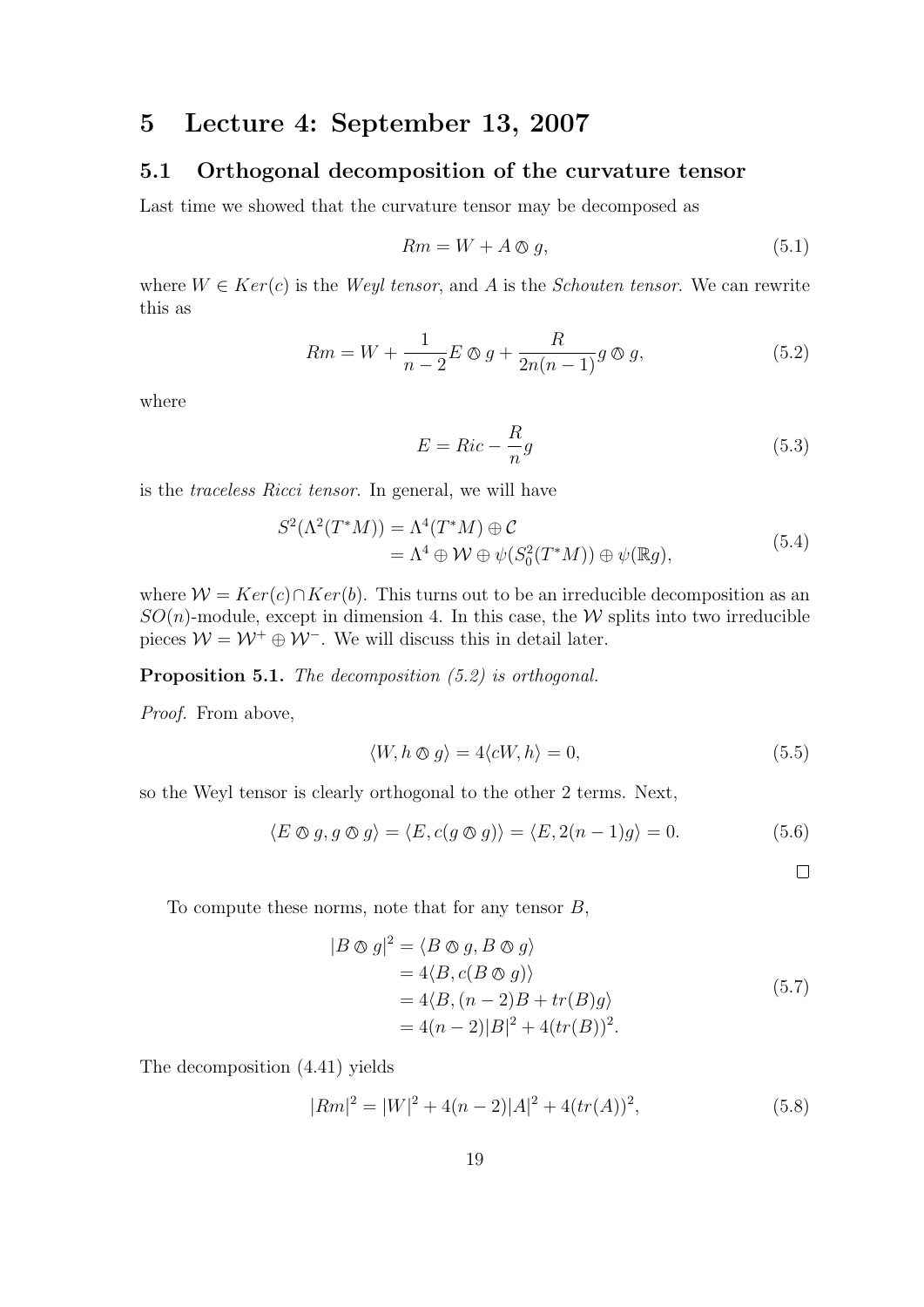while the decomposition (5.2) yields

$$
|Rm|^2 = |W|^2 + \frac{4}{n-2}|E|^2 + \frac{2}{n(n-1)}R^2.
$$
\n(5.9)

Note that

$$
|E|^2 = E_{ij}E_{ij} = (R_{ij} - \frac{R}{n}g_{ij})(R_{ij} - \frac{R}{n}g_{ij})
$$
  
=  $|Ric|^2 - \frac{2}{n}R^2 + \frac{1}{n}R^2$   
=  $|Ric|^2 - \frac{1}{n}R^2$ , (5.10)

so we obtain

$$
|Rm|^2 = |W|^2 + \frac{4}{n-2}|Ric|^2 - \frac{2}{(n-1)(n-2)}R^2.
$$
 (5.11)

### 5.2 The curvature operator

Consider the curvature

$$
\mathcal{R} \in \Gamma\big(\Lambda^2(T^*M) \otimes \mathfrak{so}(TM)\big). \tag{5.12}
$$

We know that

$$
\mathfrak{so}(TM) = \Lambda^2(T^*M). \tag{5.13}
$$

An explicit isomorphism is given as follows. Take  $\omega \in \Lambda^2(T^*M)$ , and  $X \in TM$ . Then  $\omega(X, \cdot)$  is a 1-form, so  $\omega$  maps to the endomorphisms  $O: TM \to TM$  defined by  $X \mapsto \sharp(\omega(X, \cdot))$ . This is skew-symmetric:

$$
\langle O(X), Y \rangle = \langle \sharp(\omega(X, \cdot)), Y \rangle
$$
  
=  $\omega(X, Y) = -\omega(Y, X) = -\langle O(Y), X \rangle$ . (5.14)

So for the Riemannian connection, we can view the curvature as

$$
\mathcal{R} \in \Gamma\big(\Lambda^2(T^*M) \otimes \Lambda^2(T^*M)\big). \tag{5.15}
$$

Using the metric, we can identify  $\Lambda^2(T^*M) = (\Lambda^2(T^*M))^*$ , so we have

$$
\mathcal{R} \in \Gamma\Big(End\big(\Lambda^2(T^*M)\big)\Big). \tag{5.16}
$$

This is called the curvature operator. The identity

$$
Rm(X, Y, Z, W) = Rm(Z, W, X, Y) \tag{5.17}
$$

implies furthermore that  $R$  is symmetric,

$$
\langle \mathcal{R}\omega_1, \omega_2 \rangle = \langle \omega_1, \mathcal{R}\omega_2 \rangle. \tag{5.18}
$$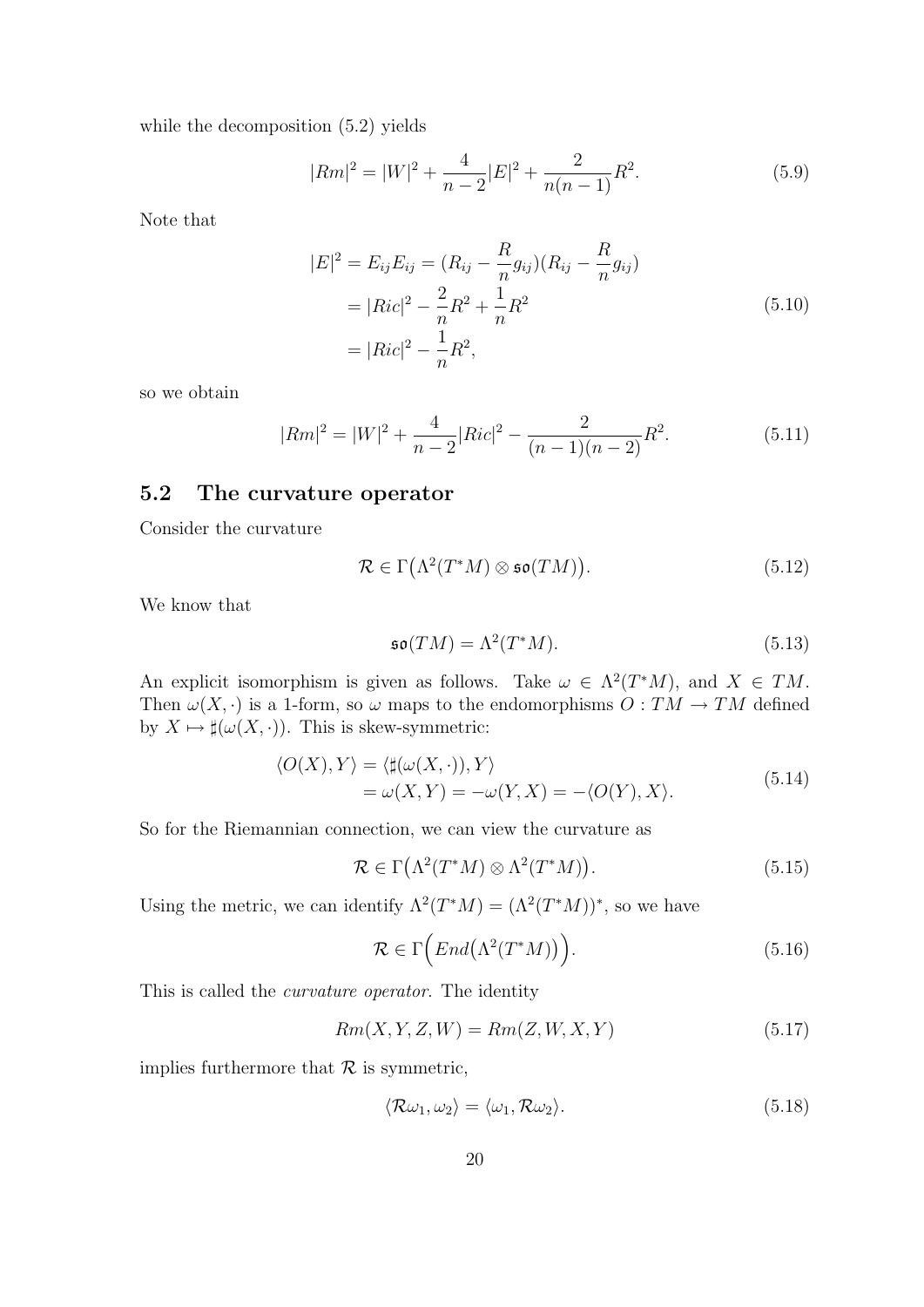To see this, compute in an ONB

$$
\langle \mathcal{R}\alpha, \beta \rangle = \langle R_{ijkl}\alpha_{ij}, \beta_{kl} \rangle
$$
  
=  $\langle \alpha_{ij}, R_{ijkl}\beta_{kl} \rangle$   
=  $\langle \alpha_{ij}, R_{klij}\beta_{kl} \rangle$   
=  $\langle \alpha, \mathcal{R}\beta \rangle$ . (5.19)

Since any symmetric matrix can be diagonalized,  $\mathcal R$  has  $n(n-1)/2$  eigenvalues.

### 5.3 Curvature in dimension three

For  $n = 3$ , the Weyl tensor vanishes, so the curvature decomposes as

$$
Rm = A \otimes g = (Ric - \frac{R}{4}g) \otimes g = Ric \otimes g - \frac{R}{4}g \otimes g,
$$
\n(5.20)

in coordinates,

$$
R_{ijkl} = R_{ik}g_{jl} - R_{jk}g_{il} - R_{il}g_{jk} + R_{jl}g_{ik} - \frac{R}{2}(g_{ik}g_{jl} - g_{jk}g_{il}).
$$
 (5.21)

The sectional curvature in the plane spanned by  $\{e_i, e_j\}$  is

$$
R_{ijij} = R_{ii}g_{jj} - R_{ji}g_{ij} - R_{ij}g_{ji} + R_{jj}g_{ii} - \frac{R}{2}(g_{ii}g_{jj} - g_{ji}g_{ij})
$$
  
=  $R_{ii}g_{jj} - 2R_{ij}g_{ij} + R_{jj}g_{ii} - \frac{R}{2}(g_{ii}g_{jj} - g_{ij}g_{ij}).$  (5.22)

Note we do not sum repeated indices in the above equation! Choose an ONB so that the  $Rc$  is diagonalized at a point  $p$ ,

$$
Rc = \begin{pmatrix} \lambda_1 & 0 & 0 \\ 0 & \lambda_2 & 0 \\ 0 & 0 & \lambda_3 \end{pmatrix} . \tag{5.23}
$$

In this ONB,  $R_{ij} = \lambda_i \delta_{ij}$  (again we do not sum!). Then the sectional curvature is

$$
R_{ijij} = \lambda_i g_{jj} - 2\lambda_i g_{ij} g_{ij} + \lambda_j g_{ii} - \frac{\lambda_1 + \lambda_2 + \lambda_3}{2} (g_{ii} g_{jj} - g_{ij} g_{ij})
$$
  
=  $\lambda_i - 2\lambda_i \delta_{ij} + \lambda_j - \frac{\lambda_1 + \lambda_2 + \lambda_3}{2} (1 - \delta_{ij}).$  (5.24)

We obtain

$$
R_{1212} = \frac{1}{2} (\lambda_1 + \lambda_2 - \lambda_3)
$$
  
\n
$$
R_{1313} = \frac{1}{2} (\lambda_1 - \lambda_2 + \lambda_3)
$$
  
\n
$$
R_{2323} = \frac{1}{2} (-\lambda_1 + \lambda_2 + \lambda_3).
$$
\n(5.25)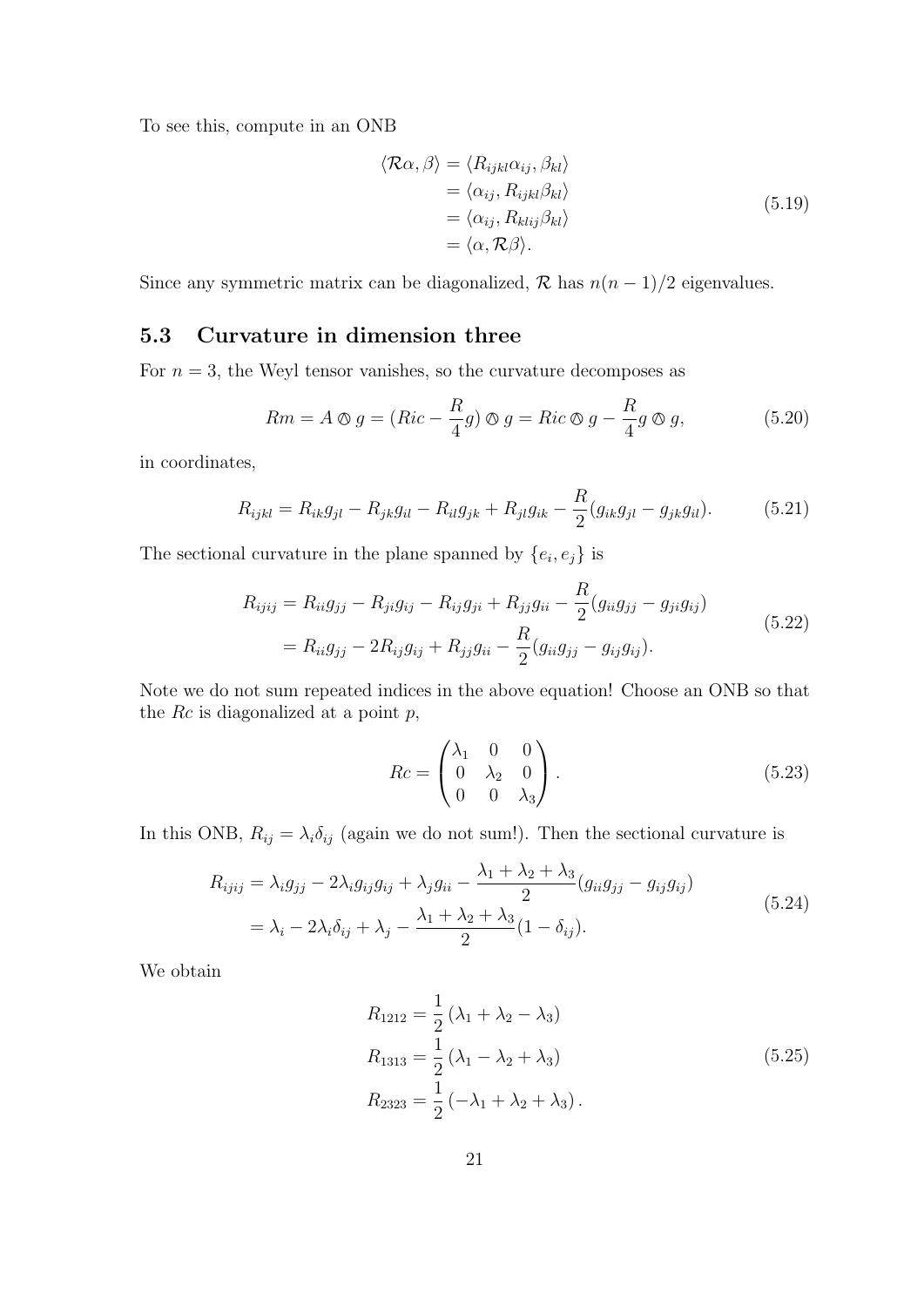We can also express the Ricci eigenvalues in terms of the sectional curvatures

$$
Rc = \begin{pmatrix} R_{1212} + R_{1313} & 0 & 0 \\ 0 & R_{1212} + R_{2323} & 0 \\ 0 & 0 & R_{1313} + R_{2323} \end{pmatrix}.
$$
 (5.26)

We note the following, define

$$
T_1(A) = -A + tr(A)g = -Ric + \frac{R}{2}g.
$$
 (5.27)

Since Rc is diagonal,  $T_1(A)$  takes the form

$$
T_1(A) = \begin{pmatrix} R_{2323} & 0 & 0 \\ 0 & R_{1313} & 0 \\ 0 & 0 & R_{1212} \end{pmatrix}.
$$
 (5.28)

That is, the eigenvalue of  $T_1(A)$  with eigenvector  $e_i$  is equal to the sectional curvature of the 2-plane orthogonal to  $e_i$ .

Next, we consider the curvature operator  $\mathcal{R} : \Lambda^2(T^*M) \to \Lambda^2(T^*M)$ . We evaluate in the basis  $e_1 \wedge e_2, e_1 \wedge e_3, e_2 \wedge e_3$ . An easy computation shows that for  $i < j$ ,

$$
\mathcal{R}(e_i \wedge e_j) = R_{ijkl}e_k \wedge e_l = 2R_{ijij}e_i \wedge e_j,\tag{5.29}
$$

so the curvature operator is also diagonal, and its eigenvalues are just twice the corresponding sectional curvatures.

### 6 Lecture 5: September 18, 2007

#### 6.1 Covariant derivatives redux

Let E and E' be vector bundles over M, with covariant derivative operators  $\nabla$ , and  $\nabla'$ , respectively. The covariant derivative operators in  $E \otimes E'$  and  $Hom(E, E')$  are

$$
\nabla_X(s \otimes s') = (\nabla_X s) \otimes s' + s \otimes (\nabla'_X s') \tag{6.1}
$$

$$
(\nabla_X L)(s) = \nabla'_X (L(s)) - L(\nabla_X s), \tag{6.2}
$$

for  $s \in \Gamma(E)$ ,  $s' \in \Gamma(E')$ , and  $L \in \Gamma(Hom(E, E'))$ . Note also that the covariant derivative operator in  $\Lambda(E)$  is given by

$$
\nabla_X(s_1 \wedge \cdots \wedge s_r) = \sum_{i=1}^r s_1 \wedge \cdots \wedge (\nabla_X s_i) \wedge \cdots \wedge s_r,
$$
 (6.3)

for  $s_i \in \Gamma(E)$ .

These rules imply that if T is an  $(r, s)$  tensor, then the covariant derivative  $\nabla T$ is an  $(r, s + 1)$  tensor given by

$$
\nabla T(X, Y_1, \dots, Y_s) = \nabla_X(T(Y_1, \dots, Y_s)) - \sum_{i=1}^s T(Y_1, \dots, \nabla_X Y_i, \dots, Y_s).
$$
 (6.4)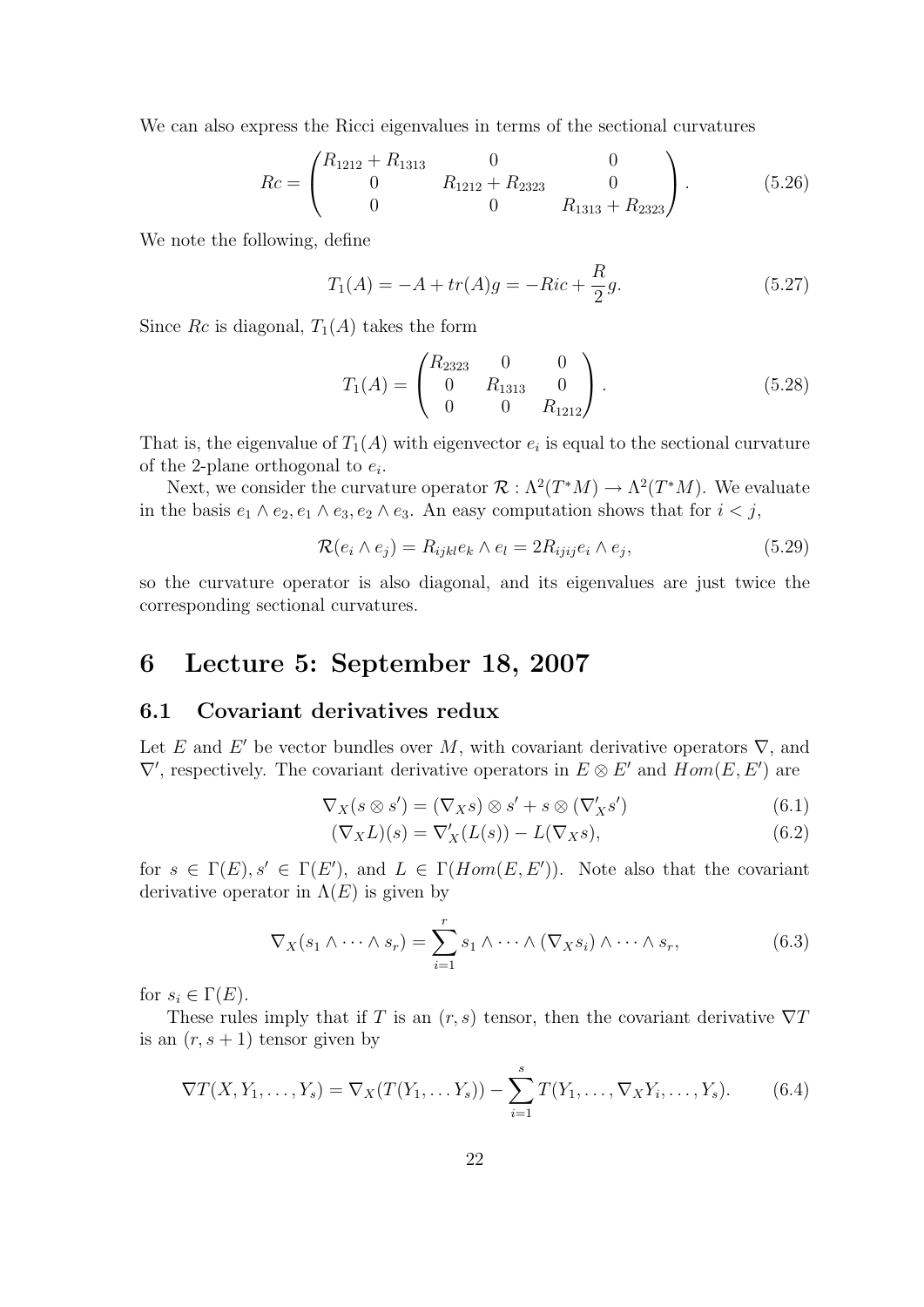For notation, we will write a double covariant derivative as

$$
\nabla^2 T = \nabla \nabla T,\tag{6.5}
$$

which is an  $(r, s + 2)$  tensor.

**Proposition 6.1.** For T an  $(r, s)$ -tensor field, the double covariant derivative satisfies

$$
\nabla^2 T(X, Y, Z_1, \dots, Z_s) = \nabla_X (\nabla_Y T)(Z_1, \dots, Z_s) - (\nabla_{\nabla_X Y} T)(Z_1, \dots, Z_s).
$$
 (6.6)

Proof. We compute

$$
\nabla^2 T(X, Y, Z_1, \dots, Z_s) = \nabla(\nabla T)(X, Y, Z_1, \dots, Z_s)
$$
  
\n
$$
= \nabla_X(\nabla T(Y, Z_1, \dots, Z_s)) - \nabla T(\nabla_X Y, Z_1, \dots, Z_s)
$$
  
\n
$$
- \sum_{i=i}^s \nabla T(Y, \dots, \nabla_X Z_i, \dots Z_s)
$$
  
\n
$$
= \nabla_X(\nabla_Y T(Z_1, \dots, Z_s))
$$
  
\n
$$
- \nabla_{\nabla_X Y}(T(Z_1, \dots, Z_s))
$$
  
\n
$$
+ \sum_{i=1}^s T(Z_1, \dots, \nabla_{\nabla_X Y} Z_i, \dots, Z_s)
$$
  
\n
$$
- \sum_{i=i}^s (\nabla_Y T)(Z_1, \dots, \nabla_X Z_i, \dots Z_s).
$$
  
\n(6.7)

The right hand side of (6.6) is

$$
\nabla_X(\nabla_Y T)(Z_1, \dots, Z_s) - (\nabla_{\nabla_X Y} T)(Z_1, \dots, Z_s)
$$
\n
$$
= \nabla_X(\nabla_Y T(Z_1, \dots, Z_s)) - \sum_{i=1}^s (\nabla_Y T)(Z_1, \dots, \nabla_X Z_i, \dots, Z_s)
$$
\n
$$
- \nabla_{\nabla_X Y}(T(Z_1, \dots, Z_s)) + \sum_{i=1}^s T(Z_1, \dots, \nabla_{\nabla_X Y} Z_i, \dots, Z_s).
$$
\n(6.8)

Comparing terms, we see that both sides are equal.

Remark. If we take a normal coordinate system, and  $X = \partial_i, Y = \partial_j$ , the above proposition says the seemingly obvious fact that, at  $p$ ,

$$
\nabla_i \nabla_j T_{i_i \dots i_s}^{j_1 \dots j_r} = \nabla_i (\nabla_j T_{i_i \dots i_s}^{j_1 \dots j_r}),\tag{6.9}
$$

 $\Box$ 

since the Christoffel symbols vanish at  $p$  in normal coordinates.

Equivalently, we could take an ONB at a point  $p$ , and parallel translate this frame to a neighborhood of p, to obtain an parallel orthonormal frame field in a neighborhood of  $p$ . The above equation would hold for the components of  $T$  with respect to this frame.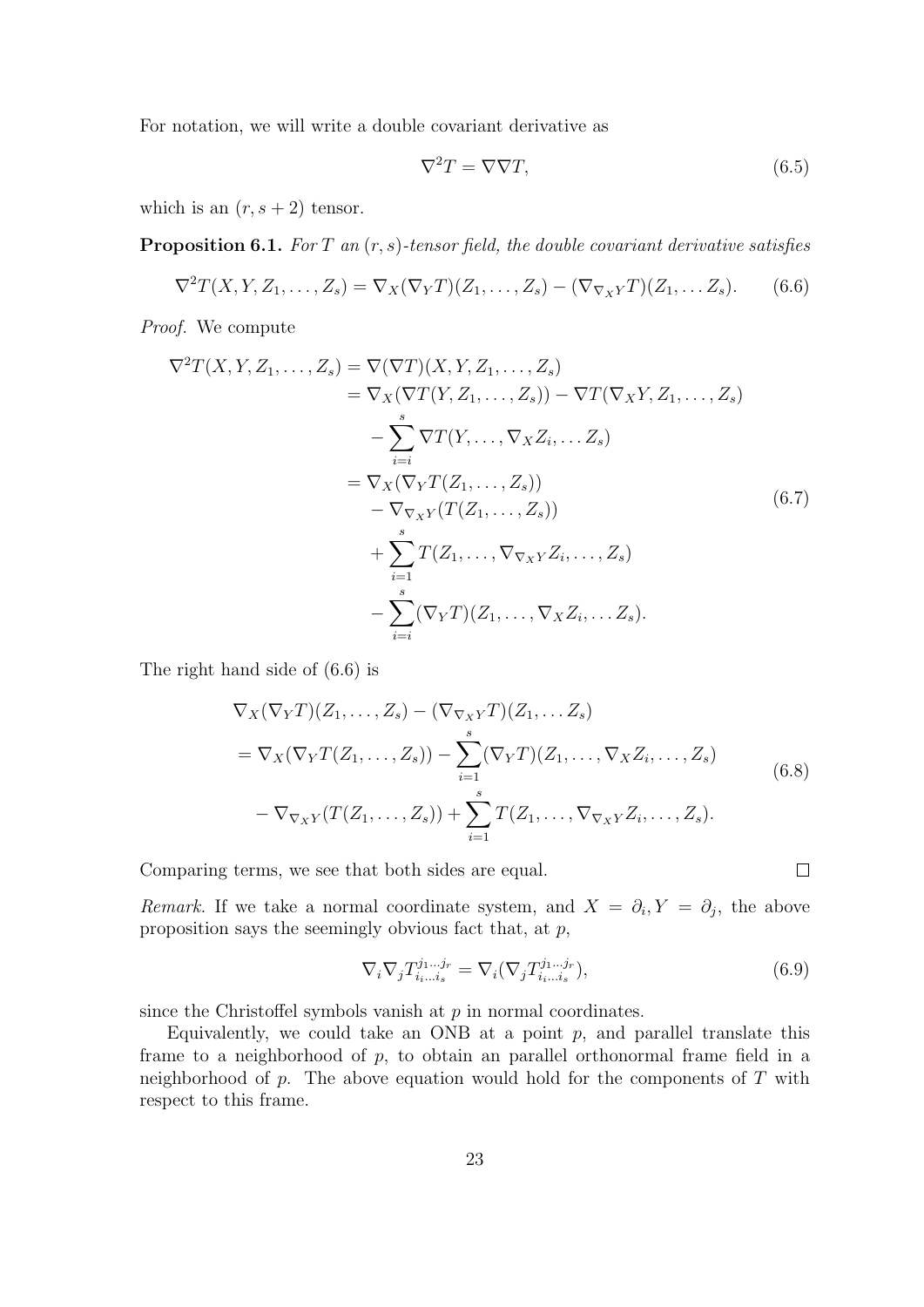### 6.2 Commuting covariant derivatives

Let  $X, Y, Z \in \Gamma(TM)$ , and compute using the Proposition 6.1

$$
\nabla^2 Z(X,Y) - \nabla^2 Z(Y,X) = \nabla_X (\nabla_Y Z) - \nabla_{\nabla_X Y} Z - \nabla_Y (\nabla_X Z) - \nabla_{\nabla_Y X} Z
$$
  
\n
$$
= \nabla_X (\nabla_Y Z) - \nabla_Y (\nabla_X Z) - \nabla_{\nabla_X Y - \nabla_Y X} Z
$$
  
\n
$$
= \nabla_X (\nabla_Y Z) - \nabla_Y (\nabla_X Z) - \nabla_{[X,Y]} Z
$$
  
\n
$$
= \mathcal{R}(X,Y)Z,
$$
\n(6.10)

which is just the definition of the curvature tensor. In coordinates,

$$
\nabla_i \nabla_j Z^k = \nabla_j \nabla_i Z^k + R_{ijm}^{\ \ k} Z^m.
$$
\n(6.11)

We extend this to  $(p, 0)$ -tensor fields:

$$
\nabla^2 (Z_1 \otimes \cdots \otimes Z_p)(X, Y) - \nabla^2 (Z_1 \otimes \cdots \otimes Z_p)(Y, X)
$$
  
\n
$$
= \nabla_X (\nabla_Y (Z_1 \otimes \cdots \otimes Z_p)) - \nabla_{\nabla_X Y} (Z_1 \otimes \cdots \otimes Z_p)
$$
  
\n
$$
- \nabla_Y (\nabla_X (Z_1 \otimes \cdots \otimes Z_p)) - \nabla_{\nabla_Y X} (Z_1 \otimes \cdots \otimes Z_p)
$$
  
\n
$$
= \nabla_X \Big( \sum_{i=1}^p Z_1 \otimes \cdots \nabla_Y Z_i \otimes \cdots \otimes Z_p \Big) - \sum_{i=1}^p Z_1 \otimes \cdots \nabla_{\nabla_X Y} Z_i \otimes \cdots \otimes Z_p
$$
  
\n
$$
- \nabla_Y \Big( \sum_{i=1}^p Z_1 \otimes \cdots \nabla_X Z_i \otimes \cdots \otimes Z_p \Big) + \sum_{i=1}^p Z_1 \otimes \cdots \nabla_{\nabla_Y X} Z_i \otimes \cdots \otimes Z_p
$$
  
\n
$$
= \sum_{j=1}^p \sum_{i=1, i \neq j}^p Z_1 \otimes \nabla_X Z_j \otimes \cdots \nabla_Y Z_i \otimes \cdots \otimes Z_p
$$
  
\n
$$
- \sum_{j=1}^p \sum_{i=1, i \neq j}^p Z_1 \otimes \nabla_Y Z_j \otimes \cdots \nabla_X Z_i \otimes \cdots \otimes Z_p
$$
  
\n
$$
+ \sum_{i=1}^p Z_1 \otimes \cdots \otimes (\nabla_X \nabla_Y - \nabla_Y \nabla_X - \nabla_{[X,Y]}) Z_i \otimes \cdots \otimes Z_p
$$
  
\n
$$
= \sum_{i=1}^p Z_1 \otimes \cdots \otimes \mathcal{R}(X, Y) Z_i \otimes \cdots \otimes Z_p.
$$
  
\n(6.12)

In coordinates, this is

$$
\nabla_i \nabla_j Z^{i_1 \dots i_p} = \nabla_j \nabla_i Z^{i_i \dots i_p} + \sum_{k=1}^p R_{ijm}^{i_k} Z^{i_1 \dots i_{k-1} m i_{k+1} \dots i_p}.
$$
\n(6.13)

**Proposition 6.2.** For a 1-form  $\omega$ , we have

$$
\nabla^2 \omega(X, Y, Z) - \nabla^2 \omega(Y, X, Z) = \omega(\mathcal{R}(Y, X)Z). \tag{6.14}
$$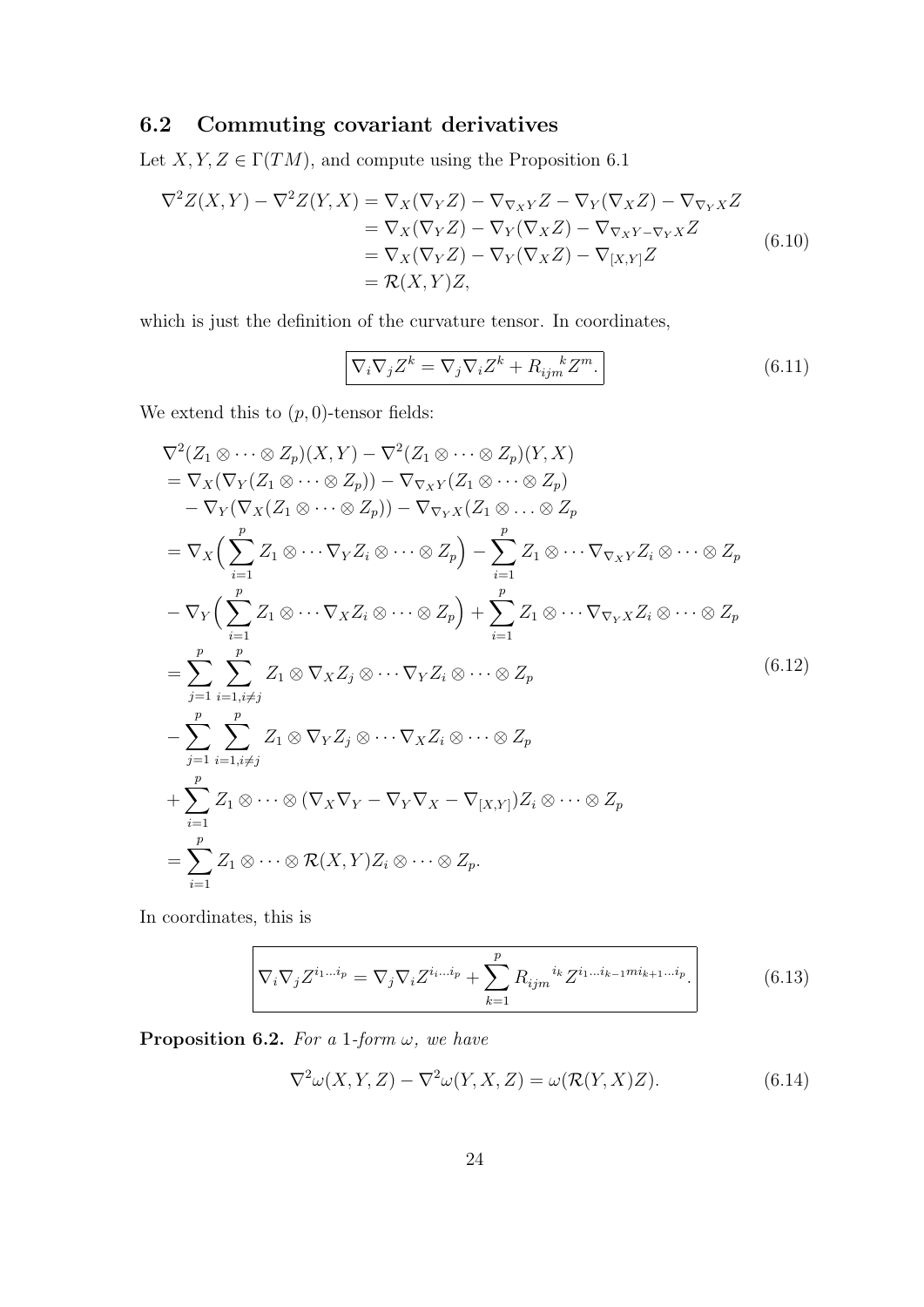Proof. Using Proposition 6.1, we compute

$$
\nabla^2 \omega(X, Y, Z) - \nabla^2 \omega(Y, X, Z)
$$
  
\n
$$
= \nabla_X(\nabla_Y \omega)(Z) - (\nabla_{\nabla_X Y}\omega)(Z) - \nabla_Y(\nabla_X \omega)(Z) - (\nabla_{\nabla_Y X}\omega)(Z)
$$
  
\n
$$
= X(\nabla_Y \omega(Z)) - \nabla_Y \omega(\nabla_X Z) - \nabla_X Y(\omega(Z)) + \omega(\nabla_{\nabla_X Y} Z)
$$
  
\n
$$
- Y(\nabla_X \omega(Z)) + \nabla_X \omega(\nabla_Y Z) + \nabla_Y X(\omega(Z)) - \omega(\nabla_{\nabla_Y X} Z)
$$
  
\n
$$
= X(\nabla_Y \omega(Z)) - Y(\omega(\nabla_X Z)) + \omega(\nabla_Y \nabla_X Z) - \nabla_X Y(\omega(Z)) + \omega(\nabla_{\nabla_X Y} Z)
$$
  
\n
$$
- Y(\nabla_X \omega(Z)) + X(\omega(\nabla_Y Z)) - \omega(\nabla_X \nabla_Y Z) + \nabla_Y X(\omega(Z)) - \omega(\nabla_{\nabla_Y X} Z)
$$
  
\n
$$
= \omega \left( \nabla_Y \nabla_X Z - \nabla_X \nabla_Y Z + \nabla_{[X,Y]} Z \right) + X(\nabla_Y \omega(Z)) - Y(\omega(\nabla_X Z)) - \nabla_X Y(\omega(Z))
$$
  
\n
$$
- Y(\nabla_X \omega(Z)) + X(\omega(\nabla_Y Z)) + \nabla_Y X(\omega(Z)).
$$
\n(6.15)

The last six terms are

$$
X(\nabla_Y \omega(Z)) - Y(\omega(\nabla_X Z)) - \nabla_X Y(\omega(Z))
$$
  
\n
$$
- Y(\nabla_X \omega(Z)) + X(\omega(\nabla_Y Z)) + \nabla_Y X(\omega(Z))
$$
  
\n
$$
= X(Y(\omega(Z)) - \omega(\nabla_Y Z)) - Y(\omega(\nabla_X Z)) - [X, Y](\omega(Z))
$$
  
\n
$$
- Y(X(\omega(Z)) - \omega(\nabla_X Z)) + X(\omega(\nabla_Y Z))
$$
  
\n
$$
= 0.
$$
\n(6.16)

Remark. It would have been a bit easier to assume we were in normal coordinates, and assume terms with  $\nabla_X Y$  vanished, but we did the above for illustration.

In coordinates, this formula becomes

$$
\nabla_i \nabla_j \omega_k = \nabla_j \nabla_i \omega_k - R_{ijk}^{\ \ p} \omega_p. \tag{6.17}
$$

 $\Box$ 

As above, we can extend this to  $(0, s)$  tensors using the tensor product, in an almost identical calculation to the  $(r, 0)$  tensor case. Finally, putting everything together, the formula in coordinates for a general  $(r, s)$ -tensor T is

$$
\nabla_i \nabla_j T_{j_1 \dots j_s}^{i_1 \dots i_r} = \nabla_j \nabla_i T_{j_1 \dots j_s}^{i_1 \dots i_r} + \sum_{k=1}^r R_{ijm}^{i_k} T_{j_1 \dots j_s}^{i_1 \dots i_{k-1} m i_{k+1} \dots i_r}
$$
\n
$$
- \sum_{k=1}^s R_{ijj_k}^m T_{j_1 \dots j_{k-1} m j_{k+1} \dots j_s}^{i_1 \dots i_r}.
$$
\n(6.18)

### 6.3 Rough Laplacian and gradient

For  $(p, q)$  tensor T, we let

$$
\Delta T = tr(X \to \sharp(\nabla^2 T)(X, \cdot)).\tag{6.19}
$$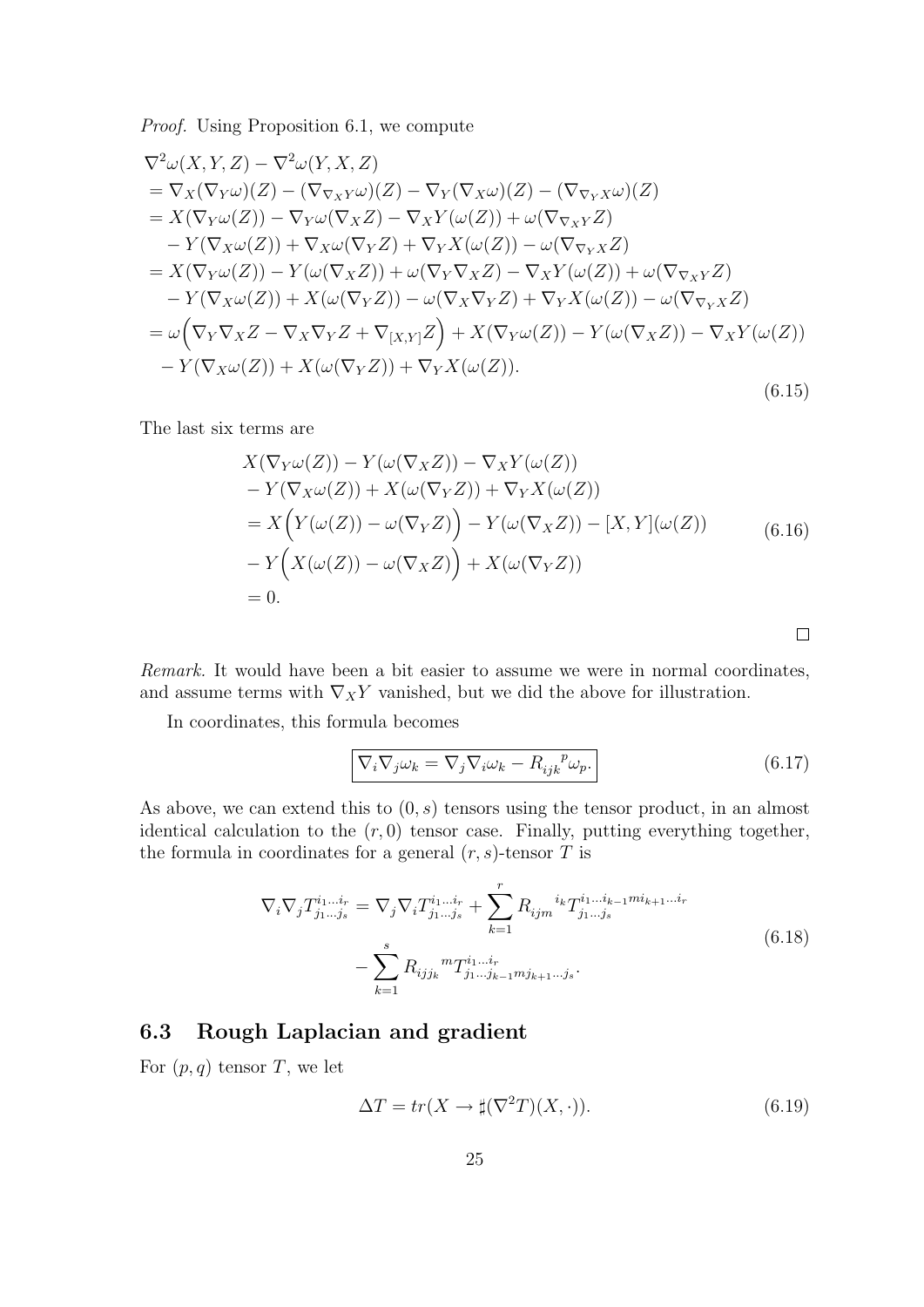This is called the rough Laplacian. In coordinates this is

$$
\Delta T_{j_1...j_s}^{i_1...i_r} = g^{ij} \nabla_i \nabla_j T_{j_1...j_s}^{i_1...i_r}.
$$
\n(6.20)

Equivalently, in an ONB,

$$
\Delta T_{j_1\ldots j_s}^{i_1\ldots i_r} = \sum_{i,j} \delta_{ij} \nabla_i \nabla_j T_{j_1\ldots j_s}^{i_1\ldots i_r}.
$$
\n(6.21)

**Proposition 6.3.** For a function  $f \in C^3(M)$ ,

$$
\Delta df = d\Delta f + R c^T (df). \tag{6.22}
$$

Proof. We compute in coordinates

$$
\Delta \nabla_i f = g^{lp} \nabla_p \nabla_l \nabla_i f
$$
  
\n
$$
= g^{lp} \nabla_p \nabla_i \nabla_l f
$$
  
\n
$$
= g^{lp} (\nabla_i \nabla_p \nabla_l f - R_{pil}^q \nabla_q f)
$$
  
\n
$$
= \nabla_i g^{lp} \nabla_p \nabla_l f + R_i^q \nabla_q f
$$
  
\n
$$
= \nabla_i \Delta f + R_i^q \nabla_q f.
$$
  
\n(6.23)

 $\Box$ 

Remark. In (6.22), the Laplacian on the left hand side is not the Hodge Laplacian on 1-forms. More on this next time.

## 7 Lecture 6: September 20, 2007

### 7.1 Commuting Laplacian and Hessian

We compute the commutator of the Laplacian and Hessian, acting on functions.

**Proposition 7.1.** Let  $f \in C^4(M)$ . Then

$$
\Delta \nabla^2 f = \nabla^2 \Delta f + Rm * \nabla^2 f + \nabla Rm * \nabla f. \tag{7.1}
$$

Proof. We compute

$$
\begin{aligned}\n(\Delta \nabla^2 f)_{ij} &= g^{kl} \nabla_k \nabla_l \nabla_i \nabla_j f \\
&= g^{kl} \nabla_k (\nabla_l \nabla_i \nabla_j f) \\
&= g^{kl} \nabla_k (\nabla_i \nabla_l \nabla_j f - R_{lij}{}^p \nabla_p f) \\
&= g^{kl} \left( \nabla_k \nabla_i \nabla_l \nabla_j f \right) - g^{kl} \nabla_k \left( R_{lij}{}^p \nabla_p f \right) \\
&= g^{kl} \left( \nabla_k \nabla_i \nabla_j \nabla_l f \right) - g^{kl} \nabla_k \left( R_{lij}{}^p \nabla_p f \right) \\
&= I + II.\n\end{aligned} \tag{7.2}
$$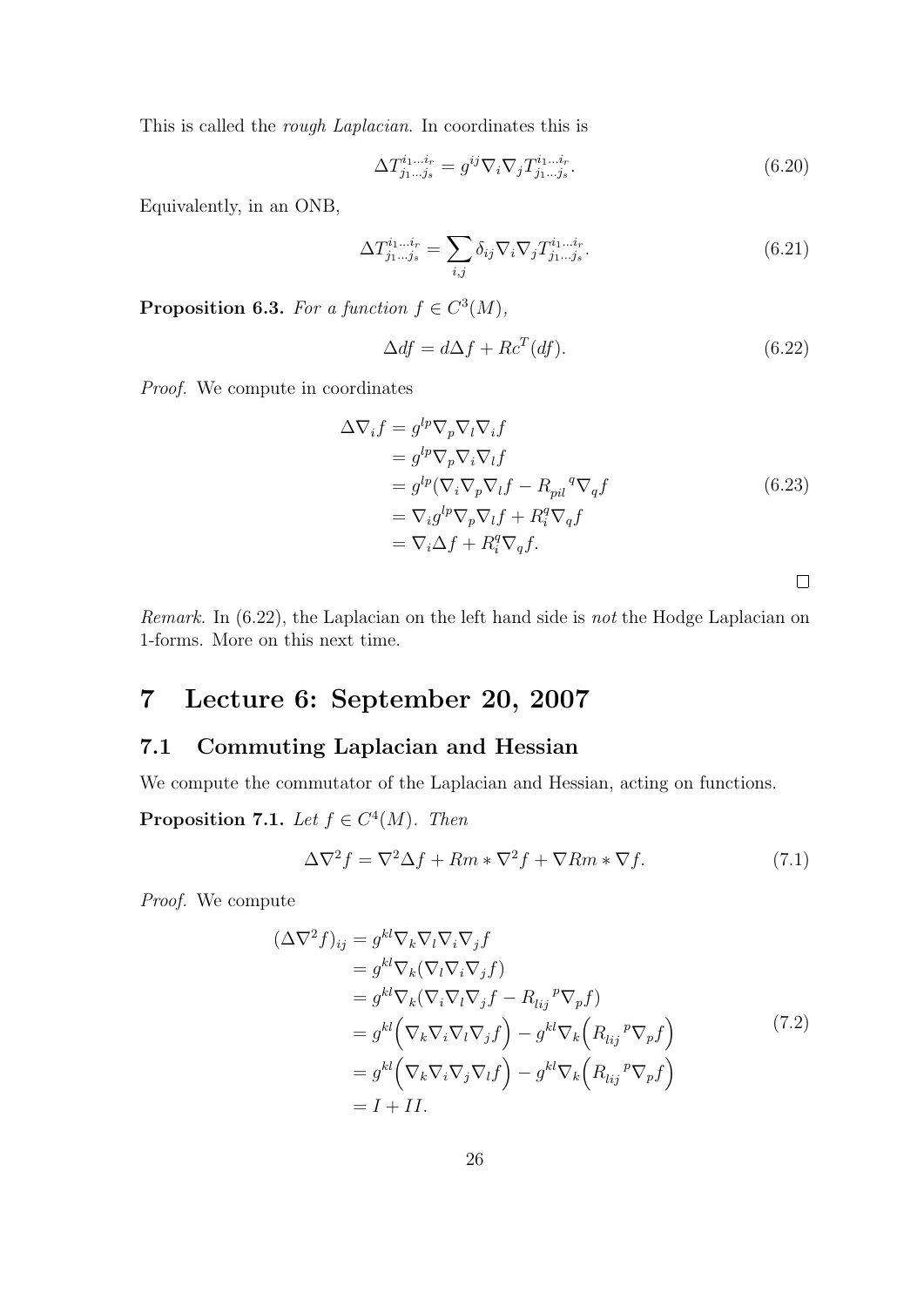We have

$$
I = g^{kl} \Big( \nabla_i \nabla_k \nabla_j \nabla_l f - R_{kil}{}^p \nabla_p \nabla_j f - R_{kij}{}^p \nabla_l \nabla_p f \Big)
$$
  
\n
$$
= g^{kl} \Big( \nabla_i (\nabla_k \nabla_j \nabla_l f) - R_{kil}{}^p \nabla_p \nabla_j f - R_{kij}{}^p \nabla_l \nabla_p f \Big)
$$
  
\n
$$
= g^{kl} \Big( \nabla_i (\nabla_j \nabla_k \nabla_l f - R_{kj}{}^p \nabla_p f) - R_{kil}{}^p \nabla_p \nabla_j f - R_{kij}{}^p \nabla_l \nabla_p f \Big)
$$
  
\n
$$
= g^{kl} \Big( \nabla_i \nabla_j \nabla_k \nabla_l f - \nabla_i (R_{kjl}{}^p \nabla_p f) - R_{kil}{}^p \nabla_p \nabla_j f - R_{kij}{}^p \nabla_l \nabla_p f \Big).
$$
\n(7.3)

Lowering some indices, we obtain

$$
I = g^{kl} \Big( \nabla_i \nabla_j \nabla_k \nabla_l f - \nabla_i (R_{kjpl} \nabla^p f) - R_{kipl} \nabla^p \nabla_j f - R_{kipj} \nabla_l \nabla^p f \Big). \tag{7.4}
$$

Since  $g$  is parallel,

$$
I = \nabla_i \nabla_j g^{kl} \nabla_k \nabla_l f - \nabla_i (g^{kl} R_{kjpl} \nabla^p f) - g^{kl} R_{kipl} \nabla^p \nabla_j f - R_{kipj} \nabla^k \nabla^p f
$$
  
=  $\nabla_i \nabla_j \Delta f - \nabla_i (-R_{jp} \nabla^p f) + R_{ip} \nabla^p \nabla_j f - R_{kipj} \nabla^k \nabla^p f$  (7.5)

The second term is

$$
II = -g^{kl} \nabla_k \left( R_{lij}^p \nabla_p f \right)
$$
  
=  $-g^{kl} \nabla_k \left( R_{lipj} \nabla^p f \right)$   
=  $-g^{kl} \nabla_k \left( R_{pjli} \nabla^p f \right)$   
=  $-\nabla_k \left( R_{pji}^k \nabla^p f \right)$   
=  $-\nabla_k R_{pji}^k \nabla^p f - R_{pji}^k \nabla_k \nabla^p f.$  (7.6)

Using the contracted differential Bianchi identity (4.5), we write

$$
II = -(\nabla_p R_{ji} - \nabla_j R_{pi}) \nabla^p f - R_{pji}{}^k \nabla_k \nabla^p f
$$
  
= -(\nabla\_p R\_{ji} - \nabla\_j R\_{pi}) \nabla^p f - R\_{pjk} \nabla^k \nabla^p f (7.7)

Combining everything, we have

$$
\Delta \nabla_i \nabla_j f = I + II
$$
  
\n
$$
= \nabla_i \nabla_j \Delta f + (\nabla_i R_{jp}) \nabla^p f + R_{jp} \nabla_i \nabla^p f + R_{ip} \nabla^p \nabla_j f - R_{kipj} \nabla^k \nabla^p f
$$
  
\n
$$
- (\nabla_p R_{ji}) \nabla^p f + (\nabla_j R_{pi}) \nabla^p f - R_{pjki} \nabla^k \nabla^p f
$$
  
\n
$$
= \nabla_i \nabla_j \Delta f + R_{jp} \nabla_i \nabla^p f + R_{ip} \nabla^p \nabla_j f - 2R_{kipj} \nabla^k \nabla^p f
$$
  
\n
$$
+ (\nabla_i R_{jp} + \nabla_j R_{pi} - \nabla_p R_{ij}) \nabla^p f.
$$
\n(7.8)

 $\Box$ 

We can rewrite the formula as

$$
\Delta \nabla_i \nabla_j f = \nabla_i \nabla_j \Delta f + (R_{jp} g_{ik} + R_{ip} g_{jk} - 2R_{kipj}) \nabla^k \nabla^p f + (\nabla_i R_{jp} + \nabla_j R_{pi} - \nabla_p R_{ij}) \nabla^p f.
$$
\n(7.9)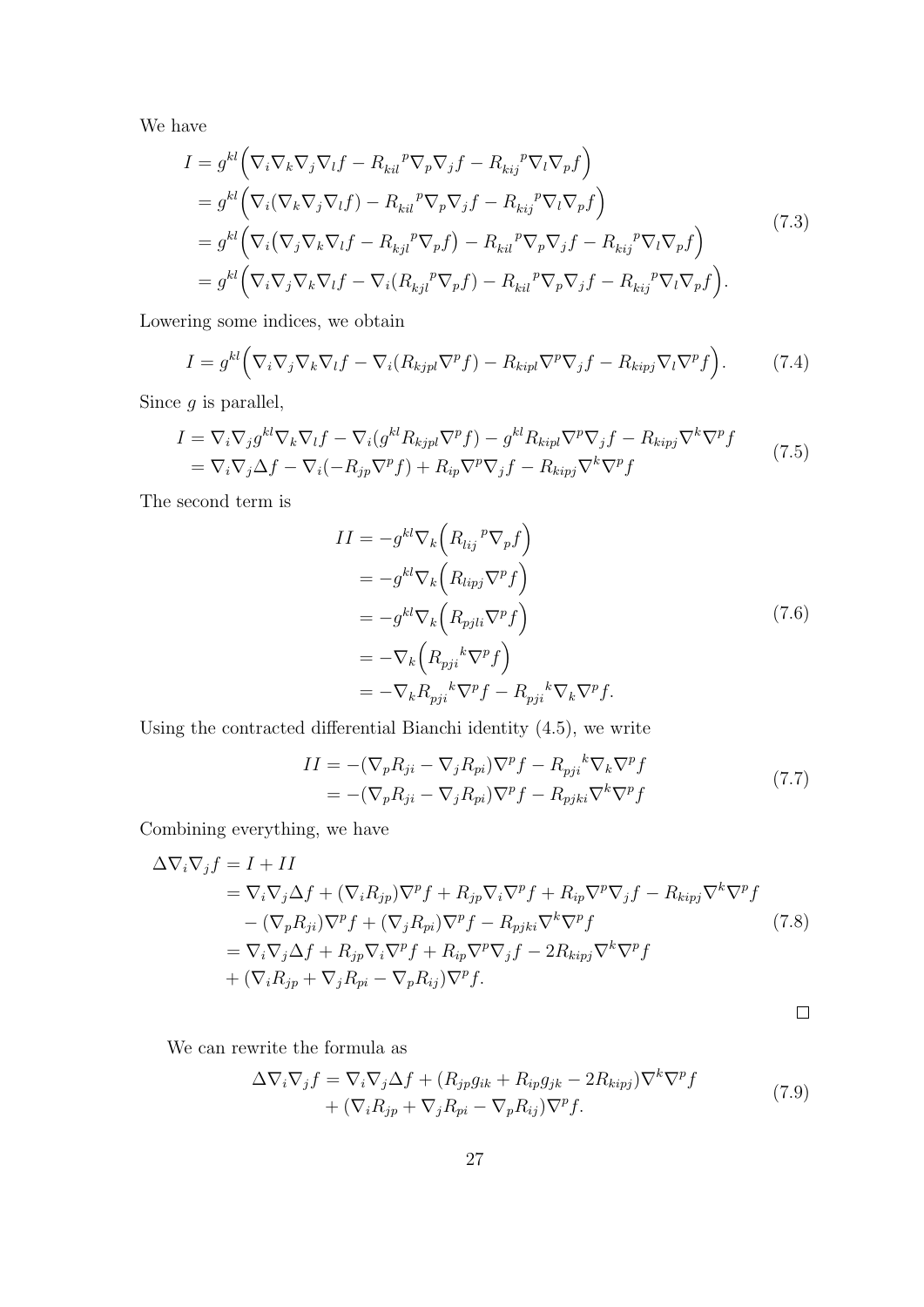**Proposition 7.2.** If g has constant sectional curvature  $k_0$ , then

$$
\Delta \nabla_i \nabla_j f = \nabla_i \nabla_j \Delta f + 2nk_0 \nabla_i \nabla_j f - 2k_0 \Delta f g_{ij}.
$$
 (7.10)

Proof. Since g has constant sectional curvature, g is in particular Einstein, so all covariant derivatives of Ricci vanish. The formula becomes

$$
\Delta \nabla_i \nabla_j f = \nabla_i \nabla_j \Delta f
$$
  
+  $\left( (n-1) k_0 g_{jp} g_{ik} + (n-1) k_0 g_{ip} g_{jk} - 2 k_0 (g_{kp} g_{ij} - g_{ip} g_{kj}) \right) \nabla^k \nabla^p f$  (7.11)  
=  $\nabla_i \nabla_j \Delta f + 2nk_0 \nabla_i \nabla_j f - 2k_0 \Delta f g_{ij}.$ 

7.2 An application to PDE

We next give a PDE application of this formula.

**Proposition 7.3.** Assume that  $(M, g)$  has constant sectional curvature  $k_0 \geq 0$ , and let  $\Omega \subset M$  be a domain with smooth boundary. Let  $f \in C^4(\overline{\Omega})$  be a convex function in  $\Omega$  satisfying

$$
\Delta f = h,\tag{7.12}
$$

 $\Box$ 

where  $0 < h \in C^2(\overline{\Omega})$  is a positive concave function. Then either (i) f is strictly convex in  $\Omega$ , or (ii) f satisfies the Monge-Ampére equation

$$
\det(\nabla^2 f) = 0,\tag{7.13}
$$

everywhere in  $\Omega$ .

*Proof.* Consider the function  $H = det^{1/n}(\nabla^2 f)$ . Since f is convex,  $H \geq 0$ . We compute in normal coordinates

$$
\Delta H = \sum_{l} \nabla_{l} \nabla_{l} H
$$
\n
$$
= \sum_{l} \nabla_{l} (F^{ij} \nabla_{l} \nabla_{j} f)
$$
\n
$$
\leq F^{ij} \Delta \nabla_{i} \nabla_{j} f
$$
\n
$$
= F^{ij} (\nabla_{i} \nabla_{j} \Delta f + 2nk_{0} \nabla_{i} \nabla_{j} f - 2k_{0} \Delta f g_{ij}),
$$
\n(7.14)

where  $F^{ij}$  is the linearized operator of  $\det^{1/n}$ , and we have used the fact that  $\det^{1/n}$ is a concave function of the eigenvalues, in the positive cone.

Using the equation (7.12), this is

$$
\Delta H \le F^{ij} (\nabla_i \nabla_j h + 2nk_0 \nabla_i \nabla_j f - 2k_0 \Delta f g_{ij}). \tag{7.15}
$$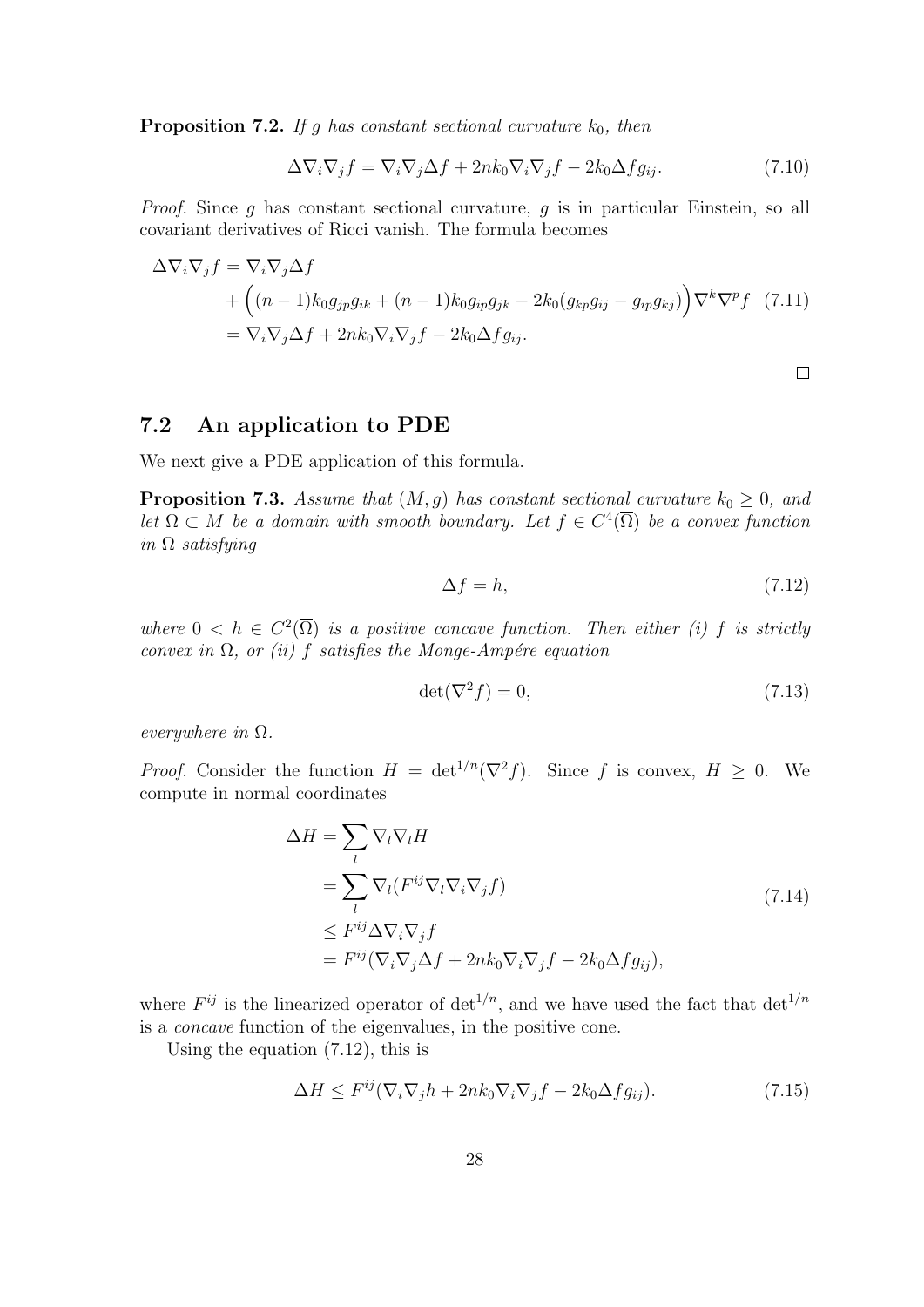Since f is convex,  $F^{ij}$  is positive semi-definite, and since H is concave,  $\nabla^2 h$  is negative semi-definite, so

$$
\Delta H \le 2k_0 F^{ij} (n \nabla_i \nabla_j f - \Delta f g_{ij})
$$
  
\n
$$
\le 2k_0 n F^{ij} \nabla_i \nabla_j f
$$
  
\n
$$
= 2k_0 n H
$$
\n(7.16)

Rewriting, we have shown that

$$
\Delta H - 2k_0 nH \le 0. \tag{7.17}
$$

In other words, H is a non-negative super-solution of the operator  $\Delta - 2k_0nI$  in  $\Omega$ . If H is not strictly positive in  $\Omega$ , then it must be zero at an interior point. In this case, the strong maximum principle says that H vanishes identically in  $\Omega$  [GT01, Section 3.2]. This completes the proof.  $\Box$ 

Remark. The above result is called a Caffarelli-Friedman type estimate. We also cheated a bit – H is not differentiable at 0, we leave it to the reader to fix this.

### 8 Lecture 7: Tuesday, September 25.

#### 8.1 Integration and adjoints

If T is an  $(r, s)$ -tensor, we define the *divergence* of T, div T to be the  $(r, s - 1)$  tensor

$$
(\text{div } T)(Y_1, \dots, Y_{s-1}) = tr\left(X \to \sharp(\nabla T)(X, \cdot, Y_1, \dots, Y_{s-1})\right),\tag{8.1}
$$

that is, we trace the covariant derivative on the first two covariant indices. In coordinates, this is

$$
(\text{div } T)^{i_1 \dots i_r}_{j_1 \dots j_{s-1}} = g^{ij} \nabla_i T^{i_1 \dots i_r}_{j j_1 \dots j_{s-1}}.
$$
\n(8.2)

If  $X$  is a vector field, define

$$
(\text{div } X) = tr(\nabla X),\tag{8.3}
$$

which is in coordinates

$$
\text{div } X = \delta_j^i \nabla_i X^j = \nabla_j X^j. \tag{8.4}
$$

For vector fields and 1-forms, these two are of course closely related:

**Proposition 8.1.** For a vector field  $X$ ,

$$
\text{div } X = \text{div } (\flat X). \tag{8.5}
$$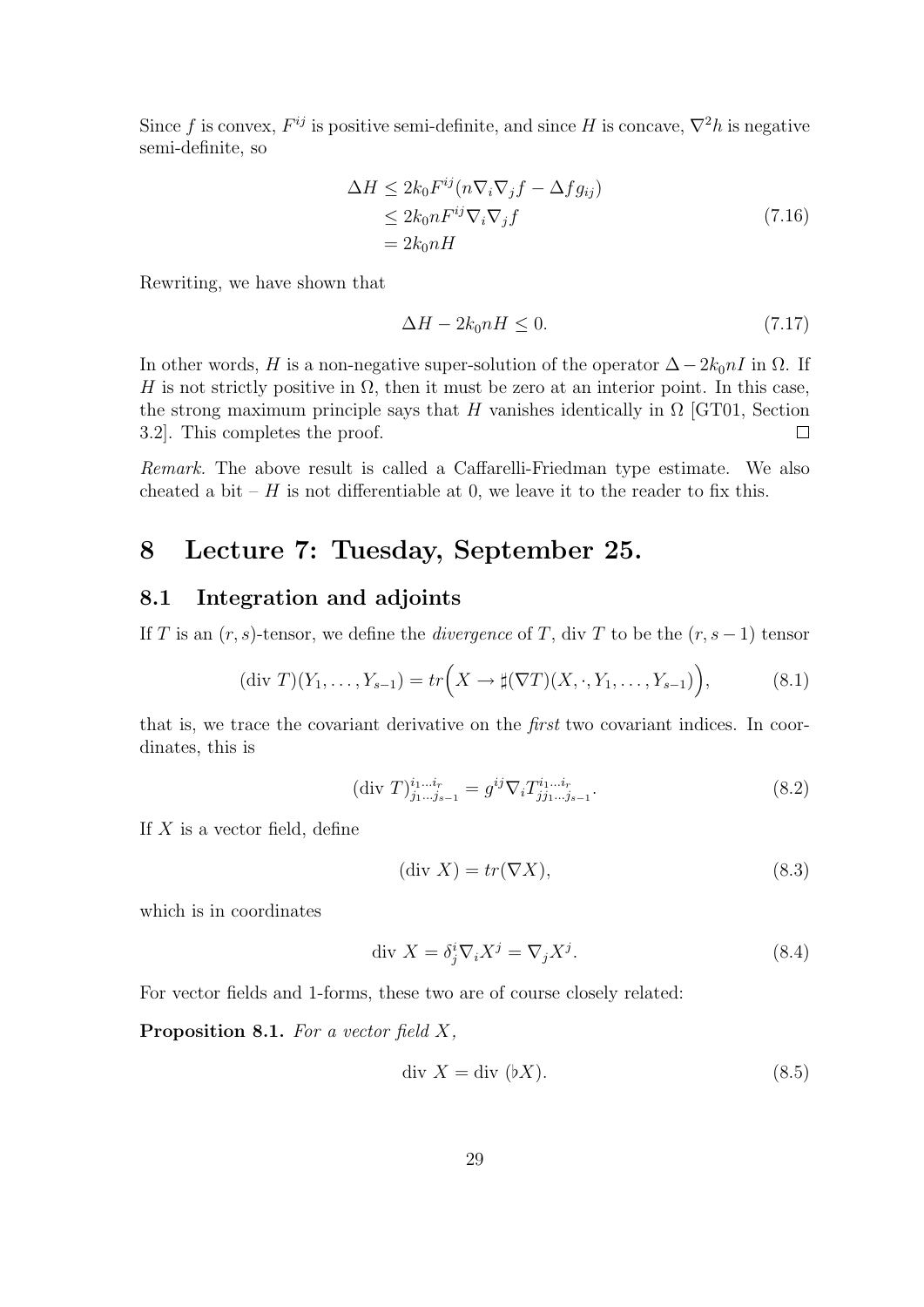Proof. We compute

$$
\begin{aligned}\n\text{div } X &= \delta_j^i \nabla_i X^j \\
&= \delta_j^i \nabla_i g^{jl} X_l \\
&= \delta_j^i g^{jl} \nabla_i X_l \\
&= g^{il} \nabla_i X_l = \text{div } (\flat X).\n\end{aligned} \tag{8.6}
$$

 $\Box$ 

If  $M$  is oriented, we define the Riemannian volume element  $dV$  to be the oriented unit norm element of  $\Lambda^n(T^*M_x)$ . Equivalently, if  $\omega_1,\ldots,\omega_n$  is a positively oriented ONB of  $T^*M_x$ , then

$$
dV = \omega^1 \wedge \dots \wedge \omega^n. \tag{8.7}
$$

In coordinates,

$$
dV = \sqrt{\det(g_{ij})} dx^{1} \wedge \cdots \wedge dx^{n}.
$$
 (8.8)

Recall the Hodge star operator  $* : \Lambda^p \to \Lambda^{n-p}$  defined by

$$
\alpha \wedge * \beta = \langle \alpha, \beta \rangle dV_x,\tag{8.9}
$$

where  $\alpha, \beta \in \Lambda^p$ .

**Proposition 8.2.** (i) The Hodge star is an isometry from  $\Lambda^p$  to  $\Lambda^{n-p}$ . (ii) \* $(\omega^1 \wedge \cdots \wedge \omega^p) = \omega^{p+1} \wedge \cdots \wedge \omega^n$  if  $\omega_1, \ldots \omega_n$  is a positively oriented ONB of  $T^*M_x$ . In particular,  $*1 = dV$ , and  $*dV = 1$ . (iii) On  $\Lambda^p$ ,  $*^2 = (-1)^{p(n-p)}$ . (iv) For  $\alpha, \beta \in \Lambda^p$ ,

$$
\langle \alpha, \beta \rangle = *(\alpha \wedge * \beta) = *(\beta \wedge * \alpha). \tag{8.10}
$$

(v) If  $\{e_i\}$  and  $\{\omega^i\}$  are dual ONB of  $T_xM$ , and  $T_x^*M$ , respectively, and  $\alpha \in \Lambda^p$ , then

$$
*(\omega^j \wedge \alpha) = (-1)^p i_{e_j}(*\alpha), \qquad (8.11)
$$

where  $i_X : \Lambda^p \to \Lambda^{p-1}$  is interior multiplication defined by

$$
i_X\alpha(X_1,\ldots,X_p) = \alpha(X,X_1,\ldots,X_p). \tag{8.12}
$$

Proof. The proof is left to the reader.

Remark. In general, locally there will be two different Hodge star operators, depending upon the two different choices of local orientation. Each will extend to a global Hodge star operator if and only if  $M$  is orientable. However, one can still construct global operators using the Hodge star, even if  $M$  is non-orientable, an example of which will be the Laplacian.

 $\Box$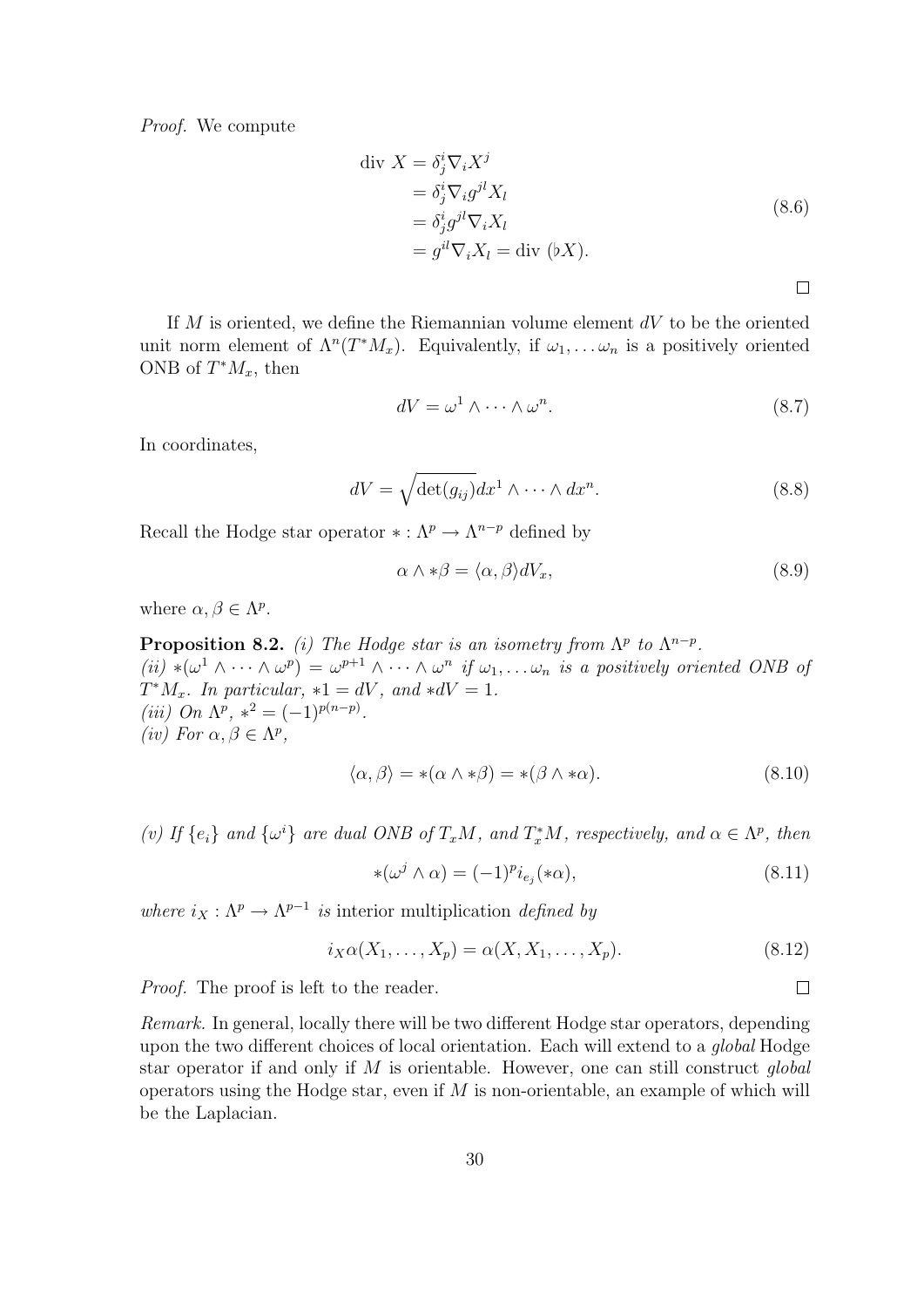We next give a formula relating the exterior derivative and covariant differentiation.

**Proposition 8.3.** The exterior derivative  $d : \Omega^p \to \Omega^{p+1}$  is given by

$$
d\omega(X_0, ..., X_p) = \sum_{i=0}^p (-1)^j (\nabla_{X_j}\omega)(X_0, ..., \hat{X}_j, ..., X_p),
$$
 (8.13)

(the notation means that the  $\hat{X}_j$  term is omitted). That is, the exterior derivative d $\omega$ is the skew-symmetrization of  $\nabla \omega$ , we write  $d\omega = Sk(\nabla \omega)$ . If  $\{e_i\}$  and  $\{\omega^i\}$  are dual ONB of  $T_xM$ , and  $T_x^*M$ , then this may be written

$$
d\omega = \sum_{i} \omega^{i} \wedge \nabla_{e_{i}} \omega.
$$
 (8.14)

Proof. Recall the formula for the exterior derivative [War83, Theorem ?],

$$
d\omega(X_0, ..., X_p) = \sum_{j=0}^p (-1)^j X_j \left( \omega(X_0, ..., \hat{X}_j, ..., X_p) \right) + \sum_{i < j} (-1)^{i+j} \omega([X_i, X_j], X_0, ..., \hat{X}_i, ..., \hat{X}_j, ..., X_p).
$$
\n(8.15)

Since both sides of the equation (8.13) are tensors, we may assume that  $[X_i, X_j]_x = 0$ , at a fixed point x. Since the connection is Riemannian, we also have  $\nabla_{X_i} X_j(x) = 0$ . We then compute at the point  $x$ .

$$
d\omega(X_0, ..., X_p)(x) = \sum_{j=0}^p (-1)^j X_j \Big(\omega(X_0, ..., \hat{X}_j, ..., X_p)\Big)(x)
$$
  
= 
$$
\sum_{j=0}^p (-1)^j (\nabla_{X_j}\omega)(X_0, ..., \hat{X}_j, ..., X_p)(x),
$$
 (8.16)

using the definition of the covariant derivative. This proves the first formula. For the second, note that

$$
\nabla_{X_j}\omega = \nabla_{(X_j)^i e_i}\omega = \sum_{i=1}^n \omega^i(X_j) \cdot (\nabla_{e_i}\omega), \tag{8.17}
$$

 $\Box$ 

so we have

$$
d\omega(X_0, ..., X_p)(x) = \sum_{j=0}^p (-1)^j \sum_{i=1}^n \omega^i(X_j) \cdot (\nabla_{e_i}\omega)(X_0, ..., \hat{X}_j, ..., X_p)(x)
$$
  
= 
$$
\sum_i (\omega^i \wedge \nabla_{e_i}\omega)(X_0, ..., X_p)(x).
$$
 (8.18)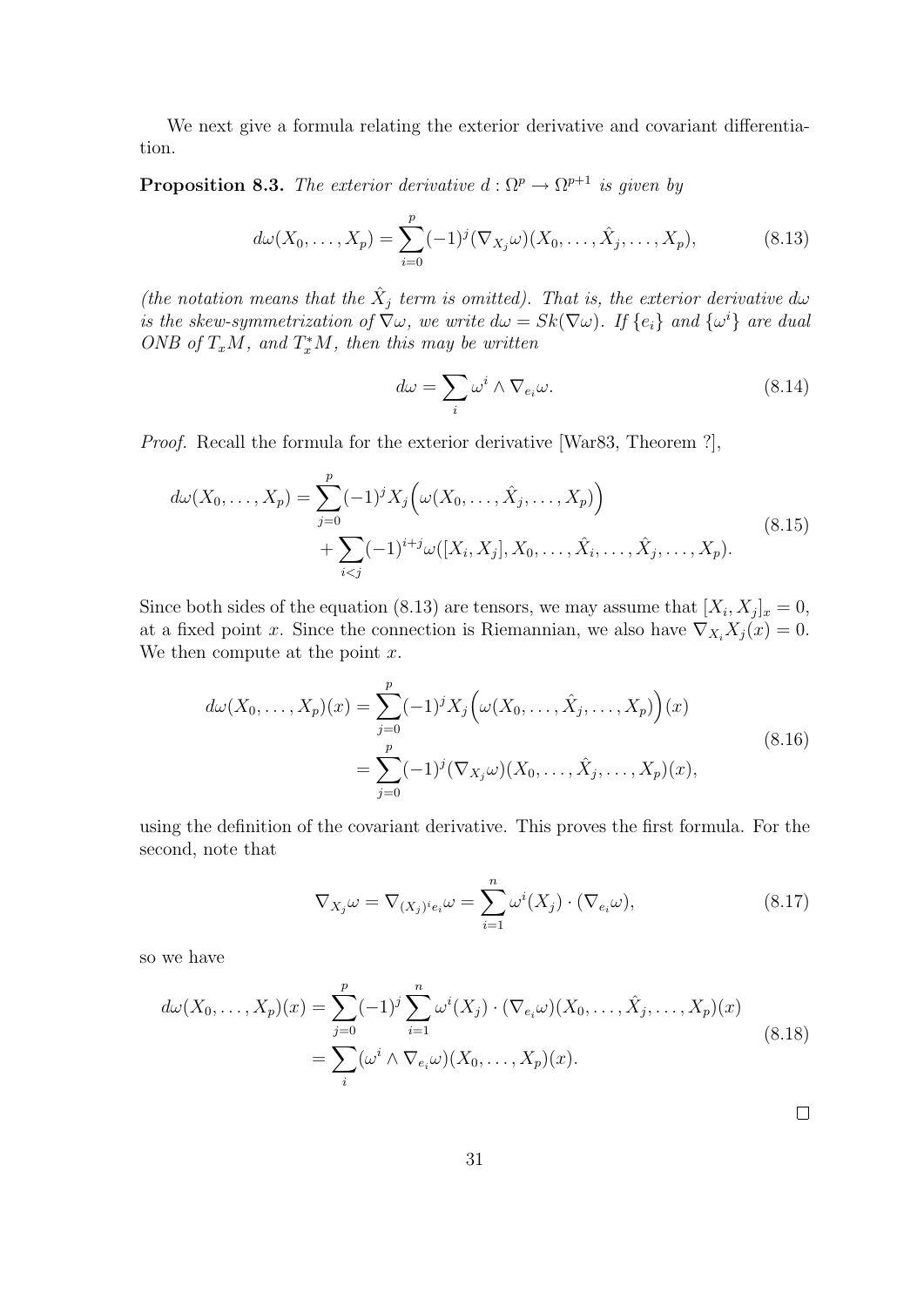Remark. One has to choose an identification of  $\Lambda(T^*M)$  with  $\Lambda(TM)^*$ , in order to view forms as multilinear alternating maps on the tangent space. We choose the identification as in [War83, page 59]: if  $\omega = e^1 \wedge \cdots \wedge e^p \in \Lambda^p(T^*M)$ , and  $e = e_1 \wedge \cdots \wedge e_p \in \Lambda^p(TM)$ , then

$$
\omega(e) = \det[e^i(e_j)].\tag{8.19}
$$

This makes the wedge product defined as follows. If  $\alpha \in \Omega^p$ , and  $\beta \in \Omega^q$ , then

$$
\alpha \wedge \beta(X_1, \ldots, X_{p+q}) = \frac{1}{p! \, q!} \sum_{\sigma} \alpha(X_{\sigma(1)}, \ldots, X_{\sigma(p)}) \cdot \beta(X_{\sigma(p+1)}, \ldots, X_{\sigma(p+q)}), \tag{8.20}
$$

and the sum is over all permutations of length  $p + q$ .

**Proposition 8.4.** For a vector field  $X$ ,

$$
*(\text{div } X) = (\text{div } X)dV = d(i_XdV) = \mathcal{L}_X(dV). \tag{8.21}
$$

*Proof.* Fix a point  $x \in M$ , and let  $\{e_i\}$  be an orthonormal basis of  $T_xM$ . In a small neighborhood of x, parallel translate this frame along radial geodesics. For such a frame, we have  $\nabla_{e_i} e_j(x) = 0$ . Such a frame is called an *adapted* moving frame field at x. Let  $\{\omega^i\}$  denote the dual frame field. We have

$$
\mathcal{L}_X(dV) = (di_X + i_X d)dV = d(i_X dV)
$$
  
\n
$$
= \sum_i \omega^i \wedge \nabla_{e_i} (i_X(\omega^1 \wedge \cdots \wedge \omega^n))
$$
  
\n
$$
= \sum_i \omega^i \wedge \nabla_{e_i} ((-1)^{j-1} \sum_{j=1}^n \omega^j (X) \omega^1 \wedge \cdots \wedge \hat{\omega}^j \wedge \cdots \wedge \omega^n)
$$
  
\n
$$
= \sum_{i,j} (-1)^{j-1} e_i (\omega^j (X)) \omega^i \wedge \omega^1 \wedge \cdots \wedge \hat{\omega}^j \wedge \cdots \wedge \omega^n
$$
  
\n
$$
= \sum_i \omega^i (\nabla_{e_i} X) dV
$$
  
\n
$$
= (\text{div } X) dV = *( \text{div } X).
$$

Corollary 8.1. Let  $(M, g)$  be compact, orientable and without boundary. If X is a  $C^1$  vector field, then

$$
\int_{M} (\text{div } X)dV = 0. \tag{8.23}
$$

Proof. Using Stokes' Theorem and Proposition 8.4,

$$
\int_{M} (\text{div } X)dV = \int d(i_{X}dV) = \int_{\partial M} i_{x}dV = 0.
$$
\n(8.24)

 $\Box$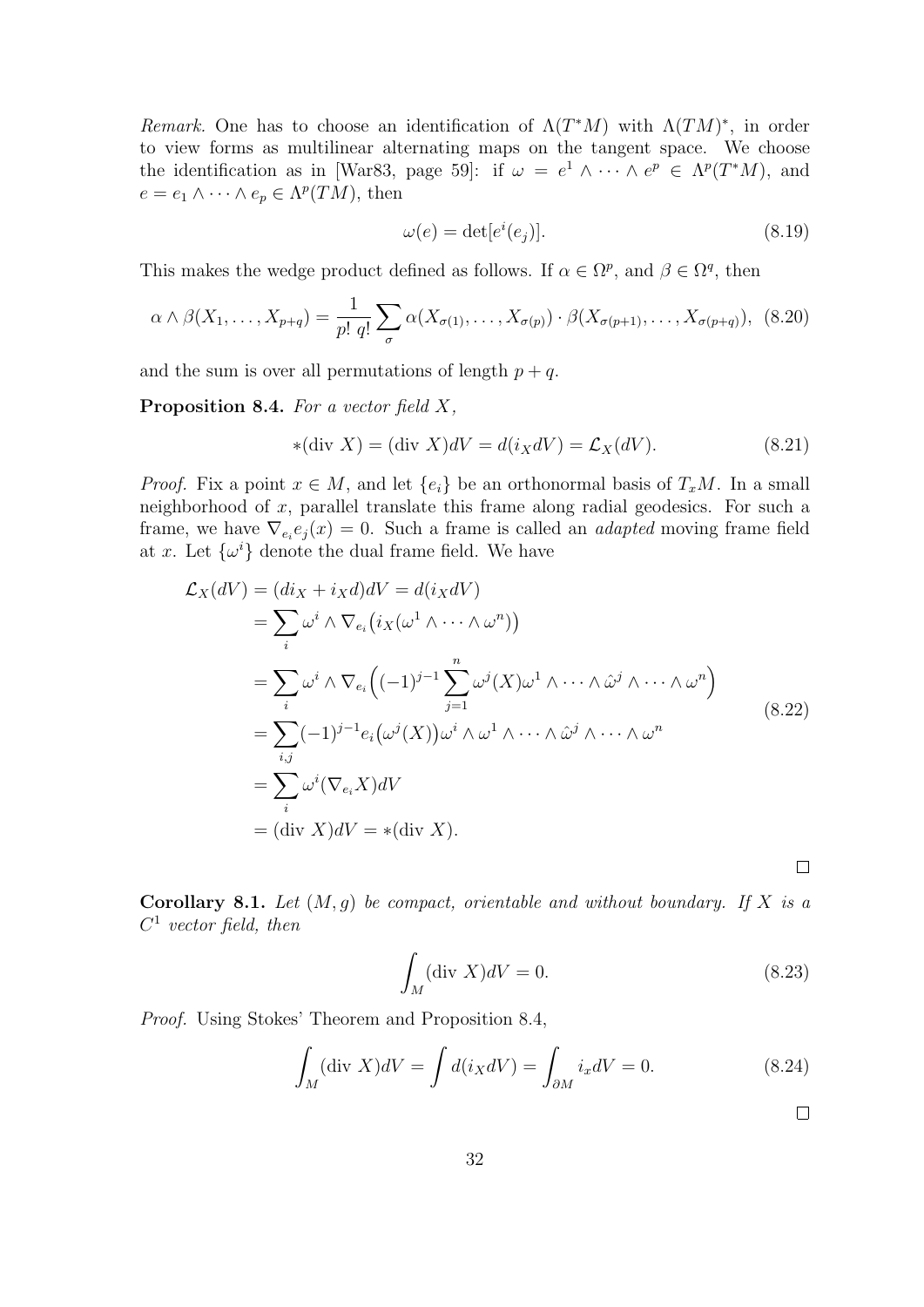Using this, we have an integration formula for  $(r, s)$ -tensor fields.

**Corollary 8.2.** Let  $(M, g)$  be as above, T be an  $(r, s)$ -tensor field, and S be a  $(r, s+1)$ tensor field. Then

$$
\int_{M} \langle \nabla T, S \rangle dV = -\int_{M} \langle T, \text{div } S \rangle dV. \tag{8.25}
$$

*Proof.* Let us view the inner product  $\langle T, S \rangle$  as a 1-form  $\omega$ . In coordinates

$$
\omega = \langle T, S \rangle = T_{i_1 \dots i_r}^{j_1 \dots j_s} S_{j j_1 \dots j_s}^{i_1 \dots i_r} dx^j.
$$
\n(8.26)

Note the indices on  $T$  are reversed, since we are taking an inner product. Taking the divergence, since  $q$  is parallel we compute

$$
\begin{split} \text{div } (\langle T, S \rangle) &= \nabla^j (T_{i_1 \dots i_r}^{j_1 \dots j_s} S_{j j_1 \dots j_s}^{i_1 \dots i_r}) \\ &= \nabla^j (T_{i_1 \dots i_r}^{j_1 \dots j_s} ) S_{j j_1 \dots j_s}^{i_1 \dots i_r} + T_{i_1 \dots i_r}^{j_1 \dots j_s} \nabla^j S_{j j_1 \dots j_s}^{i_1 \dots i_r} \\ &= \langle \nabla T, S \rangle + \langle T, \text{div } S \rangle. \end{split} \tag{8.27}
$$

The result then follows from Proposition 8.1 and Corollary 8.1.

*Remark.* Some authors define  $\nabla^* = -\text{div}$ , for example [Pet06].

Recall the adjoint of  $d, \delta : \Omega^p \to \Omega^{p-1}$  defined by

$$
\delta \omega = (-1)^{n(p+1)+1} * d * \omega.
$$
 (8.28)

**Proposition 8.5.** The operator  $\delta$  is the  $L^2$  adjoint of d,

$$
\int_{M} \langle \delta \alpha, \beta \rangle dV = \int_{M} \langle \alpha, d\beta \rangle dV, \tag{8.29}
$$

where  $\alpha \in \Omega^p(M)$ , and  $\beta \in \Omega^{p-1}(M)$ .

Proof. We compute

$$
\int_{M} \langle \alpha, d\beta \rangle dV = \int_{M} d\beta \wedge * \alpha
$$
\n
$$
= \int_{M} \left( d(\beta \wedge * \alpha) + (-1)^{p} \beta \wedge d * \alpha \right)
$$
\n
$$
= \int_{M} (-1)^{p+(n-p+1)(p-1)} \beta \wedge * d * \alpha
$$
\n
$$
= \int_{M} \langle \beta, (-1)^{n(p+1)+1} * d * \alpha \rangle dV
$$
\n
$$
= \int_{M} \langle \beta, \delta \alpha \rangle dV.
$$
\n(8.30)

 $\Box$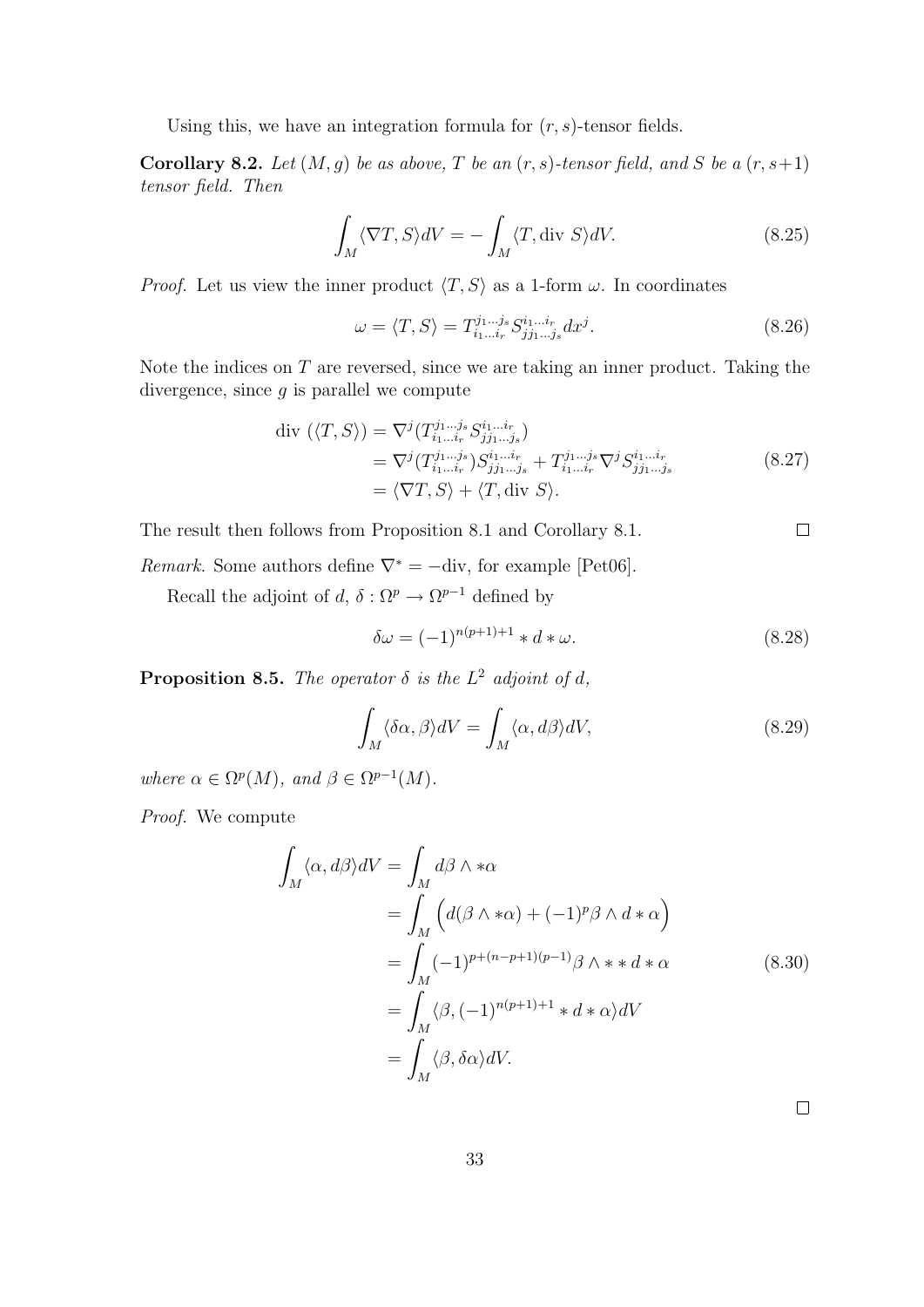### Proposition 8.6. On  $\Omega^p$ ,  $\delta = -\text{div}.$

*Proof.* Let  $\omega \in \Omega^p$ . Fix  $x \in M$ , and dual ONB  $\{e_i\}$  and  $\{\omega^i\}$ . We compute at x,

$$
(\text{div }\omega)(x) = \sum_{j} i_{e_j} \nabla_{e_j} \omega
$$
  
= 
$$
\sum_{j} (-1)^{p(n-p)} \left( i_{e_j} \left( * \left( \nabla_{e_j} \omega \right) \right) \right)
$$
  
= 
$$
(-1)^{p(n-p)} \sum_{j} (-1)^{n-p} \left( \omega^{j} \wedge * \nabla_{e_j} \omega \right)
$$
  
= 
$$
(-1)^{(p+1)(n-p)} \sum_{j} \left( \omega^{j} \wedge \nabla_{e_j} \left( * \omega \right) \right)
$$
  
= 
$$
(-1)^{n(p+1)} \left( *d * \omega \right)(x).
$$

Remark. Formula (8.6) requires a bit of explanation. The divergence is defined on tensors, while  $\delta$  is defined on differential forms. What we mean is defined on the first line of (8.31), where the covariant derivative is the induced covariant derivative on forms.

An alternative proof of the proposition could go as follows.

$$
\int_{M} \langle \alpha, \delta \beta \rangle dV = \int_{M} \langle d\alpha, \beta \rangle dV
$$
\n
$$
= \int_{M} \langle Sk(\nabla \alpha), \beta \rangle dV
$$
\n
$$
= \int_{M} \langle \nabla \alpha, \beta \rangle dV
$$
\n
$$
= \int_{M} \langle \alpha, -\text{div } \beta \rangle dV.
$$
\n(8.32)

Thus both  $\delta$  and  $-\text{div}$  are  $L^2$  adjoints of d. The result then follows from uniqueness of the  $L^2$  adjoint.

### 9 Lecture 8: September 23, 2007

#### 9.1 Bochner and Weitzenböck formulas

For  $T$  an  $(r, s)$ -tensor, the rough Laplacian is given by

$$
\Delta T = \text{div } \nabla T. \tag{9.1}
$$

For  $\omega \in \Omega^p$  we define the *Hodge laplacian*  $\Delta_H : \Omega^p \to \Omega^p$  by

$$
\Delta_H \omega = (d\delta + \delta d)\omega. \tag{9.2}
$$

We say a p-form is *harmonic* if it is in the kernel of  $\Delta_H$ .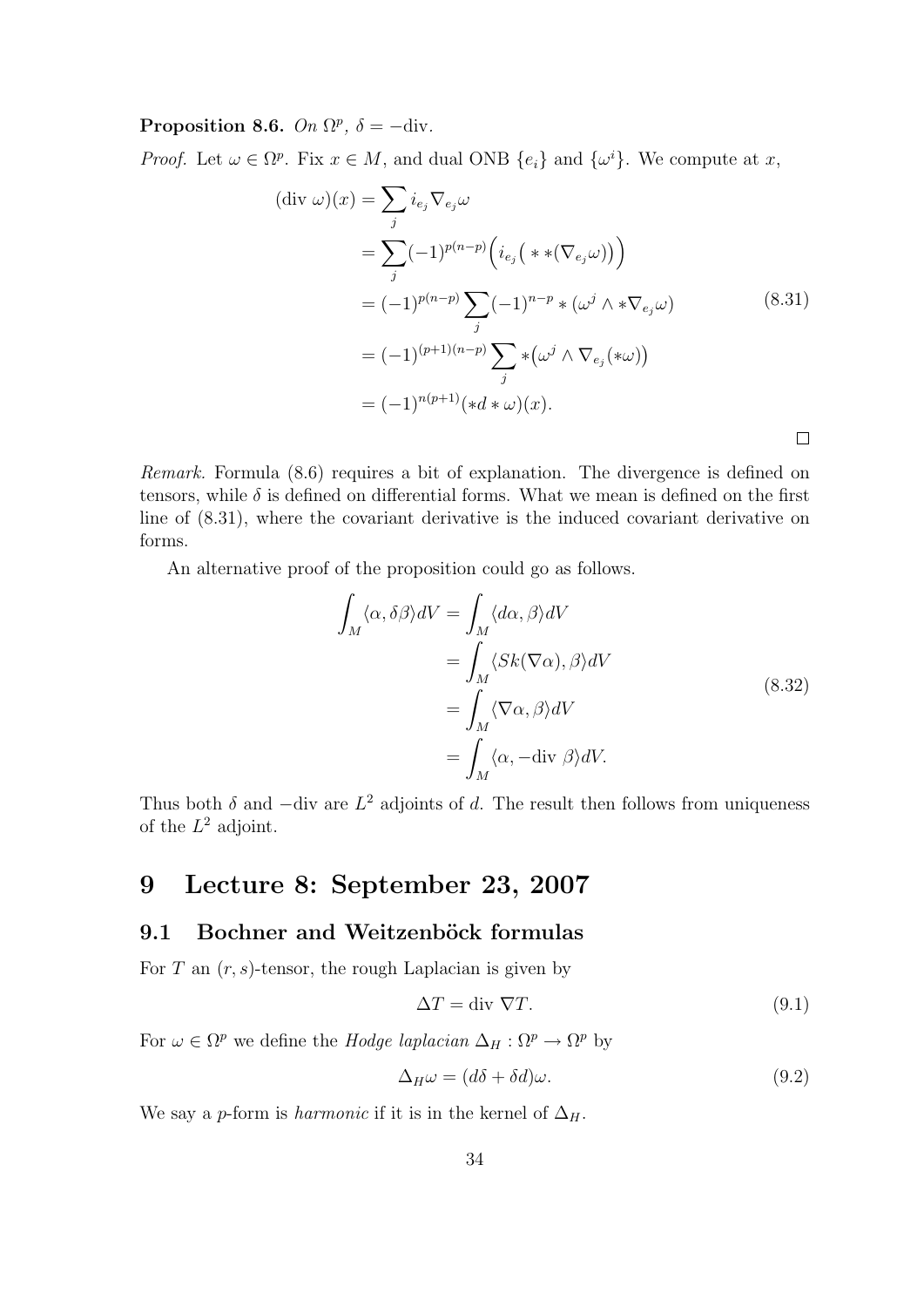**Proposition 9.1.** For T and S both  $(r, s)$ -tensors,

$$
\int_{M} \langle \Delta T, S \rangle dV = -\int_{M} \langle \nabla T, \nabla S \rangle dV = \int_{M} \langle T, \Delta S \rangle dV. \tag{9.3}
$$

For  $\alpha, \beta \in \Omega^p$ ,

$$
\int_{M} \langle \Delta_{H} \alpha, \beta \rangle dV = \int_{M} \langle \alpha, \Delta_{H} \beta \rangle dV. \tag{9.4}
$$

Proof. Formula (9.3) is an application of (9.1) and Corollary (8.2). For the second, from Proposition 8.5,

$$
\int_{M} \langle \Delta_{H}\alpha, \beta \rangle dV = \int_{M} \langle (d\delta + \delta d)\alpha, \beta \rangle dV
$$
\n
$$
= \int_{M} \langle d\delta \alpha, \beta \rangle dV + \int_{M} \langle \delta d\alpha, \beta \rangle dV
$$
\n
$$
= \int_{M} \langle \delta \alpha, \delta \beta \rangle dV + \int_{M} \langle d\alpha, d\beta \rangle dV
$$
\n
$$
= \int_{M} \langle \alpha, d\delta \beta \rangle dV + \int_{M} \langle \alpha, \delta d\beta \rangle dV
$$
\n
$$
= \int_{M} \langle \alpha, \Delta_{H}\beta \rangle dV.
$$
\n(9.5)

Note that  $\Delta$  maps alternating  $(0, p)$  tensors to alternating  $(0, p)$  tensors, therefore it induces a map  $\Delta : \Omega^p \to \Omega^p$  (note that on [Poo81, page 159] it is stated that the rough Laplacian of an  $r$ -form is in general not an  $r$ -form, but this seems to be incorrect). On p-forms,  $\Delta$  and  $\Delta_H$  are two self-adjoint linear second order differential operators. How are they related? Consider the case of 1-forms.

**Proposition 9.2.** Let  $\omega \in \Omega^1(M)$ . If  $d\omega = 0$ , then

$$
\Delta \omega = -\Delta_H(\omega) + R c^T(\omega). \tag{9.6}
$$

Proof. In Proposition 6.3 above, we showed that on functions,

$$
\Delta df = d\Delta f + R c^T (df). \tag{9.7}
$$

But on functions,  $\Delta f = -\Delta_H f$ . Clearly  $\Delta_H$  commutes with d, so we have

$$
\Delta(df) = -\Delta_H(df) + Re^T(df). \tag{9.8}
$$

Given any closed 1-form  $\omega$ , by the Poincaré Lemma, we can locally write  $\omega = df$  for some function  $f$ . This proves the formula.  $\Box$ 

**Corollary 9.1.** If  $(M, q)$  has non-negative Ricci curvature, then any harmonic 1form is parallel. In this case  $b_1(M) \leq n$ . If, in addition, Rc is positive definite at some point, then any harmonic 1-form is trivial. In this case  $b_1(M) = 0$ .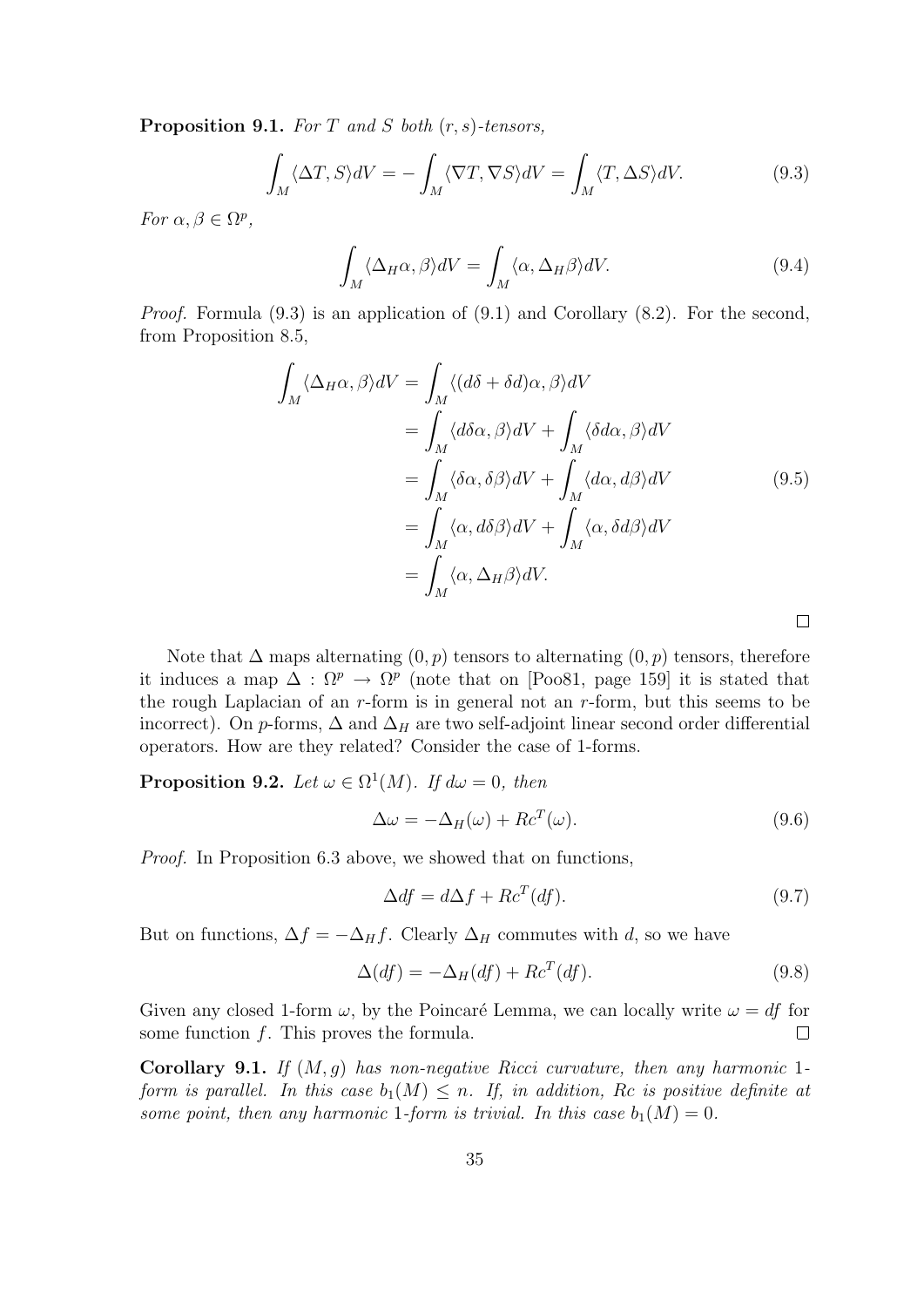Proof. Formula (9.6) is

$$
\Delta \omega = R c^T(\omega). \tag{9.9}
$$

Take inner product with  $\omega$ , and integrate

$$
\int_{M} \langle \Delta \omega, \omega \rangle = -\int_{M} |\nabla \omega|^{2} dV = \int_{M} Ric(\sharp \omega, \sharp \omega) dV
$$
\n(9.10)

This clearly implies that  $\nabla \omega \equiv 0$ , thus  $\omega$  is parallel. If in addition Rc is strictly positive somewhere,  $\omega$  must vanish identically. The conclusion on the first Betti number follows from the Hodge Theorem.  $\Box$ 

We next generalize this to *p*-forms.

**Definition 1.** For  $\omega \in \Omega^p$ , we define a  $(0, p)$ -tensor field  $\rho_{\omega}$  by

$$
\rho_{\omega}(X_1, \dots, X_p) = \sum_{i=1}^n \sum_{j=1}^p \left( \mathcal{R}_{\Lambda^p}(e_i, X_j) \omega \right) (X_1, \dots, X_{j-1}, e_i, X_{j+1}, \dots, X_p), \quad (9.11)
$$

where  $\{e_i\}$  is an ONB at  $x \in M$ .

Remark. Recall what this means. The Riemannian connection induces a metric connection in the bundle  $\Lambda^p(T^*M)$ . The curvature of this connection therefore satisfies

$$
\mathcal{R}_{\Lambda^p} \in \Gamma\Big(\Lambda^2(T^*M) \otimes \mathfrak{so}(\Lambda^p(T^*M))\Big). \tag{9.12}
$$

We leave it to the reader to show that (9.11) is well-defined.

The relation between the Laplacians is given by

**Theorem 9.1.** Let  $\omega \in \Omega^p$ . Then

$$
\Delta_H \omega = -\Delta \omega + \rho_\omega. \tag{9.13}
$$

We also have the formula

$$
\langle \Delta_H \omega, \omega \rangle = \frac{1}{2} \Delta_H |\omega|^2 + |\nabla \omega|^2 + \langle \rho_\omega, \omega \rangle. \tag{9.14}
$$

*Proof.* Take  $\omega \in \Omega^p$ , and vector fields  $X, Y_1, \ldots, Y_p$ . We compute

$$
(\nabla \omega - d\omega)(X, Y_1, \dots, Y_p) = (\nabla_X \omega)(Y_1, \dots, Y_p) - d\omega(X, Y_1, \dots, Y_p)
$$
(9.15)

$$
= \sum_{j=1}^{1} (\nabla_{Y_j} \omega)(Y_1, \dots, Y_{j-1}, X, Y_{j+1}, \dots, Y_p), \qquad (9.16)
$$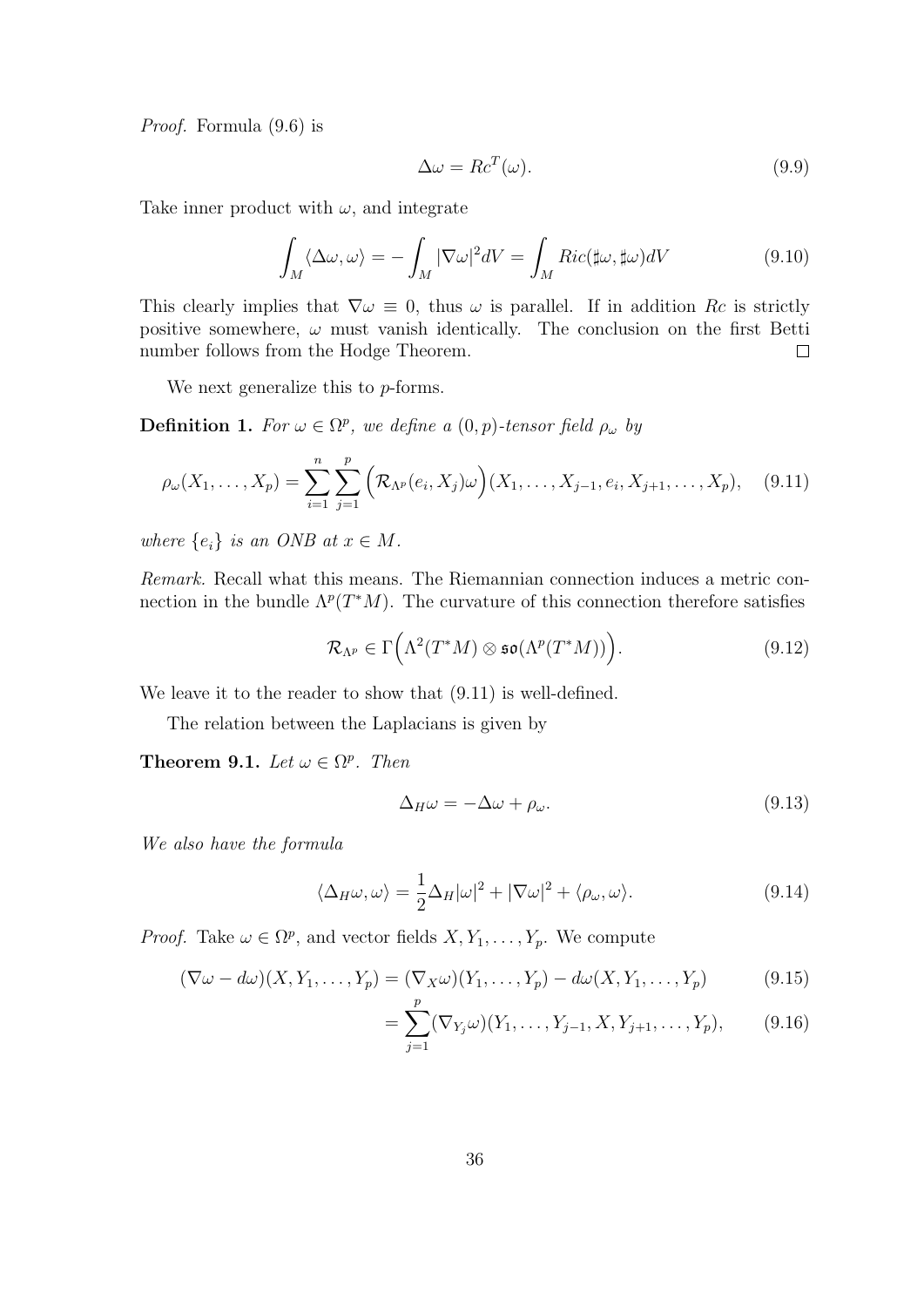using Proposition 8.3. Fix a point  $x \in M$ . Assume that  $(\nabla Y_j)_x = 0$ , by parallel translating the values of  $Y_j$  at x. Also take  $e_i$  to be an adapted moving frame at p. Using Proposition 8.6, we compute at  $x$ 

$$
(\text{div }\nabla\omega + \delta d\mu)(Y_1, \dots, Y_p) = \text{div } (\nabla\omega - d\omega)(Y_1, \dots, Y_r)
$$
  
\n
$$
= \sum_{i=1}^n \left( \nabla_{e_i} (\nabla\omega - d\omega) \right) (e_i, Y_1, \dots, Y_p)
$$
  
\n
$$
= \sum_{i=1}^n \left( e_i (\nabla\omega - d\omega) \right) (e_i, Y_1, \dots, Y_p)
$$
  
\n
$$
= \sum_{i=1}^n \sum_{j=1}^p e_i \left( (\nabla_{Y_j}\omega)(Y_1, \dots, Y_{j-1}, e_i, Y_{j+1}, \dots, Y_p) \right)
$$
  
\n
$$
= \sum_{i=1}^n \sum_{j=1}^p (\nabla_{e_i} \nabla_{Y_j}\omega)(Y_1, \dots, Y_{j-1}, e_i, Y_{j+1}, \dots, Y_p)
$$
  
\n(9.17)

We also have

$$
d\delta\omega(Y_1, ..., Y_p) = \sum_{j=1}^p (-1)^{j+1} (\nabla_{Y_j} \delta\omega)(Y_1, ..., \hat{Y}_j, ..., Y_p)
$$
  
= 
$$
\sum_{j=1}^p (-1)^j Y_j \left( \sum_{i=1}^n (\nabla_{e_i} \omega)(e_i, Y_1, ..., \hat{Y}_j, ..., Y_p) \right)
$$
  
= 
$$
- \sum_{i=1}^n \sum_{j=1}^p (\nabla_{Y_j} \nabla_{e_i} \omega)(Y_1, ..., Y_{j-1}, e_i, Y_{j+1}, ..., Y_p).
$$
 (9.18)

The commutator  $[e_i, Y_j](x) = 0$ , since  $\nabla_{e_i} Y_j(x) = 0$ , and  $\nabla_{Y_j} e_i(x) = 0$ , by our choice. Consequently,

$$
(\Delta_H \omega + \Delta \omega)(Y_1, \dots, Y_p) = (\Delta_H \omega + \text{div } \nabla \omega)(Y_1, \dots, Y_p) = \rho_\omega(Y_1, \dots, Y_p). \quad (9.19)
$$

This proves  $(9.13)$ . For  $(9.14)$ , we compute at x

$$
\text{div } \nabla \omega(Y_1, \dots, Y_p) = \sum_i \nabla_{e_i} (\nabla \omega)(e_1, Y_1, \dots, Y_p)
$$

$$
= \sum_i e_i (\nabla_{e_i} \omega)(Y_1, \dots, Y_p)
$$

$$
= \sum_i (\nabla_{e_i} \nabla_{e_i} \omega)(Y_1, \dots, Y_p).
$$
(9.20)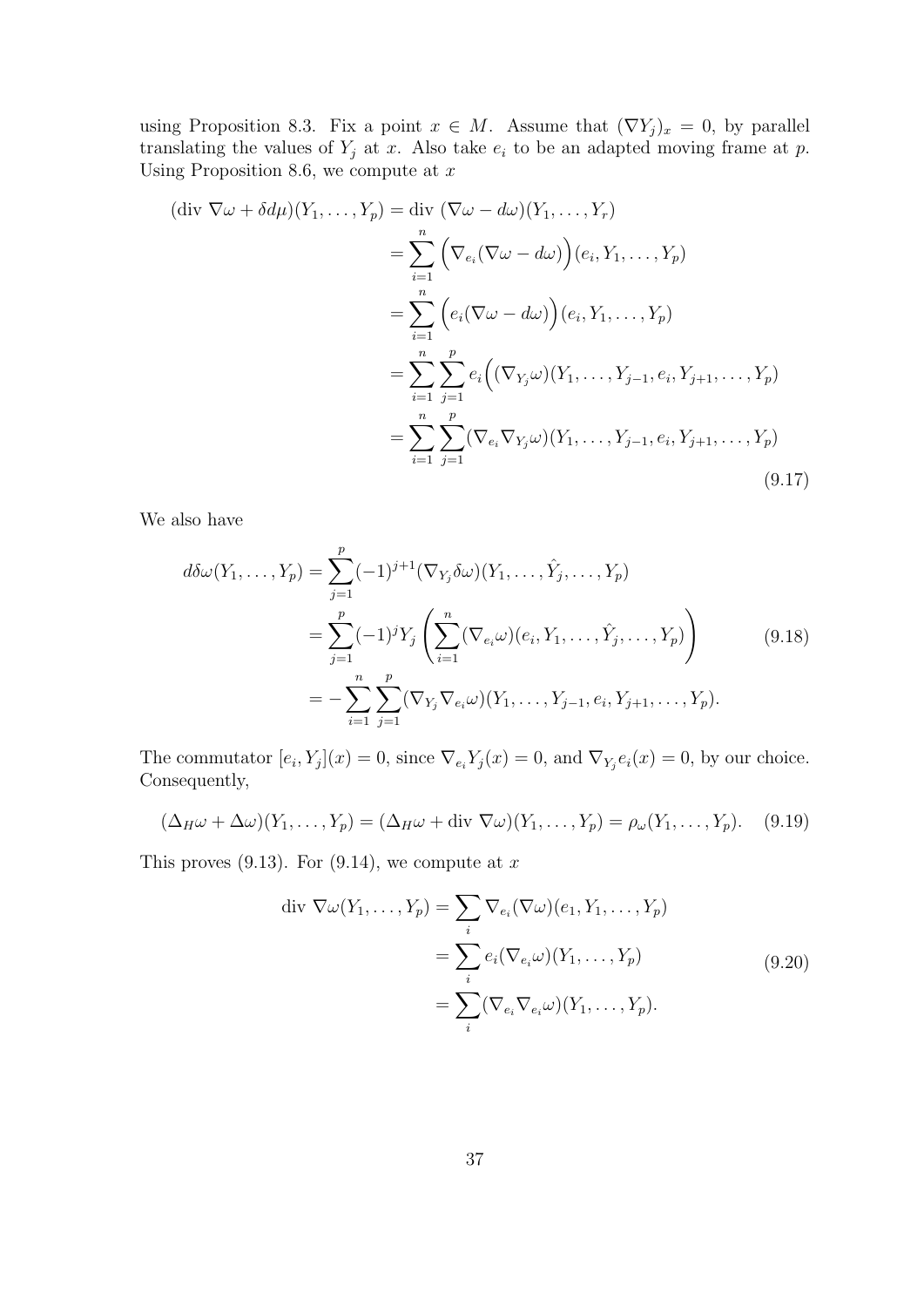Next, again at  $x$ ,

$$
\langle -\text{div}\nabla\omega, \omega \rangle = -\sum_{i} \langle \nabla_{e_i} \nabla_{e_i} \omega, \omega \rangle
$$
  
\n
$$
= -\sum_{i} e_i \left( \langle \nabla_{e_i} \omega, \omega \rangle - \langle \nabla_{e_i} \omega, \nabla_{e_i} \omega \rangle \right)
$$
  
\n
$$
= -\frac{1}{2} \sum_{i} (e_i e_i |\omega|^2) + |\nabla \omega|^2
$$
  
\n
$$
= \frac{1}{2} \Delta_H |\omega|^2 + |\nabla \omega|^2.
$$
\n(9.21)

Remark. The rough Laplacian is therefore "roughly" the Hodge Laplacian, up to curvature terms. Note also in (9.14), the norms are tensor norms, since the right hand side has the term  $|\nabla \omega|^2$  and  $\nabla \omega$  is not a differential form. We are using (8.19) to identify forms and alternating tensors. This is an important point. For example, as an element of  $\Lambda^2(T^*M)$ ,  $e^1 \wedge e^2$  has norm 1 if  $e^1, e^2$  are orthonormal in  $T^*M$ . But under our identification with tensors,  $e^1 \wedge e^2$  is identified with  $e^1 \otimes e^2 - e^2 \otimes e^1$ , which under our identification with tensors,  $e^2 \wedge e^-$  is identified with  $e^2 \otimes e^- - e^- \otimes e^+$ , which<br>has norm  $\sqrt{2}$  with respect to the tensor inner product. Thus our identification in (8.19) is not an isometry, but is a constant multiple of an isometry.

## 10 Lecture 9: October 2, 2007

#### 10.1 Manifolds with positive curvature operator

We begin with a general property of curvature in exterior bundles.

**Proposition 10.1.** Let  $\nabla$  be a connection in a vector bundle  $\pi : E \to M$ . As before, extend  $\nabla$  to a connection in  $\Lambda^p(E)$  by defining it on decomposable elements

$$
\nabla_X(s_1 \wedge \cdots \wedge s_p) = \sum_{i=1}^p s_1 \wedge \cdots \wedge \nabla_X s_i \wedge \cdots \wedge s_p.
$$
 (10.1)

For vector fields  $X, Y, \mathcal{R}_{\Lambda^p(E)}(X, Y) \in End(\Lambda^p(E))$  acts as a derivation

$$
\mathcal{R}_{\Lambda^p(E)}(X,Y)(s_1 \wedge \cdots \wedge s_p) = \sum_{i=1}^p s_1 \wedge \cdots \wedge \mathcal{R}_{\nabla}(X,Y)(s_i) \wedge \cdots \wedge s_p. \tag{10.2}
$$

*Proof.* We prove for  $p = 2$ , the case of general p is left to the reader. Since this is a tensor equation, we may assume that  $[X, Y] = 0$ . We compute

$$
\mathcal{R}_{\Lambda^{2}(E)}(X,Y)(s_{1}\wedge s_{2}) = \nabla_{X}\nabla_{Y}(s_{1}\wedge s_{2}) - \nabla_{Y}\nabla_{X}(s_{1}\wedge s_{2})
$$
\n
$$
= \nabla_{X}\Big((\nabla_{Y}s_{1})\wedge s_{2} + s_{1}\wedge(\nabla_{Y}s_{2})\Big) - \nabla_{Y}\Big((\nabla_{X}s_{1})\wedge s_{2} + s_{1}\wedge(\nabla_{X}s_{2})\Big)
$$
\n
$$
= (\nabla_{X}\nabla_{Y})s_{1}\wedge s_{2} + \nabla_{Y}s_{1}\wedge\nabla_{X}s_{2} + \nabla_{X}s_{1}\wedge\nabla_{Y}s_{2} + s_{1}\wedge(\nabla_{X}\nabla_{Y})s_{2} \qquad (10.3)
$$
\n
$$
- (\nabla_{Y}\nabla_{X})s_{1}\wedge s_{2} - \nabla_{X}s_{1}\wedge\nabla_{Y}s_{2} - \nabla_{Y}s_{1}\wedge\nabla_{X}s_{2} - s_{1}\wedge(\nabla_{Y}\nabla_{X})s_{2}
$$
\n
$$
= \Big(\mathcal{R}_{\nabla}(X,Y)(s_{1})\Big) \wedge s_{2} + s_{1}\wedge\Big(\mathcal{R}_{\nabla}(X,Y)(s_{2})\Big).
$$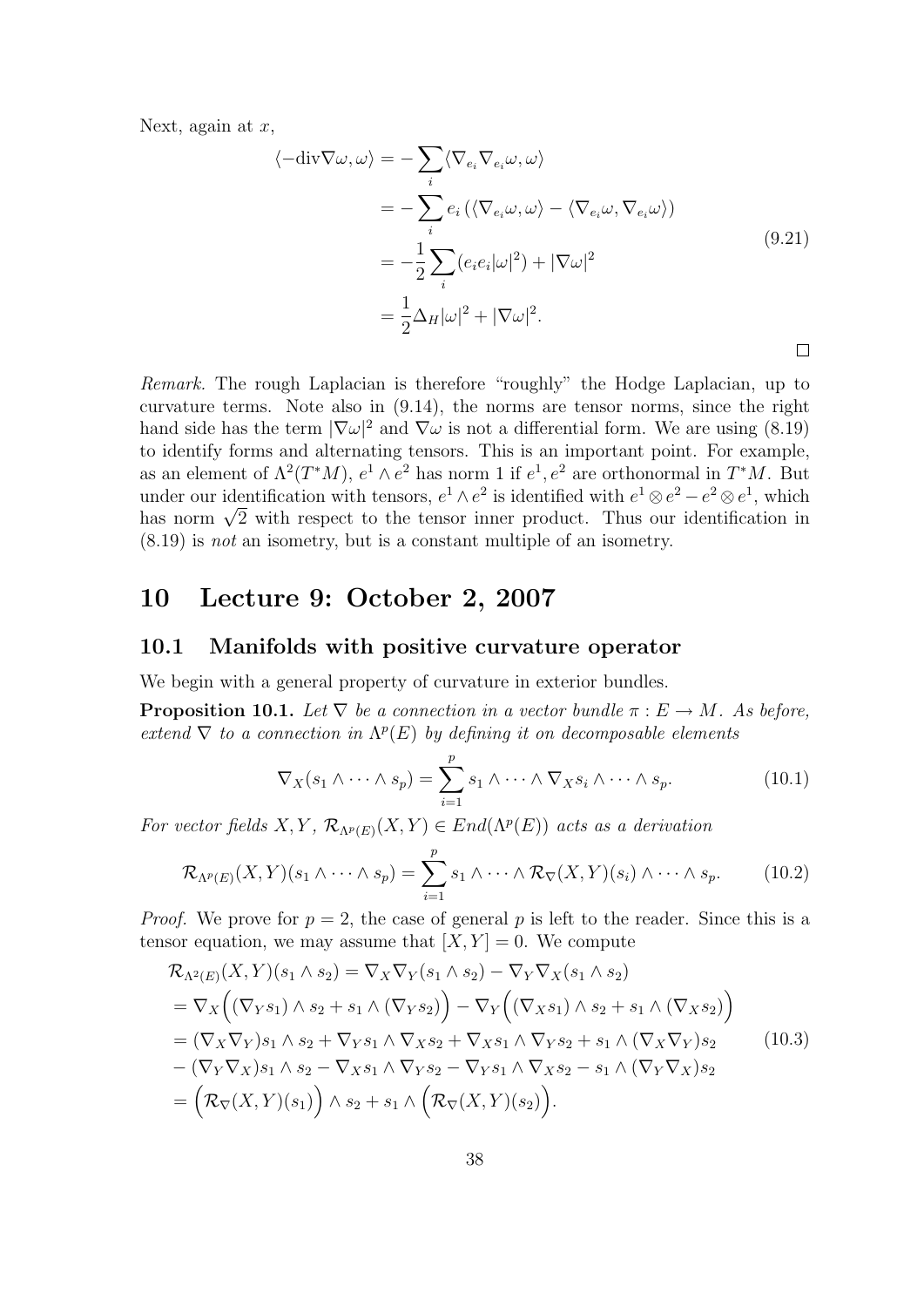We apply this to the bundle  $E = \Lambda^p(T^*M)$ . Recall for a 1-form  $\omega$ ,

$$
\nabla_i \nabla_j \omega_l = \nabla_j \nabla_i \omega_l - R_{ijl}^{\ \ k} \omega_k. \tag{10.4}
$$

In other words,

$$
(\mathcal{R}(\partial_i, \partial_j)\omega)_l = -R_{ijl}^{\ \ k}\omega_k,\tag{10.5}
$$

where the left hand side means the curvature of the connection in  $T^*M$ , but the right hand side is the Riemannian curvature tensor. For a p-form  $\omega \in \Omega^p$ , with components  $\omega_{i_1...i_p}$ , Proposition 10.1 says that

$$
\left(\mathcal{R}_{\Lambda^p}(e_{\alpha}, e_{\beta})\omega\right)_{i_1...i_p} = -\sum_{k=1}^p R_{\alpha\beta i_k}{}^l \omega_{i_1...i_{k-1}li_{k+1}...i_p},\tag{10.6}
$$

where the left hand side now means the curvature of the connection in  $\Lambda^p(T^*M)$ .

Next, we look at  $\rho_\omega$  in coordinates. It is written

$$
(\rho_{\omega})_{i_i\ldots i_p} = g^{\alpha l} \sum_{j=1}^p \left( \mathcal{R}_{\Lambda^p}(\partial_{\alpha}, \partial_{i_j}) \omega \right)_{i_1\ldots i_{j-1}l i_{j+1}\ldots i_p}.
$$
 (10.7)

Using (10.6), we may write  $\rho_{\omega}$  as

$$
(\rho_{\omega})_{i_i...i_p} = -g^{\alpha l} \sum_{j=1}^p \sum_{k=1, k \neq j}^p R_{\alpha i_j i_k}^{\qquad m} \omega_{i_1...i_{j-1}l i_{j+1}...i_{k-1}m i_{k+1}...i_p}
$$
  

$$
-g^{\alpha l} \sum_{j=1}^p R_{\alpha i_j l}^{\qquad m} \omega_{i_1...i_{j-1}m i_{j+1}...i_p}
$$
 (10.8)

Let us rewrite the above formula in an orthonormal basis,

$$
(\rho_{\omega})_{i_i...i_p} = -\sum_{l,m=1}^{n} \sum_{j=1}^{p} \sum_{k=1, k \neq j}^{p} R_{li_jmi_k} \omega_{i_1...i_{j-1}li_{j+1}...i_{k-1}mi_{k+1}...i_p}
$$
  
+ 
$$
\sum_{m=1}^{n} \sum_{j=1}^{p} R_{i_jm} \omega_{i_1...i_{j-1}mi_{j+1}...i_p}.
$$
 (10.9)

Using the algebraic Bianchi identity (3.25), this is

$$
R_{li_jmi_k} + R_{lmi_ki_j} + R_{li_ki_jm} = 0,
$$
\n(10.10)

which yields

$$
R_{li_jmi_k} - R_{mi_jli_k} = R_{lmi_ji_k}.\t(10.11)
$$

 $\Box$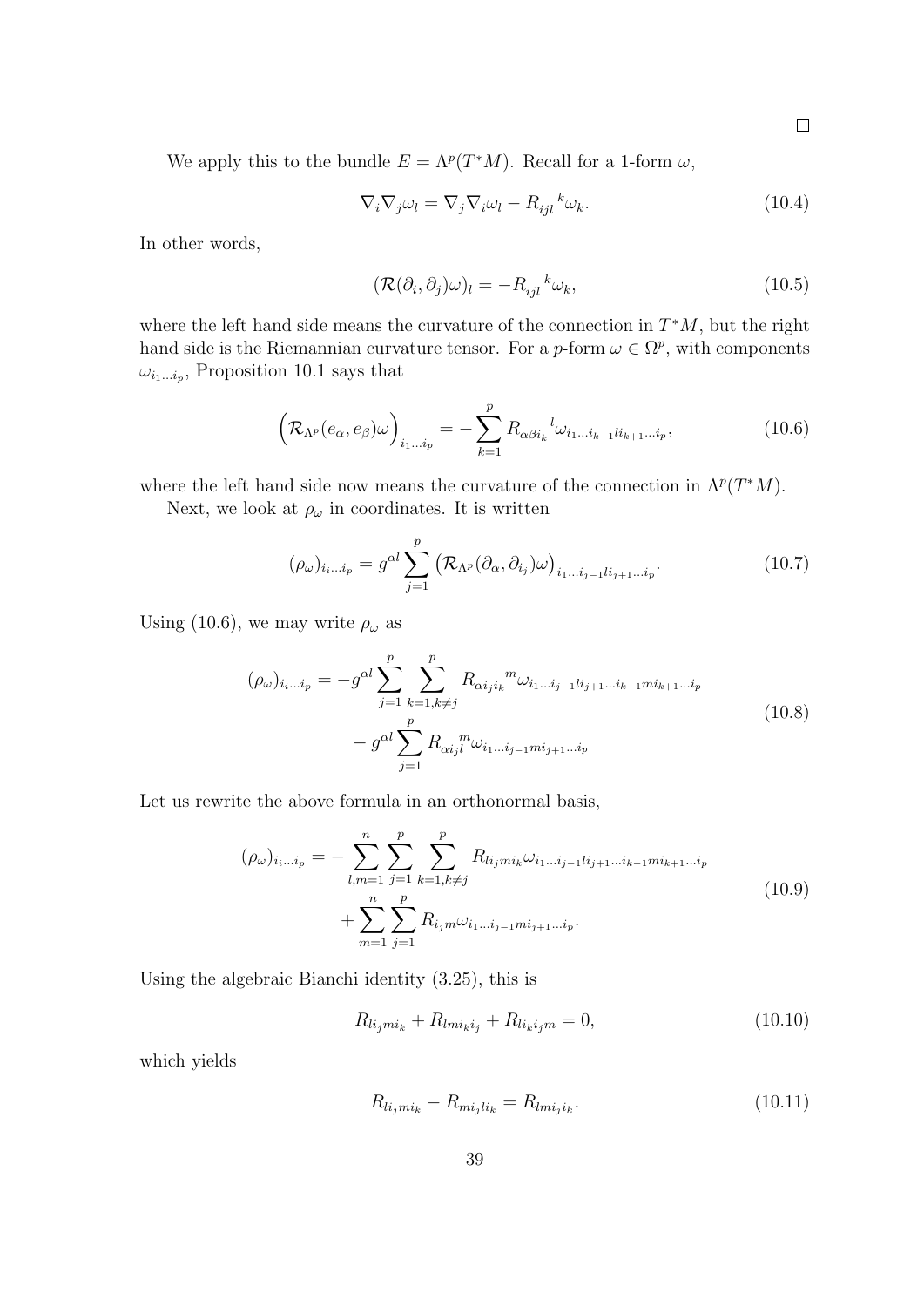Substituting into (10.9) and using skew-symmetry,

$$
(\rho_{\omega})_{i_{i}...i_{p}} = -\frac{1}{2} \sum_{l,m=1}^{n} \sum_{j=1}^{p} \sum_{k=1,k\neq j}^{p} (R_{li_{j}mi_{k}} - R_{mi_{j}li_{k}}) \omega_{i_{1}...i_{j-1}li_{j+1}...i_{k-1}mi_{k+1}...i_{p}}
$$
  
+ 
$$
\sum_{m=1}^{m} \sum_{j=1}^{p} R_{i_{j}m} \omega_{i_{1}...i_{j-1}mi_{j+1}...i_{p}}
$$
  
= 
$$
-\frac{1}{2} \sum_{l,m=1}^{n} \sum_{j=1}^{p} \sum_{k=1,k\neq j}^{p} R_{lmij_{i}k} \omega_{i_{1}...i_{j-1}li_{j+1}...i_{k-1}mi_{k+1}...i_{p}}
$$
  
+ 
$$
\sum_{m=1}^{m} \sum_{j=1}^{p} R_{i_{j}m} \omega_{i_{1}...i_{j-1}mi_{j+1}...i_{p}}.
$$
  
(10.12)

**Theorem 10.1.** If  $(M^n, g)$  is closed and has non-negative curvature operator, then any harmonic form is parallel. In this case,  $b_1(M) \leq {n \choose k}$  $\binom{n}{k}$ . If in addition, the curvature operator is positive definite at some point, then any harmonic p-form is trivial for  $p = 1 \dots n - 1$ . In this case,  $b_p(M) = 0$  for  $p = 1 \dots n - 1$ .

*Proof.* Let  $\omega$  be a harmonic p-form. Integrating the Weitzenböck formula (9.14), we obtain

$$
0 = \int_{M} |\nabla \omega|^{2} dV + \int_{M} \langle \rho_{\omega}, \omega \rangle dV.
$$
 (10.13)

It turns out the the second term is positive if the manifold has positive curvature operator [Poo81, Chapter 4], [Pet06, Chapter 7]. Thus  $|\nabla \omega| = 0$  everywhere, so  $\omega$ is parallel. A parallel form is determined by its value at a single point, so using the Hodge Theorem, we obtain the first Betti number estimate. If the curvature operator is positive definite at some point, then we see that  $\omega$  must vanish at that point, which implies the second Betti number estimate. Note this only works for  $p = 1 \dots n - 1$ , since  $\rho_{\omega}$  is zero in these cases.  $\Box$ 

This says that all of the real cohomology of a manifold with positive curvature operator vanishes except for  $H^n$  and  $H^0$ . We say that M is a rational homology sphere (which necessarily has  $\chi(M) = 2$ ). If M is simply-connected and has positive curvature operator, then is M diffeomorphic to a sphere? In dimension 3 this was answered affirmatively by Hamilton in [Ham82]. Hamilton also proved the answer is yes in dimension 4 [Ham86]. Very recently, Böhm and Wilking have shown that the answer is yes in all dimensions [BW06]. The technique is using the Ricci flow, which we will discuss shortly.

We also mention that recently, Brendle and Schoen have shown that manifolds with 1/4-pinched curvature are diffeomorphic to space forms, again using the Ricci flow. If time permits, we will also discuss this later [BS07].

Remark. On 2-forms, the Weitzenböck formula is

$$
(\Delta_H \omega)_{ij} = -(\Delta w)_{ij} - \sum_{l,m} R_{lmij}\omega_{lm} + \sum_m R_{im}\omega_{mj} + \sum_m R_{jm}\omega_{im}.
$$
 (10.14)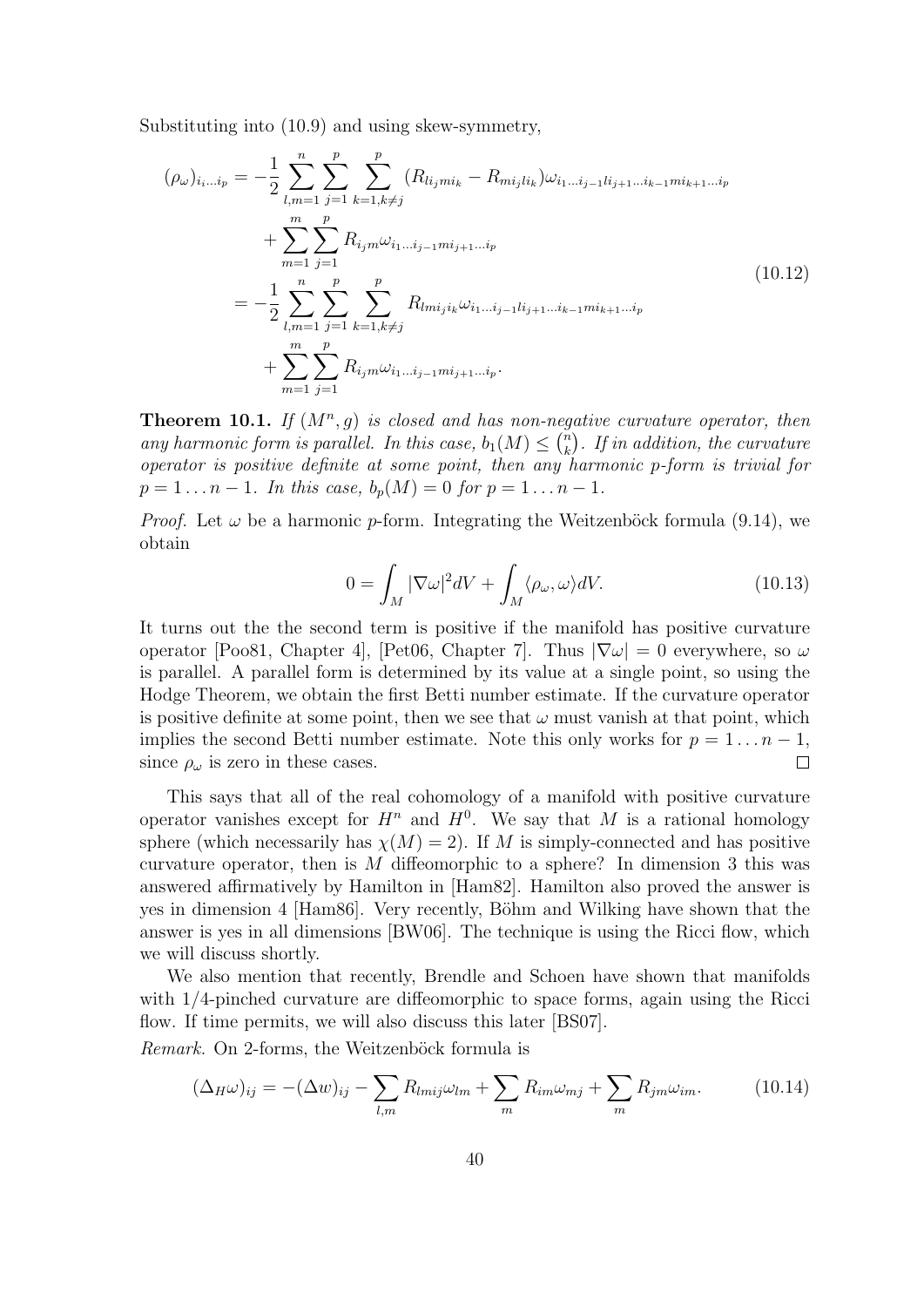Through a careful analysis of the curvature terms, M. Berger was able to prove a vanishing theorem for  $H^2(M,\mathbb{R})$  provided that the sectional curvature is pinched between 1 and  $2(n-1)/(8n-5)$  [Ber60].

# 11 Lecture 10: October 4, 2007

#### 11.1 Killing vector fields

For a vector field X, the covariant derivative  $\nabla X$  is a  $(1, 1)$  tensor. Equivlently,  $\nabla X \in$  $\Gamma(End(TM))$ . Any endomorphism T of an inner product space can be decomposed into its symmetric and skew-symmetric parts via

$$
\langle Tu, v \rangle = \frac{1}{2} (\langle Tu, v \rangle + \langle u, Tv \rangle) + (\langle Tu, v \rangle - \langle u, Tv \rangle)
$$
  
=  $\langle T_{sym}u, v \rangle + \langle T_{sk}u, v \rangle.$  (11.1)

Furthermore, the symmetric part may be decomposed into its pure trace and traceless components

$$
T_{sym} = \frac{trT}{n}I + \mathcal{T} = \frac{trT}{n}I + \left(T - \frac{trT}{n}I\right). \tag{11.2}
$$

The decomposition

$$
T = \frac{trT}{n}I + \mathring{T} + T_{sk},\tag{11.3}
$$

is irreducible under the action of the orthogonal group  $O(n)$ .

**Proposition 11.1.** For a vector field  $X$ ,

$$
g((\nabla X)_{sym}Y,Z) = \frac{1}{2}\mathcal{L}_X g(Y,Z)
$$
\n(11.4)

$$
g((\nabla X)_{sk}Y, Z) = \frac{1}{2}d(\flat X)(Y, Z),
$$
\n(11.5)

and the diagonal part is

$$
\frac{\text{div } X}{n}I. \tag{11.6}
$$

*Proof.* Recalling the formula for the Lie derivative of a  $(0, 2)$  tensor,

$$
\mathcal{L}_{X}g(Y, Z) = X(g(Y, Z)) - g([X, Y], Z) - g(Y, [X, Z]) \n= X(g(Y, Z)) - g(\nabla_X Y - \nabla_Y X, Z) - g(Y, \nabla_X Z - \nabla_Z X) \n= g(\nabla_Y X, Z) + g(Y, \nabla_Z X) + X(g(Y, Z)) - g(\nabla_X Y, Z) - g(Y, \nabla_X Z) \n= 2g((\nabla X)_{sym} Y, Z),
$$
\n(11.7)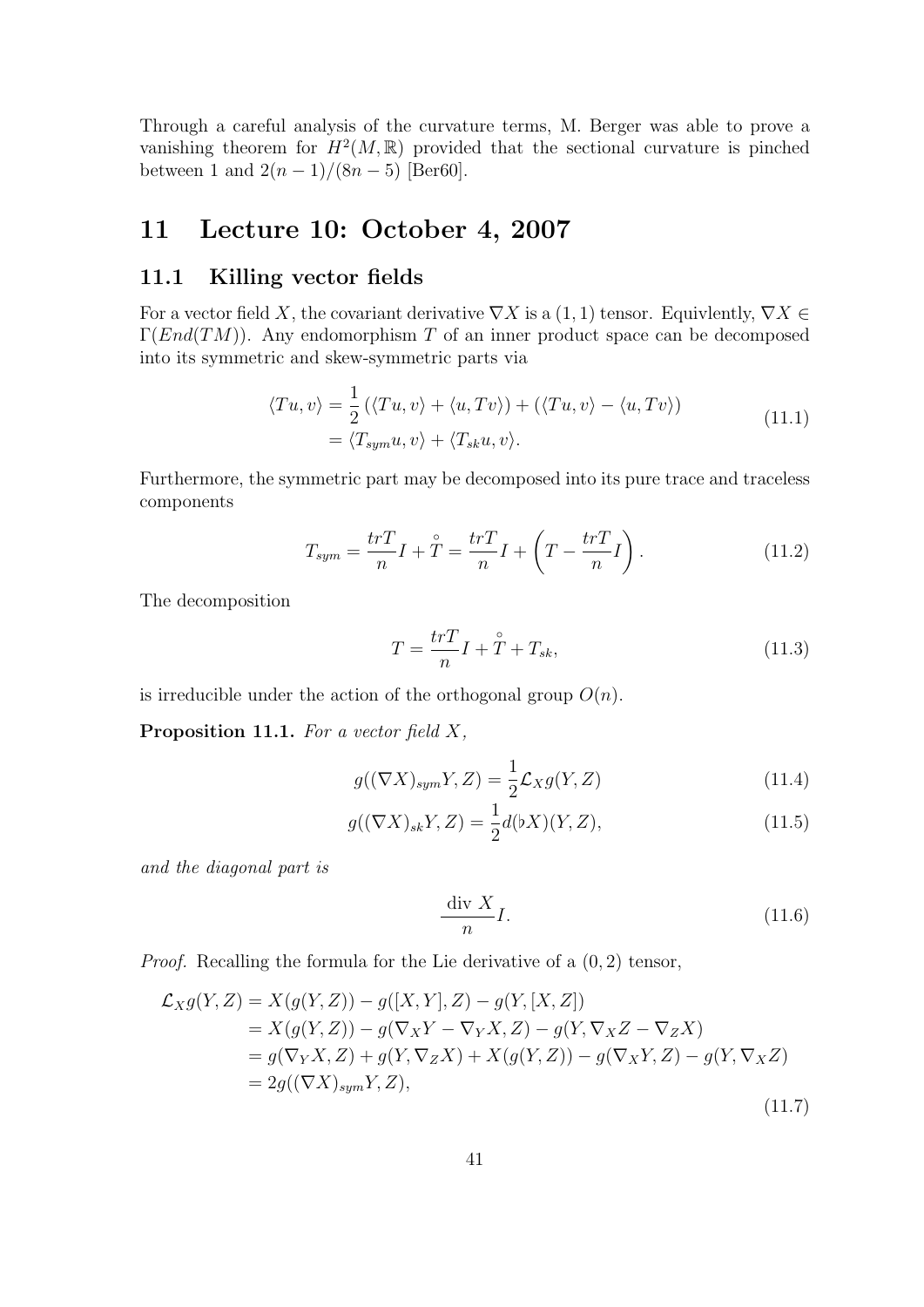which proves  $(11.4)$ . Using the formula for d,

$$
d(\flat X)(Y, Z) = Y((\flat X)(Z)) - Z((\flat X)Y) - (\flat X)([Y, Z])
$$
  
=  $Y(g(X, Z)) - Z(g(X, Y)) - g(X, [Y, Z])$   
=  $g(\nabla_Y X, Z) + g(X, \nabla_Y Z) - g(\nabla_Z X, Y) - g(X, \nabla_Z Y) - g(X, [Y, Z])$   
=  $g(\nabla_Y X, Z) - g(\nabla_Z X, Y) + g(X, \nabla_Y Z - \nabla_Z Y - [Y, Z])$   
=  $2g((\nabla X)_{sk} Y, Z),$  (11.8)

which proves  $(11.5)$ . Formula  $(11.6)$  is just the definition of the divergence as the trace of the covariant derivative.  $\Box$ 

A vector field  $X$  is a Killing field if the 1-parameter group of local diffeomorphisms generated by  $X$  consists of local isometries of  $q$ .

**Proposition 11.2.** A vector field is a Killing field if and only if  $\mathcal{L}_{X}g = 0$ , which is equivalent to the skew-symmetry of  $\nabla X$ .

*Proof.* Let  $\phi_t$  denote the 1-parameter group of X,

$$
\frac{d}{ds}(\phi_s^* g)\Big|_t = \frac{d}{ds}(\phi_{s+t}^* g)\Big|_0
$$
  
=  $\phi_t^* \frac{d}{ds}(\phi_s^* g)\Big|_0$   
=  $\phi_t^* \mathcal{L}_X g.$  (11.9)

It follows that  $\phi_t^*g = g$  for every t if and only if  $\mathcal{L}_X g = 0$ . The skew-symmetry of  $\nabla X$  follows from Proposition 11.1  $\Box$ 

Note that, in particular, a Killing field is divergence free. We next have a formula due to Bochner

**Proposition 11.3.** Let  $X$  be a vector field. Then

$$
2g(\Delta X, X) + 2|\nabla X|^2 + \Delta |X|^2 = 0.
$$
\n(11.10)

*Proof.* Let  $e_i$  be an adapted moving frame at  $x \in M$ . We compute at x

$$
2g(\Delta X, X) + 2|\nabla X|^2 + \Delta |X|^2
$$
  
= 
$$
2 \sum_{i=1}^n \left( g(\nabla_{e_i} \nabla_{e_i} X, X) + |\nabla_{e_i} X|^2 \right) - \text{div} (\nabla |X|^2)(x)
$$
  
= 
$$
2 \sum_{i=1}^n \left( e_i(g(\nabla_{e_i} X, X)) - g(\nabla_{e_i} X, \nabla_{e_i} X) + |\nabla_{e_i} X|^2 \right) - \sum_{i=1}^n \nabla_{e_i} \nabla_{e_i} (g(X, X))
$$
  
= 
$$
2 \sum_{i=1}^n e_i(g(\nabla_{e_i} X, X)) - 2 \sum_{i=1}^n \nabla_{e_i} (g(\nabla_{e_i} X, X)) = 0.
$$
 (11.11)

 $\Box$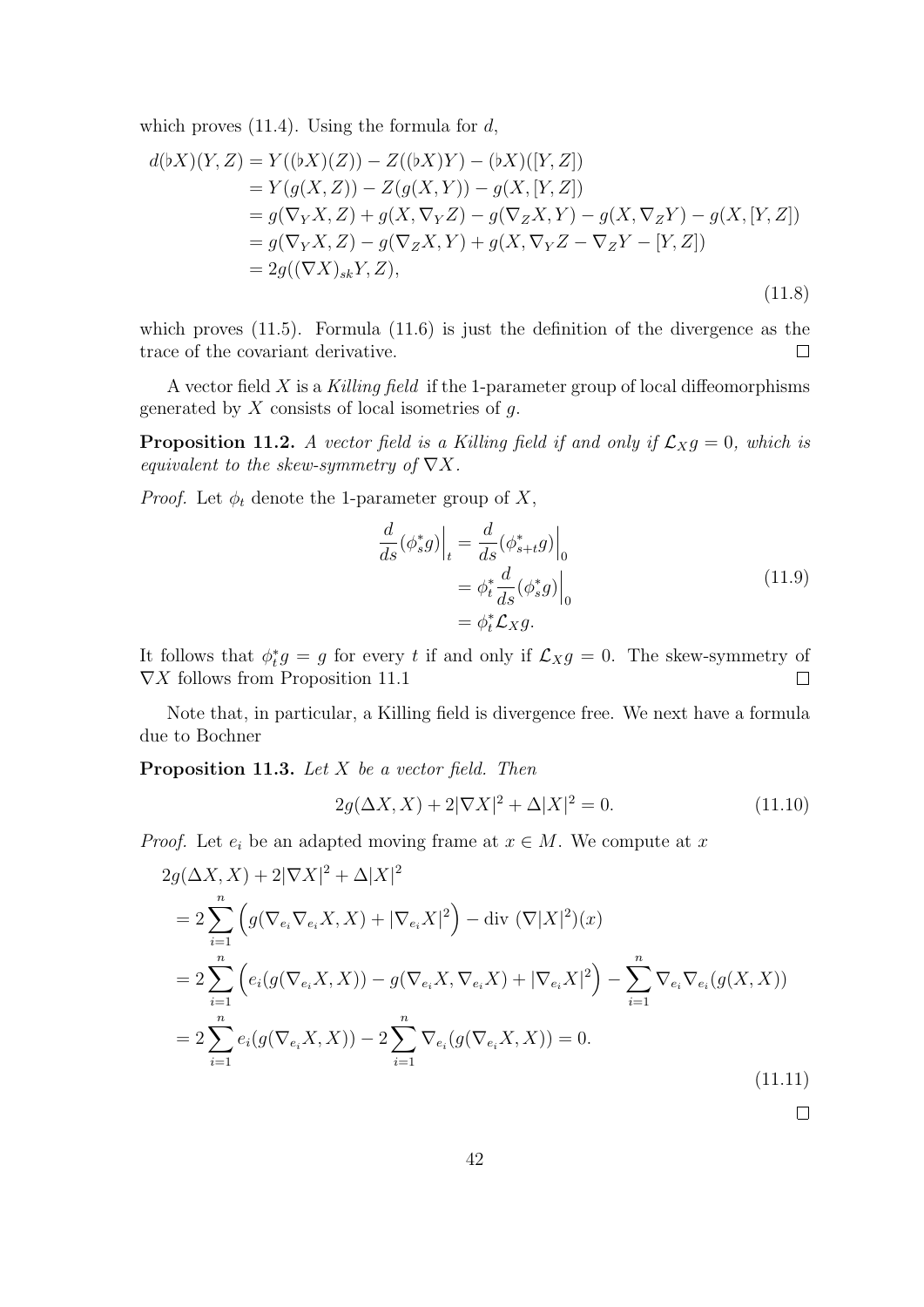We next have

**Proposition 11.4.** If  $X$  is a Killing field, then

$$
\Delta X + Rc(X) = 0. \tag{11.12}
$$

If in addition  $M$  is compact and  $Rc$  is negative semidefinite, then  $X$  is parallel and  $Ric(X, X) = 0.$ 

*Proof.* Let  $e_i$  be an adapted frame at  $x \in M$ , and let Y be a vector field with  $(\nabla Y)_x = 0$ . At the point x,

$$
g(\Delta X, Y) + Ric(X, Y)
$$
  
=  $\sum_{i=1}^{n} g(\nabla_{e_i} \nabla_{e_i} X, Y) + \sum_{i=1}^{n} g(\nabla_{e_i} \nabla_{Y} X - \nabla_{Y} \nabla_{e_i} X, e_i)$   
=  $\sum_{i=1}^{n} e_i (g(\nabla_{e_i} X, Y)) + \sum_{i=1}^{n} e_i (g(\nabla_{Y} X, e_i)) - \sum_{i=1}^{n} Y(g(\nabla_{e_i} X, e_i))$  (11.13)  
=  $-\sum_{i=1}^{n} e_i (g(e_i, \nabla_{Y} X)) + \sum_{i=1}^{n} e_i (g(\nabla_{Y} X, e_i)) - Y(\text{div } X),$   
= 0.

This proves 11.12. Using (11.10), we have

$$
-Ric(X, X) + 2|\nabla X|^2 + \Delta |X|^2 = 0.
$$
\n(11.14)

If M is compact, using Corollary 8.1, we obtain

$$
-\int_{M} Ric(X, X)dV + 2\int_{M} |\nabla X|^{2}dV = 0.
$$
 (11.15)  
sidefinite, then clearly  $\nabla X = 0$ , so X is parallel.

If Ric is negative semidefinite, then clearly  $\nabla X = 0$ , so X is parallel.

**Corollary 11.1.** Let  $(M, q)$  be compact, and let Iso $(M, q)$  denote the isometry group of  $(M, q)$ . If  $(M, q)$  has negative semi-definite Ricci tensor, then  $dim(Iso(M, q)) \leq n$ . If, in addition, the Ricci tensor the Ricci tensor is negative definite at some point, then  $Iso(M, g)$  is finite.

Proof. If the isometry group is not finite, then there exists a non-trivial 1-parameter group  $\{\phi_t\}$  of isometries. By Proposition 11.2, this generates a non-trivial Killing vector field. From Proposition 11.4, X is parallel and  $Ric(X, X) = 0$ . Since X is parallel, it is determined by its value at a single point, so the dimension of the space of Killing vector fields is less than n, which implies that  $dim(Iso(M, q)) \leq n$ . If Ric is negative definite at some point x, then  $Ric(X_x, X_x) = 0$ , which implies that  $X_x = 0$ , and thus  $X \equiv 0$  since it is parallel. Consequently, there are no nontrival 1-parameter groups of isometries, so  $\text{Iso}(M, q)$  must be finite.  $\Box$ 

Note that an *n*-dimensional flat torus  $S^1 \times \cdots \times S^1$  attains equality in the above inequality. Note also that by Gauss-Bonnet, any metric on a surface of genus  $g \geq 2$ must have a point of negative curvature, so any non-positively curved metric on a surface of genus  $g \geq 2$  must have finite isometry group.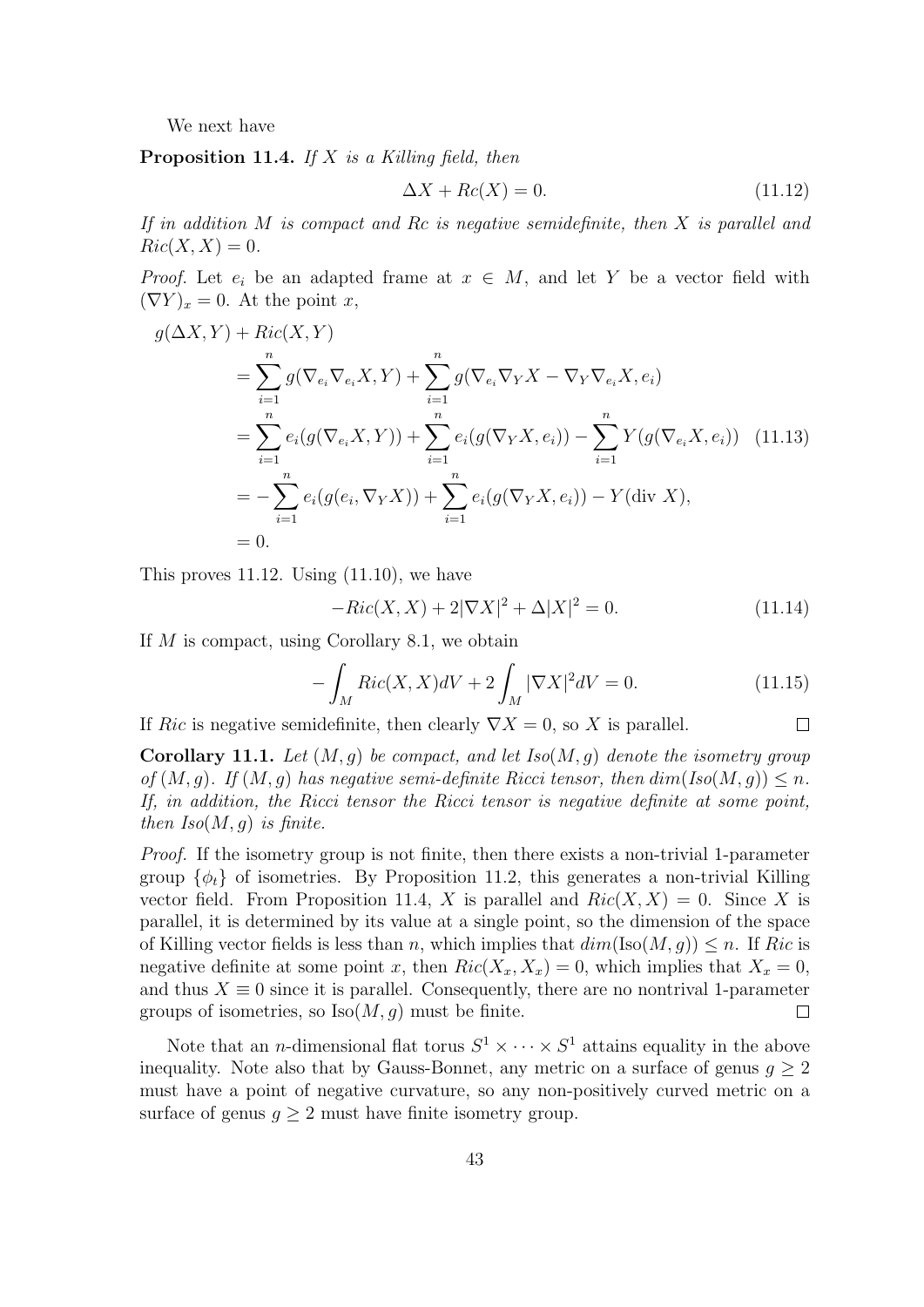#### 11.2 Isometries

Since there were a few non-trivial points about isometries used above, we present here some standard facts about isometries. There are 2 notions of isometry. The first definition is a map which is surjective and distance preserving, viewing a Riemannian manifold as a length space. The other is a diffeomorphism  $\phi : M \to M$  which satisfies  $\phi^* g = g$ . These two notions coincide [Hel78, Theorem I.11.1].

**Theorem 11.1.** The isometry group  $Iso(M, q)$  of a connected Riemannian manifold is a Lie group with respect to the compact-open topology. Furthermore, If M is compact, then  $Iso(M, q)$  is also compact.

Proof. Consider the bundle of orthonormal frames

$$
O(n) \to F(M) \to M,\tag{11.16}
$$

which is a principal  $O(n)$  bundle over M. Fix a point  $x \in M$ , and a frame  $V_x =$  $\{e_1, \ldots, e_n\}$  based at x. Any isometry  $\phi$  of  $(M, g)$  lifts to a bundle automorphism  $\phi: F(M) \to F(M)$ , which preserves the canonical  $\mathbb{R}^n$ -valued 1-form  $\omega$ , and the  $\mathfrak{so}(n)$ valued connection form  $\alpha$ . The mapping  $\phi \to \phi(V_x)$  defines an embedding. This is injective since any isometry which preserve a point, and induces the identity map in the tangent space at that point, is globally the identity map [Hel78, Lemma I.11.2]. Furthermore, the image of  $\text{Iso}(M, q)$  is a closed submanifold, this is proved in [Kob95, Theorem 3.2. If M is compact, then so is  $F(M)$ . A closed submanifold of a compact space is itself compact.  $\Box$ 

Note that as a corollary of the above proof, we obtain for any  $(M^n, g)$ ,

$$
\dim(\text{Iso}(M,g)) \le \frac{n(n+1)}{2}.\tag{11.17}
$$

If equality is attained in the above inequality, then  $(M, g)$  must have constant sectional curvature. To see this, by the above imbedding, we would have  $Iso(M, g) = F(M)$ , or one of the 2 connected components of  $F(M)$ . The isometry group must act transitively on 2-planes in any tangent space (since  $SO(n)$  does), therefore  $(M, q)$  must have constant sectional curvature. With a little more work, one can show that  $(M, g)$  is isometric to one of the following spaces of constant curvature (a)  $\mathbb{R}^n$ , (b)  $S^n$ , (c)  $\mathbb{R}P^n$ , (d) hyperbolic space  $\mathbf{H}^n$ , see [Kob95, Theorem II.3.1].

*Remark.* We remark that if  $(M, q)$  is complete, then every Killing vector field is complete (that is, the local 1-parameter group is global, and the 1-parameter subgroups are defined for all time) [Kob95, Theorem II.2.5]. Thus the Lie algebra of  $\text{Iso}(M, g)$  can be identified with the space of Killing vector fields, even in the complete non-compact case.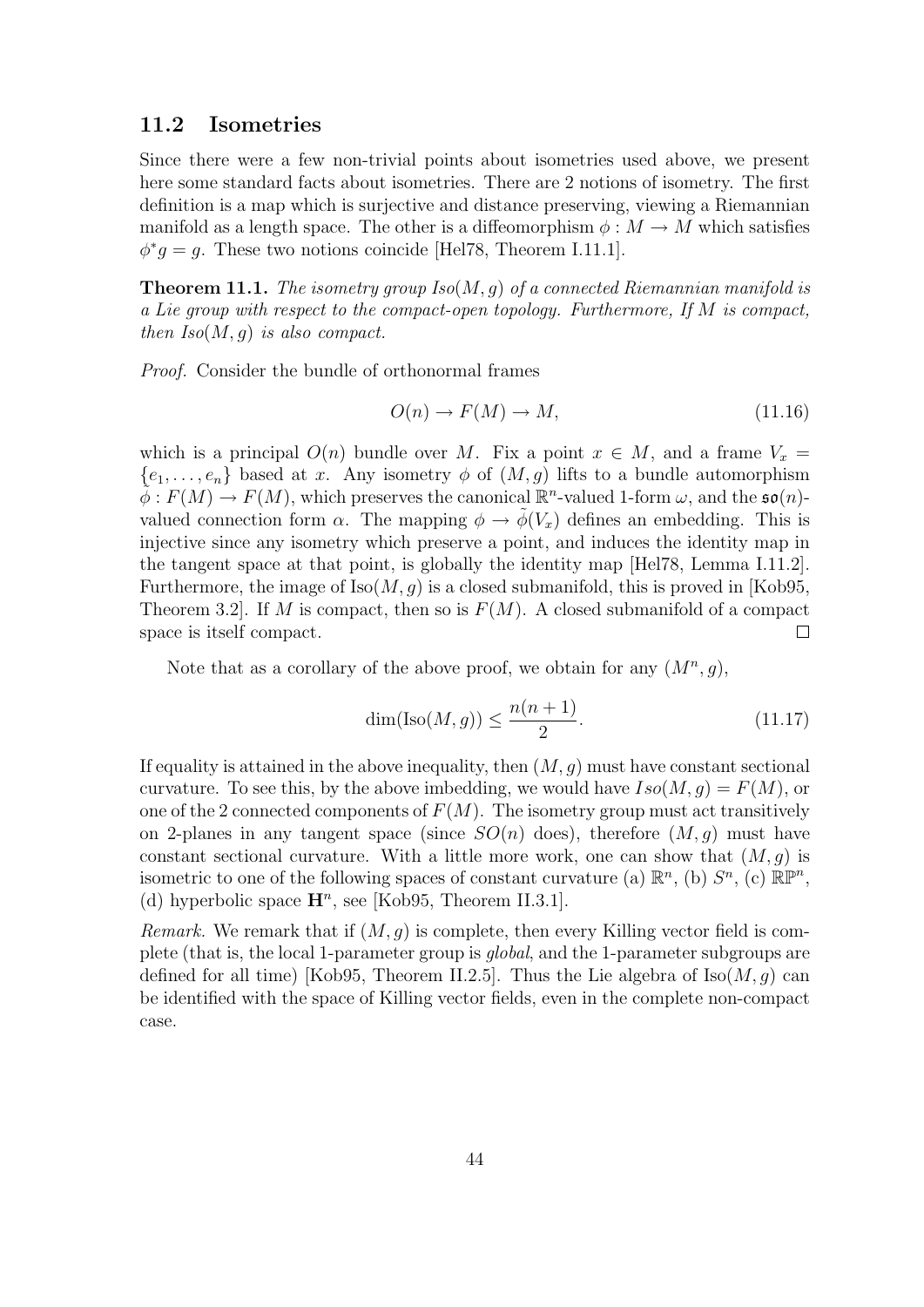## 12 Lecture 11: October 9, 2007

### 12.1 Linearization of Ricci tensor

We recall the formula for the Christoffel symbols in coordinates

$$
\Gamma_{ij}^{k} = \frac{1}{2} g^{kl} \left( \partial_{i} g_{jl} + \partial_{j} g_{il} - \partial_{l} g_{ij} \right), \qquad (12.1)
$$

and the formula for the curvature tensor in terms of the Christoffel symbols,

$$
R_{ijk}^{\quad l} = \partial_i(\Gamma_{jk}^l) - \partial_j(\Gamma_{ik}^l) + \Gamma_{im}^l \Gamma_{jk}^m - \Gamma_{jm}^l \Gamma_{ik}^m. \tag{12.2}
$$

We let  $h \in \Gamma(S^2(T^*M))$  be a symmetric  $(0, 2)$  tensor and linearize the Christoffel symbols in the direction of  $h$ . We will let primes denote derivatives, for example

$$
(\Gamma_{ij}^k)' \equiv \frac{\partial}{\partial t} \Gamma_{ij}^k (g + th). \tag{12.3}
$$

Recall the formula for the derivative of an inverse matrix

$$
(g^{-1})' = -g^{-1}g'g^{-1}.
$$
\n(12.4)

Proposition 12.1. The linearization of the Christoffel symbols is given by

$$
(\Gamma_{ij}^k)' = \frac{1}{2} g^{kl} \Big( \nabla_i h_{jl} + \nabla_j h_{il} - \nabla_l h_{ij} \Big). \tag{12.5}
$$

*Proof.* It is easy to see that the difference of any two Riemannian connections  $\nabla - \tilde{\nabla}$ is a tensor, satisfying

$$
\nabla - \tilde{\nabla} = \Gamma(TM \otimes S^2(T^*M)). \tag{12.6}
$$

This clearly implies that  $\Gamma' \in \Gamma(TM \otimes S^2(T^*M))$  is also a tensor. Since (12.5) is a tensor equation, we prove in a normal coordinate system centered at  $x \in M$ ,

$$
(\Gamma_{ij}^k)' = \frac{1}{2} (g^{kl})' \left( \partial_i g_{jl} + \partial_j g_{il} - \partial_l g_{ij} \right) + \frac{1}{2} g^{kl} \left( \partial_i g'_{jl} + \partial_j g'_{il} - \partial_l g'_{ij} \right).
$$
 (12.7)

At the point  $x$ , we have

$$
(\Gamma_{ij}^k)'(x) = \frac{1}{2} g^{kl} \left( \partial_i h_{jl} + \partial_j h_{il} - \partial_l h_{ij} \right)(x)
$$
  

$$
= \frac{1}{2} g^{kl} \left( \nabla_i h_{jl} + \nabla_j h_{il} - \nabla_l h_{ij} \right)(x),
$$
 (12.8)

 $\Box$ 

and we are done.

Proposition 12.2. The linearization of the Ricci tensor is given by

$$
(Ric')_{ij} = \frac{1}{2} \Big( -\Delta h_{ij} + \nabla_i (\text{div } h)_j + \nabla_j (\text{div } h)_i - \nabla_i \nabla_j (trh) - 2R_{iljp}h^{lp} + R_i^p h_{jp} + R_j^p h_{ip} \Big). \tag{12.9}
$$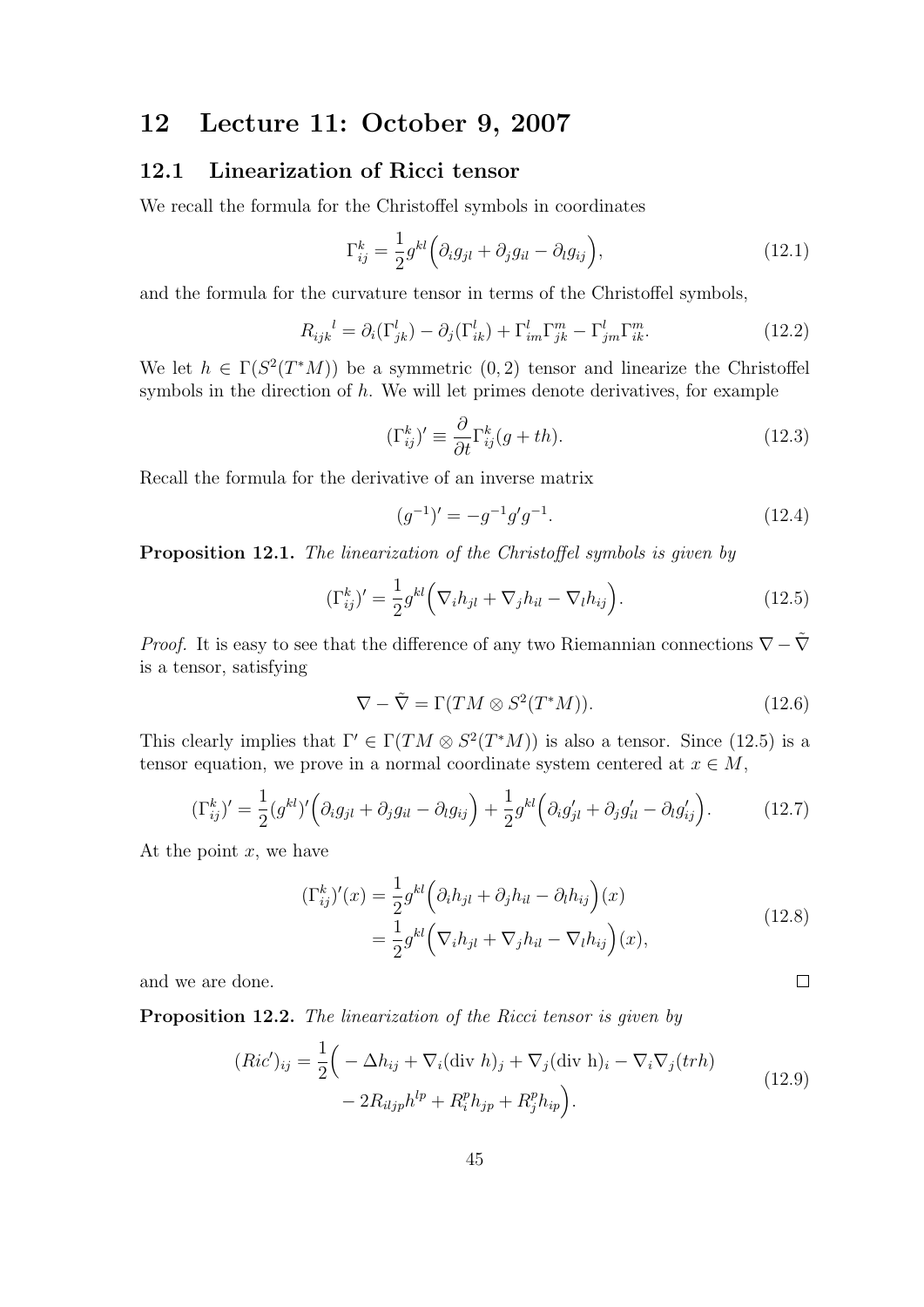*Proof.* Tracing  $(12.2)$  on i and l, we find the formula

$$
(Ric)_{jk} = \partial_l(\Gamma^l_{jk}) - \partial_j(\Gamma^l_{lk}) + \Gamma^m_{jk}\Gamma^l_{lm} - \Gamma^m_{lk}\Gamma^l_{jm}.
$$
 (12.10)

In normal coordinates, at  $x$  we have

$$
(Ric')_{ij}(x) = \nabla_l(\Gamma_{ij}^l)' - \nabla_i(\Gamma_{ij}^l)' = \frac{1}{2}\nabla_l(g^{lm}(\nabla_i h_{jm} + \nabla_j h_{im} - \nabla_m h_{ij}))
$$
  
\n
$$
- \frac{1}{2}\nabla_i(g^{lm}(\nabla_l h_{jm} + \nabla_j h_{lm} - \nabla_m h_{lj}))
$$
  
\n
$$
= \frac{1}{2}g^{lm}(\nabla_l\nabla_i h_{jm} - \nabla_i\nabla_l h_{jm} + \nabla_l\nabla_j h_{im} - \nabla_i\nabla_j h_{lm} - \nabla_l\nabla_m h_{ij} + \nabla_i\nabla_m h_{lj})
$$
  
\n
$$
= \frac{1}{2}g^{lm}(-R_{lij}{}^p h_{pm} - R_{lim}{}^p h_{jp}) - \frac{1}{2}\nabla_i\nabla_j(trh) - \frac{1}{2}\Delta h_{ij}
$$
  
\n
$$
+ \frac{1}{2}g^{lm}(\nabla_l\nabla_j h_{im} + \nabla_i\nabla_m h_{lj})
$$
  
\n
$$
= \frac{1}{2}\left(-R_{lij}{}^p h_p^l + R_i^p h_{jp} - \nabla_i\nabla_j(trh) - \Delta h_{ij}\right)
$$
  
\n
$$
+ \frac{1}{2}g^{lm}(\nabla_j\nabla_l h_{im} - R_{lj}{}^p h_{pm} - R_{lj}{}^p h_{ip} + \nabla_i\nabla_m h_{lj})
$$
  
\n
$$
= \frac{1}{2}\left(-R_{lij}{}^p h_p^l + R_i^p h_{jp} - \nabla_i\nabla_j(trh) - \Delta h_{ij}\right)
$$
  
\n
$$
+ \frac{1}{2}(\nabla_j(\text{div } h)_i - R_{lj}{}^p h_p + R_j^p h_{ip} + \nabla_i(\text{div } h)_j).
$$
\n(12.11)

Using the symmetry of  $h$ ,

$$
-R_{lij}^{\quad p}h_p^l - R_{lji}^{\quad p}h_p^l = -R_{lipj}h^{pl} - R_{ljpi}h^{pl}
$$
  
= 
$$
-R_{lipj}h^{pl} - R_{pilj}h^{lp} = -2R_{iljp}h^{lp}.
$$
 (12.12)

Collecting all the terms, we have proved (12.9).

Remark. Equation (12.9) is often written as

$$
(Ric')_{ij} = \frac{1}{2} \Big( \Delta_L h_{ij} + \nabla_i (\text{div } h)_j + \nabla_j (\text{div } h)_i - \nabla_i \nabla_j (trh) \Big), \tag{12.13}
$$

where  $\Delta_L$  is the *Lichneriowicz Laplacian* defined by

$$
\Delta_L = -\Delta h_{ij} - 2R_{iljp}h^{lp} + R_i^p h_{jp} + R_j^p h_{ip}.
$$
\n(12.14)

Proposition 12.3. The linearization of the scalar curvature is given by

$$
R' = -\Delta(trh) + \text{div}^2 h - R_{lp}h^{lp}.
$$
 (12.15)

Proof. Using (12.4) and Proposition 12.2, we compute

$$
R' = (g^{ij}(Ric)_{ij})' = (g^{ij})'R_{ij} + g^{ij}(Ric')_{ij}
$$
  
= -(g<sup>-1</sup>hg<sup>-1</sup>)<sup>ij</sup>R<sub>ij</sub> - \Delta(trh) + div<sup>2</sup>h  
= -\Delta(trh) + div<sup>2</sup>h - R<sub>lp</sub>h<sup>lp</sup>. (12.16)

 $\Box$ 

 $\Box$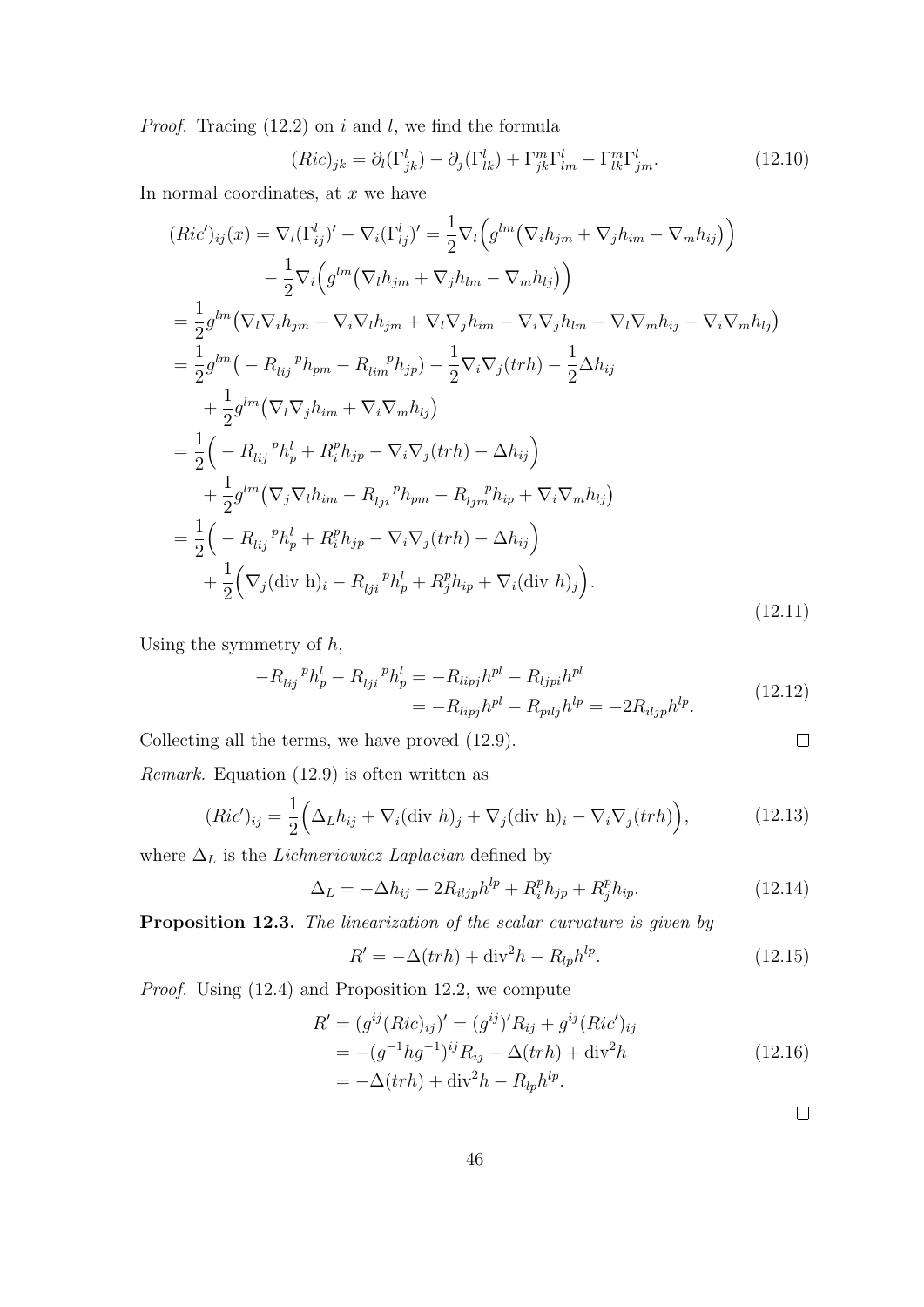### 12.2 The total scalar curvature functional

Let  $M$  denote the space of Riemannian metrics on  $M$ . We define the Einstein-Hilbert functional  $E : \mathcal{M} \to \mathbb{R}$ 

$$
E(g) = \int_{M} R_{g}dV_{g}.\tag{12.17}
$$

This is a *Riemannian functional* in the sense that it is invariant under diffeomorphisms.

**Proposition 12.4.** If M is closed and  $n \geq 3$ , then a metric  $g \in \mathcal{M}$  is critical for E if and only if g is Ricci-flat.

Proof. We compute the first variation of E. For the volume element,

$$
(dV_g)' = (\sqrt{\det(g)}dx^1 \wedge \cdots \wedge dx^n)'
$$
  
= 
$$
\frac{1}{2}(\det(g))^{-1/2}T_{n-1}^{ij}h_{ij}dx^1 \wedge \cdots \wedge dx^n
$$
  
= 
$$
\frac{1}{2}\left(\frac{1}{\det(g)}T_{n-1}^{ij}\right)h_{ij}dV_g
$$
  
= 
$$
\frac{1}{2}tr_g(h)dV_g,
$$
 (12.18)

where  $T_{n}^{ij}$  $\frac{n_j}{n-1}$  is the cofactor matrix of  $g_{ij}$ . We then have

$$
E'(g) = \int_M \left( R' + \frac{R}{2} tr_g(h) \right) dV_g
$$
  
= 
$$
\int_M \left( -\Delta (trh) + \text{div}^2 h - R^{lp} h_{lp} + \frac{R}{2} tr_g(h) \right) dV_g
$$
 (12.19)  
= 
$$
\int_M \left( (-R^{lp} + \frac{R}{2} g^{lp}) h_{lp} \right) dV_g.
$$

If this vanishes for all variations  $h$ , then

$$
Ric = \frac{R}{2}g.\tag{12.20}
$$

Taking a trace, we find that  $R = 0$ , so  $(M, g)$  is Ricci-flat.

 $\Box$ 

Remark. If  $n = 2$  the above proof shows that E has zero variation, thus is constant. This is not surprising in view of the Gauss-Bonnet Theorem.

Remark. Notice that the Euler-Lagrange equations are the vanishing of the Einstein tensor, which is divergence free. This is actually a consequence of the invariance of  $E$  under the diffeomorphism group, so this property will hold for *any* Riemannian functional.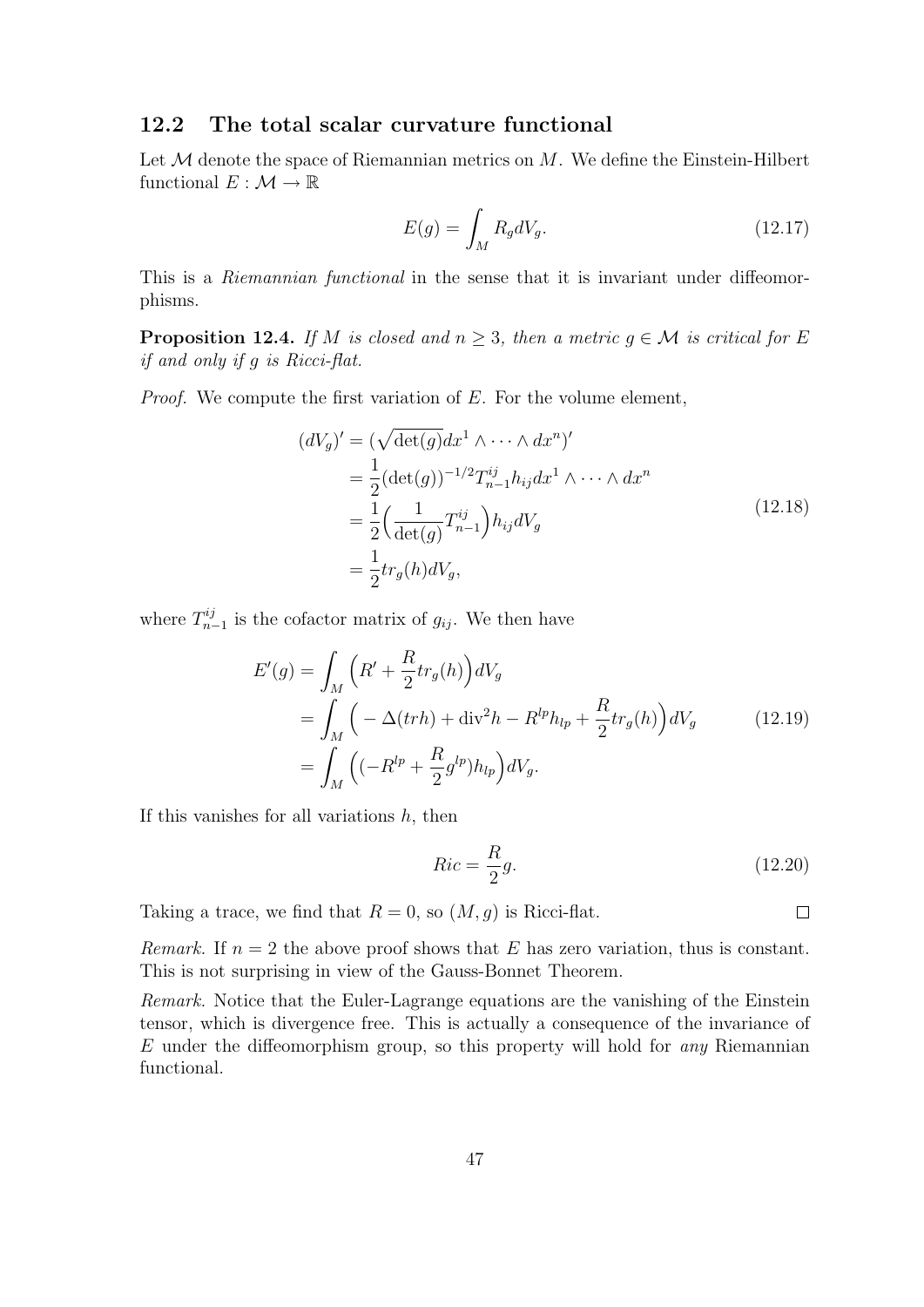**Lemma 12.1.** Let  $\lambda > 0$ , and let  $g(\lambda) = \lambda g$ . Then

$$
\mathcal{R}_{g(\lambda)} = \mathcal{R}_g
$$
  
\n
$$
Rm(g(\lambda)) = \lambda Rm(g)
$$
  
\n
$$
Ric(g(\lambda)) = Ric(g)
$$
  
\n
$$
R(g(\lambda)) = \lambda^{-1} R(g)
$$
  
\n
$$
dV_{g(\lambda)} = \lambda^{n/2} dV_g.
$$
\n(12.21)

Proof. This is clear directly from the definitions of the various curvatures and volume element given above.  $\Box$ 

The functional E is not scale-invariant for  $n \geq 3$ . To fix this we define

$$
\overline{E}(g) = Vol(g)^{\frac{2-n}{n}} \int_{M} R_g dV_g. \tag{12.22}
$$

To see that this is scale-invariant, replace g with  $g(\lambda)$ 

$$
\overline{E}(g(\lambda)) = Vol(g(\lambda))^{\frac{2-n}{n}} \int_M R_{g(\lambda)} dV_{g(\lambda)}
$$
  
=  $(\lambda^{n/2} Vol(g))^{\frac{2-n}{n}} \int_M \lambda^{-1} R_g \lambda^{n/2} dV_g$  (12.23)  
=  $E(g)$ .

**Proposition 12.5.** If M is closed and  $n \geq 3$ , then a metric  $g \in \mathcal{M}$  is critical for  $\overline{E}$  if and only if g is Einstein. A metric g is critical for  $\overline{E}$  under all conformal variations if and only if g has constant scalar curvature.

Proof. We compute

$$
\overline{E}'(g) = \frac{2 - n}{n} Vol(g)^{\frac{2-n}{n} - 1} (Vol(g))' \int_M R_g dV_g \n+ Vol(g)^{\frac{2-n}{n}} \int_M \left( -R^{lp} + \frac{R}{2} g^{lp} ) h_{lp} \right) dV_g \n= Vol(g)^{\frac{2-n}{n}} \left( \frac{2 - n}{n} Vol(g)^{-1} \int_M \frac{1}{2} (tr_g h) dV_g \cdot \int_M R_g dV_g \right) \n+ Vol(g)^{\frac{2-n}{n}} \int_M \left( -R^{lp} + \frac{R}{2} g^{lp} \right) h_{lp} dV_g.
$$
\n(12.24)

Consider only conformal variations, that is  $g(t) = f(t)g$ , then  $h = g'(t) = f'(t)g$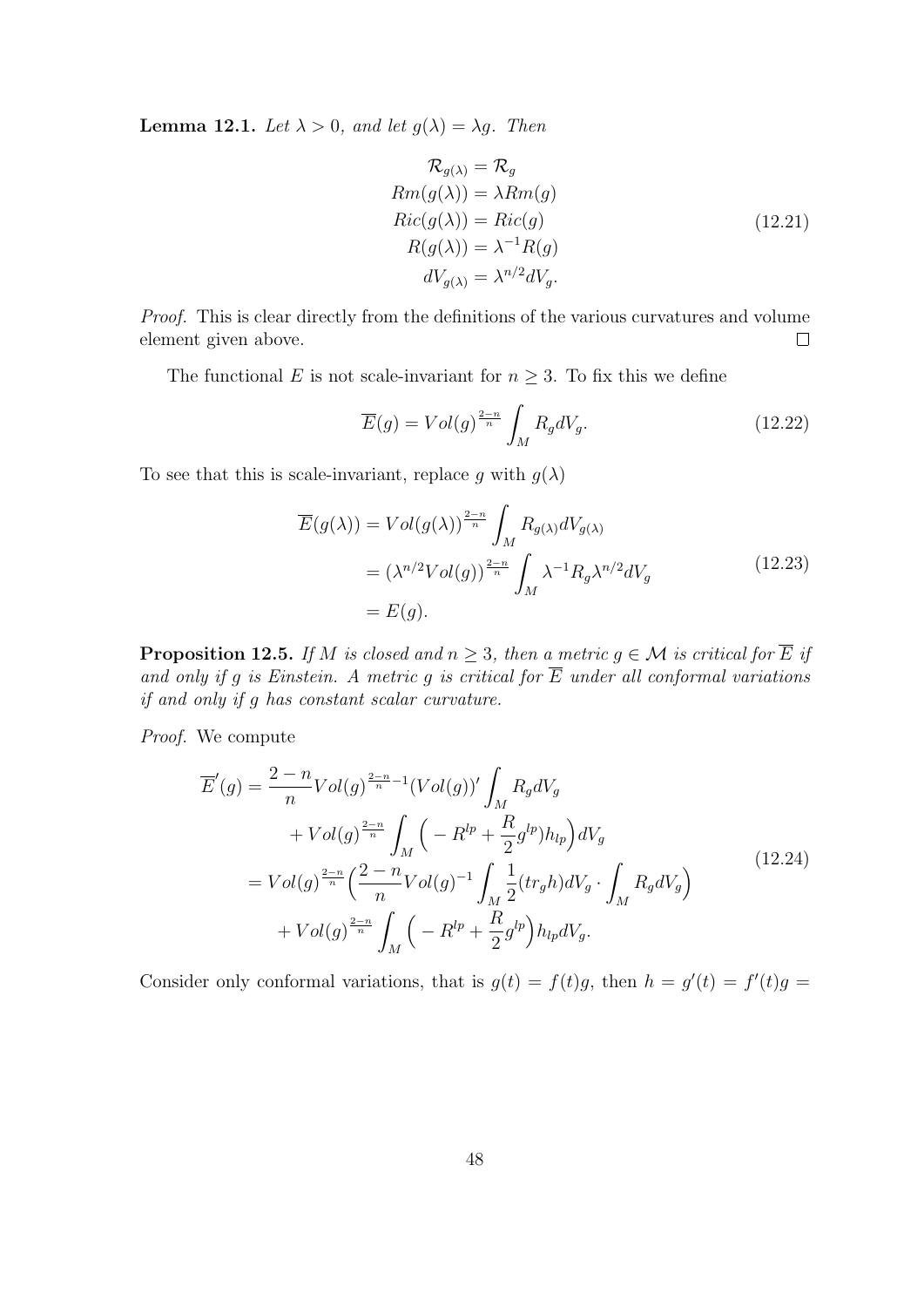$tr_gh$  $\frac{g_n}{n}g$  is diagonal. For these variations, we have

$$
\overline{E}'(g) = Vol(g)^{\frac{2-n}{n}} \left( \frac{2-n}{n} Vol(g)^{-1} \int_M \frac{1}{2} (tr_g h) dV_g \cdot \int_M R_g dV_g \right) \n+ Vol(g)^{\frac{2-n}{n}} \int_M \left( -R^{lp} + \frac{R}{2} g^{lp} \frac{tr_g h}{n} g_{lp} \right) dV_g \n= Vol(g)^{\frac{2-n}{n}} \left( \frac{2-n}{n} Vol(g)^{-1} \int_M \frac{1}{2} (tr_g h) dV_g \cdot \int_M R_g dV_g \right) \n- \frac{2-n}{2n} Vol(g)^{\frac{2-n}{n}} \int_M R_g (tr_g h) dV_g \n= \frac{n-2}{2n} Vol(g)^{\frac{2-n}{n}} \left( \int_M (tr_g h) (R_g - \overline{R}) dV_g \right),
$$
\n(12.25)

where  $\overline{R}$  denotes the average scalar curvature

$$
\overline{R} = Vol(g)^{-1} \int_{M} R_{g} dV_{g}. \qquad (12.26)
$$

If this is zero for an arbitrary function  $tr_{g}h$ , then  $R_{g}$  must be constant. The full variation then simplifies to

$$
\overline{E}'(g) = Vol(g)^{\frac{2-n}{n}} \int_M \left( -R^{lp} + \frac{R}{n} g^{lp} \right) h_{lp} dV_g. \tag{12.27}
$$

If this vanishes for all variations, then the traceless Ricci tensor must vanish, so  $(M, g)$ is Einstein.  $\Box$ 

Remark. Instead of looking at the scale invariant functional  $\overline{E}$ , one could instead restrict E to the space of unit volume metrics  $\mathcal{M}_1$ . This introduces a Lagrange multiplier term, and the resulting Euler-Lagrange equations are equivalent to those of the scale invariant functional.

## 13 Lecture 12: October 11, 2007.

### 13.1 Ricci flow: short-time existence

In the previous section, we saw that critical points of the Einstein-Hilbert functional are Einstein. In order to find Einstein metrics, one would first think of looking at the gradient flow on the space of Riemannian metric. This is

$$
\frac{\partial}{\partial t}g = Ric_g - \frac{R_g}{n}g, \quad g(0) = g_0.
$$
\n(13.1)

It turns out that this is not parabolic. Undeterred by this fact, Hamilton considered the modified flow

$$
\frac{\partial}{\partial t}g = -2Ric_g, \quad g(0) = g_0.
$$
\n(13.2)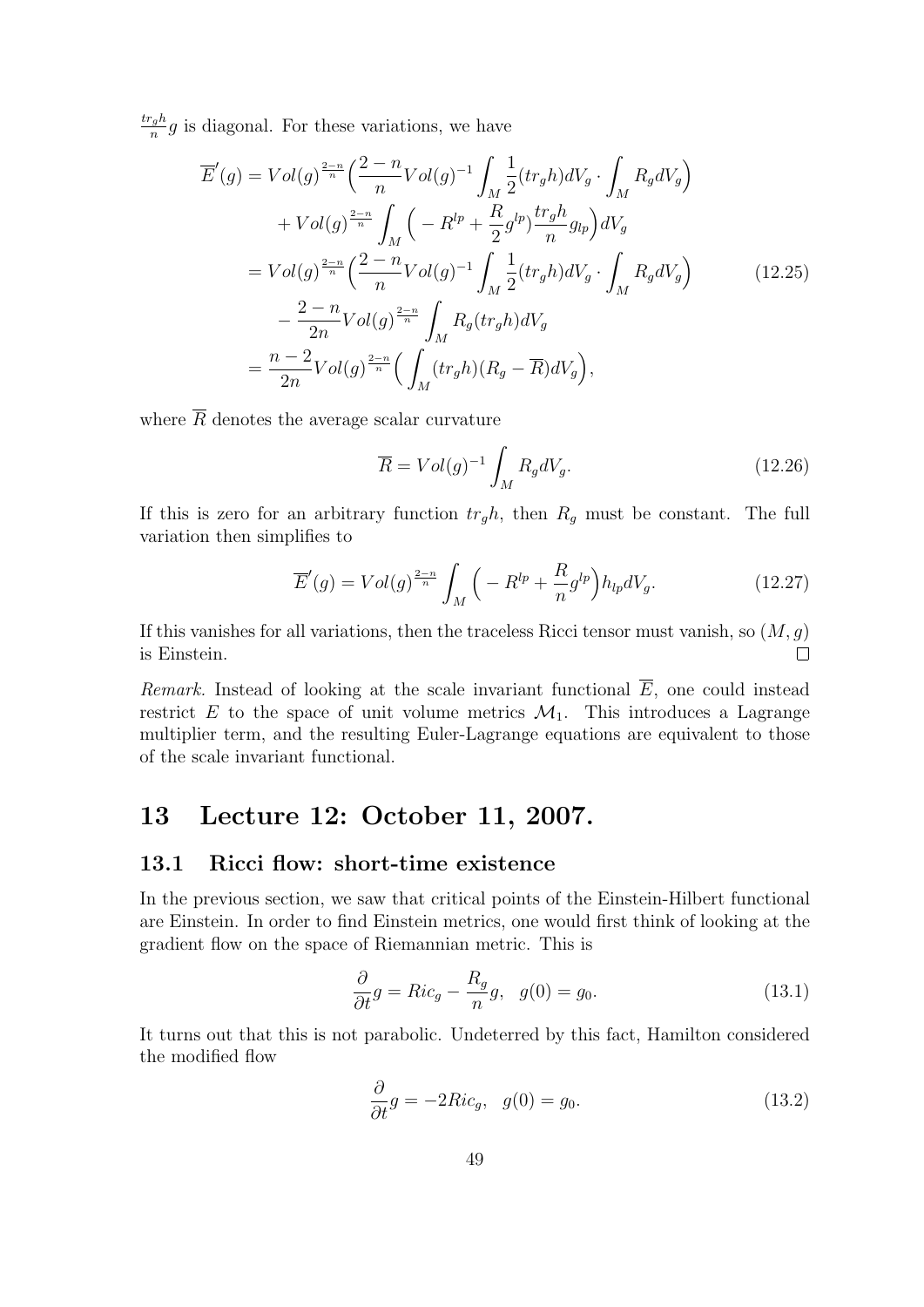This turns out to be almost strictly parabolic. The problem is with the action of the diffeomorphism group. For example, consider a Ricci flat metric on a compact manifold. If the Ricci flow were strictly parabolic, then the space of steady state solutions would be finite dimensional. But the space of Ricci flat metrics is invariant under the diffeomorphism group, so is infinite dimensional. Nevertheless, we have

**Proposition 13.1.** Let  $(M, q)$  be a compact Riemannian manifold. Then there exists an  $\epsilon > 0$  such that a solution of the Ricci flow exists on  $M \times [0, \epsilon)$ . Furthermore, the solution is unique.

The remainder of this section will be devoted to the proof. First assume we have a solution of the Ricci flow defined on some short time interval. For any nonlinear system of PDEs, we say it is parabolic at a solution  $u_t$  provided the linearized operator at  $u_t$  is parabolic. As mentioned above, the Ricci flow is degenerate parabolic. To see this, recall the linearization of the Ricci tensor,

$$
(Ric')_{ij} = \frac{1}{2} \Big( -\Delta h_{ij} + \nabla_i (\text{div } h)_j + \nabla_j (\text{div } h)_i - \nabla_i \nabla_j (\text{tr } h) \Big) + \text{ lower order terms.}
$$
\n(13.3)

Fix a point  $x \in M$ , and consider normal coordinates at p. We may write the above operator at  $x$ ,

$$
(Ric')_{ij} = \frac{1}{2} \sum_{k,l=1}^{n} \left( -\frac{\partial^2 h_{ij}}{\partial x^k \partial x^l} + \frac{\partial^2 h_{lj}}{\partial x^i \partial x^l} + \frac{\partial^2 h_{li}}{\partial x^j \partial x^l} - \frac{\partial^2 h_{kl}}{\partial x^i \partial x^j} \right) + \text{ lower order terms.}
$$
\n(13.4)

We would like the first term to be the Laplacian, so let  $E = -2Ric$ , and we have

$$
(E')_{ij} = \sum_{k,l=1}^{n} \left( \frac{\partial^2 h_{ij}}{\partial x^k \partial x^l} - \frac{\partial^2 h_{lj}}{\partial x^i \partial x^l} - \frac{\partial^2 h_{li}}{\partial x^j \partial x^l} + \frac{\partial^2 h_{kl}}{\partial x^i \partial x^j} \right) + \text{ lower order terms.} \quad (13.5)
$$

The linearization of  $E$  at  $g$  is a mapping

$$
E'(g): \Gamma(S^2(T^*M)) \to \Gamma(S^2(T^*M)).
$$
\n(13.6)

The symbol of  $E'$  at  $x$  is a mapping

$$
\sigma(E')(x) : T_x^* M \times S^2(T_x^* M) \to S^2(T_x^* M), \tag{13.7}
$$

and is formed by replacing partial derivatives with the corresponding cotangent directions in only the highest order terms. We obtain

$$
\sigma(E')(x)(\xi, h) = \sum_{k,l=1}^{n} \left( \xi_k \xi_l h_{ij} - \xi_i \xi_l h_{lj} - \xi_j \xi_l h_{li} + \xi_i \xi_j h_{kl} \right).
$$
(13.8)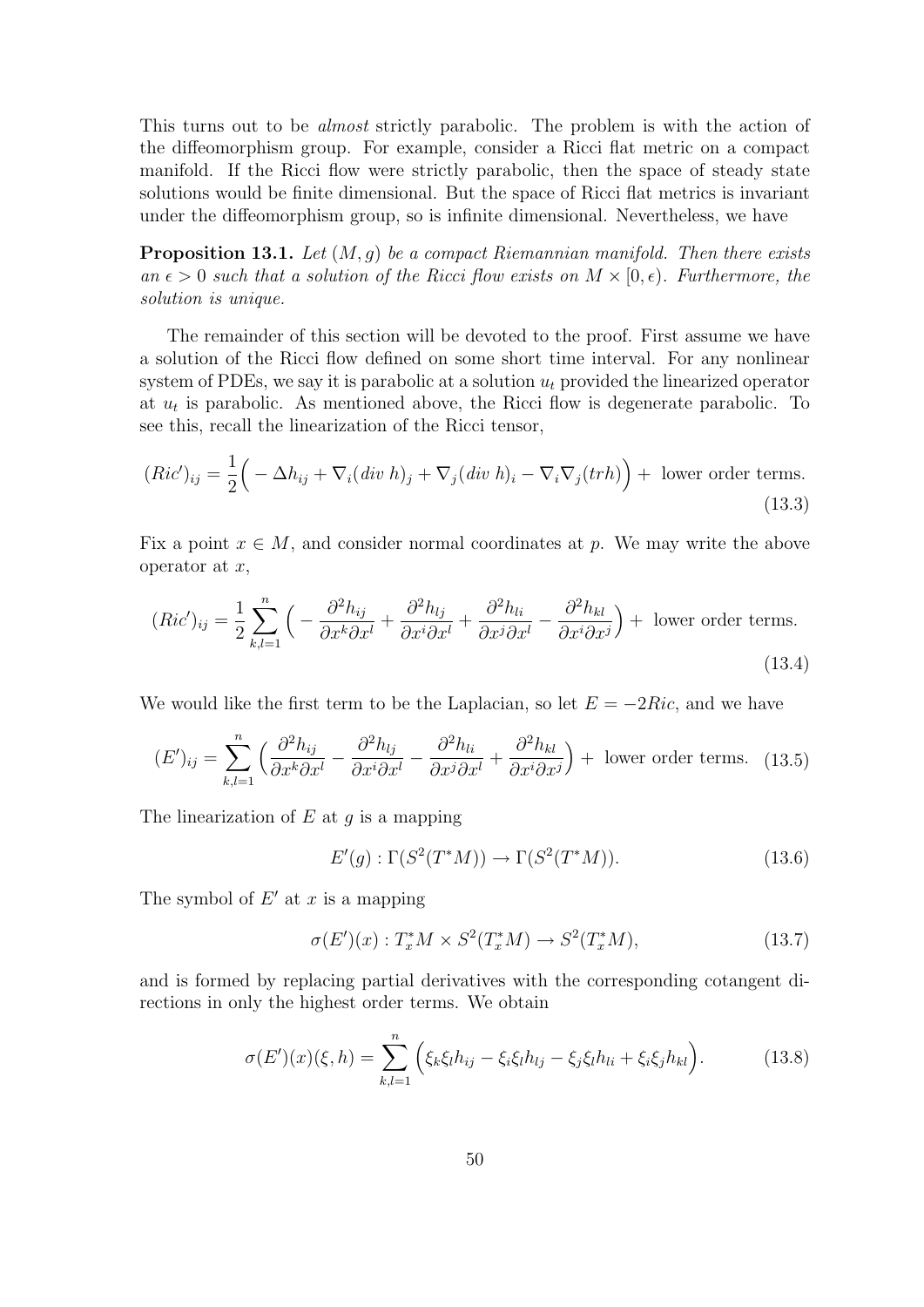Let us assume that  $\xi = (1, 0, \ldots, 0)$  satisfies  $\xi_1 = 1$ , and  $\xi_i = 0$  for  $i > 1$ . A simple computation shows that

$$
(\sigma(E')(x)(\xi, h))_{ij} = h_{ij} \text{ if } i \neq 1, j \neq 1
$$
  
\n
$$
(\sigma(E')(x)(\xi, h))_{1j} = 0 \text{ if } j \neq 1,
$$
  
\n
$$
(\sigma(E')(x)(\xi, h))_{11} = \sum_{k=2}^{n} h_{kk}.
$$
\n(13.9)

The symbol in the direction  $\xi$  has a zero eigenvalue, so the Ricci flow cannot possibly be strictly parabolic. To remedy this, we will define a modified flow which is strictly parabolic. Define the 1 form  $V$  by

$$
V = \text{div } h - \frac{1}{2} \nabla (trh), \qquad (13.10)
$$

and rewrite  $E'$  as

$$
(E')_{ij} = \Delta h_{ij} - \nabla_i V_j - \nabla_j V_i + \text{ lower order terms.} \tag{13.11}
$$

We will next find another operator whose linearization is the negative the second two terms on the right hand side, up to lower order terms. To this end, define a vector field

$$
W^k = g^{pq} (\Gamma^k_{pq} - \tilde{\Gamma}^k_{pq}), \qquad (13.12)
$$

where  $\tilde{\Gamma}$  are the Christoffel symbols of a reference connection. Since the difference of two connections is a tensor, this defines a global vector field  $W$ . Consider the operator  $P : \mathcal{M} \to \Gamma(S^2(T^*M))$ , defined by

$$
P(g) = \mathcal{L}_W g. \tag{13.13}
$$

Recall from Proposition 11.1 that the Lie derivative of the metric with respect to a vector field is the symmetric part of the covariant derivative. In coordinates, this is

$$
(\mathcal{L}_W g)_{ij} = \nabla_i W_j + \nabla_j W_i,
$$
\n(13.14)

where  $W_i$  are the components of the dual 1-form  $\flat W$ . We linearize in the direction of  $h$ , and use normal coordinates at  $x$ :

$$
(P'(g)(h))_{ij} = \partial_i W'_j + \partial_j W'_i
$$
  
=  $\frac{1}{2} \sum_{p,q} \left( \partial_i (\partial_p h_{qj} + \partial_q h_{pj} - \partial_j h_{pq}) + \partial_j (\partial_p h_{qi} + \partial_q h_{pi} - \partial_i h_{pq}) \right)$   
=  $\nabla_i (\text{div } h)_j + \nabla_j (\text{div } h)_i - \nabla_i \nabla_j (\text{tr } h).$  (13.15)

This shows that

$$
(P'(g)(h))_{ij} = \nabla_i V_j + \nabla_j V_i + \text{ lower order terms.} \tag{13.16}
$$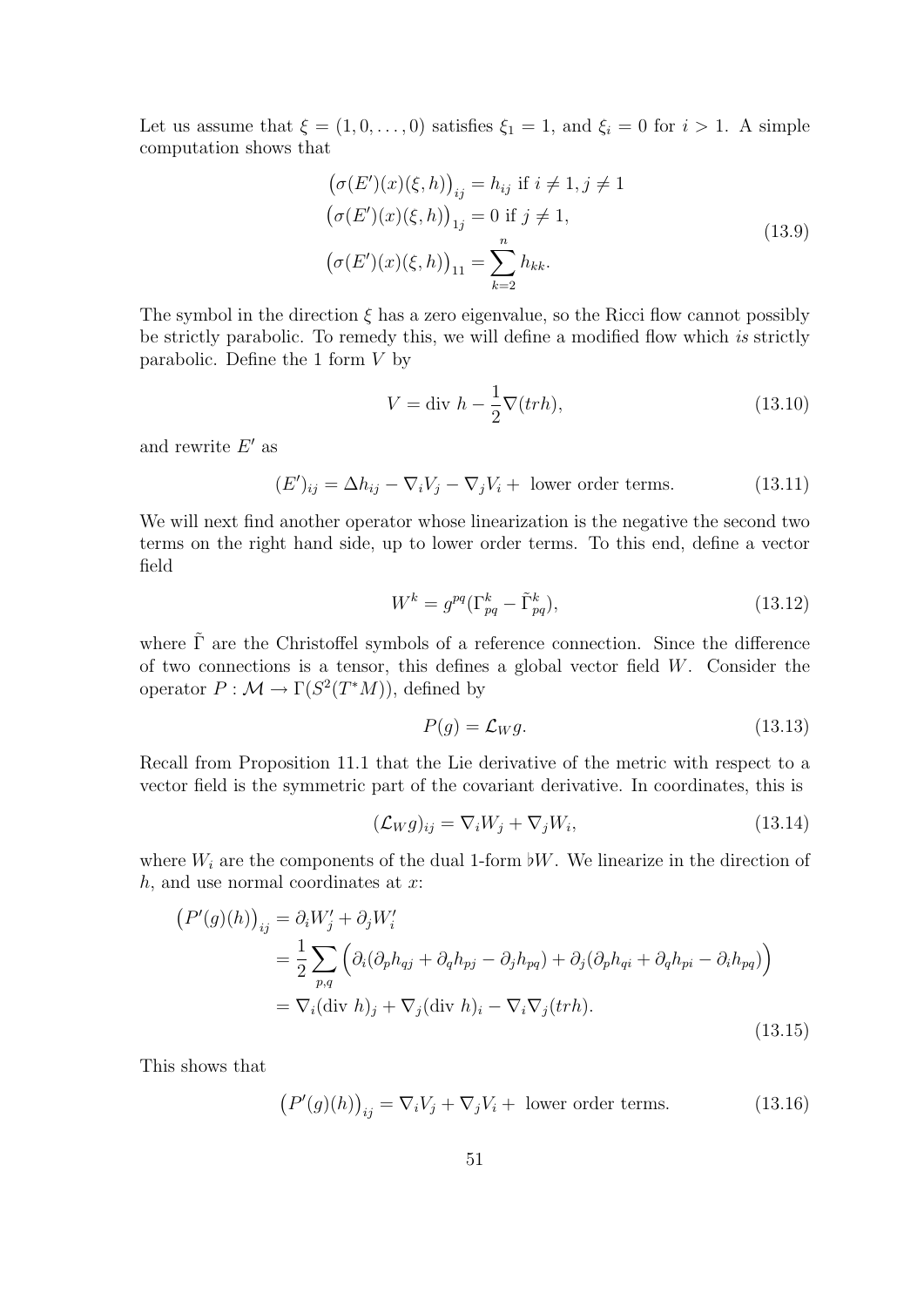So we define the *Ricci-DeTurck* flow by

$$
\frac{\partial}{\partial t}g = -2Ric_g + \delta^*(bW), \quad g(0) = g_0,\tag{13.17}
$$

where  $\delta^* : \Gamma(T^*M) \to \Gamma(S^2(T^*M))$  is the operator defined by

$$
(\delta^*\omega)_{ij} = \nabla_i\omega_j + \nabla_j\omega_i,
$$
\n(13.18)

and  $W$  is the vector field defined in  $(13.12)$  above. The computations above show this is now a strictly parabolic system, since the leading term is just the rough Laplacian, which has diagonal symbol

$$
\sigma(\Delta)(x)(\xi, h) = |\xi|_x^2 h. \tag{13.19}
$$

Short time existence for the modified flow follows from [E $\ddot{\text{E}}$ d69, Chapter ?] using an iteration procedure, see also [Lie96, Theorem VIII,8.2], by using the Schauder fixed point theorem. We will discuss this next lecture.

We next show how to go from a solution of the Ricci-DeTurck flow back to a solution of the Ricci flow. Define a 1-parameter family of maps  $\phi_t : M \to M$  by

$$
\frac{\partial}{\partial t}\phi_t(x) = -W(\phi_t(x), t), \ \phi_0 = Id_M.
$$
\n(13.20)

The maps  $\phi_t$  exists and are diffeomorphisms as long as the solution  $g(t)$  exists, this is proved in [CK04, Section 3.3.1].

We claim that  $\tilde{g}(t) = \phi_t^* g(t)$  is a solution to the Ricci flow. First,  $\tilde{g}(0) = g(0)$ since  $\phi_0 = Id_M$ . Then

$$
\frac{\partial}{\partial t}(\phi_t^* g(t)) = \frac{\partial}{\partial s}(\phi_{s+t}^* g(s+t))\Big|_{s=0}
$$
\n
$$
= \phi_t^* \left(\frac{\partial}{\partial t} g(t)\right) + \frac{\partial}{\partial s}(\phi_{s+t}^* g(t))\Big|_{s=0}
$$
\n
$$
= \phi_t^* \left(-2Ric(g(t)) + \mathcal{L}_{W(t)}g(t)\right) + \frac{\partial}{\partial s} \left((\phi_t^{-1} \circ \phi_{t+s})^* \phi_t^* g(t)\right)\Big|_{s=0}
$$
\n
$$
= -2Ric(\phi_t^* g(t)) + \phi_t^* (\mathcal{L}_{W(t)}g(t)) - \mathcal{L}_{(\phi_t^{-1})_* W(t)}(\phi_t^* g(t))
$$
\n
$$
= -2Ric(\phi_t^* g(t)),
$$
\n(13.21)

using the fact that

$$
\frac{\partial}{\partial s} (\phi_t^{-1} \circ \phi_{t+s}) \Big|_{s=0} = (\phi_t^{-1})_* \left( \frac{\partial}{\partial s} \phi_{t+s} \Big|_{s=0} \right) = (\phi_t^{-1})_* W(t). \tag{13.22}
$$

We will discuss uniqueness next time.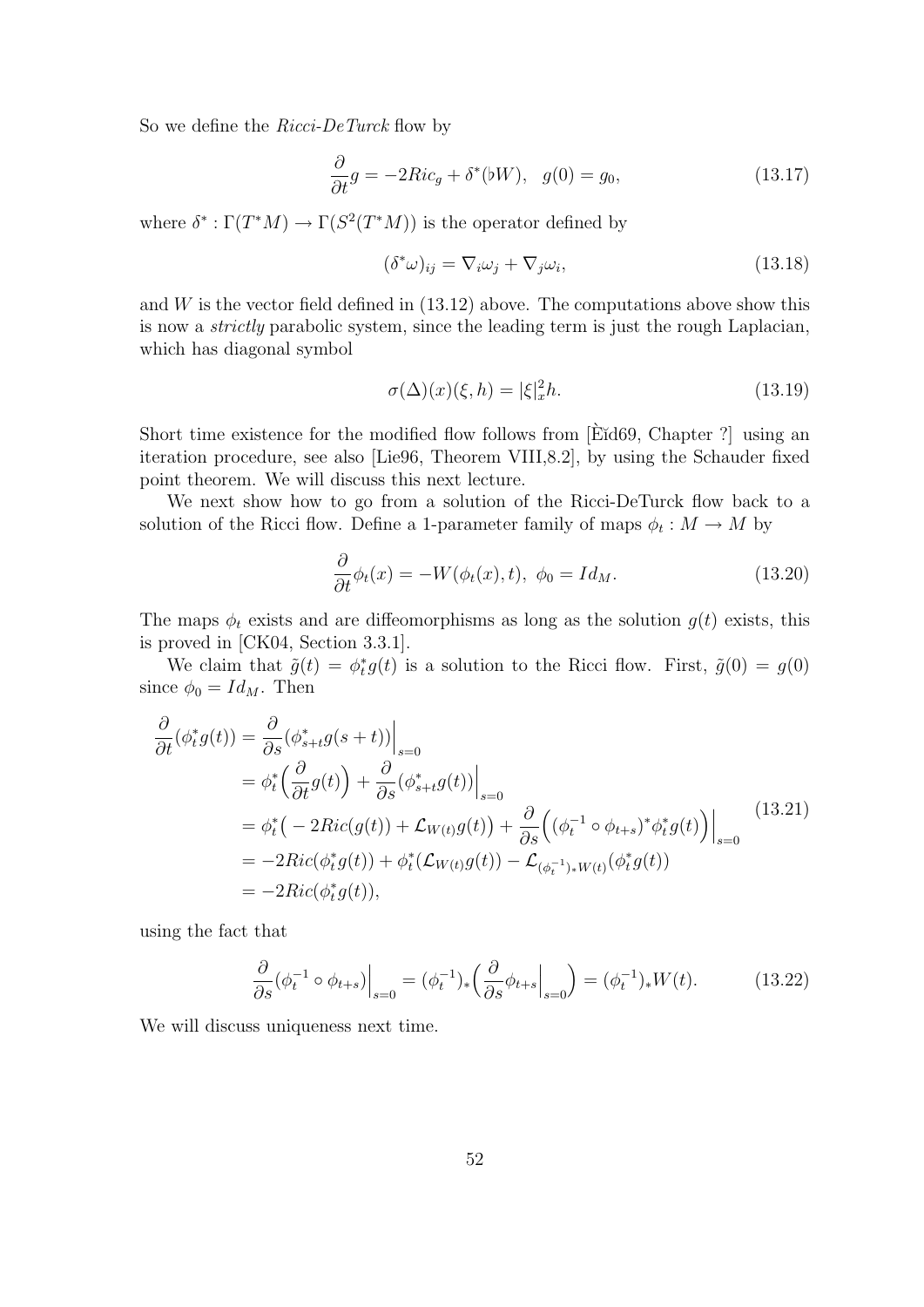## 14 Lecture 13: October 16, 2007

#### 14.1 Uniqueness

Last time we showed how go to Ricci-DeTurck flow back to a solution of Ricci flow. The procedure was: given a solution  $g(t)$  to the Ricci-DeTurck flow defined on  $M \times$  $[0, \epsilon]$ , define the vector field W by

$$
W^k = g^{pq} (\Gamma^k_{pq} - \tilde{\Gamma}^k_{pq}), \qquad (14.1)
$$

and let  $\phi_t$  be the 1-parameter family of diffeomorphisms solving

$$
\frac{\partial}{\partial t}\phi_t(x) = -W(\phi_t(x), t), \ \phi_0 = Id_M.
$$
\n(14.2)

Then  $\tilde{g}(t) = \phi_t^* g(t)$  is a solution of the Ricci flow. To go in the other direction, we look at harmonic maps. Let  $(M, q)$  and  $(N, h)$  be Riemannian manifolds. For a smooth map  $f: M \to N$ , view the derivative of f as a section

$$
f_* \in \Gamma(T^*M \otimes f^*TN). \tag{14.3}
$$

Since both  $TM$  and  $TN$  are equipped with their respective Riemannian connections, the bundle on the right hand side also carries the induced connection. We then write

$$
\nabla(f_*) \in \Gamma(T^*M \otimes T^*M \otimes f^*TN). \tag{14.4}
$$

We define the *harmonic map Laplacian* as

$$
\Delta_{g,h} f = tr_g(\nabla(f_*)) \in \Gamma(f^*TN). \tag{14.5}
$$

In coordinates, this is

$$
(\Delta_{g,h}f)^{\alpha} = g^{ij} \left\{ \frac{\partial^2 f^{\alpha}}{\partial x^i \partial x^j} - (\Gamma_g)_{ij}^k \frac{\partial f^{\alpha}}{\partial x^k} + ((\Gamma_h)_{\beta \gamma}^{\alpha} \circ f) \frac{\partial f^{\beta}}{\partial x^i} \frac{\partial f^{\gamma}}{\partial x^j} \right\}
$$
(14.6)

We define the *harmonic map flow* 

$$
\frac{\partial f}{\partial t} = \Delta_{g,h} f, \quad f(0) = f_0. \tag{14.7}
$$

This strictly parabolic equation was first studied by Eells and Sampson. In the case the target has non-positive sectional curvature, they proved that the flow exists for all time and converges exponentially fast to a harmonic map [ES64].

Returning to the Ricci flow, assume we have a solution  $\overline{g}(t)$  to the Ricci flow, both defined on  $M \times [0, \epsilon)$ . Let  $\phi_t$  be the solution to the harmonic map heat flow

$$
\frac{\partial \phi_t}{\partial t} = \Delta_{\bar{g}(t), \bar{g}} \phi_t, \ \phi(0) = Id_M. \tag{14.8}
$$

where  $\tilde{q}$  is any reference metric. By direct computation, it can be shown that  $q(t)$  =  $(\phi_t)_*\overline{g}(t)$  solves Ricci-DeTurck flow. To prove uniqueness, if you have 2 solutions  $\overline{g}_1(t)$ and  $\bar{g}_2(t)$  of Ricci flow with the same initial data. Using the harmonic map heat flow, we obtain 2 solutions of Ricci-DeTurck flow with the same initial data. By uniqueness of solution to Ricci-Deturck flow, they are the same. But the diffeomorphisms defined in (14.2) must be the same, so  $\overline{g}_1(t) = \overline{g}_2(t)$ . For more details, see [CK04, Section 3.4.4].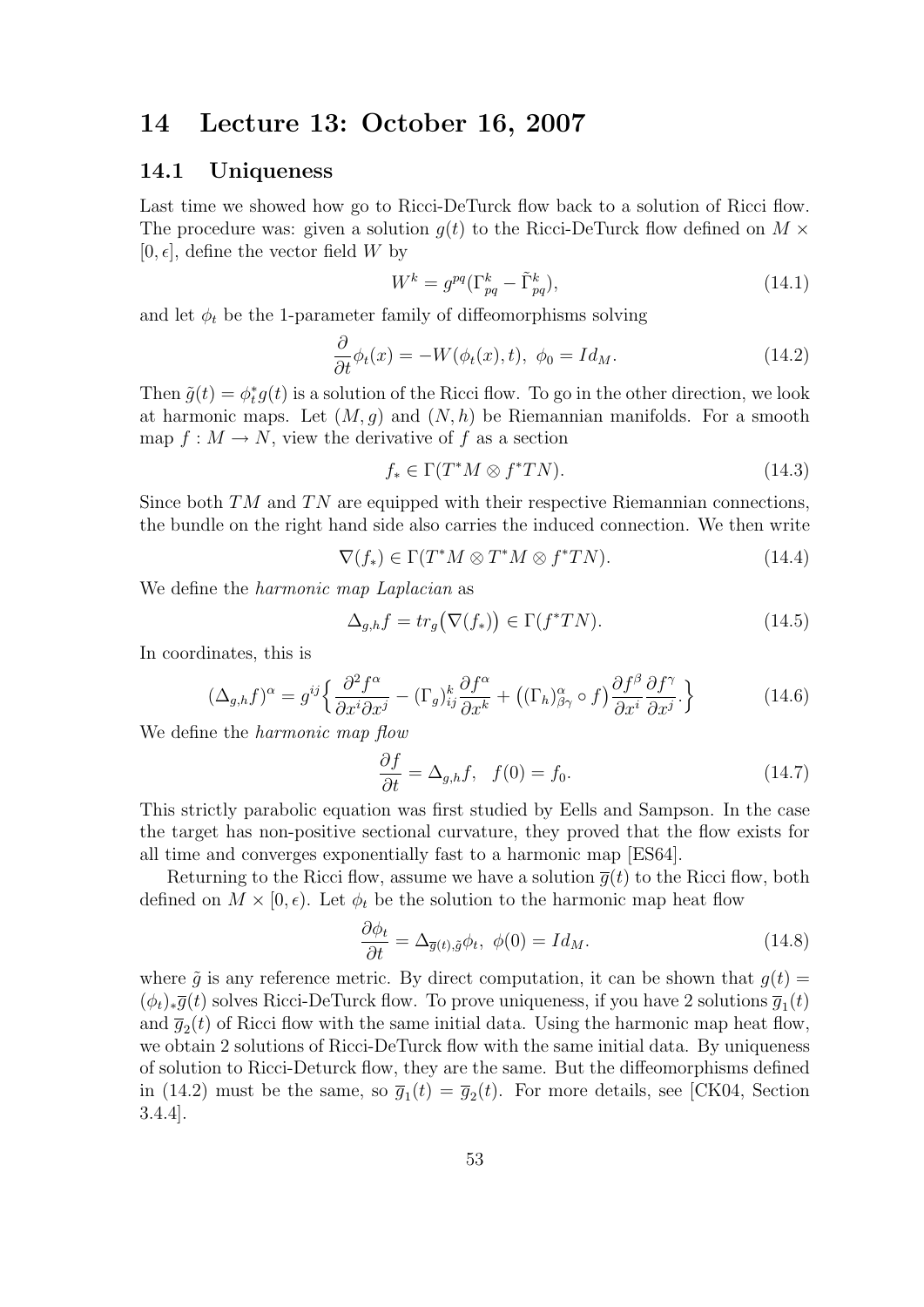#### 14.2 Linear parabolic equations

We recall the definition of parabolic Hölder norms. Let us endow  $M \times \mathbb{R}$  with the distance function

$$
d(z_1, z_2) = d(x_1, x_2) + |t_1 - t_2|^{1/2}, \quad z_i = (x_i, t_i). \tag{14.9}
$$

Let  $0 < \alpha \leq 1$ , and let  $\Omega \subset M \times \mathbb{R}$  be a domain. For  $f : \Omega \to \mathbb{R}$ , define

$$
[f]_{\alpha;\Omega} = \sup_{z_1 \neq z_2, z_i \in \Omega} \frac{|f(z_1) - f(z_2)|}{d(z_1, z_2)^{\alpha}}
$$
(14.10)

$$
|f|_{\alpha;\Omega} = |f|_{0,\Omega} + [f]_{\alpha;\Omega}.\tag{14.11}
$$

Remark. Roughly, the Hölder exponent in  $t$  is half of the spatial Hölder exponent. This is because a heat equation is  $u_t = u_{xx}$ , so we only require "half" of the regularity in the time direction as we do in the spatial direction.

If this norm is finite, we say f is Hölder continuous with exponent  $\alpha$ , and write  $f \in C^{\alpha}(\Omega)$ . We next define

$$
[f]_{2,\alpha;\Omega} = [f_t]_{\alpha;\Omega} + \sum_{i,j=1}^{n} [(D_x^2)_{i,j} f]_{\alpha;\Omega}
$$
\n(14.12)

$$
|f|_{2,\alpha;\Omega} = |f|_{0;\Omega} + |Df|_{0;\Omega} + |f_t|_{0;\Omega} + \sum_{i,j=1}^n |(D_x^2)_{i,j} f|_{0;\Omega} + [f]_{2,\alpha;\Omega}.
$$
 (14.13)

If this norm is finite, we write  $f \in C^{2,\alpha}(\Omega)$ . The spaces  $C^{\alpha}(\Omega)$ , and  $C^{2,\alpha}(\Omega)$  are Banach spaces under their corresponding norms  $|\cdot|$ . Note that a  $C^{k,\alpha}$  norm can be defined analogously for any integer  $k \geq 0$ .

We consider parabolic linear operators of the form

$$
Lu = -u_t + a^{ij}(x, t)D_{ij}u + b^i(x, t)D_iu + cu,
$$
\n(14.14)

as expressed in a coordinate system. The following is a fundamental theorem on existence of solutions to *linear* parabolic equations.

**Theorem 14.1.** ([Kry96]). Let  $\Omega = M \times [0, t)$ , for some  $t > 0$ . Assume that for some  $0 < \alpha < 1$ , there exists a constant  $\Lambda$  such that

$$
|a^{ij}|_{\alpha;\Omega} + |b^i|_{\alpha;\Omega} + |c|_{\alpha;\Omega} < \Lambda. \tag{14.15}
$$

Also, assume that L is strictly parabolic, that is, for some constant  $\lambda > 0$ ,

$$
a^{ij}(x,t)\xi_i\xi_j \ge \lambda|\xi|^2. \tag{14.16}
$$

Given  $f \in C^{\alpha}$ , and  $\phi \in C^{2,\alpha}$ , there exists a unique solution to

$$
Lu = 0, \ u(x,0) = \phi,\tag{14.17}
$$

on  $M \times [0, t)$ . Furthermore, there exists a constant  $C = C(\alpha, \lambda, \Lambda, n)$  such that

$$
|u|_{2+\alpha;\Omega} \le C(|f|_{\alpha;\Omega} + |\phi|_{2+\alpha;\Omega}).\tag{14.18}
$$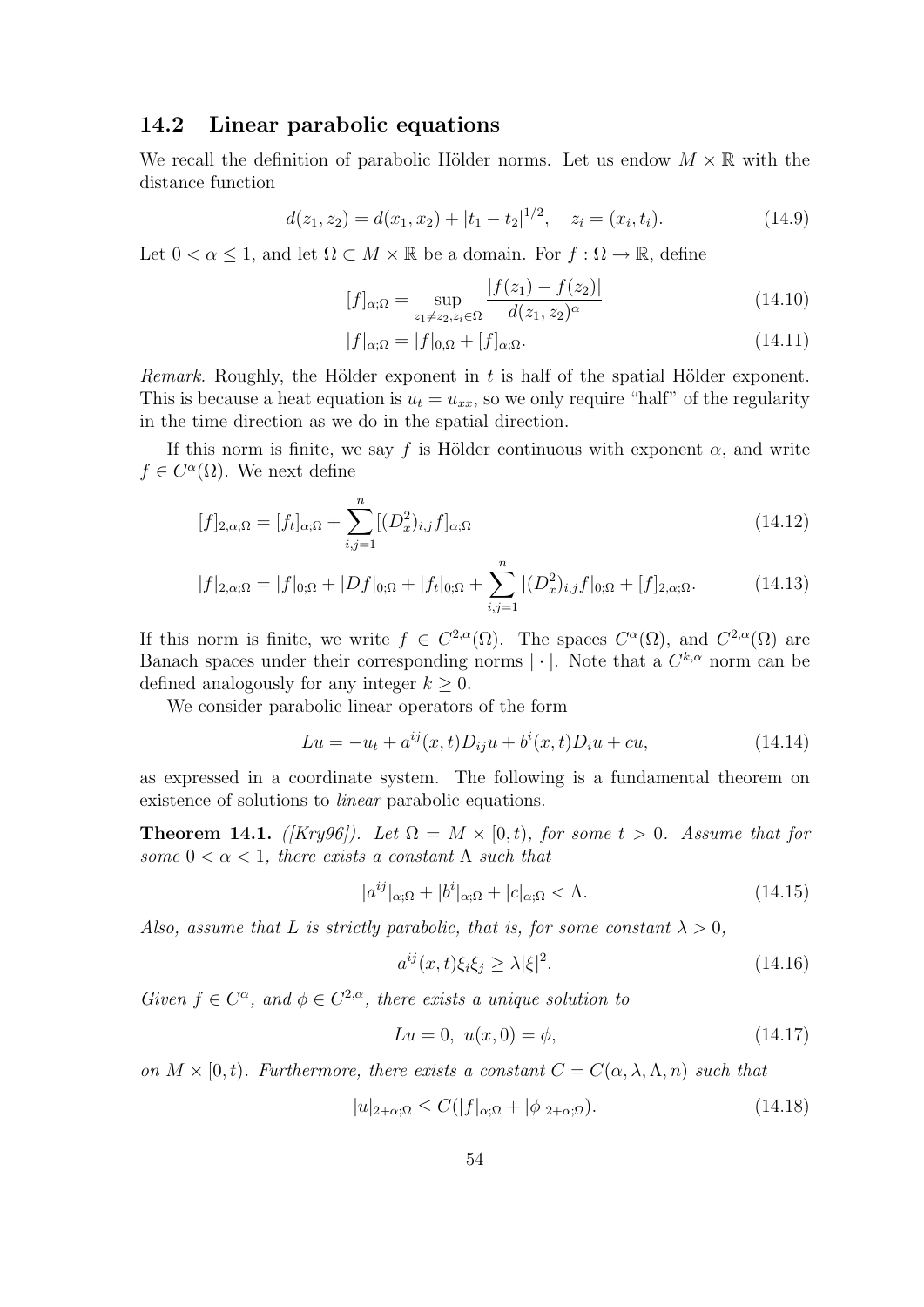Proof. The idea of the proof is simple, although we do not have time to write down a complete proof here. First prove (14.18) for an equation with constant coefficients. Using the Hölder condition on the coefficients, the equation is locally close to a constant coefficient heat equation, so the estimate will hold locally. The global estimate is then obtained by a patching argument. The existence follows from the estimate (14.18) and the method of continuity.  $\Box$ 

Note that the constant is independent of  $t$ . Thus if the coefficients are bounded Hölder for all time, then it is not hard to show the solution exists for all time. Furthermore, the above theorem holds for linear parabolic systems, with the ellipticity assumption meaning that the symbol is non-degenerate, see  $|E\tilde{d}69|$ , page 4. An important point: this theorem is true for linear systems, but NOT necessarily true for nonlinear systems such as the Ricci flow.

Remark. For elliptic equations, to prove uniqueness it is usually necessary to assume the zeroth order term has a sign  $c \leq 0$ . For parabolic equations with bounded coefficients, such an assumption is not necessary. To see this, if  $u$  solves a parabolic equation  $u_t = Lu + f$ , with bounded  $c \leq \lambda$ , then the function  $v(x,t) = u(x,t)e^{-\lambda t}$ satisfies the equation  $v_t = Lv - \lambda v + f e^{-\lambda t}$ . The maximum principle can be applied to this latter equation.

#### 14.3 Quasilinear parabolic systems

We just saw that linear parabolic systems have long-time existence. This is NOT true for nonlinear systems, but the above result for linear equations can actually be applied to prove short-time existence for nonlinear systems. We will consider quasilinear equations of the form

$$
u_t = Pu, \quad u(x,0) = \phi,
$$
\n(14.19)

where  $P$  has the form

$$
Pu = a^{ij}(x, t, u, Du)D_{ij}^2u + h(x, t, u, Du).
$$
\n(14.20)

where  $a^{ij}$  and h are smooth functions, and parabolicity assumption

$$
a^{ij}\xi_i\xi_j \ge \lambda |\xi|^2, \quad t < \epsilon. \tag{14.21}
$$

where  $\lambda > 0$  is a constant.

**Proposition 14.1.** Let M be compact, and assume (14.21) is satisfied. if  $\phi \in C^{2,\alpha}$ , then there exists an  $\epsilon > 0$  such that the equation (14.19) has a unique solution defined on  $M \times [0, \epsilon)$ . If  $\phi$  is smooth, then so is this solution.

*Proof.* Choose  $\theta$  so that  $0 < \theta < \delta < 1$ , and define

$$
S = \{ v \in C^{1,\theta}(M \times [0,\epsilon)) : |v|_{1,\theta} \le M_0 \},
$$
\n(14.22)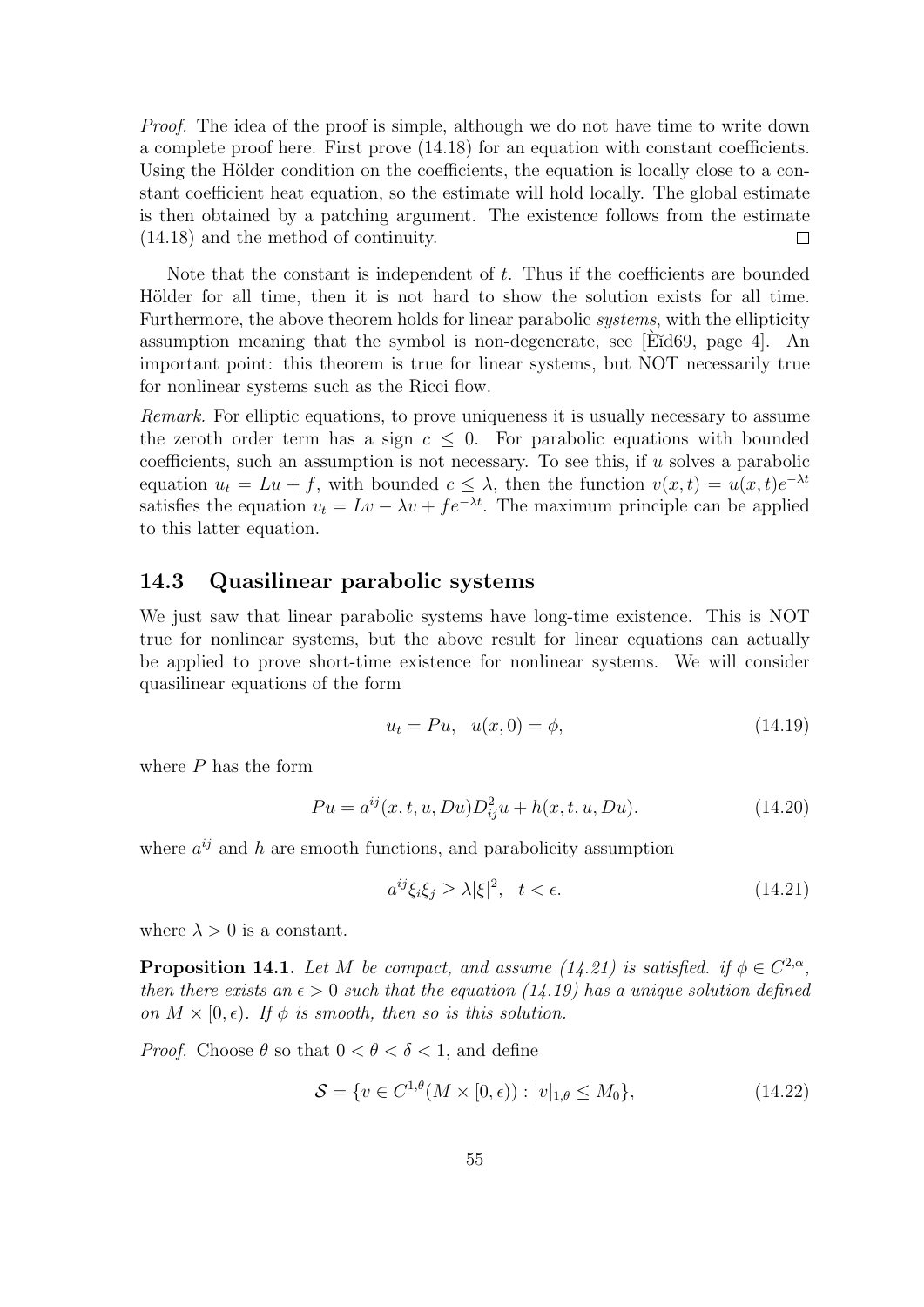where  $M_0 = 1 + |\phi|_{2,\alpha}$ , and  $\epsilon$  is to be chosen later. Define the map  $J : \mathcal{S} \to C^{2,\theta}$  by  $u = Jv$  is the unique solution of the *linear* problem

$$
u_t = a^{ij}(x, t, v, Dv)D_{ij}^2u + h(x, t, v, Dv)
$$
  

$$
u(x, 0) = \phi.
$$
 (14.23)

Such a solution exists by Theorem 14.1, and satisfies

$$
|u|_{2,\theta} \le C(|h(x,t,v,Dv)|_{\theta;\Omega} + |\phi|_{2,\theta;\Omega})
$$
  
\n
$$
\le CM_0,
$$
\n(14.24)

on  $M \times [0, \epsilon)$ . In particular  $|u|_{0,1} < CM_0$ , which says that

$$
|u(x,t) - \phi(x)| = |u(x,t) - u(x,0)| \le CM_0 t^{1/2} \le CM_0 \epsilon^{1/2}.
$$
 (14.25)

Using interpolation, for any  $\delta > 0$ ,

$$
|u|_{1,\theta} \le \delta |u|_{2,\theta} + C|u|_{0} \le \delta M_{0} + C M_{0} \epsilon^{1/2} = (\delta + C\epsilon^{1/2})M_{0}, \tag{14.26}
$$

so by choosing  $\epsilon$  sufficiently small, we see that  $J : \mathcal{S} \to \mathcal{S}$ . Finally,  $\mathcal{S}$  is a convex, compact subset of the Banach space  $C_1$ , and J is continuous, so by the Schauder fixed point theorem [Lie96, Theorem VIII.8.1], J has a fixed point. Such a fixed point is clearly a solution of the original nonlinear equation. If  $\phi$  is smooth, the the solution will also be smooth by parabolic regularity.  $\Box$ 

Remark. For simplicity, we just considered parabolic equations, but the above proof is also valid in the case of parabolic systems  $[Ed69, Section 3.4].$ 

### 15 Lecture 14

#### 15.1 Maximum principle for scalar parabolic equations

We begin with the most basic parabolic maximum principle. Recall that a  $C<sup>2</sup>$  function on a domain in space time is  $C^2$  in space, but  $C^1$  in time. The results in this section can be found in [CK04, Chapter 4].

**Proposition 15.1.** Let  $g_t$  be a smooth 1-parameter family of metrics on  $M \times [0, T)$ . If  $u(x,t) : M \times [0,T) \to \mathbb{R}$  is a  $C^2$  supersolution of the heat equation

$$
\frac{\partial u}{\partial t} = \Delta_{g(t)} u,\tag{15.1}
$$

that is,

$$
\frac{\partial u}{\partial t} \ge \Delta_{g(t)} u,\tag{15.2}
$$

satisfying  $C_1 \le u(x,0)$ , for some constant  $C_1$ , then  $C_1 \le u(x,t)$  for all  $t \in [0,T)$ . If  $u(x,t): M \times [0,T) \to \mathbb{R}$  is a  $C^2$  subsolution of (15.1),

$$
\frac{\partial u}{\partial t} \le \Delta_{g(t)} u,\tag{15.3}
$$

satisfying  $u(x, 0) \leq C_2$ , for some constant  $C_2$ , then  $u(x, t) \leq C_2$  for all  $t \in [0, T)$ .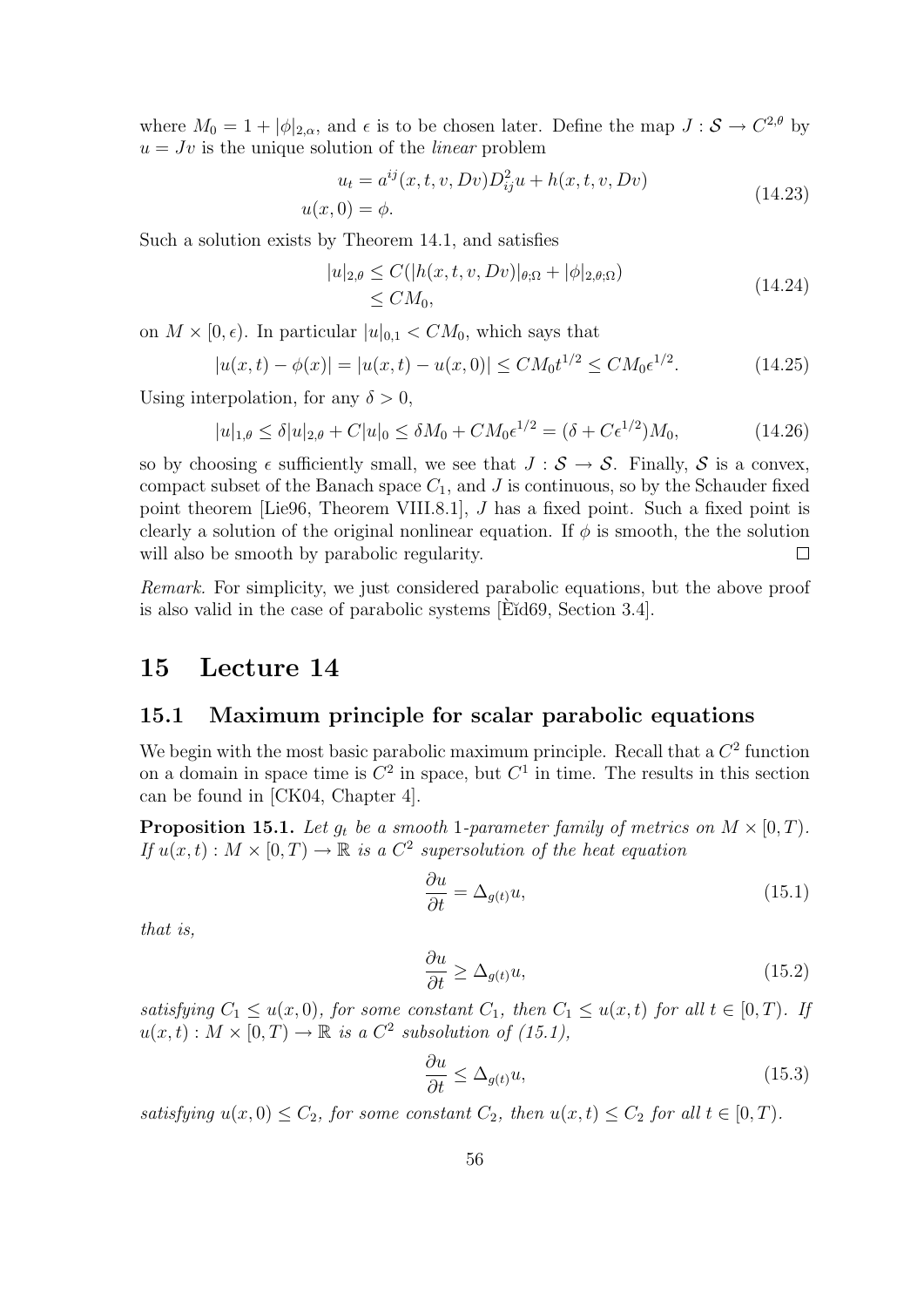*Proof.* We will prove the supersolution case, the other case is similar. Let  $F : M \times$  $[0, T)$  be any  $C^2$  function. Suppose that  $(x_0, t_0)$  is a point satisfying

$$
F(x_0, t_0) = \min_{M \times [0, t_0]} F.
$$
\n(15.4)

That is  $(x_0, t_0)$  is a point at which F attains its minimum, taken over all earlier spacetime points. Then clearly

$$
\frac{\partial F}{\partial t}(x_0, t_0) \le 0\tag{15.5}
$$

$$
\nabla F(x_0, t_0) = 0 \tag{15.6}
$$

$$
\Delta F(x_0, t_0) \ge 0. \tag{15.7}
$$

Now  $F(x,t) = u(x,t) - C_1 + \epsilon t + \epsilon$ , for any  $\epsilon > 0$ . For  $t = 0$ , we have  $F \ge \epsilon > 0$ . F satisfies the inequality

$$
\frac{\partial F}{\partial t} = \frac{\partial u}{\partial t} + \epsilon \ge \Delta_{g(t)} u + \epsilon = \Delta_{g(t)} F + \epsilon.
$$
 (15.8)

If we prove that  $F > 0$  for all  $t \in [0, T)$ , for any  $\epsilon > 0$ , then we will clearly be done. To prove this, assume by contradiction that  $F \leq 0$  for some  $(x_1, t_1) \in M \times [0, T)$ . Since M is compact, and  $F > 0$  at  $t = 0$ , then there is a first time  $t_0 \in (0, t_1]$  such that there exists a point  $x_0 \in M$  with  $F(x_0, t_0) = 0$ . Note that

$$
u(x_0, t_0) = C_1 - \epsilon t_0 - \epsilon < C_1. \tag{15.9}
$$

 $\Box$ 

Using the above inequalities, we have

$$
0 \ge \frac{\partial F}{\partial t}(x_0, t_0) \ge \Delta_{g(t)} F(x_0, t_0) + \epsilon \ge \epsilon > 0,
$$
\n(15.10)

which is a contradiction.

*Remark.* Note from  $(15.9)$  we only needed to assume u is a subsolution whenever  $u < C_1$ . Also, the above theorem holds if the right hand side of the equation has a gradient term, clearly this will not affect the argument since the gradient will vanish at a minimum point.

We next consider the case that the equation has a zeroth order term.

**Proposition 15.2.** Let  $g_t$  be a smooth 1-parameter family of metrics on  $M \times [0, T)$ , and let  $\beta : M \times [0,T)$  be bounded from above. If  $u(x,t) : M \times [0,T) \to \mathbb{R}$  is a  $C^2$ supersolution

$$
\frac{\partial u}{\partial t} \ge \Delta_{g(t)} u + \beta(x, t) \cdot u,\tag{15.11}
$$

satisfying  $0 \le u(x,0)$ , then  $0 \le u(x,t)$  for all  $t \in [0,T)$ . If u is a  $C^2$  subsolution

$$
\frac{\partial u}{\partial t} \le \Delta_{g(t)} u + \beta(x, t) \cdot u,\tag{15.12}
$$

satisfying  $u(x, 0) \leq 0$ , then  $u(x, t) \leq 0$  for all  $t \in [0, T)$ .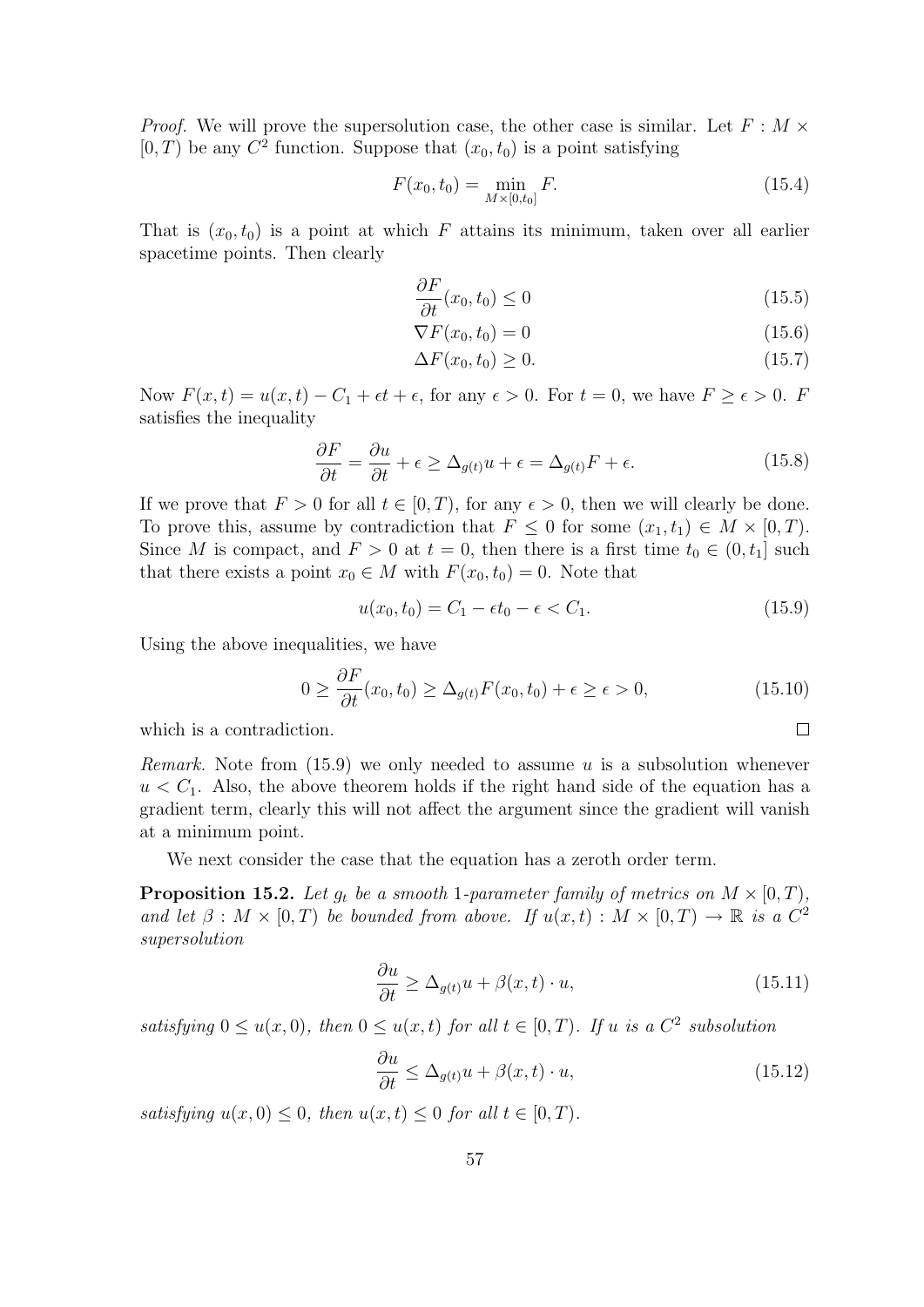*Proof.* Let  $v(x,t) = e^{-Ct}u(x,t)$  where C is a lower bound for  $\beta(x,t)$ . We compute

$$
\frac{\partial v}{\partial t} = -Ce^{-Ct}u(x,t) + e^{-Ct}\frac{\partial u}{\partial t}
$$
\n
$$
\geq -Ce^{-Ct}u(x,t) + e^{-Ct}\left(\Delta_{g(t)}u + \beta(x,t)\cdot u\right)
$$
\n
$$
= \Delta_{g(t)}v + (\beta - C)v.
$$
\n(15.13)

From the remark above, we need only verify that v is a subsolution whenever  $u < 0$ . If we let C be an upper bound for  $\beta$ , then for  $v < 0$ ,

$$
\frac{\partial v}{\partial t} \ge \Delta_{g(t)} v + (\beta - C)v \ge \Delta_{g(t)} v.
$$
\n(15.14)

Since  $0 \le v(t, 0)$ , and v is a supersolution of the heat equation, applying Proposition 15.1 we are done. In the subsolution case, we need to verify that  $v$  is a supersolution whenever  $v > 0$ . If C again denotes an upper bound for  $\beta$ , then for  $v > 0$ ,

$$
\frac{\partial v}{\partial t} \le \Delta_{g(t)} v + (\beta - C)v < 0,\tag{15.15}
$$

and the result again follows from Proposition 15.1.

Remark. Proposition 15.2 implies uniqueness of solution to linear parabolic equations with zeroth order term bounded from above. Furthermore, the method of proof can be used to derive a priori estimates for linear equations, see [Lie96, Theorem 2.11].

Next, we consider the case of a nonlinear zeroth order term.

**Proposition 15.3.** Let  $g_t$  be a smooth 1-parameter family of metrics on  $M \times [0, T)$ , and  $F: \mathbb{R} \to \mathbb{R}$  be a locally Lipschitz function. Let  $u(x,t): M \times [0,T) \to \mathbb{R}$  be a  $C^2$ supersolution

$$
\frac{\partial u}{\partial t} \ge \Delta_{g(t)} u + F(u),\tag{15.16}
$$

satisfying  $C_1 \leq u(x, 0)$ . Let  $\phi_1$  be the solution to the ODE

$$
\frac{d}{dt}\phi_1 = F(\phi_1), \quad \phi_1(0) = C_1,\tag{15.17}
$$

then  $\phi_1(t) \le u(x,t)$  for all  $x \in M$  and for all  $t \in [0,T)$  such that  $\phi_1(t)$  exists. Let  $u(x,t): M \times [0,T) \to \mathbb{R}$  be a  $C^2$  subsolution

$$
\frac{\partial u}{\partial t} \le \Delta_{g(t)} u + F(u),\tag{15.18}
$$

satisfying  $u(x, 0) \leq C_2$ . Let  $\phi_2$  be the solution to the ODE

$$
\frac{d}{dt}\phi_2 = F(\phi_2), \quad \phi_2(0) = C_2,\tag{15.19}
$$

then  $u(x, t) \leq \phi_2(t)$  for all  $x \in M$  and for all  $t \in [0, T)$  such that  $\phi_2(t)$  exists.

 $\Box$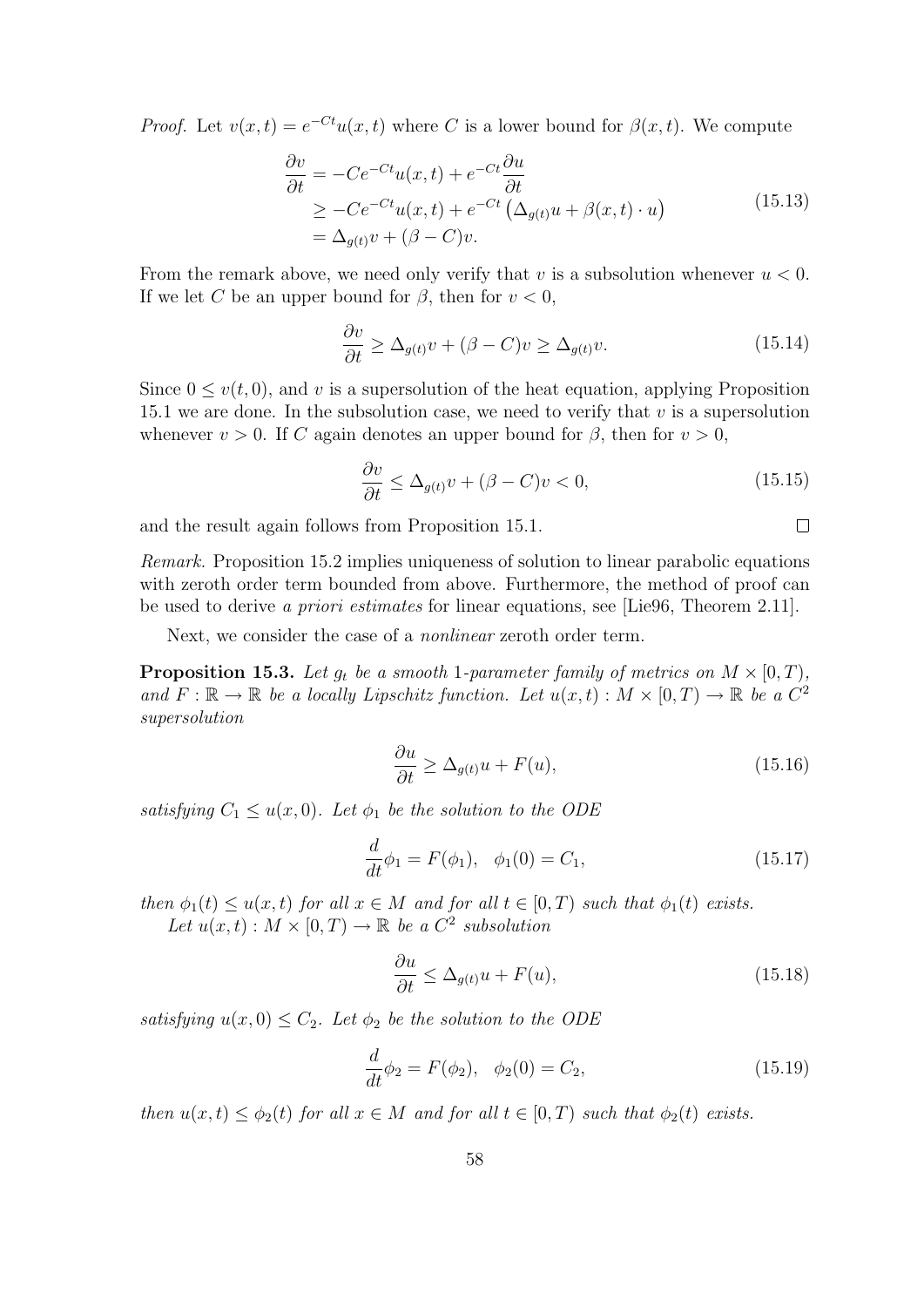Proof. We just consider the supersolution case. We have

$$
\frac{\partial}{\partial t}(u - \phi_1) \ge \Delta_{g(t)}u + F(u) - F(\phi_1) = \Delta_{g(t)}(u - \phi_1) + F(u) - F(\phi_1). \tag{15.20}
$$

By assumption  $u \geq \phi_1$  at  $t = 0$ . Take  $t_0 \in (0, T)$ . Since M is compact, there exists a constant  $C_{t_0}$  such that  $|u(x,t)| \leq C_{t_0}$  and  $|\phi_1(t)| \leq C_{t_0}$  for all  $(x,t) \in M \times [0,t_0]$ . By the Lipschitz assumption on  $F$ , there exists a constant  $C'$  such that

$$
|F(r) - F(s)| \le C'|s - t| \text{ for all } r, s \in [-C_{t_0}, C_{t_0}].
$$
 (15.21)

On  $M \times [0, t_0], u - \phi_1$  satisfies

$$
\frac{\partial}{\partial t}(u - \phi_1) \ge \Delta_{g(t)}(u - \phi_1) + F(u) - F(\phi_1)
$$
\n
$$
\ge \Delta_{g(t)}(u - \phi_1) - C' \operatorname{sign}(u - \phi_1) \cdot (u - \phi_1). \tag{15.22}
$$

This says that  $u - \phi_1$  is a supersolution of an equation of the form in Proposition 15.2 with  $\beta = -C'$ sign $(u - \phi_1)$ , so we conclude that  $u - \phi_1 \geq 0$  on  $M \times [0, t_0]$ . Since  $t_0 \in (0, T)$  was arbitrary, we are done.  $\Box$ 

### 16 Lecture 15

#### 16.1 Evolution of scalar curvature under the Ricci flow

**Proposition 16.1.** Under the Ricci flow,  $g' = -2Ric$ , the evolution of the scalar curvature is given by

$$
\frac{\partial}{\partial t}R = \Delta R + 2|Ric|^2.
$$
\n(16.1)

Proof. From Proposition 12.3 the linearization of the scalar curvature is

$$
R' = -\Delta(trh) + \text{div}^2 h - R_{lp}h^{lp}.
$$
\n(16.2)

We let  $h = -2Ric$ , and use the twice contracted differential Binachi identity

$$
\text{div } Ric = \frac{1}{2}dR,\tag{16.3}
$$

 $\Box$ 

to obtain

$$
\frac{\partial}{\partial t}R = 2\Delta R + \text{div}^2(-2Ric) + 2R_{lp}R^{lp} = \Delta R + 2|Ric|^2.
$$
 (16.4)

**Corollary 16.1.** If the solution the Ricci flow exists on a time interval  $[0, T)$ , and the scalar curvature of the metric  $g(0)$  satisfies  $R_{g(0)} \geq C_1$  for some constant  $C_1$ , then  $R_{g(t)} \geq C_1$  for all  $t \in [0, T)$ . Furthermore, if  $R_{g(0)}$  is nonnegative and strictly positive at some point, then  $R_{g(t)}$  is strictly positive  $t \in (0, T)$ .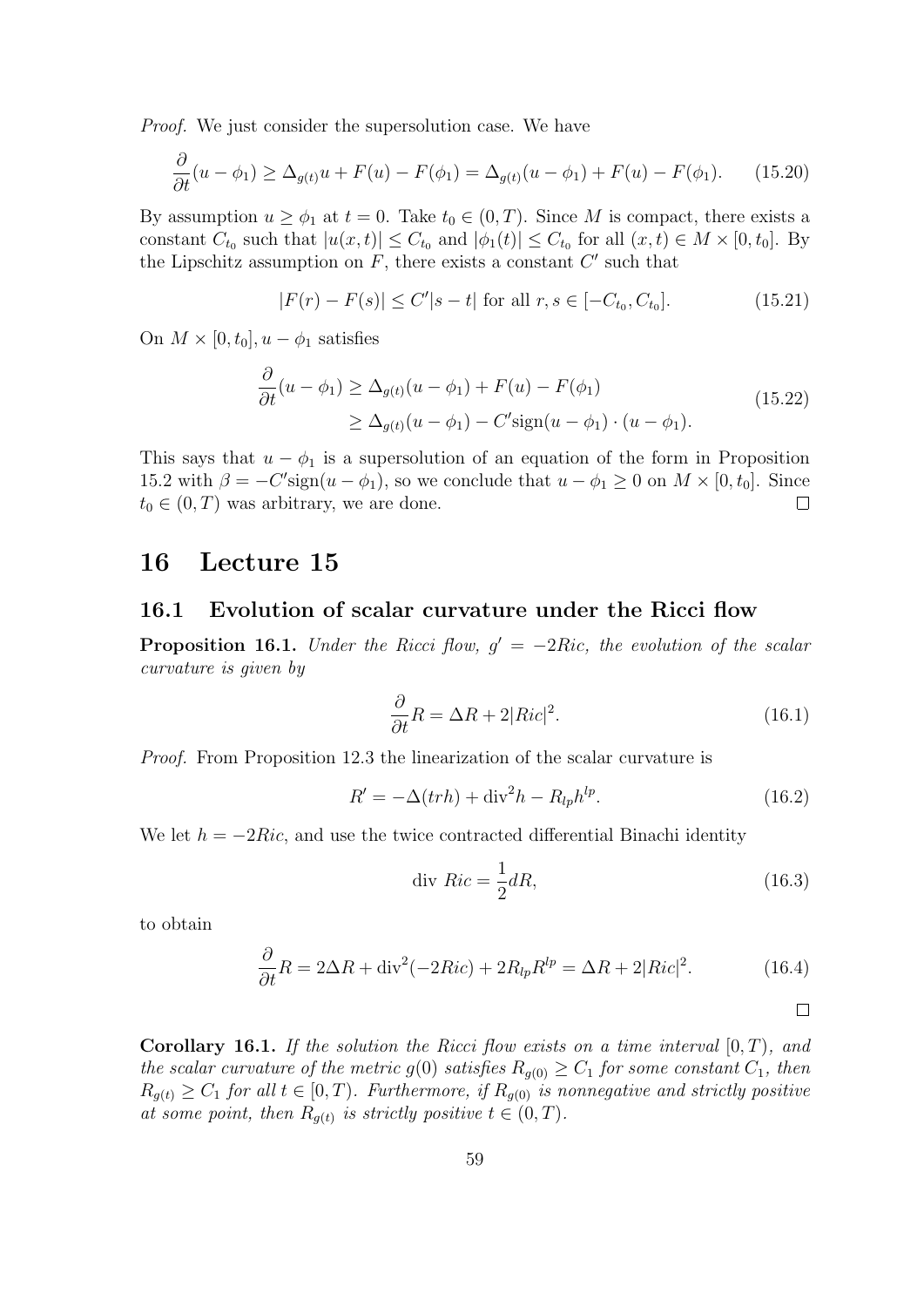Proof. We clearly have the inequality

$$
\frac{\partial}{\partial t}R \ge \Delta R,\tag{16.5}
$$

which says that  $R$  is a supersolution of the scalar heat equation. So the first statement follows from the maximum principle as stated in Proposition 15.1. The second statement follows from the strong maximum principle, see [Lie96, Theorem 2.9].  $\Box$ 

We can furthermore obtain a more quantitative estimate on the scalar curvature from below.

**Proposition 16.2.** If the solution the Ricci flow exists on a time interval  $[0, T)$ , then

$$
R_{g(t)} \ge \frac{R_{min}(g_0)}{1 - (2/n)t \cdot R_{min}(g_0)}.\tag{16.6}
$$

*Proof.* Let E be the traceless Ricci tensor. From the obvious inequality  $|E|^2 \geq 0$ , we obtain

$$
|Ric|^2 - (2/n)R^2 + (1/n)R^2 \ge 0,
$$
\n(16.7)

which is the inequality

$$
|Ric|^2 \ge (1/n)R^2. \tag{16.8}
$$

From (16.1), we obtain

$$
\frac{\partial}{\partial t}R \ge \Delta R + (2/n)R^2. \tag{16.9}
$$

Let  $\phi_1$  be the solution to the ODE

$$
\frac{d}{dt}\phi_1 = (2/n)\phi_1^2,\tag{16.10}
$$

with initial value  $\phi_1(0) = R_{min}(g_0)$ . The exact solution is

$$
\phi_1 = \frac{1}{R_{min}(g_0)^{-1} - (2/n)t},\tag{16.11}
$$

if  $R_{min}(g_0) \neq 0$ . From Proposition 15.3, we conclude that

$$
R_{g(t)} \ge \frac{1}{R_{min}(g_0)^{-1} - (2/n)t}.
$$
\n(16.12)

 $\Box$ 

**Corollary 16.2.** If If the solution the Ricci flow exists on a time interval  $[0, T)$ , and  $R_{g(0)}$  is strictly positive, then  $T \leq (n/2) \cdot R_{min}(g_0)^{-1}$ .

Proof. Clearly (16.6) says that the scalar curvature would have to blow-up at time  $T_0 = (n/2) \cdot R_{min}(g_0)^{-1}$ , so existence time of the Ricci flow must be less than  $T_0$ .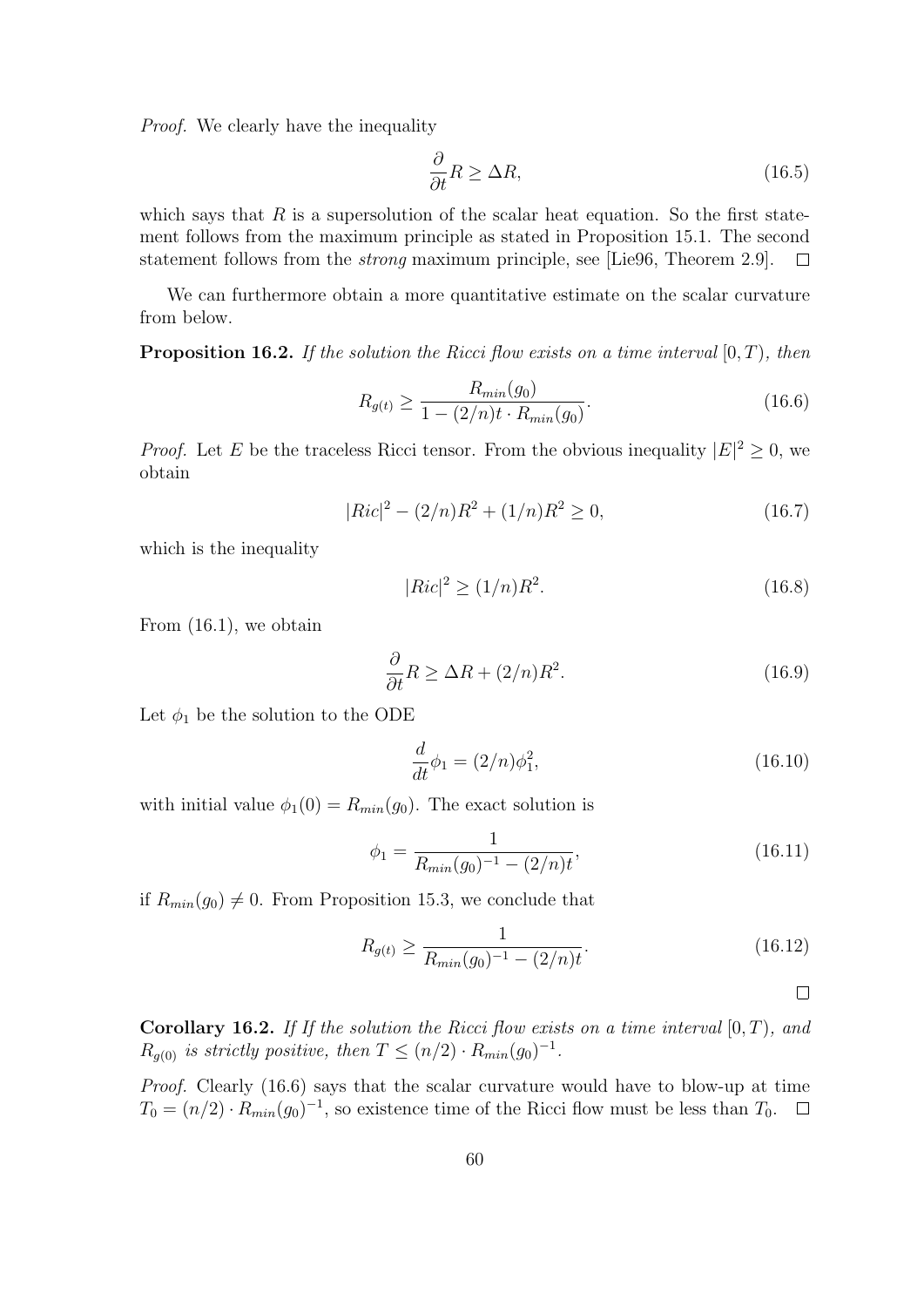### 16.2 Einstein metrics

Assume we have a solution to the Ricci flow which is of the form

$$
g(t) = f(t)g(0),
$$
\n(16.13)

where  $f(t)$  is a positive function. We compute

$$
g'(t) = f'(t)g(0) = \frac{f'(t)}{f(t)}f(t)g(0) = (\log f)'(t)g(t).
$$
 (16.14)

For this to be a solution of Ricci Flow, we require

$$
-2Ric(g(t)) = (\log f)'(t)g(t),
$$
\n(16.15)

which says that  $g(t)$  must be an Einstein metric. Letting  $Ric(g(0)) = \lambda g(0)$ , since Ricci is scale invariant, we have

$$
-2Ric(g(t)) = -2Ric(g(0)) = -2\lambda g(0) = f'(t)g(0),
$$
\n(16.16)

which has solution

$$
f(t) = -2\lambda t + C.\tag{16.17}
$$

If  $f(0) = 1$ , then

$$
g(t) = (1 - 2\lambda t)g(0).
$$
 (16.18)

We have the following trichotomy for the Ricci flow with initial data an Einstein metric:

(i) If  $\lambda < 0$  then the solution to Ricci flow exists for all time, the solution eternally expands.

(ii) If  $\lambda = 0$ , then the solution is static.

(iii) If  $\lambda > 0$ , then the solution to Ricci flow maximally exists on the time interval  $[0,(2\lambda)^{-1}]$ , and the solution shrinks to a point in finite time.

We compare case (iii) to the conclusion of Corollary 16.2. The scalar curvature of g is equal to  $n\lambda$ , and we indeed have

$$
(n/2) \cdot R_{min}(g_0)^{-1} = (n/2)(n\lambda)^{-1} = (2\lambda)^{-1}.
$$
 (16.19)

Indeed, this had to be the same, since we used the inequality  $|E|^2 \geq 0$ , which is an equality for Einstein metrics.

#### 16.3 Normalized versus unnormalized Ricci flow

There standard way to modify Ricci flow so that all Einstein metrics are static solutions. Let

$$
r = \frac{\int_M R_g dV_g}{\int_M dV_g},\tag{16.20}
$$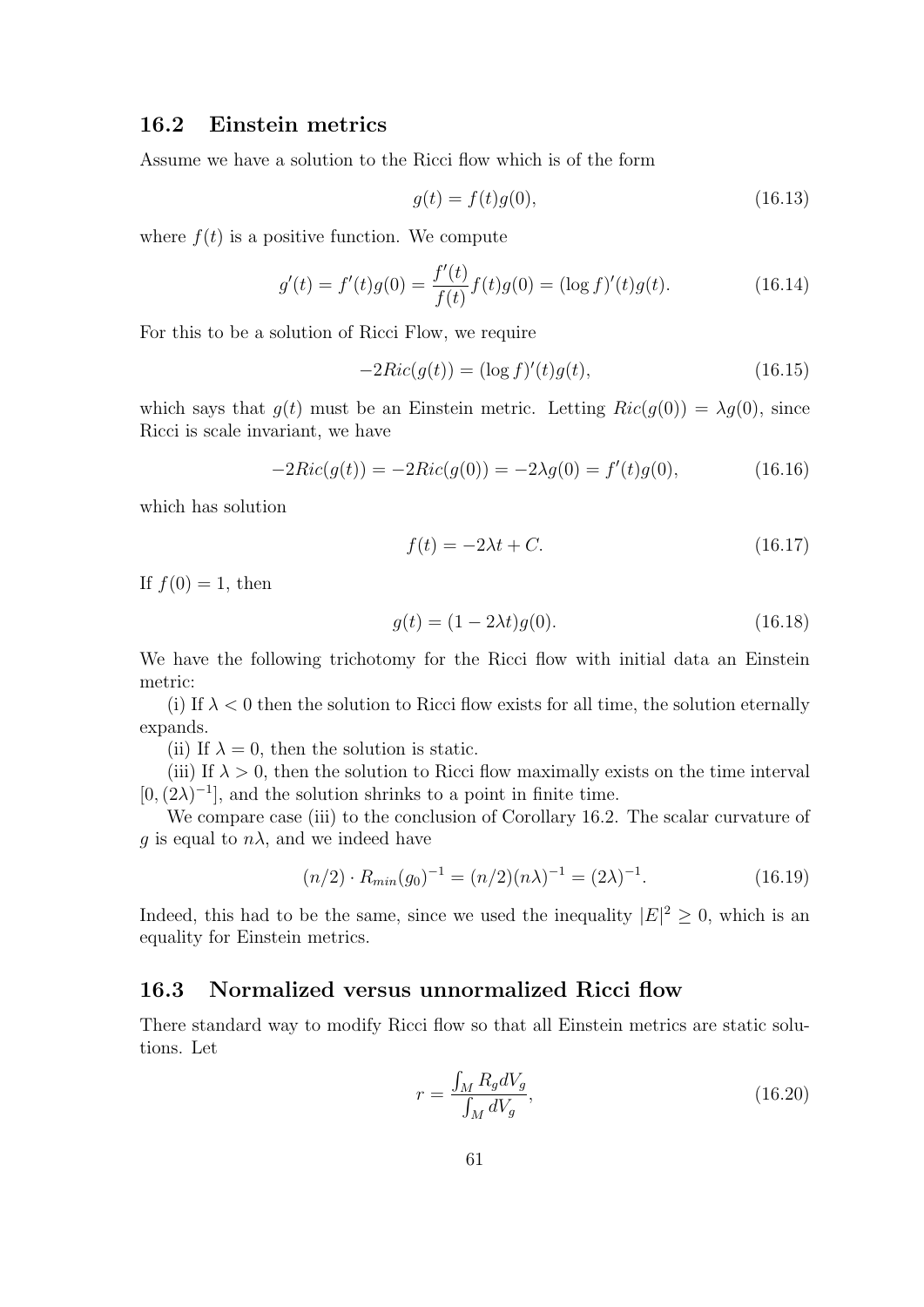denote the average scalar curvature. The flow is

$$
\frac{\partial}{\partial t}g = -2Ric + \frac{2}{n}r \cdot g. \tag{16.21}
$$

Indeed, an Einstein metric is a static solution since

$$
\frac{\partial}{\partial t}g = -2(R/n)g + \frac{2}{n}Rg = 0.
$$
\n(16.22)

The main point is that the normalized Ricci flow preserves the volume. To see this, from equation (12.24),

$$
\frac{d}{dt}(Vol(g(t))) = \int_M \frac{1}{2} tr_g \left( -2Ric + \frac{2}{n} rg \right) dV_g = \frac{1}{2} \int_M (-2R + 2r) dV_g = 0. \tag{16.23}
$$

The normalized Ricci flow and unnormalized Ricci flow are essentially the same flow, they just differ by scaling factor in space, and a re-parametrization of time.

Assume we have a solution of Ricci flow on some time interval  $[0, T)$ ,

$$
\frac{\partial}{\partial t}g = -2Ric.\tag{16.24}
$$

The corresponding solution of normalized Ricci flow is found as follows. First, choose  $\psi(t) > 0$  so that the metrics  $\bar{g}(t) = \psi(t)g(t)$  have unit volume, and define

$$
\bar{t} = \int_0^\tau \psi(\tau) d\tau.
$$
 (16.25)

We compute

$$
\frac{\partial}{\partial \bar{t}} \bar{g} = \frac{dt}{d\bar{t}} \frac{\partial}{\partial t} (\psi(t)g(t)) \n= \frac{1}{\psi(\bar{t})} \left( \psi(t) \frac{\partial}{\partial t} g + \frac{d\psi}{dt} \cdot g(t) \right) \n= -2\overline{Ric} + \left( \frac{1}{\psi^2} \frac{d\psi}{dt} \right) \bar{g}.
$$
\n(16.26)

Since the metrics  $\bar{g}$  have unit volume, we have

$$
0 = \frac{1}{2} \int tr_{\bar{g}} \left( -2\overline{Ric} + \left( \frac{1}{\psi^2} \frac{d\psi}{dt} \right) \bar{g} \right) dV_{\bar{g}}
$$
  
= 
$$
\int \left( -\overline{R} + \frac{n}{2\psi^2} \frac{d\psi}{dt} \right) dV_{\bar{g}}
$$
  
= 
$$
-\bar{r} + \frac{n}{2\psi^2} \frac{d\psi}{dt}.
$$
 (16.27)

Substituting this into the above, we obtain

$$
\frac{\partial}{\partial \bar{t}}\bar{g} = -2\overline{Ric} + (2/n)\bar{r}\bar{g},\qquad(16.28)
$$

which is the normalized flow. To go from the normalized flow to unnormalized flow, Use the ODE

$$
(2/n)\bar{r} = \frac{1}{\psi^2} \frac{d\psi}{dt} = \frac{1}{\psi} \frac{d\psi}{d\bar{t}} \tag{16.29}
$$

to define  $\psi$  as a function of  $\bar{t}$ , and reverse the above computations.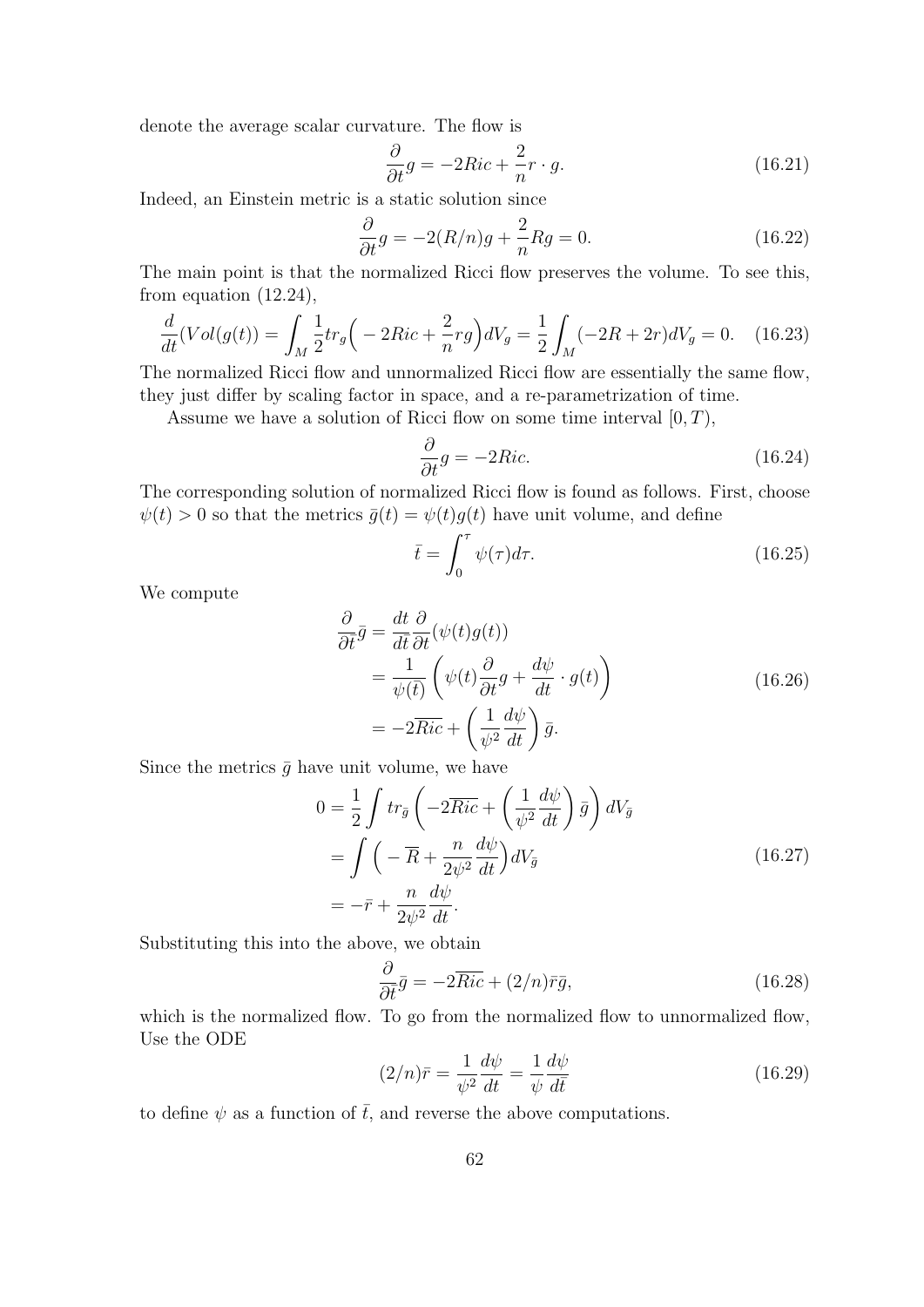### 16.4 Evolution of scalar under normalized Ricci flow

**Proposition 16.3.** Under the normalized Ricci flow,  $g' = -2Ric + (2/n)rg$ , the evolution of the scalar curvature is given by

$$
\frac{\partial}{\partial t}R = \Delta R + 2|Ric|^2 - (1/n)Rr.
$$
 (16.30)

Proof. We just repeat the computation we did in the case of unnormalized flow. Again the general linearization of the scalar curvature is

$$
R' = -\Delta(trh) + \text{div}^2 h - R_{lp}h^{lp}.
$$
\n(16.31)

We let  $h = -2Ric + (2/n)rg$ , and again use the twice contracted differential Binachi identity

$$
\frac{\partial}{\partial t}R = 2\Delta R + \text{div}^2(-2Ric) + 2R_{lp}(R^{lp} - (1/n)rg^{lp}) = \Delta R + 2|Ric|^2 - (1/n)Rr.
$$
\n(16.32)

 $\Box$ 

## 17 Lecture 16

#### 17.1 Parabolic maximum principles for tensors

In dealing with the Ricci flow, one requires the maximum principle for parabolic tensor systems, rather than just on scalar functions. The following is the first version

**Proposition 17.1.** Let  $g_t$  be a smooth 1-parameter family of metrics on  $M \times [0, T)$ . Let  $\alpha(t)$  be a symmetric  $(0, 2)$  tensor which is a supersolution

$$
\frac{\partial}{\partial t}\alpha \ge \Delta_{g(t)}\alpha + \beta(\alpha, g, t),\tag{17.1}
$$

where  $\beta$  is a symmetric  $(0, 2)$  tensor which is locally Lipschitz in all of its arguments. Furthermore, assume that  $\beta$  satisfies the null eigenvector assumption

$$
\beta(V,V)(x,t) \ge 0,\tag{17.2}
$$

whenever  $V(x,t)$  satisfies  $\alpha(V, \cdot) = 0$ , that is V is a null eigenvector for  $\alpha(x,t)$ . If  $\alpha(x, 0)$  is positive semidefinite, then  $\alpha(x, t)$  is positive semidefinite for all  $(x, t) \in$  $M \times [0, T)$ .

*Proof.* Suppose  $(x_0, t_0)$  is a first spacetime point at which  $\alpha$  acquires a zero eigenvector V. Extend  $V$  to a vector field in a spacetime neighborhood so that

$$
\frac{\partial}{\partial t} V(x_0, t_0) = 0
$$
\n
$$
\nabla V(x_0, t_0) = 0.
$$
\n(17.3)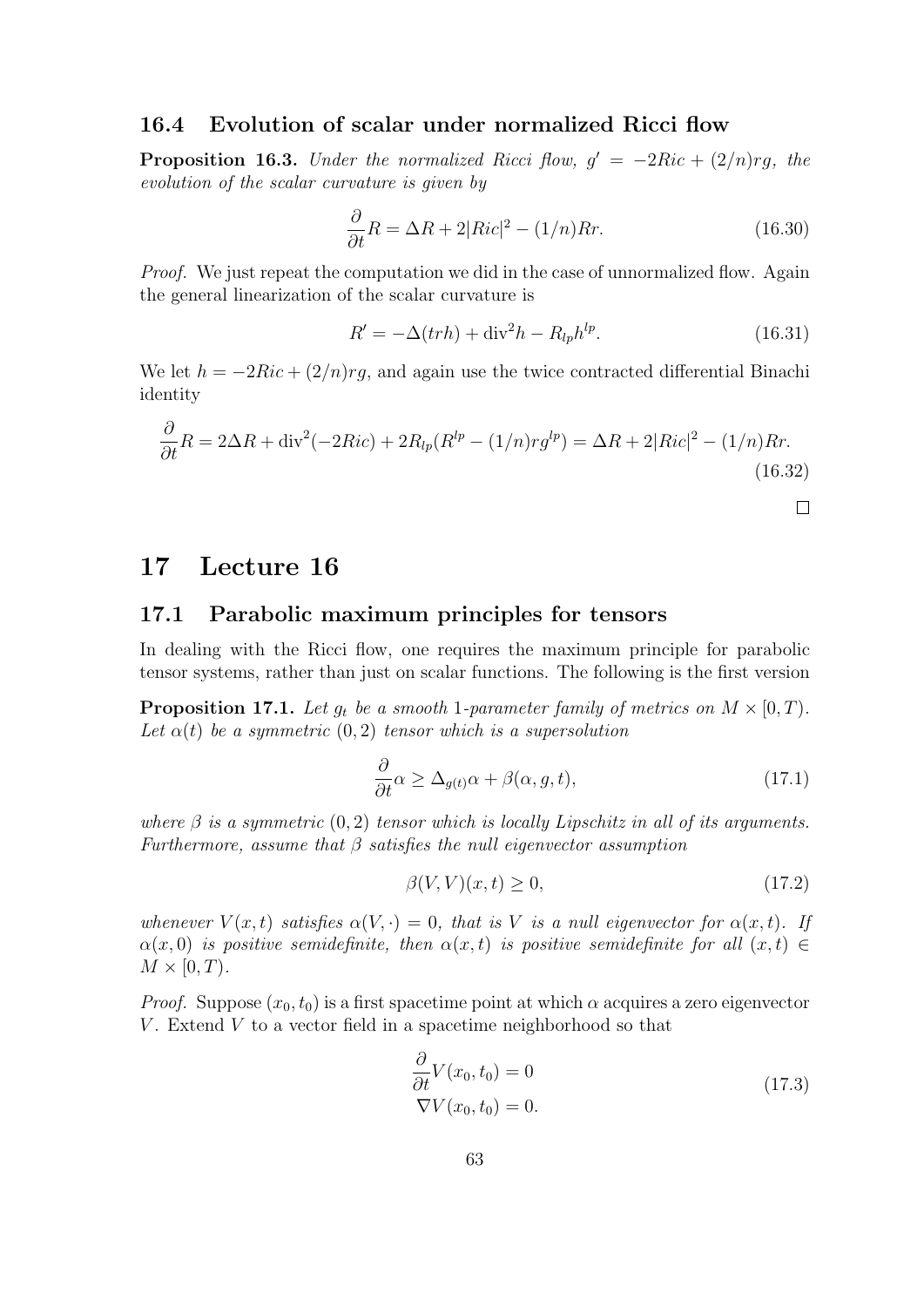This can be done by parallel translating  $V_{(x_0,t_0)}$  along radial geodesics in the  $g(t_0)$ metric, and then by extending to be independent of time. Then locally around  $(x_0, t_0)$ , we compute

$$
\frac{\partial}{\partial t} (\alpha(V,V)) = \frac{\partial}{\partial t} (\alpha)(V,V) \geq (\Delta \alpha + \beta)(V,V).
$$
\n(17.4)

By choice of V, we have  $\alpha(V, V)(x_0, t_0) = 0$ , and  $\alpha(V, V)(x, t_0) \geq 0$  in a neighborhood of  $x_0$ , which implies that

$$
\Delta(\alpha(V,V))(x_0, t_0) \ge 0. \tag{17.5}
$$

We next compute

$$
\Delta(\alpha(V,V)) = \Delta(\alpha_{ij}V^{i}V^{j})
$$
  
\n
$$
= g^{pq}\nabla_{p}\nabla_{q}(\alpha_{ij}V^{i}V^{j})
$$
  
\n
$$
= g^{pq}\nabla_{p}\left(\nabla_{q}(\alpha_{ij})V^{i}V^{j} + 2\alpha_{ij}(\nabla_{q}V^{i})V^{j}\right)
$$
  
\n
$$
= g^{pq}\left(\nabla_{p}\nabla_{q}\alpha_{ij}\right)V^{i}V^{j} + 2g^{pq}\left(\nabla_{q}\alpha_{ij}\right)\left(\nabla_{p}V^{i}\right)V^{j} + 2g^{pq}\left(\alpha_{ij}\nabla_{p}V^{i}\nabla_{q}V^{j}\right)
$$
  
\n
$$
+ 2g^{pq}\alpha_{ij}(\nabla_{p}\nabla_{q}V^{i})V^{j}.
$$
\n(17.6)

Using the equations (17.3), since V is a null eigenvector, we have at  $(x_0, t_0)$ ,

$$
\Delta(\alpha(V,V)) = (\Delta \alpha)(V,V). \tag{17.7}
$$

By the null eigenvector assumption on  $\beta$ , we therefore have

$$
\frac{\partial}{\partial t} \big( \alpha(V, V) \big) \ge (\Delta \alpha + \beta)(V, V)(x_0, t_0) \ge 0,
$$
\n(17.8)

which shows that  $\alpha$  on a null eigendirection cannot decrease. If we had assumed that  $\beta$  is strictly positive definite, we would have strict inequality, which would imply that any zero eigendirection immmediately becomes positive. For the full proof, one argues as in the proof of Proposition 15.1, by considering the modified tensor

$$
\alpha_{\epsilon}(x,t) = \alpha(x,t) + (\epsilon t + \epsilon)g(x,t),\tag{17.9}
$$

to make things strictly positive definite. This is the main idea, but there are some extra details which we omit, see [CK04, Theorem 4.6].  $\Box$ 

#### 17.2 Evolution of Ricci tensor under Ricci flow

**Proposition 17.2.** Under the Ricci flow,  $g' = -2Ric$ , the evolution of the Ricci tensor is given by

$$
\frac{\partial}{\partial t}R_{ij} = \Delta_L R_{ij} = \Delta R_{ij} + 2R_{iljp}R^{lp} - 2R_i^p R_{jp}.\tag{17.10}
$$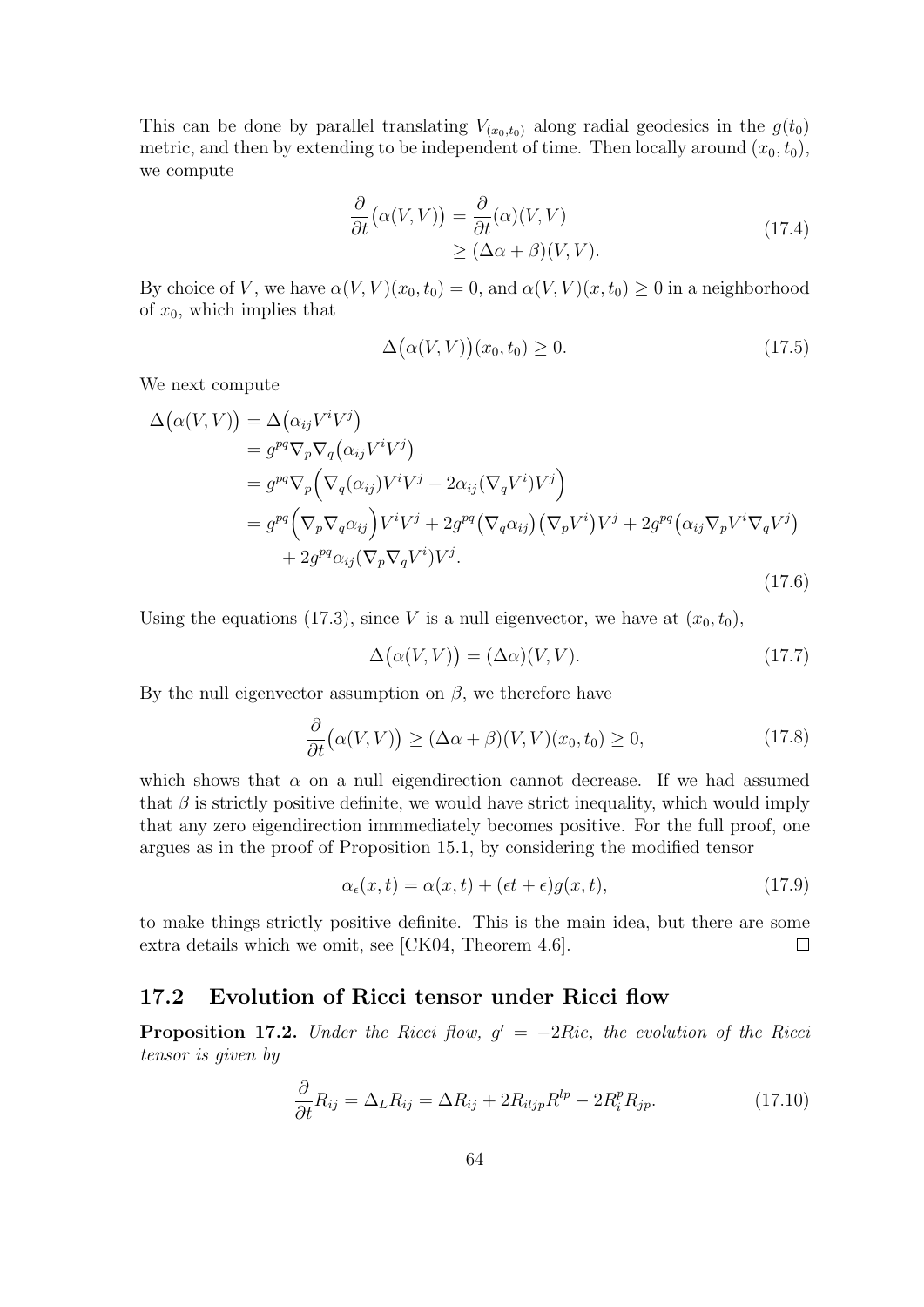Proof. Recall from Proposition 12.2 the linearization of the Ricci tensor:

$$
(Ric')_{ij} = \frac{1}{2} \left( -\Delta h_{ij} + \nabla_i (\text{div } h)_j + \nabla_j (\text{div } h)_i - \nabla_i \nabla_j (trh) - 2R_{iljp}h^{lp} + R_i^p h_{jp} + R_j^p h_{ip} \right)
$$
\n(17.11)

For the Ricci flow, we have  $g' = -2Ric$ , and we have

$$
\frac{\partial}{\partial t}R_{ij} = \Delta R_{ij} - \nabla_i (\text{div } Ric)_j - \nabla_j (\text{div } Ric)_i + \nabla_i \nabla_j (R) \n+ 2R_{iljp}R^{lp} - R_i^p R_{jp} - R_j^p R_{ip}.
$$
\n(17.12)

From the Bianchi identity

$$
\text{div } Ric = \frac{1}{2} dR,\tag{17.13}
$$

the terms containing derivatives cancel out, and we obtain

$$
\frac{\partial}{\partial t} Ric_{ij} = \Delta R_{ij} + 2R_{iljp}R^{lp} - R_i^p R_{jp} - R_j^p R_{ip} = \Delta_L R_{ij}
$$
 (17.14)

Remark. Examining the above proof, it is easy to see that the exact same evolution formula holds for the normalized Ricci flow.

We see that the evolution of the Ricci tensor contains terms which depend upon the full curvature tensor. Expanding the curvature tensor, we obtain

**Proposition 17.3.** Under the Ricci flow,  $g' = -2Ric$ , the evolution of the Ricci tensor is given by

$$
\frac{\partial}{\partial t}R_{ij} = \Delta R_{ij} + 2W_{iljp}R^{lp} - \frac{2n}{n-2}R_i^p R_{jp} + \frac{2n}{(n-1)(n-2)}RR_{ij} + \frac{2}{n-2}\Big(|Ric|^2 - \frac{1}{n-1}R^2\Big)g_{ij}
$$
\n(17.15)

Proof. We use the decomposition of the curvature tensor given from Section (4.2),

$$
Rm = W + A \otimes g,\tag{17.16}
$$

which written out is

$$
R_{ijkl} = W_{ijkl} + A_{ik}g_{jl} - A_{jk}g_{il} - A_{il}g_{jk} + A_{jl}g_{ik}.
$$
 (17.17)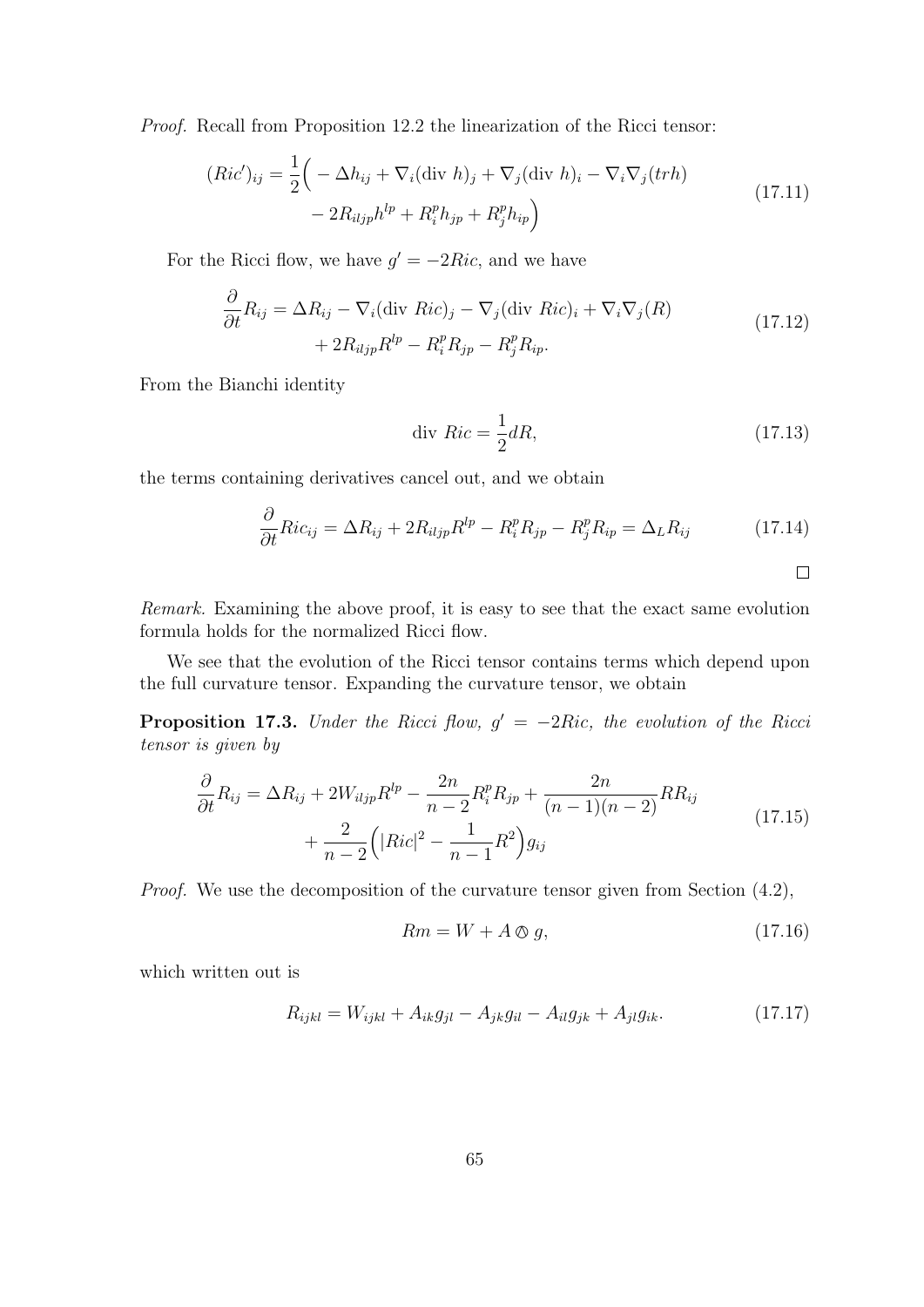We substitue this into (17.11) and simplify:

$$
\frac{\partial}{\partial t} R_{ij} = \Delta R_{ij} + 2R_{iljp}R^{lp} - 2R_i^p R_{jp}
$$
\n
$$
= \Delta R_{ij} + 2(W_{iljp} + A_{ij}g_{lp} - A_{lj}g_{ip} - A_{ip}g_{lj} + A_{lp}g_{ij})R^{lp} - 2R_i^p R_{jp}
$$
\n
$$
= \Delta R_{ij} + 2W_{iljp}R^{lp} + \frac{2}{n-2} \left( R_{ij}g_{lp} - R_{lj}g_{ip} - R_{ip}g_{lj} + R_{lp}g_{ij} \right) R^{lp}
$$
\n
$$
- \frac{R}{(n-1)(n-2)} \left( g_{ij}g_{lp} - g_{lj}g_{ip} - g_{ip}g_{lj} + g_{lp}g_{ij} \right) R^{lp} - 2R_i^p R_{jp}
$$
\n
$$
= \Delta R_{ij} + 2W_{iljp}R^{lp} + \frac{2}{n-2} \left( R R_{ij} - 2R_{lj}R_i^l + |Ric|^2 g_{ij} \right)
$$
\n
$$
- \frac{R}{(n-1)(n-2)} \left( 2R g_{ij} - 2R_{ij} \right) - 2R_i^p R_{jp}.
$$
\n(17.18)

Collecting terms, we obtain (17.15).

Specializing to dimension 3, we obtain

Corollary 17.1. In dimension 3, under the Ricci flow  $g' = -2Ric$ , the evolution of the Ricci tensor is given by

$$
\frac{\partial}{\partial t}R_{ij} = \Delta R_{ij} - 6R_i^p R_{jp} + 3RR_{ij} + (2|Ric|^2 - R^2)g_{ij}.
$$
 (17.19)

 $\Box$ 

Proof. From Corollary 4.2, the Weyl tensor is identically zero in dimension 3.  $\Box$ 

**Proposition 17.4.** If the solution the Ricci flow exists on a time interval  $[0, T)$ , and the Ricci tensor of the metric  $q(0)$  is positive (semi-)definite, then the Ricci tensor of  $g(t)$  remains positive (semi-)definite for for all  $t \in [0, T)$ . Furthermore, if the Ricci tensor of  $g(0)$  is nonnegative and has a strictly positive definite at some point, then the Ricci tensor of  $q(t)$  is strictly positive for all  $t \in (0, T)$ .

Proof. To apply Proposition 17.1, we need to verify the null-eigenvector assumption (17.2). So let V be a null eigenvector for the Ricci tensor. We look at

$$
(-6R_i^pR_{jp} + 3RR_{ij} + (2|Ric|^2 - R^2)g_{ij})V^iV^j = (2|Ric|^2 - R^2)|V|^2 \ge 0, \quad (17.20)
$$

by the inequality (16.8) for  $n = 2$  (since Ric has a zero eigenvalue), so we are done. The last statement follows from the strong maximum principle.  $\Box$ 

**Proposition 17.5.** If the solution the Ricci flow exists on a time interval  $[0, T)$ , and the metric  $q(0)$  has positive (nonnegative) sectional curvature, then  $q(t)$  has positive (nonnegative) sectional curvature for for all  $t \in [0, T)$ . Furthermore, if the sectional curvature of  $g(0)$  is nonnegative and is strictly positive at some point, then the sectional curvature of  $q(t)$  is strictly positive for all  $t \in (0, T)$ .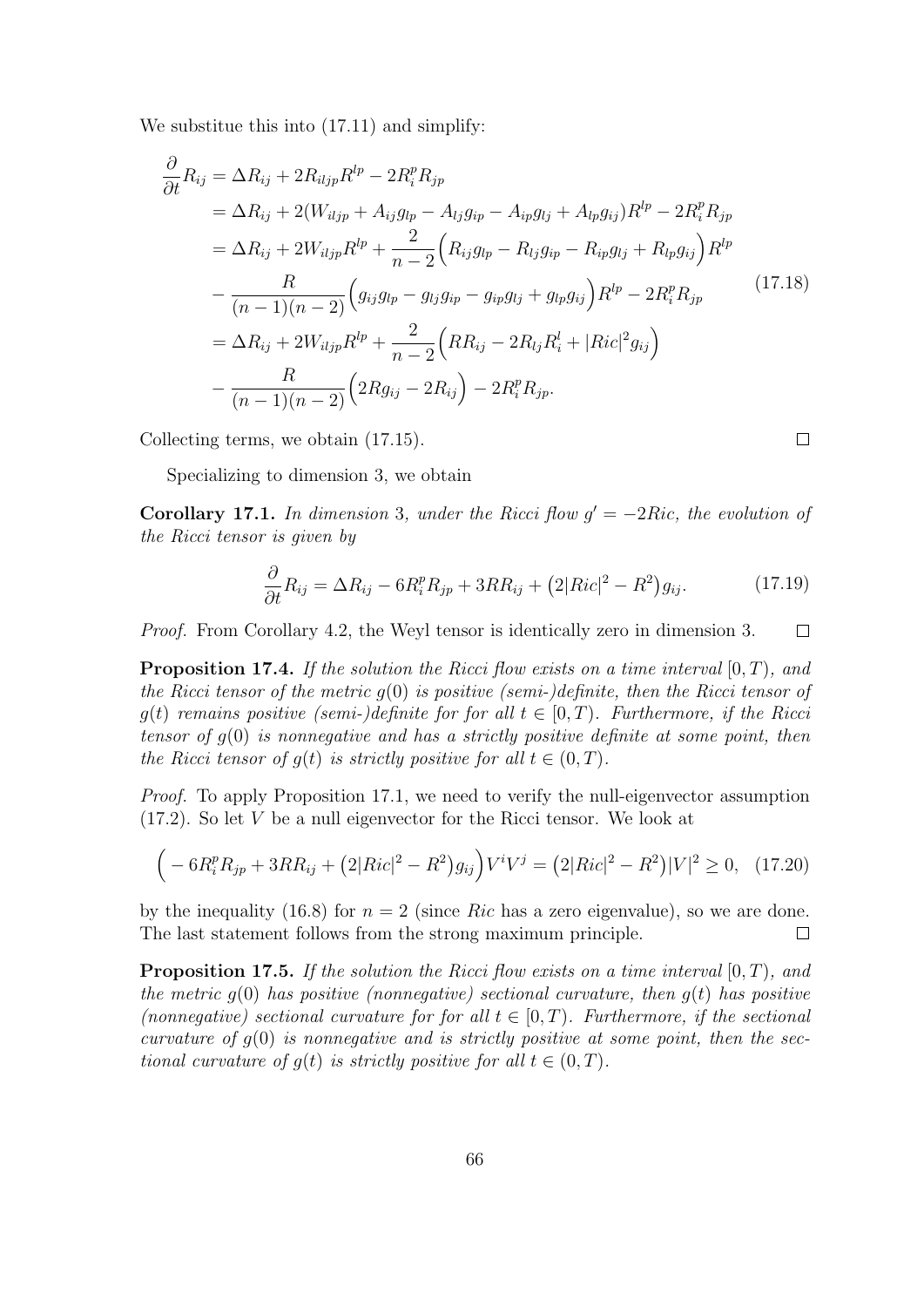Proof. Recall from Section 5.3 that positivity (nonnegativity) of the sectional curvature in dimension 3 is equivalent positivity (nonnegativity) of the tensor  $T = T_1(A)$ , which is

$$
T = -Ric + \frac{1}{2}Rg.
$$
\n
$$
(17.21)
$$

We have

$$
\frac{\partial}{\partial t}T = -\frac{\partial}{\partial t}Ric + \frac{1}{2}\left(\frac{\partial}{\partial t}R\right)g - R \cdot Ric.
$$
 (17.22)

Using  $(17.19)$ , and  $(16.1)$  we obtain

$$
\frac{\partial}{\partial t}T_{ij} = -\Delta R_{ij} + 6R_i^p R_{jp} - 3RR_{ij} - (2|Ric|^2 - R^2)g_{ij} + \frac{1}{2}(\Delta R + 2|Ric|^2)g_{ij} - RR_{ij}
$$
  
= -\Delta T + 6R\_i^p R\_{jp} - 4RR\_{ij} - (|Ric|^2 - R^2)g\_{ij}. (17.23)

We rewrite the right hand side in terms of T.

$$
\frac{\partial}{\partial t}T_{ij} = \Delta T + 6(-T_i^p + (1/2)Rg_i^p)(-T_{jp} + (1/2)Rg_{jp}) - 4R(-T_{ij} + (1/2)Rg_{ij}) \n- (|-T + (1/2)Rg|^2 - R^2)g_{ij} \n= \Delta T + 6T_i^pT_{jp} - 6RT_{ij} + (3/2)R^2g_{ij} + 4RT_{ij} - 2R^2g_{ij} \n- (|T|^2 - (1/2)R^2g + (3/4)R^2 - R^2)g_{ij} \n= \Delta T + 6T_i^pT_{jp} - 2RT_{ij} + (1/4)R^2g_{ij} - |T|^2g_{ij}.
$$
\n(17.24)

Assuming  $T$  has a zero eigenvalue, we need to verify

$$
(1/4)R^2 - |T|^2 \ge 0. \tag{17.25}
$$

Since  $tr(T) = R/2$ , we can rewrite this as

$$
(tr T)^2 - |T|^2 \ge 0. \tag{17.26}
$$

This is obvious – since  $T$  is symmetric, assume it is diagonal. The last statement again follows from the strong maximum principle.  $\Box$ 

## 18 Lecture 17

## 18.1 Evolution of curvature tensor under Ricci flow

We begin with a general proposition about the linearization of the curvature tensor.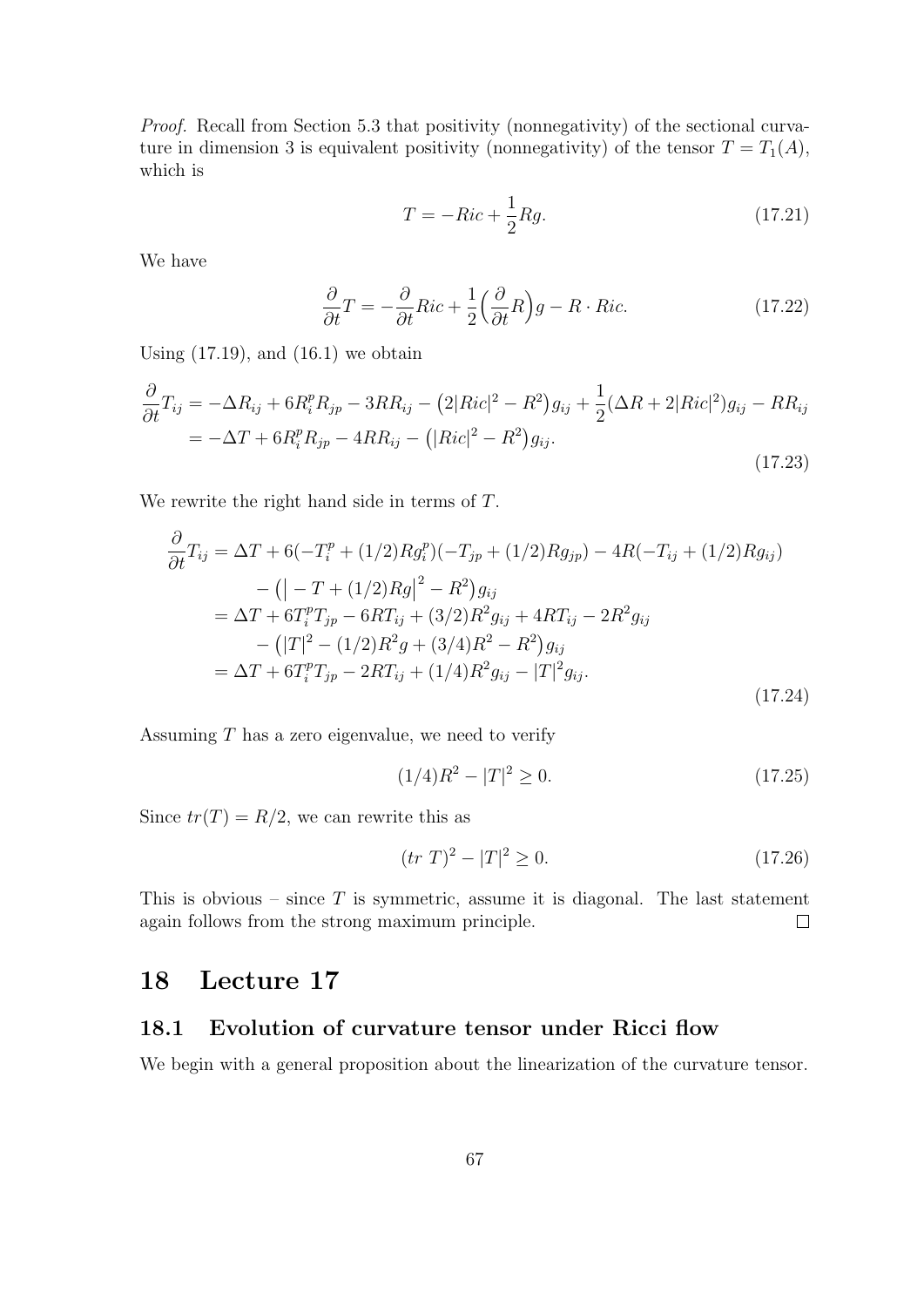**Proposition 18.1.** The linearization of the  $(1, 3)$  curvature tensor in the direction  $g' = h$  is given by

$$
(R')_{ijk}^{l} = \frac{1}{2} g^{lm} \Big( \nabla_i \nabla_k h_{jm} - \nabla_i \nabla_m h_{jk} - \nabla_j \nabla_k h_{im} + \nabla_j \nabla_m h_{ik} - R_{ijk}^{p} h_{pm} - R_{ijm}^{p} h_{kp} \Big).
$$
\n(18.1)

Proof. Recall from Proposition 12.1, the linearization of the Christoffel symbols:

$$
(\Gamma_{ij}^k)' = \frac{1}{2} g^{kl} \Big( \nabla_i h_{jl} + \nabla_j h_{il} - \nabla_l h_{ij} \Big). \tag{18.2}
$$

Also recall the formula (3.28) for the curvature tensor in terms of the Christoffel symbols:

$$
R_{ijk}^{\quad l} = \partial_i(\Gamma_{jk}^l) - \partial_j(\Gamma_{ik}^l) + \Gamma_{im}^l \Gamma_{jk}^m - \Gamma_{jm}^l \Gamma_{ik}^m. \tag{18.3}
$$

We compute in normal coordinates at a point  $x$ ,

$$
(R')_{ijk}^{l} = \nabla_i (\Gamma_{jk}^{l})' - \nabla_j (\Gamma_{ik}^{l})'
$$
  
\n
$$
= \frac{1}{2} g^{lm} \nabla_i \left( \nabla_j h_{km} + \nabla_k h_{jm} - \nabla_m h_{jk} \right) - \frac{1}{2} g^{lm} \nabla_j \left( \nabla_i h_{km} + \nabla_k h_{im} - \nabla_m h_{ik} \right)
$$
  
\n
$$
= \frac{1}{2} g^{lm} \left( \nabla_i \nabla_k h_{jm} - \nabla_i \nabla_m h_{jk} - \nabla_j \nabla_k h_{im} + \nabla_j \nabla_m h_{ik} \right)
$$
  
\n
$$
+ \nabla_i \nabla_j h_{km} - \nabla_j \nabla_i h_{km} \right)
$$
  
\n
$$
= \frac{1}{2} g^{lm} \left( \nabla_i \nabla_k h_{jm} - \nabla_i \nabla_m h_{jk} - \nabla_j \nabla_k h_{im} + \nabla_j \nabla_m h_{ik} \right)
$$
  
\n
$$
- R_{ijk}^{\ \ p} h_{pm} - R_{ijm}^{\ \ p} h_{kp} \right)
$$
  
\n(18.4)

 $\Box$ 

Proposition 18.2. For any Riemannian metric, we have

$$
\Delta R_{ijk}{}^{l} = g^{lm} \Big( \nabla_i \nabla_m R_{kj} - \nabla_i \nabla_k R_{mj} - \nabla_j \nabla_m R_{ki} + \nabla_j \nabla_k R_{mi} \Big) - R_i^r R_{jrk}{}^{l} - R_j^r R_{rik}{}^{l} + g^{pq} \Big( R_{ijp}{}^{r} R_{qrk}{}^{l} + R_{pik}{}^{r} R_{jqr}{}^{l} - R_{pir}{}^{l} R_{jqk}{}^{r} + R_{pjk}{}^{r} R_{qir}{}^{l} - R_{pjr}{}^{l} R_{qik}{}^{r} \Big).
$$
\n(18.5)

Proof. We compute

$$
\Delta R_{ijk}^{l} = g^{pq} \nabla_p \nabla_q R_{ijk}^{l}
$$
\n
$$
= g^{pq} \nabla_p (-\nabla_i R_{jqk}^{l} - \nabla_j R_{qik}^{l})
$$
 (Differential Bianchi)  
\n
$$
= g^{pq} \left( -\nabla_i \nabla_p R_{jqk}^{l} + R_{pij}^{r} R_{rqk}^{l} + R_{pij}^{r} R_{jrk}^{l} + R_{pik}^{r} R_{jqr}^{l} - R_{pir}^{l} R_{jqk}^{r}
$$
\n
$$
- \nabla_j \nabla_p R_{qik}^{l} + R_{pjq}^{r} R_{rik}^{l} + R_{pji}^{r} R_{qrk}^{l} + R_{pjk}^{r} R_{qir}^{l} - R_{pjr}^{l} R_{qik}^{r} \right).
$$
\n(18.6)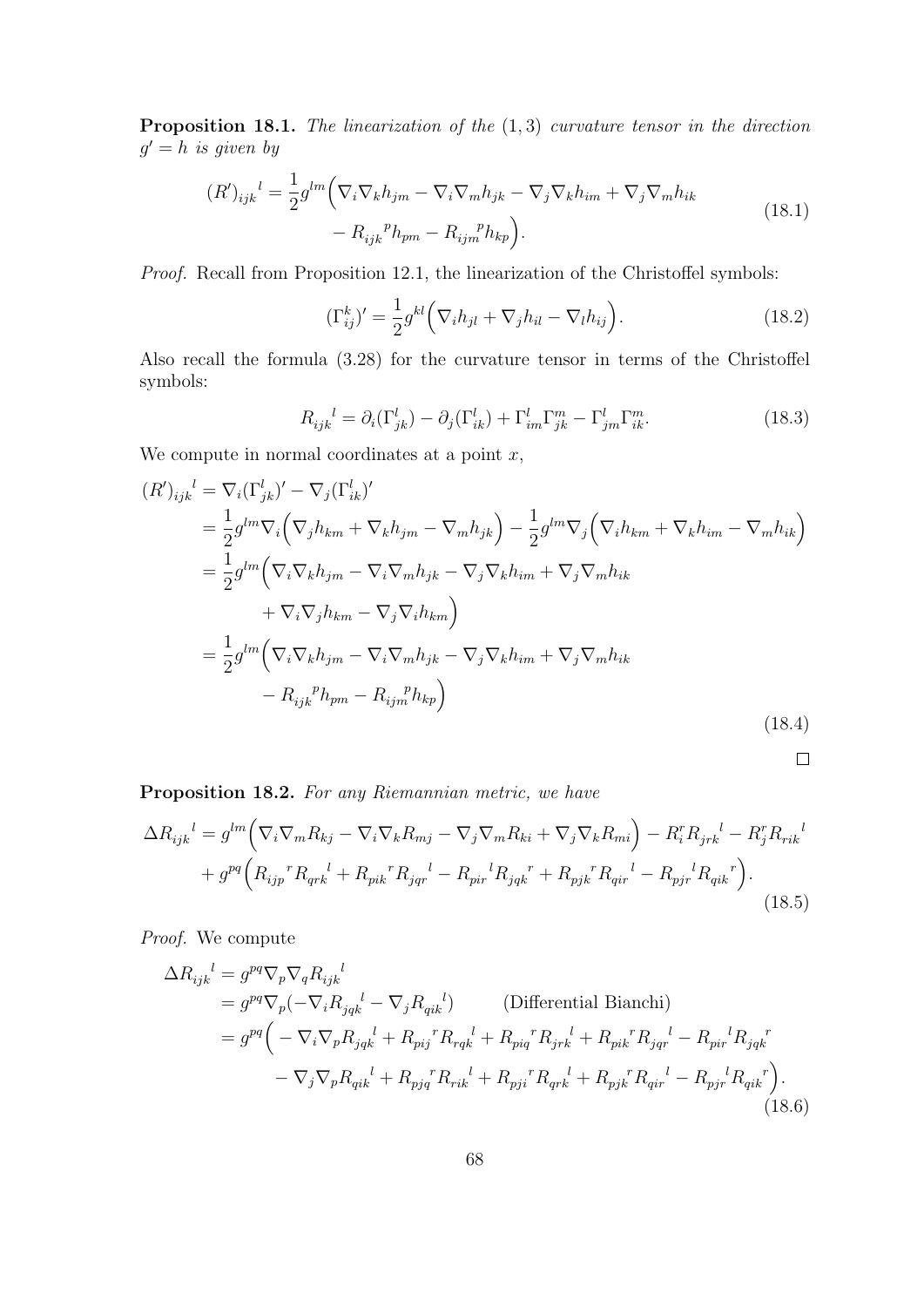We simplify the covariant derivative terms using again the Differential Bianchi identity

$$
g^{pq}\left(-\nabla_{i}\nabla_{p}R_{jqk}{}^{l} - \nabla_{j}\nabla_{p}R_{qik}{}^{l}\right) = -g^{pq}\left(\nabla_{i}\nabla_{p}(g^{lm}R_{jqmk}) + \nabla_{j}\nabla_{p}(g^{lm}R_{qimk})\right)
$$
  
\n
$$
= -g^{pq}g^{lm}\left(\nabla_{i}\nabla_{p}R_{jqmk} + \nabla_{j}\nabla_{p}R_{qimk}\right)
$$
  
\n
$$
= -g^{pq}g^{lm}\left(\nabla_{i}\nabla_{p}R_{mkjq} + \nabla_{j}\nabla_{p}R_{mkqi}\right)
$$
  
\n
$$
= g^{pq}g^{lm}\left(\nabla_{i}(\nabla_{m}R_{kpjq} + \nabla_{k}R_{pmjq}) + \nabla_{j}(\nabla_{m}R_{kpqi} + \nabla_{k}R_{pmqi})\right)
$$
  
\n
$$
= g^{lm}\left(\nabla_{i}(\nabla_{m}R_{kj} - \nabla_{k}R_{mj}) + \nabla_{j}(-\nabla_{m}R_{ki} + \nabla_{k}R_{mi})\right)
$$
  
\n
$$
= g^{lm}\left(\nabla_{i}\nabla_{m}R_{kj} - \nabla_{i}\nabla_{k}R_{mj} - \nabla_{j}\nabla_{m}R_{ki} + \nabla_{j}\nabla_{k}R_{mi}\right).
$$
\n(18.7)

Substituting into the above, and noticing that two of the quadratic curvature terms simplify to have a Ricci, we have

$$
\Delta R_{ijk}^{l} = g^{lm} \Big( \nabla_i \nabla_m R_{kj} - \nabla_i \nabla_k R_{mj} - \nabla_j \nabla_m R_{ki} + \nabla_j \nabla_k R_{mi} \Big) + g^{pq} \Big( R_{pij}^{r} R_{rqk}^{l} + R_{pik}^{r} R_{jqr}^{l} - R_{pir}^{l} R_{jqk}^{r} + R_{pji}^{r} R_{qrk}^{l} + R_{pjk}^{r} R_{qir}^{l} - R_{pjr}^{l} R_{qik}^{r} \Big) - R_i^{r} R_{jrk}^{l} - R_j^{r} R_{rik}^{l}.
$$
\n(18.8)

Using the first Bianchi identity, we combine two quadratic terms

$$
R_{pij}^{\ \ r}R_{rqk}^{\ \ l} + R_{pji}^{\ \ r}R_{qrk}^{\ \ l} = (-R_{pij}^{\ \ r} + R_{pji}^{\ \ r})R_{qrk}^{\ \ l}
$$

$$
= (R_{ijp}^{\ \ r} + R_{jpi}^{\ \ r} + R_{pji}^{\ \ r})R_{qrk}^{\ \ l}
$$

$$
= R_{ijp}^{\ \ r}R_{qrk}^{\ \ l}. \tag{18.9}
$$

 $\Box$ 

Using this, we are done.

**Proposition 18.3.** Under the Ricci flow,  $g' = -2Ric$ , the evolution of the  $(1,3)$ curvature tensor is given by

$$
\frac{\partial}{\partial t} R_{ijk}^{l} = \Delta R_{ijk}^{l} + R_{i}^{p} R_{jpk}^{l} + R_{j}^{p} R_{pik}^{l} + R_{p}^{l} R_{ijk}^{p} - R_{k}^{p} R_{ijp}^{l} - g^{pq} \Big( R_{ijp}^{r} R_{qrk}^{l} + R_{pik}^{r} R_{jqr}^{l} - R_{pri}^{l} R_{jqk}^{r} + R_{pjk}^{r} R_{qir}^{l} - R_{pjr}^{l} R_{qik}^{r} \Big). \tag{18.10}
$$

*Proof.* Using Proposition 18.1 with  $h = -2Ric$ , we obtain

$$
\frac{\partial}{\partial t} R_{ijk}^{\ \ l} = g^{lm} \Big( -\nabla_i \nabla_k R_{jm} + \nabla_i \nabla_m R_{jk} + \nabla_j \nabla_k R_{im} - \nabla_j \nabla_m R_{ik} + R_{ijk}^{\ \ p} R_{pm} + R_{ijm}^{\ \ p} R_{kp} \Big). \tag{18.11}
$$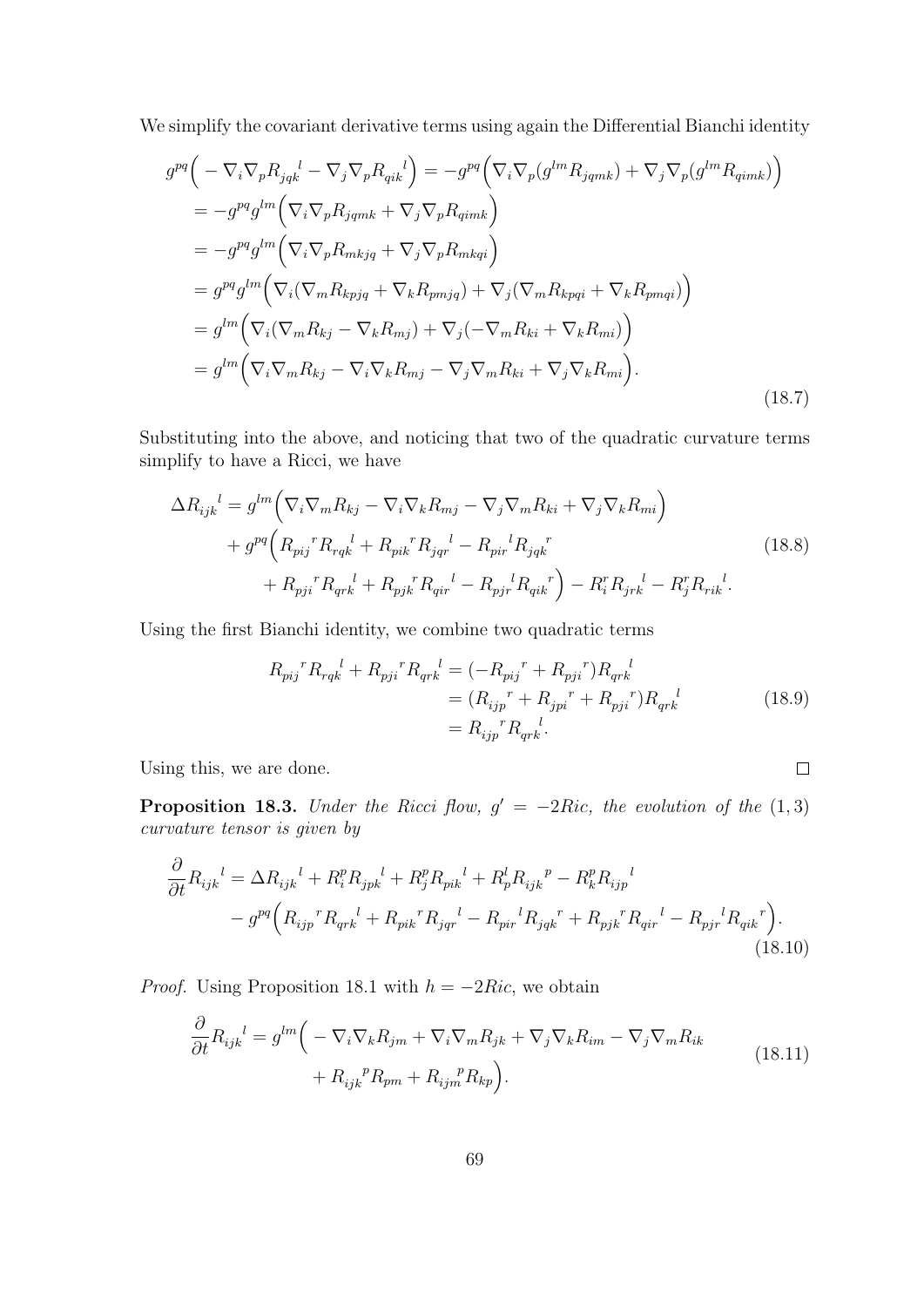Substituting the formula from Proposition 18.2,

$$
\frac{\partial}{\partial t} R_{ijk}^{l} = \Delta R_{ijk}^{l} + R_{i}^{r} R_{jrk}^{l} + R_{j}^{r} R_{rik}^{l} \n- g^{pq} \left( R_{ijp}^{r} R_{qrk}^{l} + R_{pik}^{r} R_{jqr}^{l} - R_{pri}^{l} R_{jqk}^{r} + R_{pjk}^{r} R_{qir}^{l} - R_{pjr}^{l} R_{qik}^{r} \right) \n+ g^{lm} \left( R_{ijk}^{p} R_{pm} + R_{ijm}^{p} R_{kp} \right) \n= \Delta R_{ijk}^{l} + R_{i}^{p} R_{jpk}^{l} + R_{j}^{p} R_{pik}^{l} + R_{p}^{l} R_{ijk}^{p} - R_{k}^{p} R_{ijp}^{l} \n- g^{pq} \left( R_{ijp}^{r} R_{qrk}^{l} + R_{pik}^{r} R_{jqr}^{l} - R_{pi}^{l} R_{jqk}^{r} + R_{pjk}^{r} R_{qir}^{l} - R_{pjr}^{l} R_{qik}^{r} \right)
$$
\n(18.12)

**Proposition 18.4.** Under the Ricci flow,  $g' = -2Ric$ , the evolution of the  $(0, 4)$ curvature tensor is given by

$$
\frac{\partial}{\partial t} R_{ijkl} = \Delta R_{ijkl} + g^{pq} (R_{iq} R_{jpkl} + R_{jq} R_{pikl} - R_{kp} R_{ijql} - R_{ql} R_{ijkp})
$$
\n
$$
- g^{pq} (R_{ijp}{}^r R_{qrkl} + 2R_{pikr} R_{qjl}{}^r + 2R_{pil}{}^r R_{jqkr}).
$$
\n(18.13)

 $\Box$ 

 $\Box$ 

Proof. We compute

$$
\frac{\partial}{\partial t} R_{ijmk} = \frac{\partial}{\partial t} (g_{ml} R_{ijk}^{l}) = -2R_{ml} R_{ijk}^{l} + g_{ml} \frac{\partial}{\partial t} R_{ijk}^{l}
$$
\n
$$
= -2R_{mp} R_{ijk}^{p} + \Delta R_{ijmk} + R_{i}^{p} R_{jpmk} + R_{j}^{p} R_{pimk} + R_{mp} R_{ijk}^{p} - R_{k}^{p} R_{ijmp}
$$
\n
$$
- g^{pq} \left( R_{ijp}^{r} R_{qrmk} + R_{pik}^{r} R_{jqmr} - R_{pimr} R_{jqk}^{r} + R_{pjk}^{r} R_{qimr} - R_{pjmr} R_{qik}^{r} \right). \tag{18.14}
$$

Notice that

$$
-R_{pimr}R_{jqk}^{\quad r} + R_{pjk}^{\quad r}R_{qimr} = R_{pimr}R_{qjk}^{\quad r} + R_{pjk}^{\quad r}R_{qimr}
$$
 (18.15)

is symmetric in  $p$  and  $q$ . Since  $q^{pq}$  is also symmetric, we can write

$$
g^{pq} \left( -R_{pimr} R_{jqk}^{\ \ r} + R_{pjk}^{\ \ r} R_{qimr} \right) = 2g^{pq} \left( R_{pimr} R_{qjk}^{\ \ r} \right). \tag{18.16}
$$

Similarly,

$$
g^{pq} \left( R_{pik}{}^{r} R_{jqmr} - R_{pjm}{}^{r} R_{qik}{}^{r} \right) = 2g^{pq} \left( R_{pik}{}^{r} R_{jqmr} \right). \tag{18.17}
$$

Collecting all terms, and renaming indices, we are done.

To simplify this further, Hamilton defines the quadratic curvature quantity

$$
B_{ijkl} = g^{pr} g^{qs} R_{piqj} R_{rksl} = g^{pr} g^{qs} R_{qjpi} R_{rksl} = R_{qji} {r R_{rkl}}^{q}, \qquad (18.18)
$$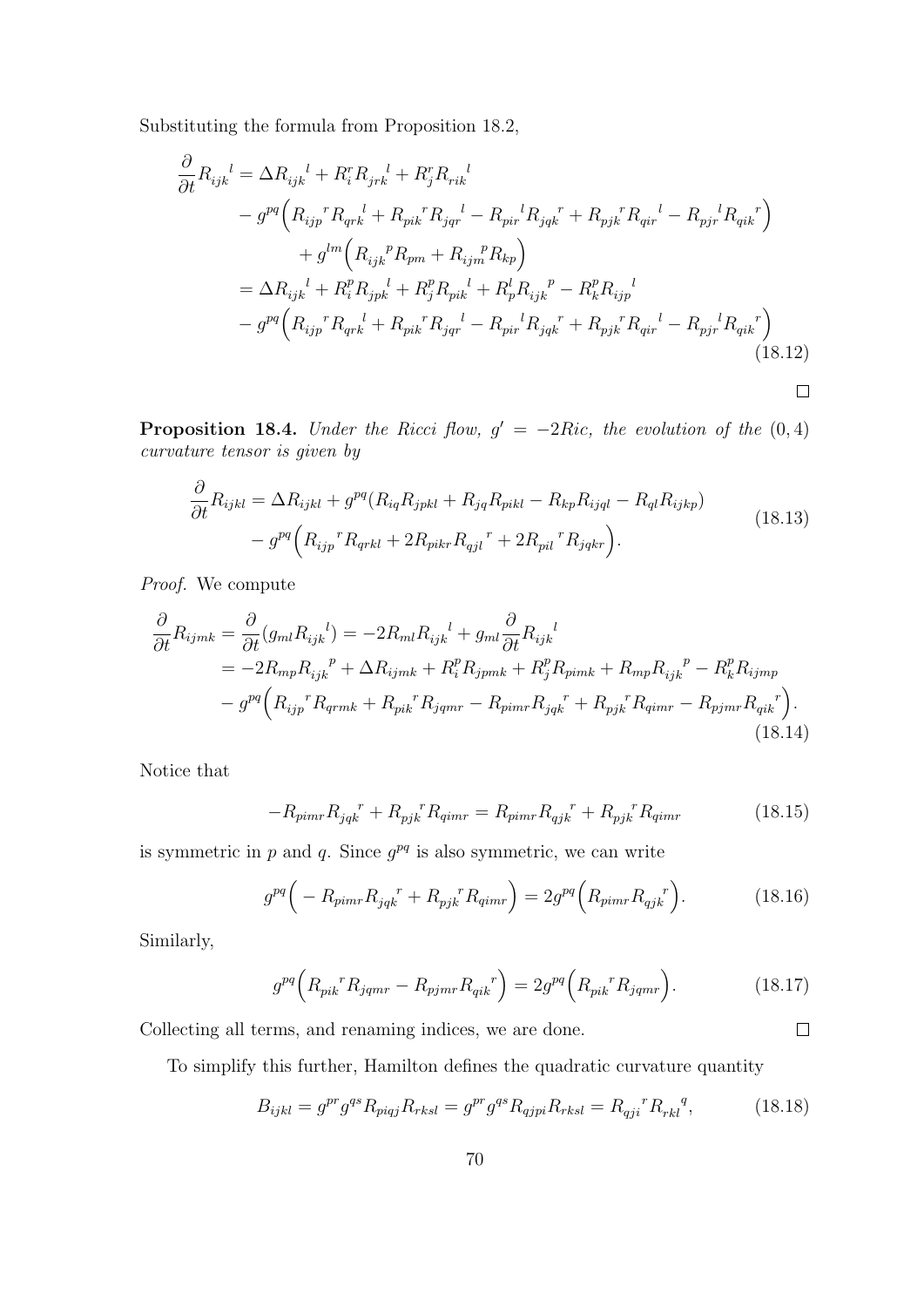**Proposition 18.5.** The tensor  $B_{ijkl}$  has the symmetries

$$
B_{ijkl} = B_{jilk} = B_{klij}.\tag{18.19}
$$

Proof. We compute

$$
B_{ijkl} = g^{pr} g^{qs} R_{piqj} R_{rksl}
$$
  
\n
$$
= g^{pr} g^{qs} R_{qjpi} R_{slrk}
$$
  
\n
$$
= g^{qr} g^{ps} R_{pjqi} R_{slrk}
$$
  
\n
$$
= g^{qs} g^{pr} R_{pjqi} R_{rlsk} = B_{jilk},
$$
  
\n(18.20)

and

$$
B_{klij} = R_{qlk}^{\ \ r} R_{rij}^{\ q}
$$
  
\n
$$
= R_{rij}^{\ \ q} R_{qlk}^{\ \ r}
$$
  
\n
$$
= R_{qij}^{\ \ r} R_{rlk}^{\ \ q}
$$
  
\n
$$
= B_{jilk} = B_{ijkl}.
$$
  
\n(18.21)

# 19 Lecture 18

### 19.1 Evolution of curvature tensor

**Proposition 19.1.** Under the Ricci flow,  $g' = -2Ric$ , the evolution of the  $(0, 4)$ curvature tensor is given by

$$
\frac{\partial}{\partial t} R_{ijkl} = \Delta R_{ijkl} + g^{pq} (R_{iq} R_{jpkl} + R_{jq} R_{pikl} - R_{kp} R_{ijql} - R_{ql} R_{ijkp})
$$
\n
$$
+ 2 \Big( B_{ijkl} - B_{ijlk} + B_{ljki} - B_{likj} \Big). \tag{19.1}
$$

Proof. We need only express the last 3 quadratic curvature terms in Proposition 18.4 in terms of the tensor  $B$ . We compute

$$
g^{pq}\left(R_{ijp}{}^{r}R_{qrkl} + 2R_{pikr}R_{qjl}{}^{r} + 2R_{pil}{}^{r}R_{jqkr}\right)
$$
  
\n
$$
= g^{pq}g^{rm}R_{ijmp}R_{qrkl} + 2g^{pq}R_{krpi}R_{qjl}{}^{r} + 2g^{pq}R_{krjq}R_{pil}{}^{r}
$$
  
\n
$$
= g^{pq}g^{rm}R_{ijmp}R_{qrkl} + 2R_{kr}{}^{q}R_{qjl}{}^{r} - 2R_{kr}{}^{p}R_{pil}{}^{r}
$$
  
\n
$$
= g^{pq}g^{rm}R_{ijmp}R_{qrkl} - 2R_{rk}{}^{q}R_{qjl}{}^{r} + 2R_{rk}{}^{p}R_{pil}{}^{r}
$$
  
\n
$$
= g^{pq}g^{rm}R_{ijmp}R_{qrkl} - 2B_{ljki} + 2B_{likj}.
$$
  
\n(19.2)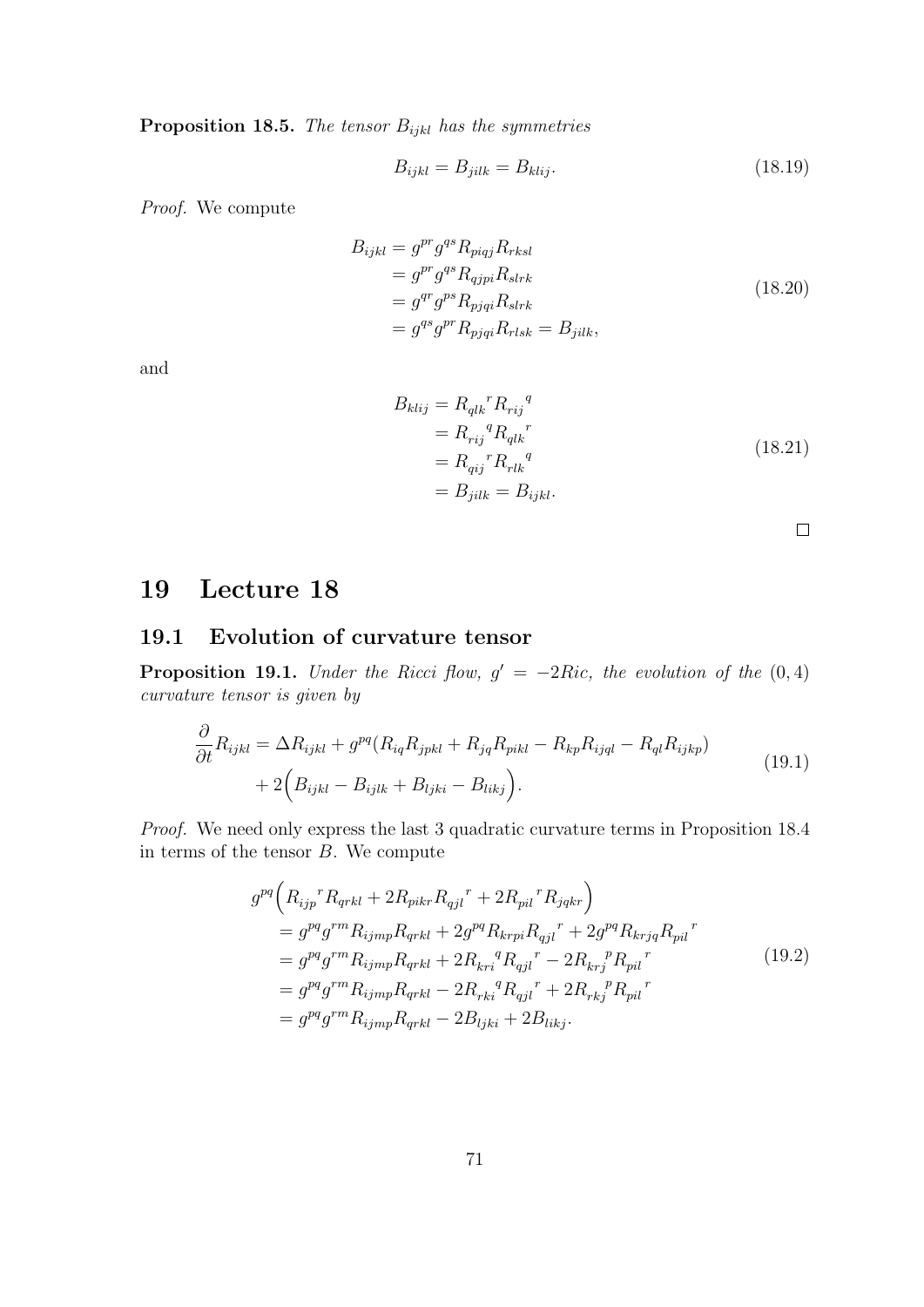Apply the algebraic Bianchi identity twice to the first term

$$
g^{pq}g^{rm}R_{ijmp}R_{qrkl} = g^{pq}g^{rm}R_{mpij}R_{qrkl} = -g^{pq}g^{rm}R_{pmij}R_{qrkl}
$$
  
\n
$$
= -g^{pq}g^{rm}(R_{pijm} + R_{pjmi})(R_{qklr} + R_{qlrk})
$$
  
\n
$$
= -g^{pq}g^{rm}(R_{pijm}R_{qklr} + R_{pjmi}R_{qlrk} + R_{pjmi}R_{qklr} + R_{pjmi}R_{qlrk})
$$
  
\n
$$
= -g^{pq}g^{rm}(-R_{jmpi}R_{qklr} + R_{jmpi}R_{qlrk} - R_{mipj}R_{qklr} + R_{mipj}R_{qlrk})
$$
  
\n
$$
= R_{jm}^qR_{qkl}^m - R_{jm}^qR_{qlk}^m + R_{mj}^qR_{qkl}^m - R_{mj}^qR_{qlk}^m
$$
  
\n
$$
= -R_{rji}^qR_{qkl}^r + R_{rji}^qR_{qlk}^r + R_{rij}^qR_{qkl}^r - R_{rij}^qR_{qlk}^r
$$
  
\n
$$
= -B_{ijkl} + B_{ijlk} + B_{jikl} - B_{jilk}
$$
  
\n
$$
= -2B_{ijkl} + 2B_{ijlk},
$$
  
\n(19.3)

using the symmetry (18.19). Collecting all the terms, we are done.

*Remark.* Notice that  $B_{ijkl}$  does not have the symmetries of a curvature tensor, but the expression

$$
B_{ijkl} - B_{ijlk} + B_{ljki} - B_{likj}
$$
\n
$$
(19.4)
$$

is an algebraic curvature tensor.

#### 19.2 Uhlenbeck's method

Given a solution to the Ricci flow  $g(t)$  on  $[0, T)$ , Let  $\{e_a^0\}$ ,  $a = 1...n$ , be a locally defined orthonormal frame field for the metric  $g(0)$ . Evolve the frame by the equation

$$
\frac{d}{dt}e_a(x,t) = Rc(e_a(x,t)), \quad e_a(x,0) = e_a^0(x). \tag{19.5}
$$

This is a linear ODE, so the solution also exists on  $[0, T)$ .

**Proposition 19.2.** The frame  ${e_a(t)}$  is an orthonormal frame field for the metric  $g(t)$ .

Proof. We compute

$$
\frac{\partial}{\partial t}\Big(g(e_a, e_b)\Big) = \Big(\frac{\partial}{\partial t}g\Big)(e_a, e_b) + g\Big(\frac{\partial}{\partial t}e_a, e_b\Big) + g\Big(e_a, \frac{\partial}{\partial t}e_b\Big) \n= -2Ric(e_a, e_b) + g(Rc(e_a), e_b)) + g(e_a, Rc(e_b)) = 0.
$$
\n(19.6)

 $\Box$ 

 $\Box$ 

In general, a manifold does not posess an globally defined frame field, so we do the following. Let V be a vector bundle over M which is bundle isomorphic to  $TM$ , and let  $\iota: V \to TM$  be a fixed bundle isomorphism. Endow V the pull-back metric  $h_0 = \iota^*(g_0)$ . Evolve  $\iota$  as follows

$$
\frac{d}{dt}\iota = Rc(\iota), \quad \iota(0) = \iota_0. \tag{19.7}
$$

The analogue of the above proposition is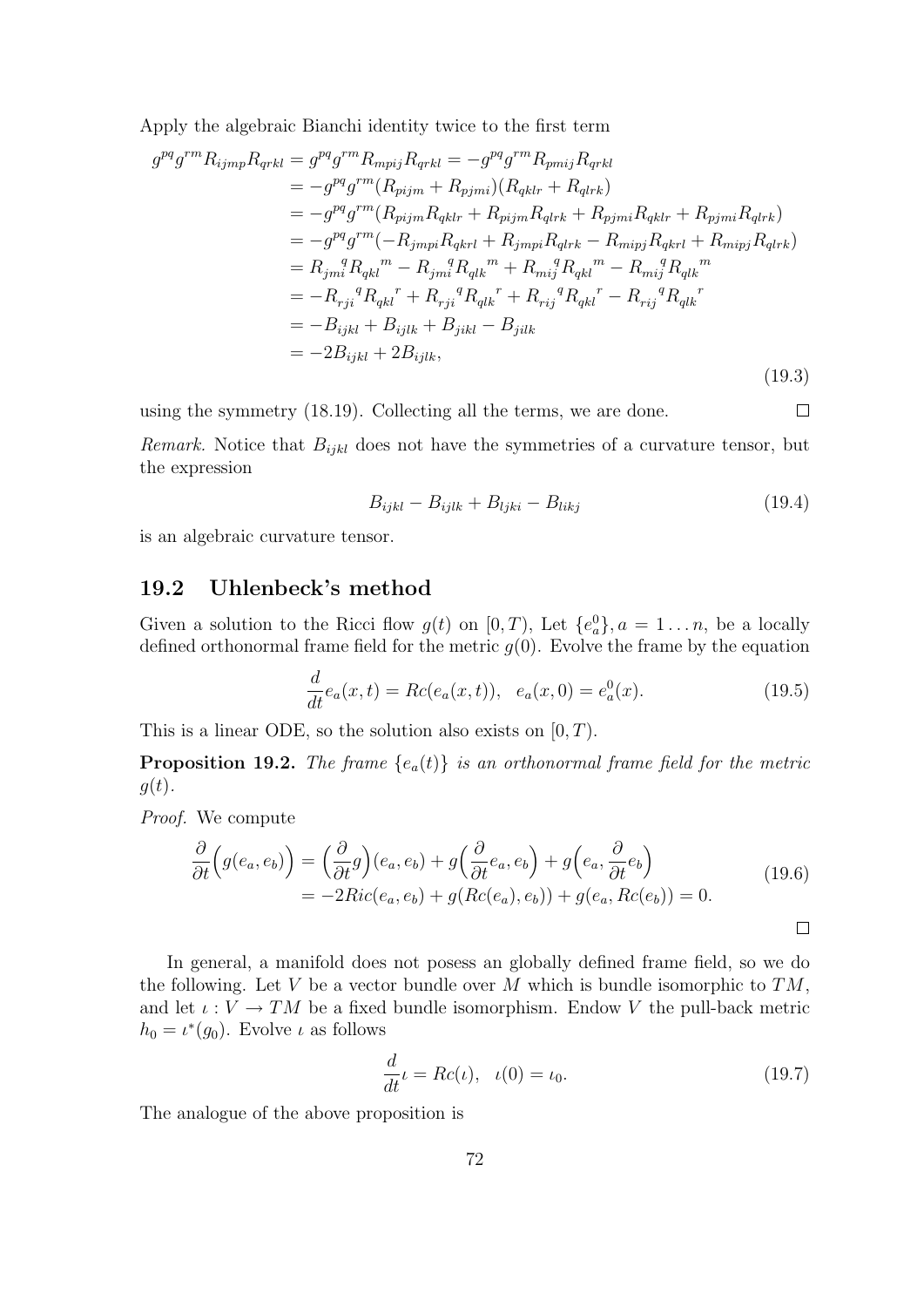**Proposition 19.3.** Let  $h(t) = (h(t))^* g(t)$ . Then  $h(t)$  is constant in time, so the bundle maps

$$
\iota(t) : (V, h(0)) \to (TM, g(t)) \tag{19.8}
$$

are bundle isometries of  $g(t)$  with the fixed metric  $h(0) = \iota_0^* g(0)$ .

*Proof.* Let  $x \in M$ ,  $X, Y$  vectors in the fiber  $V_x$ , then

$$
\frac{\partial}{\partial t}h(X,Y) = \frac{\partial}{\partial t} ((\iota^*g)(X,Y))
$$
\n
$$
= \frac{\partial}{\partial t} (g(\iota X, \iota Y))
$$
\n
$$
= -2Rc(\iota X, \iota Y) + g(Rc(\iota X), Y) + g(X, Rc(\iota Y)) = 0,
$$
\n(19.9)

which says h is independent of time, so  $h = h(0) = \iota_0^* g(0)$ .

We next let  $D(t) = \iota(t)^* \nabla(t)$  be the pull-backs of the Riemannian connections of  $g(t)$  under  $\iota(t)$ . We pull-back the curvature tensor of  $g(t)$ : for  $X, Y, Z, W \in V_x$ ,

$$
(\iota^* Rm)(X, Y, Z, W) = Rm(\iota_* X, \iota_* Y, \iota_* Z, \iota_* W). \tag{19.10}
$$

Let  $\{x^k\}, k = 1 \ldots n$ , denote local coordinates in M, and let  $\{e_a\}, a = 1 \ldots n$ , be a local basis of sections of V. The components  $\iota_a^k$  of  $\iota(t)$  are defined

$$
\iota(e_a) = \sum_{k=1}^n \iota_a^k \partial_k.
$$
\n(19.11)

 $\Box$ 

The components  $R_{abcd}$  of  $\iota^* Rm$  are

$$
R_{abcd} = (\iota^* Rm)(e_a, e_b, e_c, e_d) = \sum_{i,j,k,l=1}^n \iota_a^i \iota_b^j \iota_c^k \iota_d^l R_{ijkl}.
$$
 (19.12)

The connection  $D(t)$  induces a connection on any tensor bundle, and thus we get a Laplacian on V where we trace with respect to  $h(t) = h(0)$ .

**Proposition 19.4.** Let  $g(t)$  be a solution to Ricci Flow, and  $\iota(t)$  defined as in (19.7), then the evolution equation for  $\iota^* Rm$  is given by

$$
\frac{\partial}{\partial t} R_{abcd} = \Delta_D R_{abcd} + 2 \Big( B_{abcd} - B_{abdc} + B_{dbca} - B_{dacb} \Big), \tag{19.13}
$$

where

$$
B_{abcd} = h^{pq} h^{rs} R_{apbr} R_{c q ds}.
$$
\n(19.14)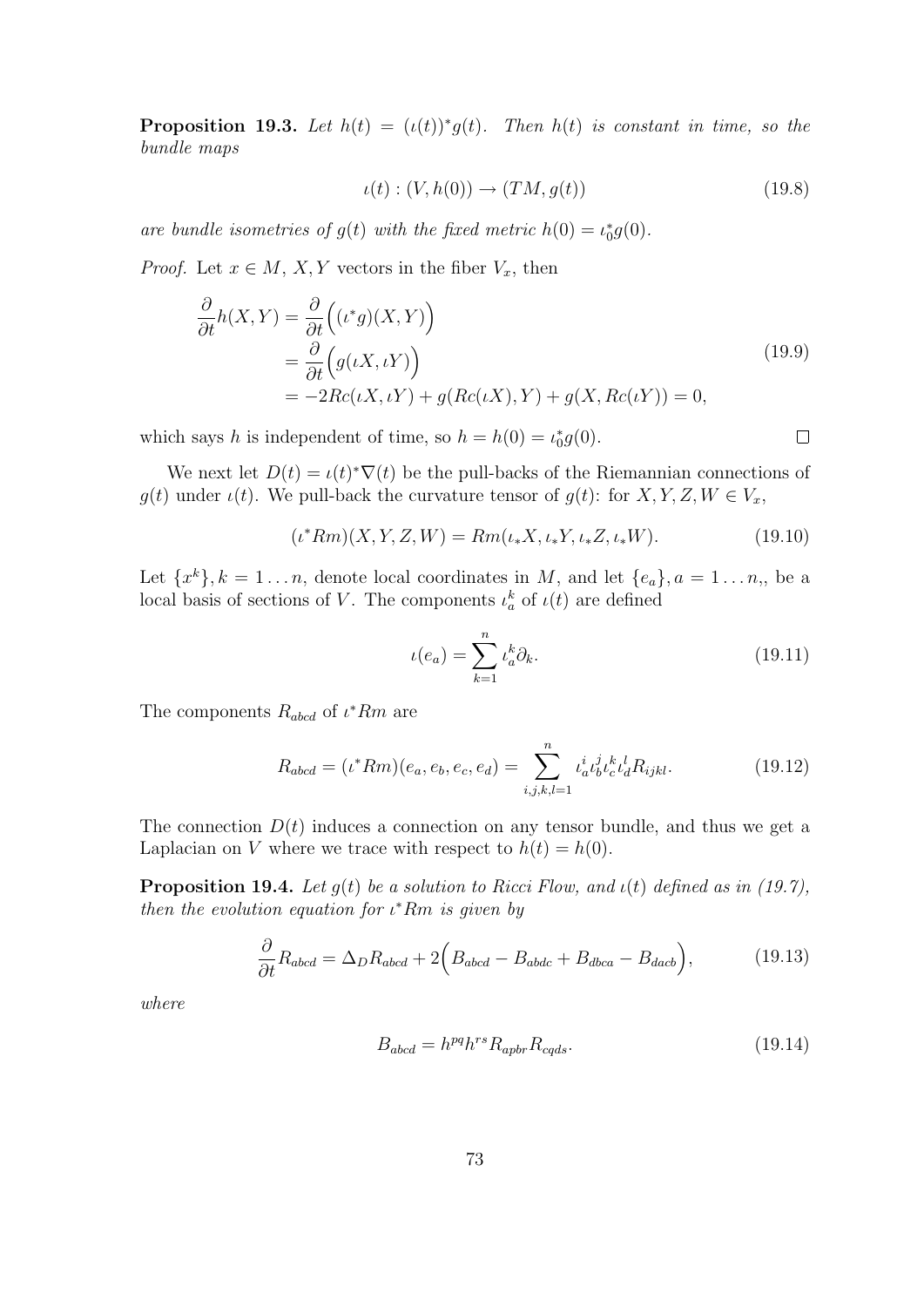The evolution equation for the components of  $\iota$  are given by

$$
\frac{\partial}{\partial t} \iota_a^k = R_l^k \iota_a^l. \tag{19.15}
$$

Using this, we compute

$$
\frac{\partial}{\partial t} R_{abcd} = \sum_{i,j,k,l=1}^{n} \frac{\partial}{\partial t} \left( \iota_a^i \iota_b^j \iota_c^k \iota_d^l R_{ijkl} \right)
$$
\n
$$
= \frac{\partial}{\partial t} \left( \iota_a^i \right) \iota_b^j \iota_c^k \iota_d^l R_{ijkl} + \iota_a^i \left( \frac{\partial}{\partial t} \iota_b^i \right) \iota_c^k \iota_d^l R_{ijkl} + \iota_a^i \iota_b^j \left( \frac{\partial}{\partial t} \iota_c^k \right) \iota_d^l R_{ijkl} + \iota_a^i \iota_b^j \iota_c^k \left( \frac{\partial}{\partial t} \iota_d^l \right) R_{ijkl}
$$
\n
$$
+ \iota_a^i \iota_b^j \iota_c^k \iota_d^l \left[ \Delta R_{ijkl} + g^{pq} (R_{iq} R_{jpkl} + R_{jq} R_{pikl} - R_{kp} R_{ijql} - R_{ql} R_{ijkp}) \right]
$$
\n
$$
+ 2 \left( B_{ijkl} - B_{ijlk} + B_{ljki} - B_{likj} \right) \bigg].
$$
\n(19.16)

It turns out that all of the Ricci terms cancel, and we obtain

$$
\frac{\partial}{\partial t} R_{abcd} = \iota_a^i \iota_b^j \iota_c^k \iota_d^l \left[ \Delta R_{ijkl} + 2 \left( B_{ijkl} - B_{ijlk} + B_{ljki} - B_{likj} \right) \right]. \tag{19.17}
$$

Since the maps  $\iota$  are parallel, it follows that

$$
\left(\iota^*(\Delta Rm)\right)_{abcd} = \Delta_D R_{abcd}.\tag{19.18}
$$

Also,  $B_{abcd} = (i^*B)(e_a, e_b, e_c, e_d)$ , so we are done.

## 19.3 Square of curvature operator

Recall the curvature operator

$$
Rm: \Lambda^2 \to \Lambda^2,\tag{19.19}
$$

defined in an ONB by

$$
(Rm(\omega))_{ij} = R_{ijkl}\omega_{kl}.
$$
\n(19.20)

The square of the curvature operator is given by

$$
Rm^2: \Lambda^2 \to \Lambda^2,\tag{19.21}
$$

which in components is

$$
(Rm^2(\omega))_{ij} = R_{ijpq}Rm(\omega)_{pq} = R_{ijpq}R_{pqkl}\omega_{kl}.
$$
 (19.22)

In components, we have

$$
(Rm2)ijkl = gpqgrsRijprRqskl.
$$
 (19.23)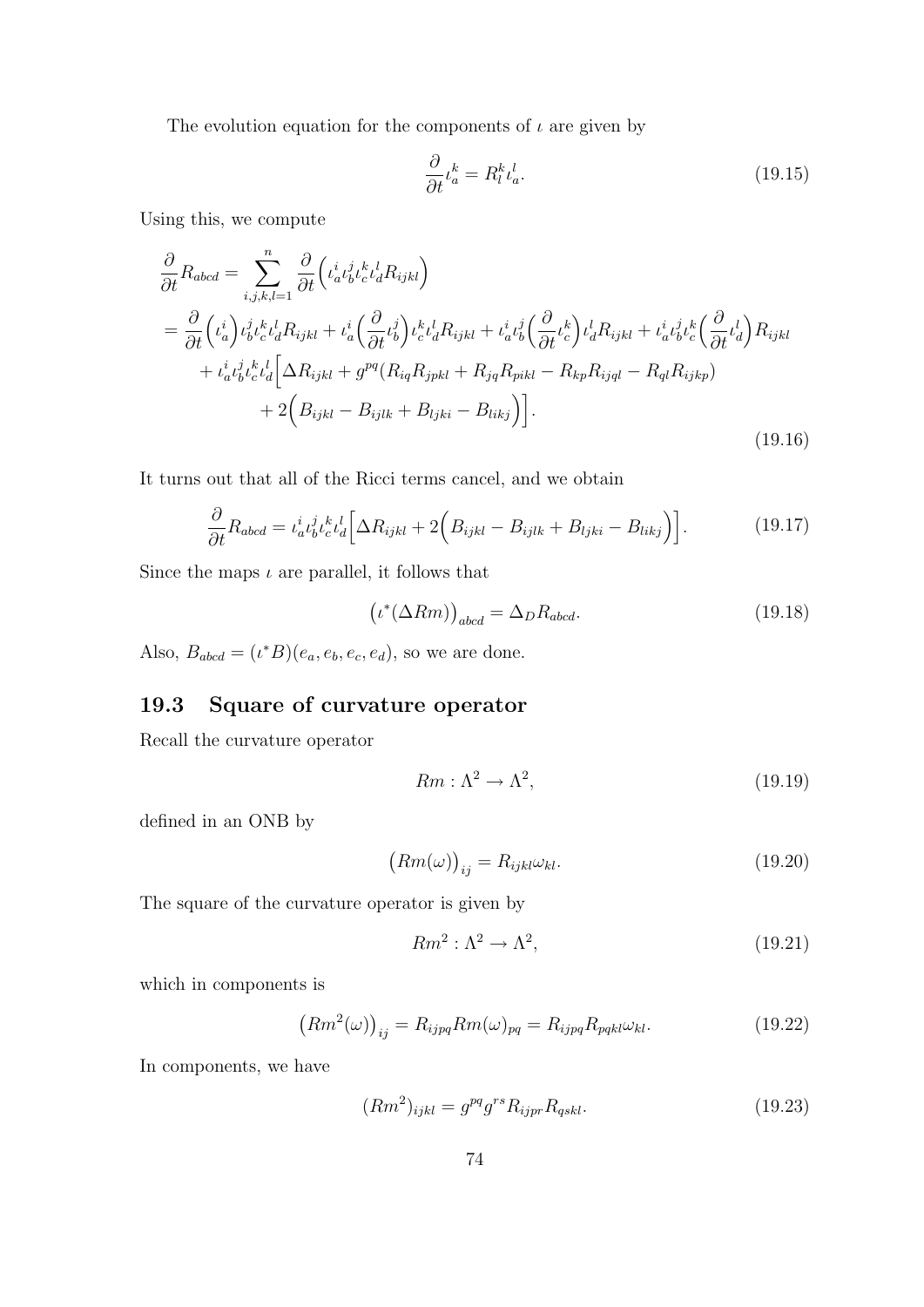Proposition 19.5. The square of the curvature operator is

$$
(Rm2)ijkl = 2(Bijkl - Bijlk).
$$
 (19.24)

Proof. This was proved above in 19.3.

This shows we can rewrite the curvature evolution using Uhlenbeck's trick, as

$$
\frac{\partial}{\partial t} R_{abcd} = \Delta R_{abcd} + (Rm^2)_{abcd} + 2\Big(B_{dbca} - B_{dacb}\Big). \tag{19.25}
$$

Next time we will relate the last two terms with an operation called the Lie algebra square.

# 20 Lecture 19

#### 20.1 Lie algebra square

Let  $\mathfrak g$  be any Lie algebra, and let  $\phi^\alpha$  be a basis of  $\mathfrak g$ . The structure constants of  $\mathfrak g$  are defined as

$$
[\phi^{\alpha}, \phi^{\beta}] = \sum_{\gamma} C^{\alpha \beta}_{\gamma} \phi^{\gamma}.
$$
 (20.1)

If we let  $\phi_{\alpha}^*$  denote the dual basis, and symmetric bilinear form L on  $\mathfrak{g}^*$  can be viewed as an element of  $S^2(\mathfrak{g})$  with components given by

$$
L_{\alpha\beta} = L(\phi_{\alpha}^*, \phi_{\beta}^*). \tag{20.2}
$$

The Lie algebra square of L, is  $L^{\#} \in S^2(\mathfrak{g})$  is defined as

$$
L_{\alpha\beta}^{\#} = C_{\alpha}^{\gamma\delta} C_{\beta}^{\epsilon\zeta} L_{\gamma\epsilon} L_{\delta\zeta}.
$$
\n(20.3)

This operation is well-defined, i.e., it is independent of the basis chosen for g.

From (5.13) above, we know that  $\Lambda^2$  is isomorphic to the Lie algebra  $\mathfrak{so}(n)$ , thus we can view the curvature operator as  $Rm \in S^2(\mathfrak{so}(n)).$ 

**Theorem 20.1.** Let  $g(t)$  be a solution to Ricci Flow, and  $\iota(t)$  defined as in (19.7), then the evolution equation for  $\iota^* Rm$  is given by

$$
\frac{\partial}{\partial t}R_{abcd} = \Delta_D R_{abcd} + Rm^2 + Rm^{\#}.
$$
 (20.4)

Proof. From (19.25) we just need to show that

$$
Rm_{ijkl}^{\#} = 2\Big(B_{ljki} - B_{likj}\Big). \tag{20.5}
$$

This is a straightforward but tedious computation, we just give an outline. First, one writes down the explicit formula for  $Rm^{\#}$ , which is

$$
(Rm^{\#})_{ijkl} = R_{pquv} R_{rswx} C_{(ij)}^{(pq),(rs)} C_{(kl)}^{(uv),(wx)}, \qquad (20.6)
$$

 $\Box$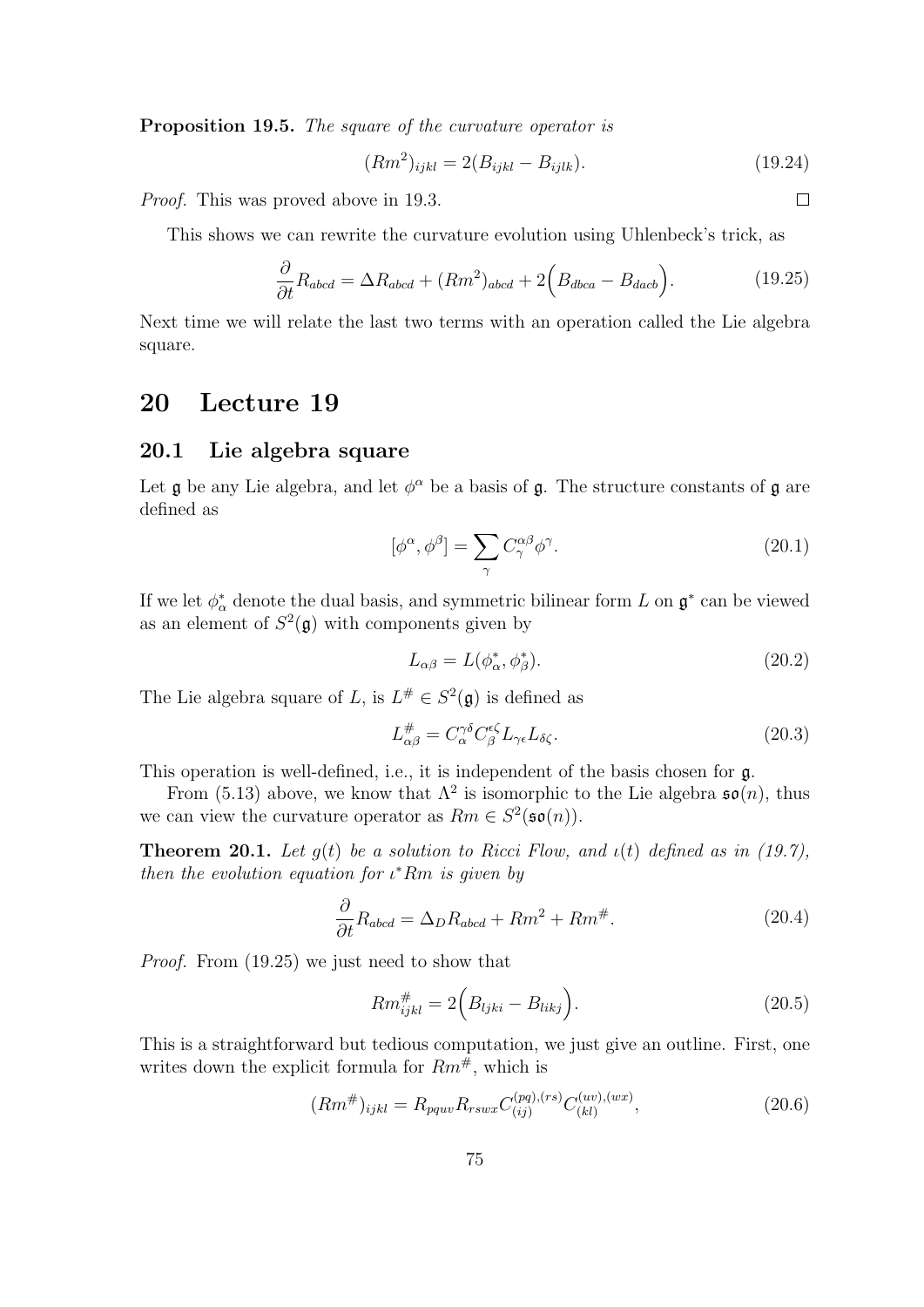where the structures constant are written with 2-form indices. Next, one explicitly calculates the structure constants for  $\mathfrak{so}(n)$ ,

$$
C_{(ij)}^{(pq),(rs)} = \frac{1}{4} \Big( g^{qr} (\delta_i^p \delta_j^s - \delta_i^s \delta_j^p) + g^{qs} (\delta_i^r \delta_j^p - \delta_i^p \delta_j^r) + g^{pr} (\delta_i^s \delta_j^q - \delta_i^q \delta_j^s) + g^{ps} (\delta_i^q \delta_j^r - \delta_i^r \delta_j^q) \Big).
$$
(20.7)

We then obtain

$$
(Rm^{\#})_{ijkl} = R_{pquv} R_{rswx} g^{qr} (\delta_i^p \delta_j^s - \delta_i^s \delta_j^p) g^{vw} (\delta_k^u \delta_l^x - \delta_k^x \delta_l^u) = R_{uvp}^q R_{sqx}^{\quad v} (\delta_i^p \delta_j^s - \delta_i^s \delta_j^p) (\delta_k^u \delta_l^x - \delta_k^x \delta_l^u) = R_{kvi}^{\quad q} R_{jql}^{\quad v} - R_{lvi}^{\quad q} R_{jqk}^{\quad v} - R_{kvj}^{\quad q} R_{iql}^{\quad v} + R_{lvj}^{\quad q} R_{iqk}^{\quad v}.
$$
 (20.8)

Using the definition of  $B_{ijkl} = R_{rji}{}^q R_{qkl}{}^r$ , we have

$$
(Rm^{\#})_{ijkl} = B_{ikjl} - B_{iljk} - B_{jkil} + B_{jlik} = 2(B_{ljki} - B_{likj}).
$$
 (20.9)

 $\Box$ 

The proof is then finished as before using Uhlenbeck's trick.

**Corollary 20.1.** Let  $q(t)$  be a solution to the Ricci flow on  $M^n$  on  $[0, T)$ . If  $q(0)$  has positive (non-negative) curvature operator, then  $q(t)$  also has positive (non-negative) curvature operator for all  $t \in (0, T)$ . If  $q(0)$  has non-negative curvature operator and the curvature operator is strictly positive at some point  $x \in M$ , then then curvature operator is strictly positive for  $t \in (0, T)$ .

*Proof.* First we show that if the curvature operator is non-negative, then  $Rm^{\#}$  is also non-negative. This is a general property of the Lie algebra square operation. To see this, choose a basis for which L is diagonal,  $L_{\alpha\beta} = \delta_{\alpha\beta} L_{\alpha\alpha}$  (no sum on  $\alpha$ ), and

$$
L^{\#}(v,v) = (v^{\alpha} C_{\alpha}^{\gamma\delta})(v^{\beta} C_{\beta}^{\epsilon\zeta}) L_{\gamma\epsilon} L_{\delta\zeta} = (v^{\alpha} C_{\alpha}^{\gamma\delta})^2 L_{\gamma\gamma} L_{\delta\delta}, \qquad (20.10)
$$

which clearly shows that  $L^{\#}$  is non-negative provided that L is. Clearly  $Rm^2$  is also non-negative provided  $Rm$  is. The result then follows from the evolution equation (20.4), and a generalization of the maximum principle, Proposition 17.1, to more general systems of tensors.  $\Box$ 

## 20.2 Dimension 3

In dimension 3, let  $e_1, e_2, e_3$  be an orthonormal frame, and  $e^1, e^2, e^3$  be the dual orthonormal co-frame. We define the orthonormal basis  $\omega^1 = e^2 \wedge e^3$ ,  $\omega_2 = -e^1 \wedge e^3$ , and  $\omega^3 = e^1 \wedge e^2$  for  $\Lambda^2$ . With the identification of  $\Lambda^2$  with  $\mathfrak{so}(3)$ , we have

$$
\omega^1 = \begin{pmatrix} 0 & 0 & 0 \\ 0 & 0 & 1 \\ 0 & -1 & 0 \end{pmatrix}, \omega^1 = \begin{pmatrix} 0 & 0 & -1 \\ 0 & 0 & 0 \\ 1 & 0 & 0 \end{pmatrix}, \omega^1 = \begin{pmatrix} 0 & 1 & 0 \\ -1 & 0 & 0 \\ 0 & 0 & 0 \end{pmatrix}.
$$
 (20.11)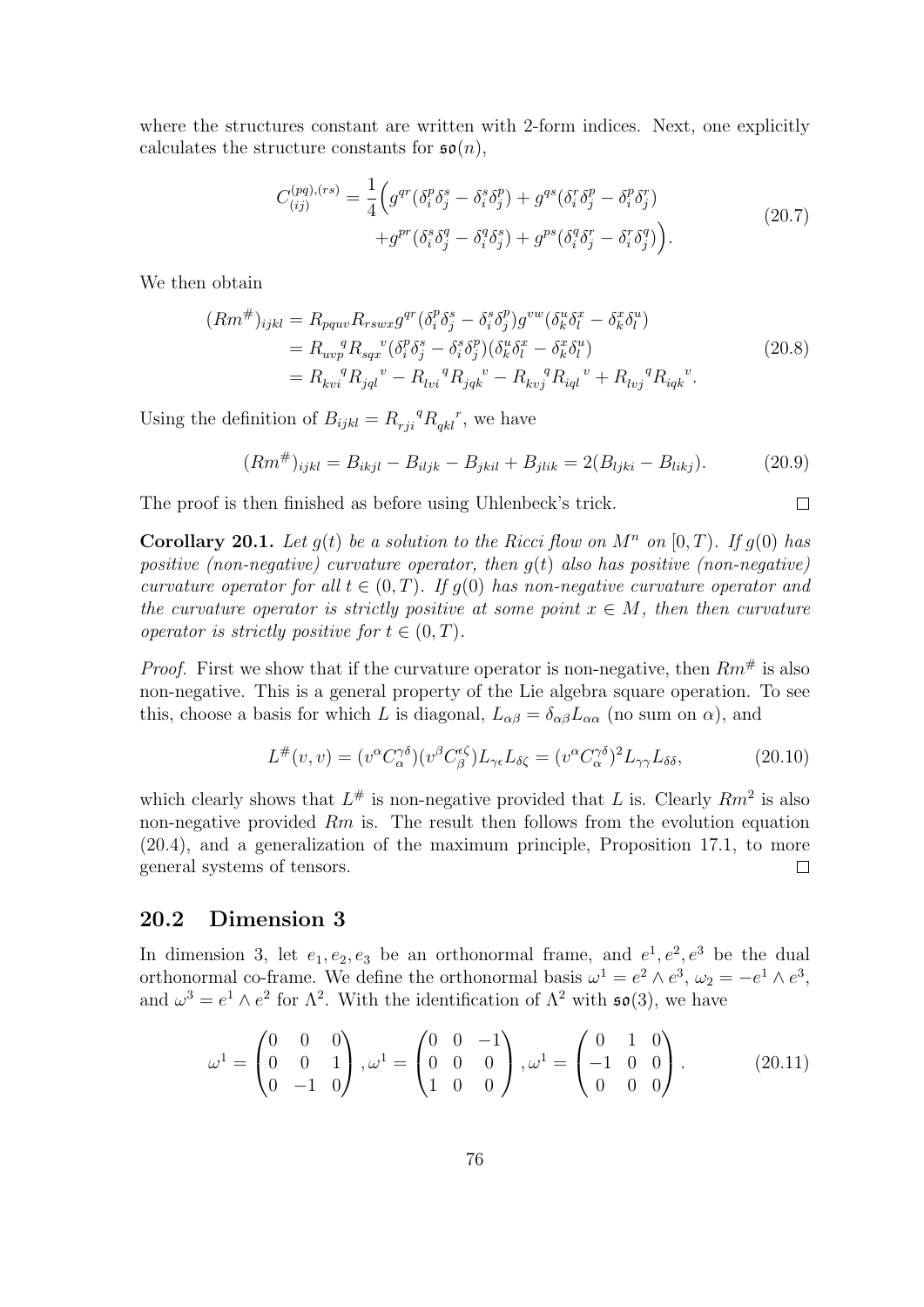The structure constants are given by (20.7), and a computation shows that in this basis, we have

$$
\begin{pmatrix} a & b & c \\ b & d & e \\ c & e & f \end{pmatrix}^{\#} = \begin{pmatrix} df - e^2 & ce - bf & be - cd \\ ce - bf & af - c^2 & bc - ae \\ be - cd & bc - ae & ad - b^2 \end{pmatrix}
$$
 (20.12)

Consider the associated ODE

$$
\frac{d}{dt}\mathbb{M} = \mathbb{M}^2 + \mathbb{M}^\#.
$$
\n(20.13)

As we saw in the maximum principle for nonlinear equations, Proposition 15.3, solutions of Ricci flow can be compared to solution of this ODE. If we choose a basis which diagonalizes the curvature operator, and label the eigenvalues

$$
\lambda(0) \ge \mu(0) \ge \nu(0),\tag{20.14}
$$

Then the ODE system becomes

$$
\frac{d}{dt}\begin{pmatrix} \lambda & & \\ & \mu & \\ & & \nu \end{pmatrix} = \begin{pmatrix} \lambda^2 & & \\ & \mu^2 & \\ & & \nu^2 \end{pmatrix} + \begin{pmatrix} \mu\nu & & \\ & \lambda\nu & \\ & & \lambda\mu \end{pmatrix} . \tag{20.15}
$$

Simple algebra shows that

$$
\frac{d}{dt}(\lambda - \mu) = (\lambda - \mu)(\lambda + \mu - \nu)
$$
\n(20.16)

$$
\frac{d}{dt}(\mu - \nu) = (\mu - \nu)(-\lambda + \mu + \nu).
$$
 (20.17)

So the difference of the eigenvalues has a nice evolution equation. Hamilton proves that if the initial metric has positive Ricci tensor, then the Ricci eigenvalues become more and more pinched as  $t \to T_{max}$ , and in fact the metric, after rescaling, converges to a constant sectional curvature metric. The main tool is the maximum principle, and comparison with ODE solutions.

**Theorem 20.2** (Hamilton [Ham82]). If  $(M^3, g)$  is a compact three-manifold with positive Ricci tensor, then the normalized Ricci flow convergences exponentially fast to a constant positive curvature metric as  $t \to \infty$ .

The remaining details can be found in [CK04, Chapter 6].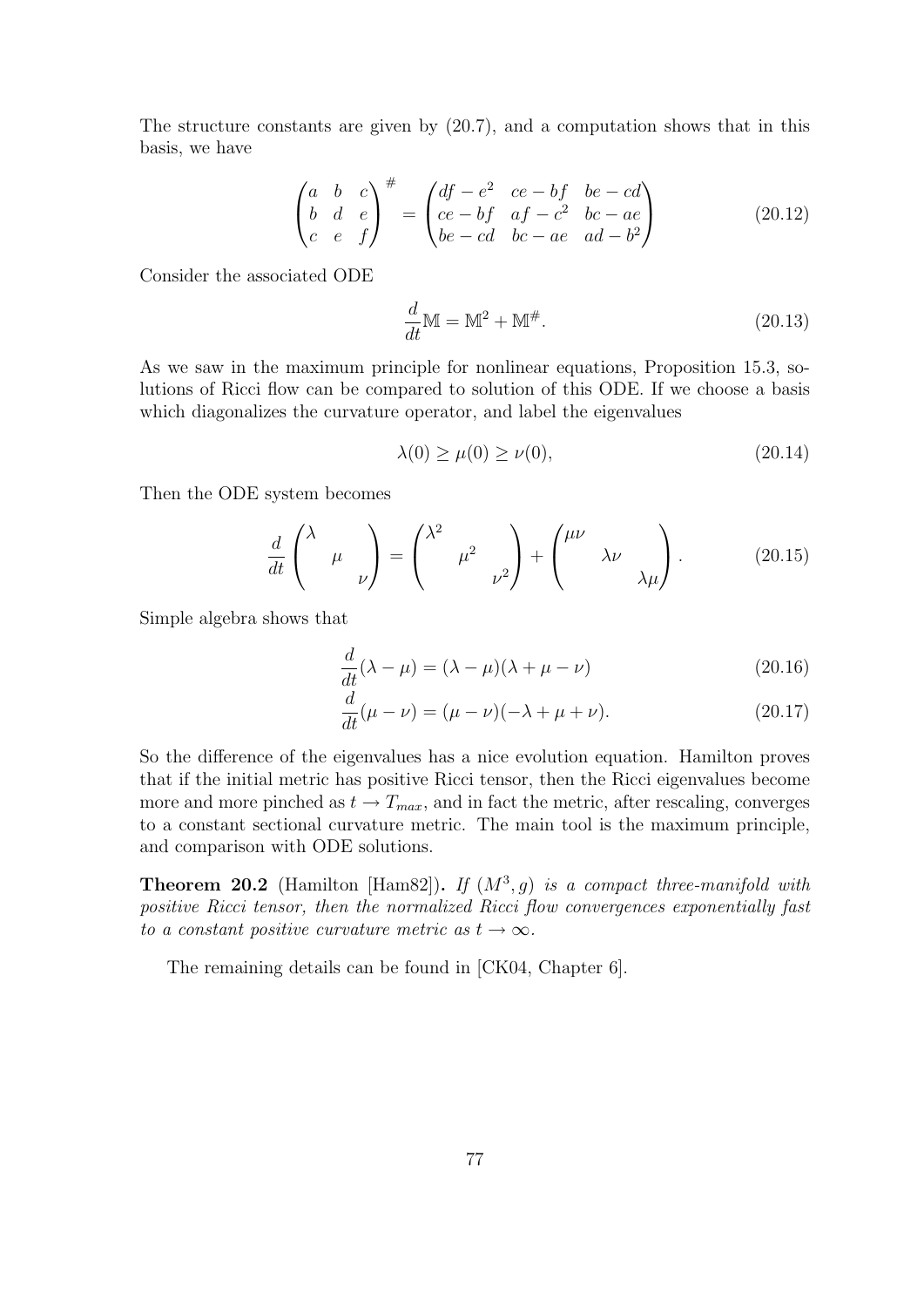# 21 Lecture 20

## 21.1 Conformal geometry

Let  $u : M \to \mathbb{R}$ . Then  $\tilde{g} = e^{-2u}g$ , is said to be *conformal* to g.

Proposition 21.1. The Christoffel symbols transform as

$$
\tilde{\Gamma}^i_{jk} = g^{il} \Big( - (\partial_j u) g_{lk} - (\partial_k u) g_{lj} + (\partial_l u) g_{jk} \Big) + \Gamma^i_{jk}.
$$
\n(21.1)

Invariantly,

$$
\tilde{\nabla}_X Y = \nabla_X Y - du(X)Y - du(Y)X + g(X,Y)\nabla u.
$$
\n(21.2)

Proof. Using (2.31), we compute

$$
\tilde{\Gamma}^{i}_{jk} = \frac{1}{2} \tilde{g}^{il} \left( \partial_{j} \tilde{g}_{kl} + \partial_{k} \tilde{g}_{jl} - \partial_{l} \tilde{g}_{jk} \right)
$$
\n
$$
= \frac{1}{2} e^{2u} g^{il} \left( \partial_{j} (e^{-2u} g_{kl}) + \partial_{k} (e^{-2u} g_{jl}) - \partial_{l} (e^{-2u} g_{jk}) \right)
$$
\n
$$
= \frac{1}{2} e^{2u} g^{il} \left( -2e^{-2u} (\partial_{j} u) g_{kl} - 2e^{-2u} (\partial_{k} u) e^{-2u} g_{jl} + 2e^{-2u} (\partial_{l} u) g_{jk} \right)
$$
\n
$$
+ e^{-2u} \partial_{j} (g_{kl}) + e^{-2u} \partial_{k} (g_{jl}) - e^{-2u} \partial_{l} (g_{jk}) \right)
$$
\n
$$
= g^{il} \left( -(\partial_{j} u) g_{kl} - (\partial_{k} u) g_{jl} + (\partial_{l} u) g_{jk} \right) + \Gamma^{i}_{jk}.
$$
\n(21.3)

This is easily seen to be equivalent to the invariant expression.

**Proposition 21.2.** The  $(0, 4)$ -curvature tensor transforms as

$$
\tilde{Rm} = e^{-2u} \Big[ Rm + \left( \nabla^2 u + du \otimes du - \frac{1}{2} |\nabla u|^2 g \right) \otimes g \Big]. \tag{21.4}
$$

*Proof.* Recall the formula  $(3.28)$  for the  $(1, 3)$  curvature tensor

$$
\tilde{R}_{ijk}^{l} = \partial_i(\tilde{\Gamma}_{jk}^l) - \partial_j(\tilde{\Gamma}_{ik}^l) + \tilde{\Gamma}_{im}^l \tilde{\Gamma}_{jk}^m - \tilde{\Gamma}_{jm}^l \tilde{\Gamma}_{ik}^m.
$$
\n(21.5)

 $\Box$ 

Take a normal coordinate system for the metric g at a point  $x \in M$ . All computations below will be evaluated at  $x$ . Let us first consider the terms with derivatives of Christoffel symbols, we have

$$
\partial_i(\tilde{\Gamma}^l_{jk}) - \partial_j(\tilde{\Gamma}^l_{ik}) = \partial_i \Big[ g^{lp} \Big( -(\partial_j u) g_{pk} - (\partial_k u) g_{pj} + (\partial_p u) g_{jk} \Big) + \Gamma^l_{jk} \Big] \n- \partial_j \Big[ g^{lp} \Big( -(\partial_i u) g_{kp} - (\partial_k u) g_{ip} + (\partial_p u) g_{ik} \Big) + \Gamma^l_{ik} \Big] \n= g^{lp} \Big( -(\partial_i \partial_j u) g_{pk} - (\partial_i \partial_k u) g_{pj} + (\partial_i \partial_p u) g_{jk} \Big) + \partial_i(\Gamma^l_{jk}) \n- g^{lp} \Big( -(\partial_j \partial_i u) g_{kp} - (\partial_j \partial_k u) g_{ip} + (\partial_j \partial_p u) g_{ik} \Big) - \partial_j(\Gamma^l_{ik}) \n= g^{lp} \Big( -(\partial_i \partial_k u) g_{pj} + (\partial_i \partial_p u) g_{jk} + (\partial_j \partial_k u) g_{ip} - (\partial_j \partial_p u) g_{ik} \Big) + R_{ijk}^l.
$$
\n
$$
(21.6)
$$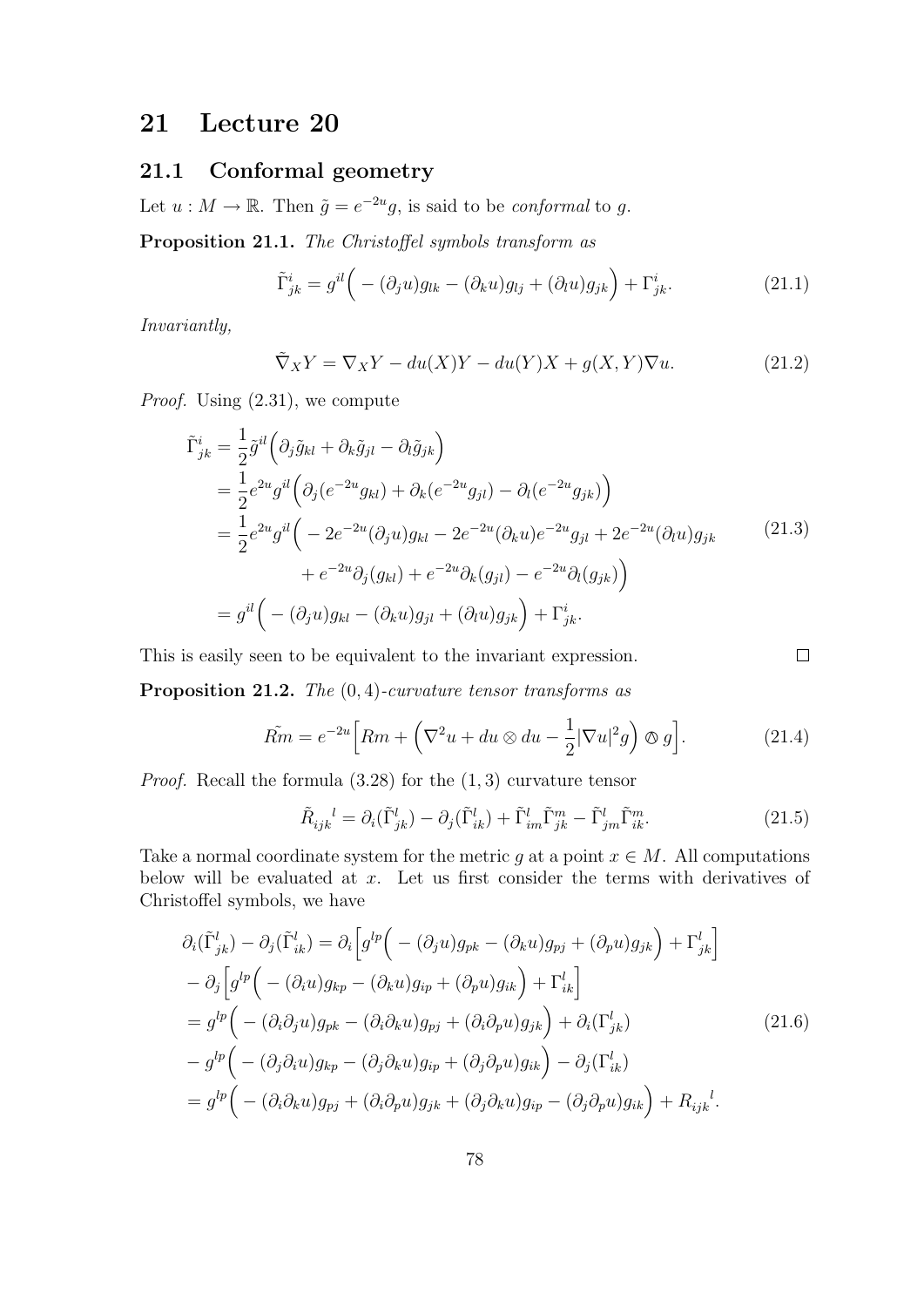A simple computation shows this is

$$
\partial_i(\tilde{\Gamma}^l_{jk}) - \partial_j(\tilde{\Gamma}^l_{ik}) = g^{lp}(\nabla^2 u \otimes g)_{ijpk} + R_{ijk}^{\quad l}.
$$
 (21.7)

Next, we consider the terms that are quadratic Christoffel terms.

$$
\tilde{\Gamma}^l_{im}\tilde{\Gamma}^m_{jk} - \tilde{\Gamma}^l_{jm}\tilde{\Gamma}^m_{ik} = g^{lp} \Big( -(\partial_i u)g_{mp} - (\partial_m u)g_{ip} + (\partial_p u)g_{im} \Big) \times g^{mr} \Big( -(\partial_j u)g_{kr} - (\partial_k u)g_{jr} + (\partial_r u)g_{jk} \Big) \n-g^{lp} \Big( -(\partial_j u)g_{mp} - (\partial_m u)g_{jp} + (\partial_p u)g_{jm} \Big) \times g^{mr} \Big( -(\partial_i u)g_{kr} - (\partial_k u)g_{ir} + (\partial_r u)g_{ik} \Big).
$$
\n(21.8)

Terms in the first product which are symmetric in  $i$  and  $j$  will cancel with the corresponding terms of the second product, so this simplifies to

$$
\tilde{\Gamma}_{im}^{l}\tilde{\Gamma}_{jk}^{m} - \tilde{\Gamma}_{jm}^{l}\tilde{\Gamma}_{ik}^{m}
$$
\n
$$
= g^{lp}g^{mr} \Big( (\partial_{i}u)g_{mp}(\partial_{j}u)g_{kr} + (\partial_{m}u)g_{ip}(\partial_{k}u)g_{jr} + (\partial_{p}u)g_{im}(\partial_{r}u)g_{jk} + (\partial_{i}u)g_{mp}(\partial_{k}u)g_{jr} - (\partial_{i}u)g_{mp}(\partial_{r}u)g_{jk} + (\partial_{m}u)g_{ip}(\partial_{j}u)g_{kr} - (\partial_{m}u)g_{ip}(\partial_{r}u)g_{jk} - (\partial_{p}u)g_{im}(\partial_{j}u)g_{kr} - (\partial_{p}u)g_{im}(\partial_{k}u)g_{jr} - \text{same 9 terms with i and j exchanged} \Big) \qquad (21.9)
$$
\n
$$
= g^{lp} \Big( (\partial_{i}u)(\partial_{j}u)g_{kp} + (\partial_{j}u)(\partial_{k}u)g_{ip} + (\partial_{p}u)(\partial_{i}u)g_{jk} + (\partial_{i}u)(\partial_{i}u)g_{jp} - (\partial_{i}u)(\partial_{p}u)g_{jk} + (\partial_{k}u)(\partial_{j}u)g_{ip} - g^{mr}(\partial_{m}u)(\partial_{r}u)g_{ip}g_{jk} - (\partial_{p}u)(\partial_{j}u)g_{ik} - (\partial_{p}u)(\partial_{k}u)g_{ij} - \text{same 9 terms with i and j exchanged} \Big)
$$

The first and ninth terms are symmetric in  $i$  and  $j$ . The fourth and sixth terms, taken together, are symmetric in  $i$  and  $j$ . The third and fifth terms cancel, so we have

$$
\tilde{\Gamma}_{im}^{l}\tilde{\Gamma}_{jk}^{m} - \tilde{\Gamma}_{jm}^{l}\tilde{\Gamma}_{ik}^{m} = g^{lp}((\partial_j u)(\partial_k u)g_{ip} - (\partial_p u)(\partial_j u)g_{ik} - |\nabla u|^2 g_{ip}g_{jk}
$$
\n
$$
-\text{ same 3 terms with i and j exchanged}\bigg). \tag{21.10}
$$

Writing out the last term, we have

$$
\tilde{\Gamma}_{im}^l \tilde{\Gamma}_{jk}^m - \tilde{\Gamma}_{jm}^l \tilde{\Gamma}_{ik}^m = g^{lp} \Big( (\partial_j u)(\partial_k u) g_{ip} - (\partial_i u)(\partial_k u) g_{jp} - (\partial_p u)(\partial_j u) g_{ik} + (\partial_p u)(\partial_i u) g_{jk} - |\nabla u|^2 g_{ip} g_{jk} + |\nabla u|^2 g_{jp} g_{ik} \Big). \tag{21.11}
$$

Another simple computation shows this is

$$
\tilde{\Gamma}_{im}^l \tilde{\Gamma}_{jk}^m - \tilde{\Gamma}_{jm}^l \tilde{\Gamma}_{ik}^m = g^{lp} \left[ \left( du \otimes du - \frac{1}{2} |\nabla u|^2 \right) \otimes g \right]_{ijpk}.
$$
\n(21.12)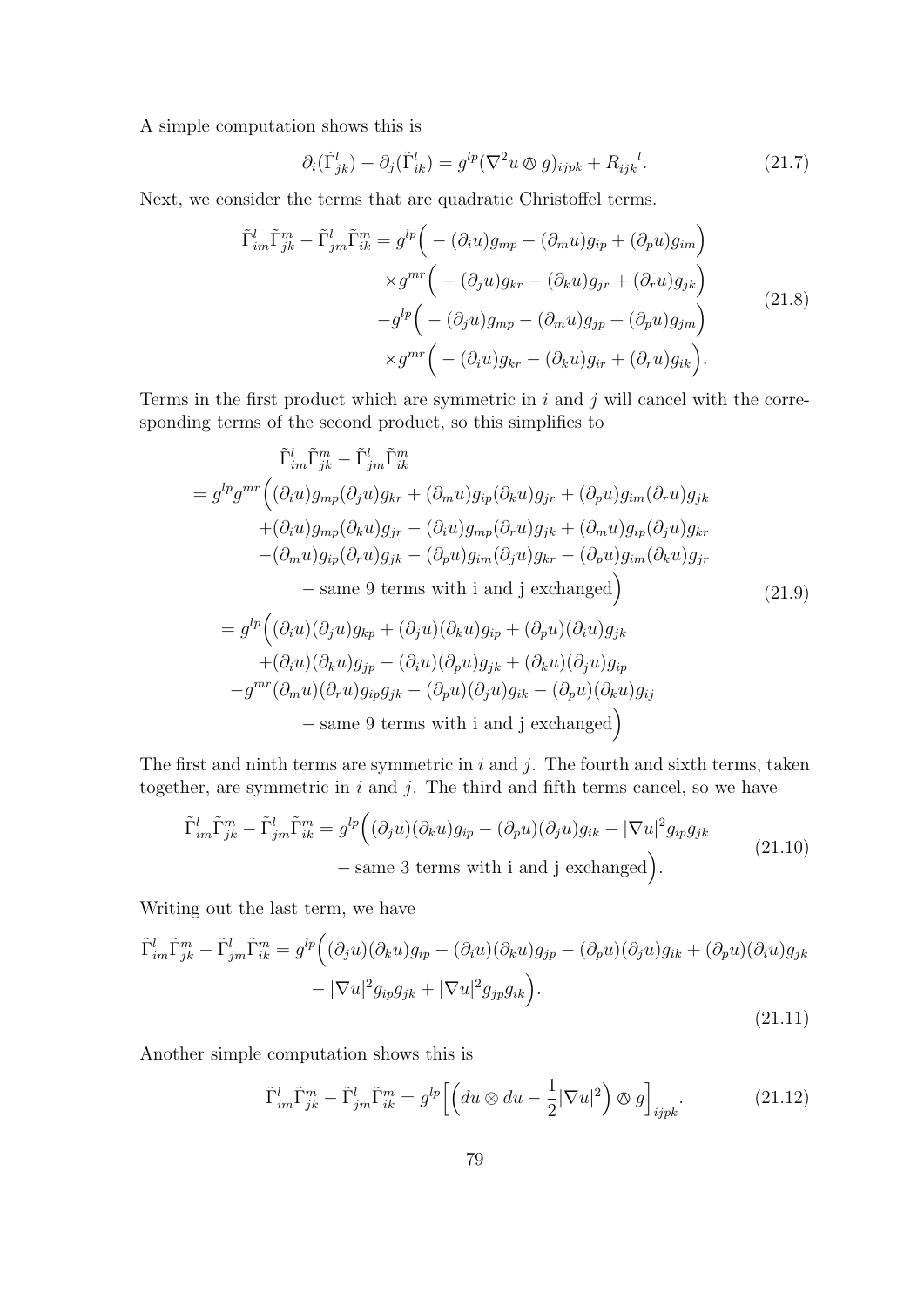Adding together (21.7) and (21.12), we have

$$
\tilde{R}_{ijk}^{\quad l} = g^{lp} \left[ \left( \nabla^2 u + du \otimes du - \frac{1}{2} |\nabla u|^2 \right) \otimes g \right]_{ijpk} + R_{ijk}^{\quad l}.\tag{21.13}
$$

We lower the the index on the right using the metric  $\tilde{g}_{lp}$ , to obtain

$$
\tilde{R}_{ijpk} = e^{-2u} \left[ \left( \nabla^2 u + du \otimes du - \frac{1}{2} |\nabla u|^2 \right) \otimes g \right]_{ijpk} = e^{-2u} R_{ijpk}, \tag{21.14}
$$

and we are done.

**Proposition 21.3.** Let  $\tilde{g} = e^{-2u}g$ . The (1,3) Weyl tensor is conformally invariant. The (0, 4) Weyl tensor transforms as

$$
\tilde{W}_{ijkl} = e^{-2u} W_{ijkl}.
$$
\n
$$
(21.15)
$$

 $\Box$ 

The Schouten  $(0, 2)$  tensor transforms as

$$
\tilde{A} = \nabla^2 u + du \otimes du - \frac{1}{2} |\nabla u|^2 g + A.
$$
\n(21.16)

The Ricci  $(0, 2)$  tensor transforms as

$$
\tilde{Ric} = (n-2)\left(\nabla^2 u + \frac{1}{n-2}(\Delta u)g + du \otimes du - |\nabla u|^2 g\right) + Ric.
$$
 (21.17)

The scalar curvature transforms as

$$
\tilde{R} = e^{2u} \Big( 2(n-1)\Delta u - (n-1)(n-2)|\nabla u|^2 + R \Big). \tag{21.18}
$$

Proof. We expand (21.13) in terms of Weyl,

$$
\tilde{W}_{ijk}^l + (\tilde{A} \otimes \tilde{g})_{ijk}^l = g^{lp} \Big[ \Big( \nabla^2 u + du \otimes du - \frac{1}{2} |\nabla u|^2 \Big) \otimes g \Big]_{ijpk} + W_{ijk}^l + (A \otimes g)_{ijk}^l. \tag{21.19}
$$

Note that

$$
(\tilde{A} \otimes \tilde{g})_{ijk}^{\quad l} = \tilde{g}^{lp} (\tilde{A} \otimes e^{-2u} g)_{ijpk}
$$
  
=  $g^{lp} (\tilde{A} \otimes g)_{ijpk}.$  (21.20)

We can therefore rewrite (21.19) as

$$
\tilde{W}_{ijk}^l - W_{ijk}^l = g^{lp} \Big[ \Big( -\tilde{A} + \nabla^2 u + du \otimes du - \frac{1}{2} |\nabla u|^2 + A \Big) \otimes g \Big]_{ijpk} . \tag{21.21}
$$

In dimension 2 and 3 the right hand side is zero, so the left hand side is also. In any dimension, recall from Section 4.2, that the left hand side is in  $Ker(c)$ , and the right hand side is in  $Im(\psi)$  (with respect to either g or  $\tilde{g}$ ). This implies that both sides must vanish. To see this, assume  $R \in Ker(c) \cap Im(\psi)$ . Then  $R = h \otimes g$ , so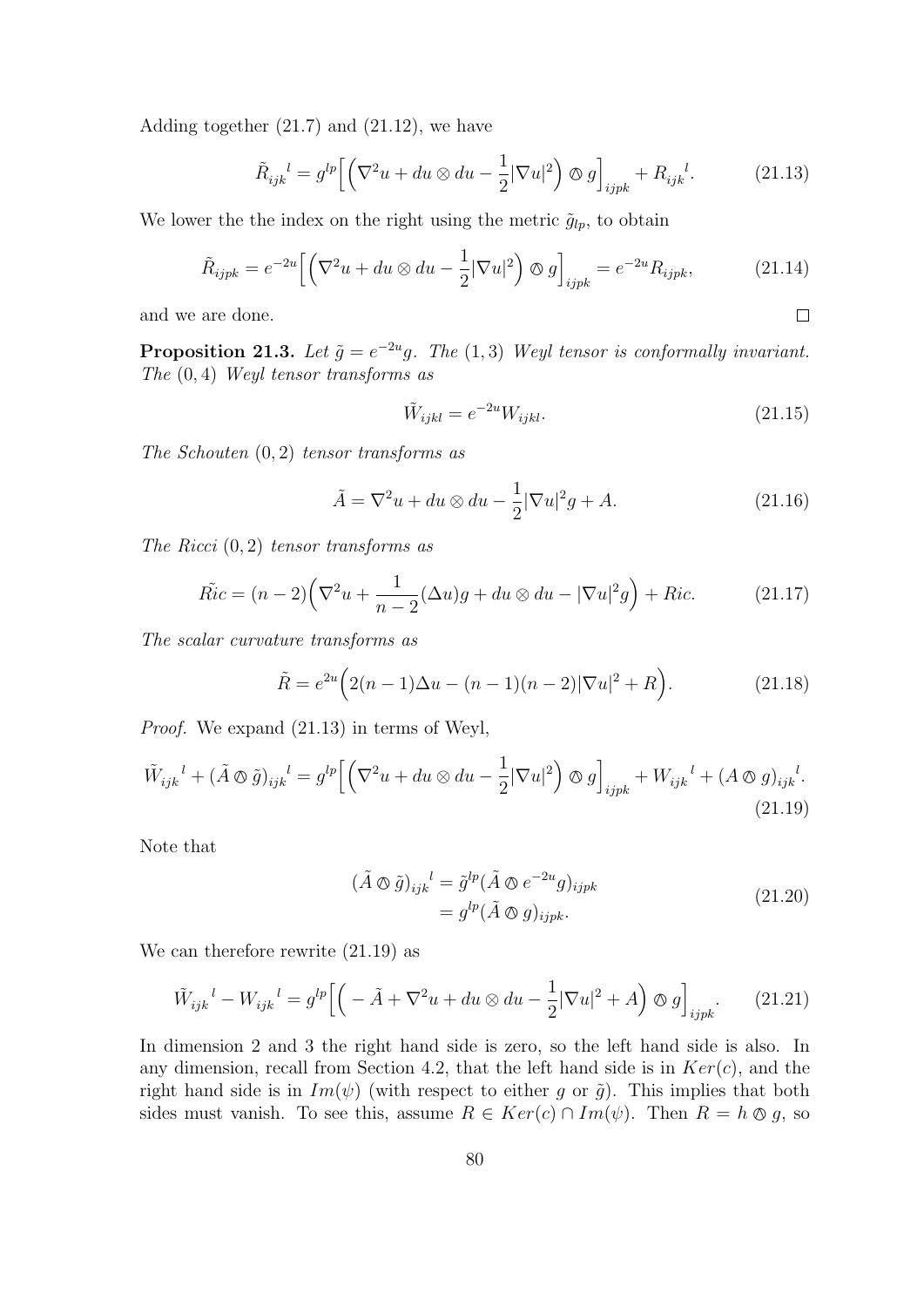$c(R) = (n-2)h + tr(h)g = 0$ , which implies that  $h = 0$  for  $n \neq 2$ . This implies conformal invariance of  $Weyl$ , and also the formula for the conformal transformation of the Schouten tensor. We lower an index of the Weyl,

$$
\tilde{W}_{ijkl} = \tilde{g}_{pk} \tilde{W}_{ijl}^{\ \ p} = e^{-2u} g_{pk} W_{ijl}^{\ \ p} = e^{-2u} W_{ijkl},\tag{21.22}
$$

which proves (21.15). We have the formula

$$
\left(-\tilde{A} + \nabla^2 u + du \otimes du - \frac{1}{2}|\nabla u|^2 + A\right) \otimes g = 0.
$$
 (21.23)

Recall that  $c(A \otimes g) = (n-2)A + tr(A)g = Ric$ , so we obtain

$$
-\tilde{Ric} + (n-2)(\nabla^2 u + du \otimes du - \frac{1}{2}|\nabla u|^2) + (\Delta u)g + (1 - \frac{n}{2})|\nabla u|^2 + Ric = 0,
$$
\n(21.24)

which implies (21.17). Finally,

$$
\tilde{R} = \tilde{g}^{-1} \tilde{Ric} = e^{2u} g^{-1} \tilde{Ric} \n= (n-2)e^{2u} \left( \Delta u + \frac{n}{n-2} \Delta u + (1-n) |\nabla u|^2 + R \right) \n= e^{2u} \left( 2(n-1) \Delta u - (n-1)(n-2) |\nabla u|^2 + R \right),
$$
\n(21.25)

which is (21.18).

By writing the conformal factor differently, the scalar curvature equation takes a nice semilinear form, which is the famous Yamabe equation:

**Proposition 21.4.** If  $n \neq 2$ , and  $\tilde{g} = v^{\frac{4}{n-2}}g$ , then

$$
-4\frac{n-1}{n-2}\Delta v + Rv = \tilde{R}v^{\frac{n+2}{n-2}}.
$$
\n(21.26)

*Proof.* We have  $e^{-2u} = v^{\frac{4}{n-2}}$ , which is

$$
u = -\frac{2}{n-2}\ln v.
$$
 (21.27)

Using the chain rule,

$$
\nabla u = -\frac{2}{n-2} \frac{\nabla v}{v},\tag{21.28}
$$

$$
\nabla^2 u = -\frac{2}{n-2} \left( \frac{\nabla^2 v}{v} - \frac{\nabla v \otimes \nabla v}{v^2} \right).
$$
 (21.29)

Substituting these into (21.18), we obtain

$$
\tilde{R} = v^{\frac{-4}{n-2}} \left( -4 \frac{n-1}{n-2} \left( \frac{\Delta v}{v} - \frac{|\nabla v|^2}{v^2} \right) - 4 \frac{n-1}{n-2} \frac{|\nabla v|^2}{v^2} + R \right)
$$
\n
$$
= v^{\frac{-n+2}{n-2}} \left( -4 \frac{n-1}{n-2} \Delta v + R v \right).
$$
\n(21.30)

 $\Box$ 

 $\Box$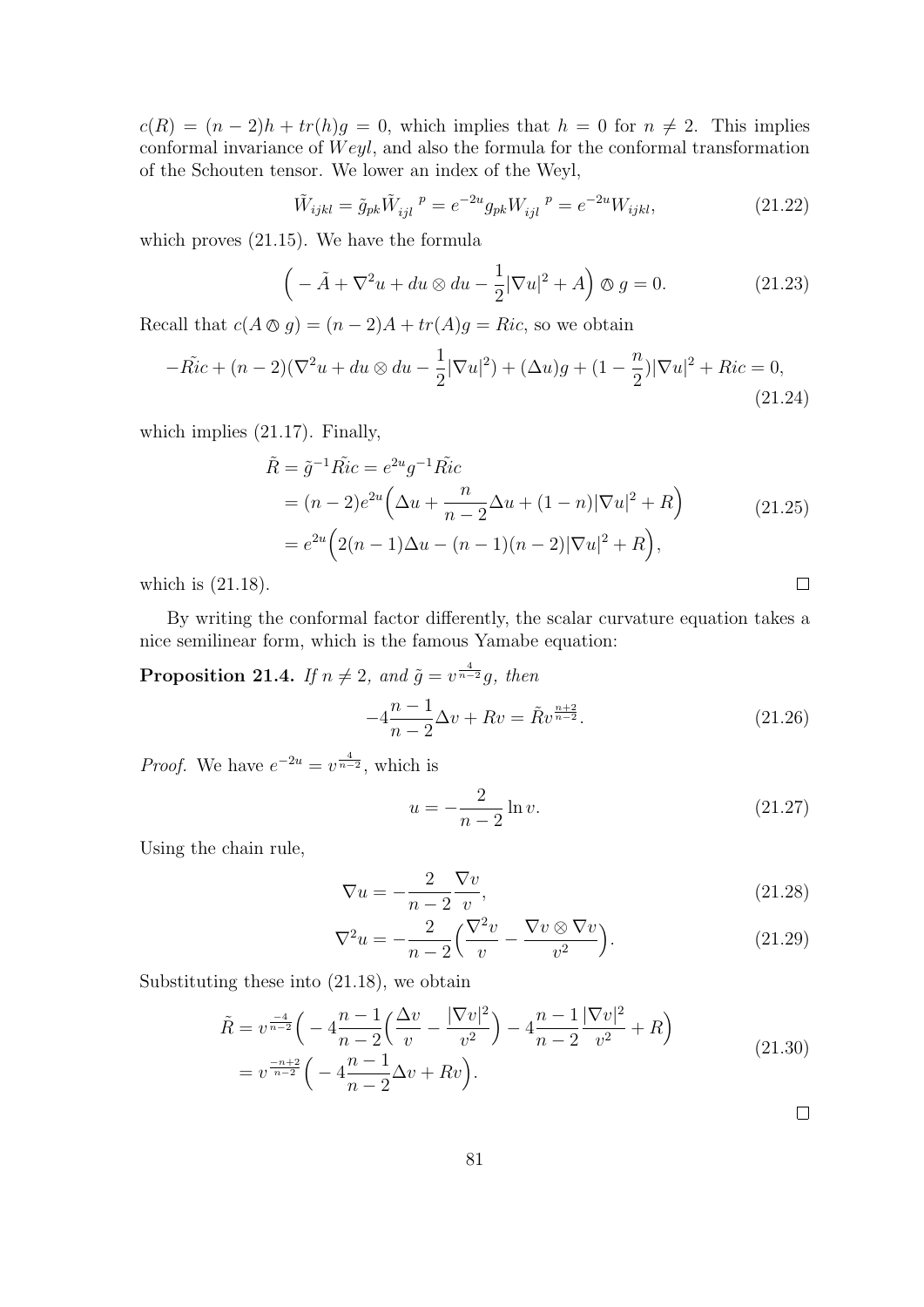**Proposition 21.5.** If  $n = 2$ , and  $\tilde{g} = e^{-2u}g$ , the conformal Gauss curvature equation is

$$
\Delta u + K = \tilde{K}e^{-2u}.\tag{21.31}
$$

*Proof.* This follows from (21.18), and the fact that in dimension 2,  $R = 2K$ .  $\Box$ 

## 21.2 Negative scalar curvature

**Proposition 21.6.** If  $(M, q)$  is compact, and  $R < 0$ , then there exists conformal metric  $\tilde{g} = e^{-2u}g$  with  $\tilde{R} = -1$ .

*Proof.* If  $n > 2$ , we would like to solve the equation

$$
-4\frac{n-1}{n-2}\Delta v + Rv = -v^{\frac{n+2}{n-2}}.\t(21.32)
$$

If  $n > 2$ , let  $p \in M$  be a point where v attains a its global maximum. Then (21.26) evaluated at p becomes

$$
R(p)v(p) \le -(v(p))^{\frac{n+2}{n-2}}.\t(21.33)
$$

Dividing, we obtain

$$
(v(p))^{\frac{4}{n-2}} \le -R(p),\tag{21.34}
$$

which gives an *a priori* upper bound on  $v$ . Similarly, by evaluating a a global minimum point  $q$ , we obtain

$$
(v(p))^{\frac{4}{n-2}} \ge -R(q),\tag{21.35}
$$

which gives an a priori strictly positive lower bound on  $v$ . We have shown there exists a constant  $C_0$  so that  $||v||_{C^0} < C_0$ . The standard elliptic estimate says that there exists a constant  $C$ , depending only on the background metric, such that (see  $[GT01, Chapter 4]$ 

$$
||v||_{C^{1,\alpha}} \leq C(||\Delta v||_{C^0} + ||v||_{C^0})
$$
  
\n
$$
\leq C(||Rv + v^{\frac{n+2}{n-2}}||_{C^0} + CC_0 \leq C_1,
$$
\n(21.36)

where  $C_1$  depends only upon the background metric. Applying elliptic estimates again,

$$
||v||_{C^{3,\alpha}} \le C(||\Delta v||_{C^{1,\alpha}} + ||v||_{C^{1,\alpha}}) \le C_3,
$$
\n(21.37)

where  $C_3$  depends only upon the background metric.

In terms of  $u$ , the equation is

$$
2(n-1)\Delta u - (n-1)(n-2)|\nabla u|^2 + R = -e^{-2u}.
$$
 (21.38)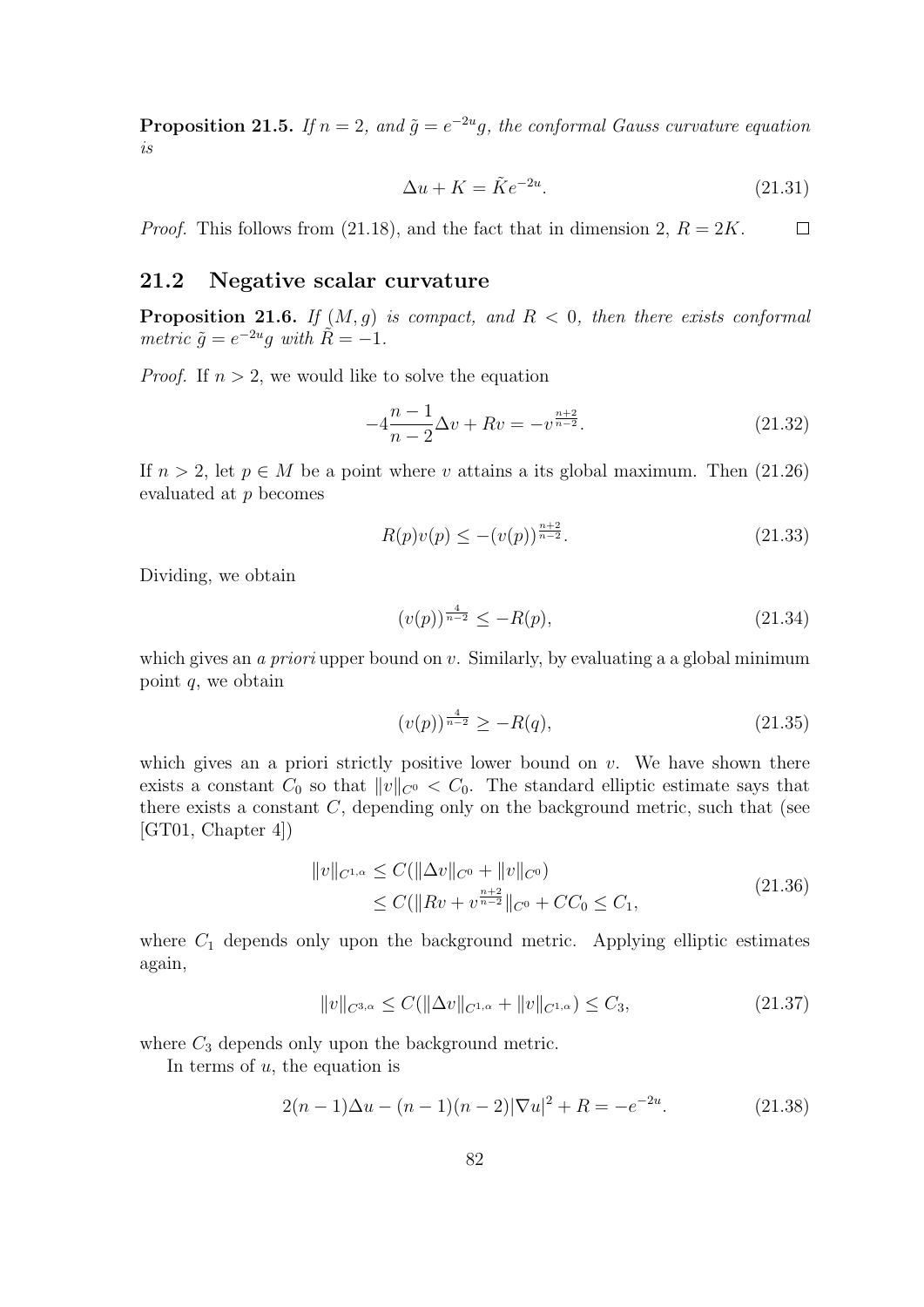Let  $t \in [0, 1]$ , and consider the family of equations

$$
2(n-1)\Delta u - (n-1)(n-2)|\nabla u|^2 + R = ((1-t)R - 1)e^{-2u}.
$$
 (21.39)

Define an operator  $F_t: C^{2,\alpha} \to C^{\alpha}$  by

$$
F_t(u) = 2(n-1)\Delta u - (n-1)(n-2)|\nabla u|^2 + R - ((1-t)R - 1)e^{-2u}.
$$
 (21.40)

Let  $u_t \in C^{2,\alpha}$  satisfy  $F_t(u_t) = 0$ . The linearized operator at  $u_t$ ,  $L_t: C^{2,\alpha} \to C^{\alpha}$ , is given by

$$
L_t(h) = 2(n-1)\Delta h - (n-1)(n-2)2\langle \nabla u, \nabla h \rangle + 2((1-t)R - 1)e^{-2u}h. \quad (21.41)
$$

Notice that the coefficient  $h$  is strictly negative. The maximum principle and linear theory imply that the linearized operator is invertible. Next, define

$$
S = \{ t \in [0, 1] \mid \text{there exists a solution } u_t \in C^{2, \alpha} \text{ of } F_t(u_t) = 0 \}. \tag{21.42}
$$

Since the linearized operator is invertible, the implicit function theorem implies that S is open. Assume  $u_{t_i}$  is a sequence of solutions with  $t_i \to t_0$  as  $i \to \infty$ . The above elliptic estimates imply there exist a constant  $C_4$ , independent of t, such that  $||u_{t_i}||_{C^{3,\alpha}} < C_4$ . By Arzela-Ascoli, there exists  $u_{t_0} \in C^{2,\alpha}$  and a subsequence  $\{j\} \subset \{i\}$ such that  $u_{t_j} \to u_{t_0}$  strongly in  $C^{2,\alpha}$ . The limit  $u_{t_0}$  is a solution at time  $t_0$ . This shows that S is closed. Since the interval [0, 1] is connected, this implies that  $S = [0, 1]$ , and consequently there must exist a solution at  $t = 1$ . In the case  $n = 2$ , the same arugment applied to (21.31) yields a similar a priori estimate, and the proof remains valid.  $\Box$ 

For  $n = 2$ , the Gauss-Bonnet formula says that

$$
\int_{M} K_{g} dV_{g} = 2\pi \chi(M). \tag{21.43}
$$

So the case of negative Gauss curvature in the above theorem can only occur in the case of genus  $q \geq 2$ .

## 22 Lecture 21

#### 22.1 The Yamabe Problem

We just saw that in the strictly negative scalar curvature case, it is easy to conformally deform to constant negative scalar curvature. It turns out that on any compact manifold, one can always deform to a constant scalar curvature metric, without any conditions. For  $n = 2$ , this is implied by the uniformization theorem (however, this can be proved directly using PDE alone). For  $n \geq 3$ , the Yamabe equation takes the form

$$
-4\frac{n-1}{n-2}\Delta v + R \cdot v = \lambda \cdot v^{\frac{n+2}{n-2}},\tag{22.1}
$$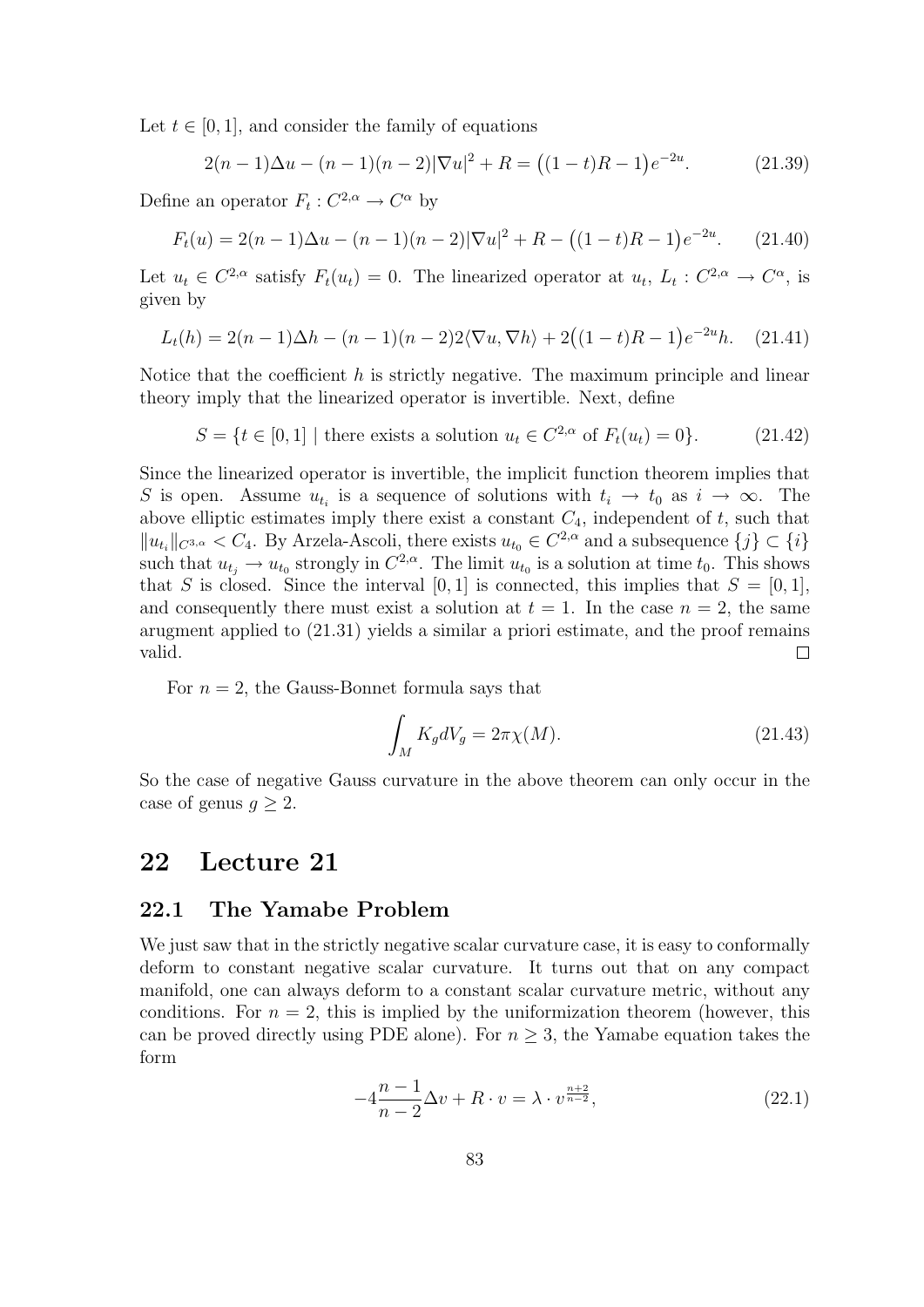where  $\lambda$  is a constant. These are the Euler-Lagrange equations of the Yamabe functional,

$$
\mathcal{Y}(\tilde{g}) = Vol(\tilde{g})^{-\frac{n-2}{n}} \int_{M} R_{\tilde{g}} dvol_{\tilde{g}}, \qquad (22.2)
$$

for  $\tilde{g} \in [g]$ , where  $[g]$  denotes the conformal class of g. An important related conformal invariant is the *Yamabe invariant* of the conformal class  $[q]$ :

$$
Y([g]) \equiv \inf_{\tilde{g} \in [g]} \mathcal{Y}(\tilde{g}).\tag{22.3}
$$

The Yamabe problem has been completely solved through the results of many mathematicians, over a period of approximately thirty years. Initially, Yamabe claimed to have a proof in [Yam60]. The basic strategy was to prove the existence of a minimizer of the Yamabe functional through a sub-critical regularization technique. Subsequently, an error was found by N. Trudinger, who then gave a solution with a smallness assumption on the Yamabe invariant [Tru68]. Later, Aubin showed that the problem is solvable provided that

$$
Y([g]) < Y([g_{round}]),\tag{22.4}
$$

where  $[g_{round}]$  denotes the conformal class of the round metric on the *n*-sphere, and verified this inequality for  $n \geq 6$  and g not locally conformally flat [Aub76b], [Aub76a], [Aub98]. Schoen solved the remaining cases [Sch84]. It is remarkable that Schoen employed the positive mass conjecture from general relativity to solve these remaining most difficult cases. A great reference for the solution of the Yamabe problem is Lee and Parker [LP87].

#### 22.2 Constant curvature

Let g denote the Euclidean metric on  $\mathbb{R}^n, n \geq 3$ , and consider conformal metrics  $\tilde{g} = e^{-2u}g.$ 

**Proposition 22.1.** If  $\tilde{g}$  is Einstein, then there exists constant  $a, b_i, c$ , such that

$$
\tilde{g} = (a|x|^2 + b_i x^i + c)^{-2} g.
$$
\n(22.5)

Proof. For the Schouten tensor, we must have

$$
\tilde{A} = \nabla^2 u + du \otimes du - \frac{1}{2} |\nabla u|^2 g.
$$
\n(22.6)

Let us rewrite the conformal factor as  $\tilde{g} = v^{-2}g$ , that is  $u = \ln v$ . The equation is then written

$$
v^2 \tilde{A} = v \nabla^2 v - \frac{1}{2} |\nabla v|^2 g. \tag{22.7}
$$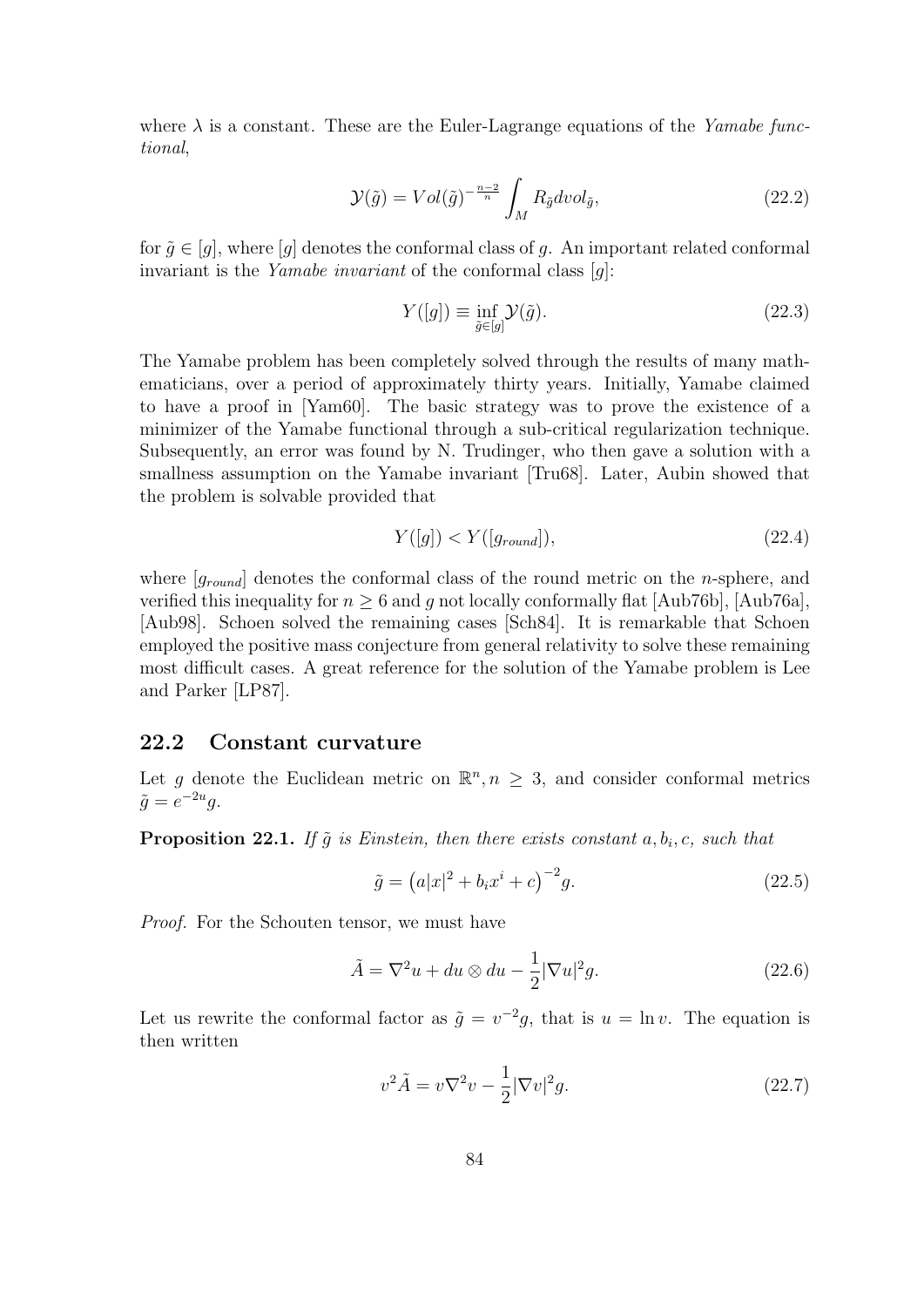Let us assume that  $\tilde{g}$  is Einstein, which is equivalent to  $\tilde{g}$  having constant curvature. In this case, we have

$$
\tilde{A} = \frac{tr(A)}{n}\tilde{g} = \frac{R}{2n(n-1)}v^{-2}g,
$$
\n(22.8)

so we obtain

$$
\frac{K}{2}g = v\nabla^2 v - \frac{1}{2}|\nabla v|^2 g,
$$
\n(22.9)

where  $R = n(n-1)K$ . The off-diagonal equation is

$$
v_{ij} = 0, \ i \neq j,
$$
\n(22.10)

implies that we may write  $v_i = h_i(x_i)$  for some function  $h_i$ . The diagonal entries say that

$$
\frac{K}{2} = v v_{ii} - \frac{1}{2} |\nabla v|^2.
$$
\n(22.11)

Differentiate this in the  $x^j$  direction,

$$
0 = v_j v_{ii} + v v_{iij} - v_i v_{lj}.
$$
\n(22.12)

If  $j = i$ , then we obtain

 $v_{ii} = 0.$  (22.13)

In terms of  $h$ ,

$$
(h_i)_{ii} = 0.\t(22.14)
$$

This implies that

$$
h_i = a_i x_i + b_i, \t\t(22.15)
$$

for some constants  $a_i, b_i$ . If  $j \neq i$ , then  $(22.12)$  is

$$
0 = v_j(v_{ii} - v_{jj}).
$$
\n(22.16)

This says that  $a_i = a_j$  for  $i \neq j$ . This forces v to be of the form

$$
v = a|x|^2 + b_i x^i + c.
$$
 (22.17)

 $\Box$ 

From conformal invariance of the Weyl, we know that  $\tilde{W} = 0$ , so  $\tilde{g}$  being Einstein is equivalent to having constant sectional curvature. The sectional curvature of such a metric is

$$
K = 2vv_{ii} - |\nabla v|^2
$$
  
= 2(a|x|<sup>2</sup> + b<sub>i</sub>x<sup>i</sup> + c)2a - |2ax<sub>i</sub> + b<sub>i</sub>|<sup>2</sup>  
= 4ac - |b|<sup>2</sup>. (22.18)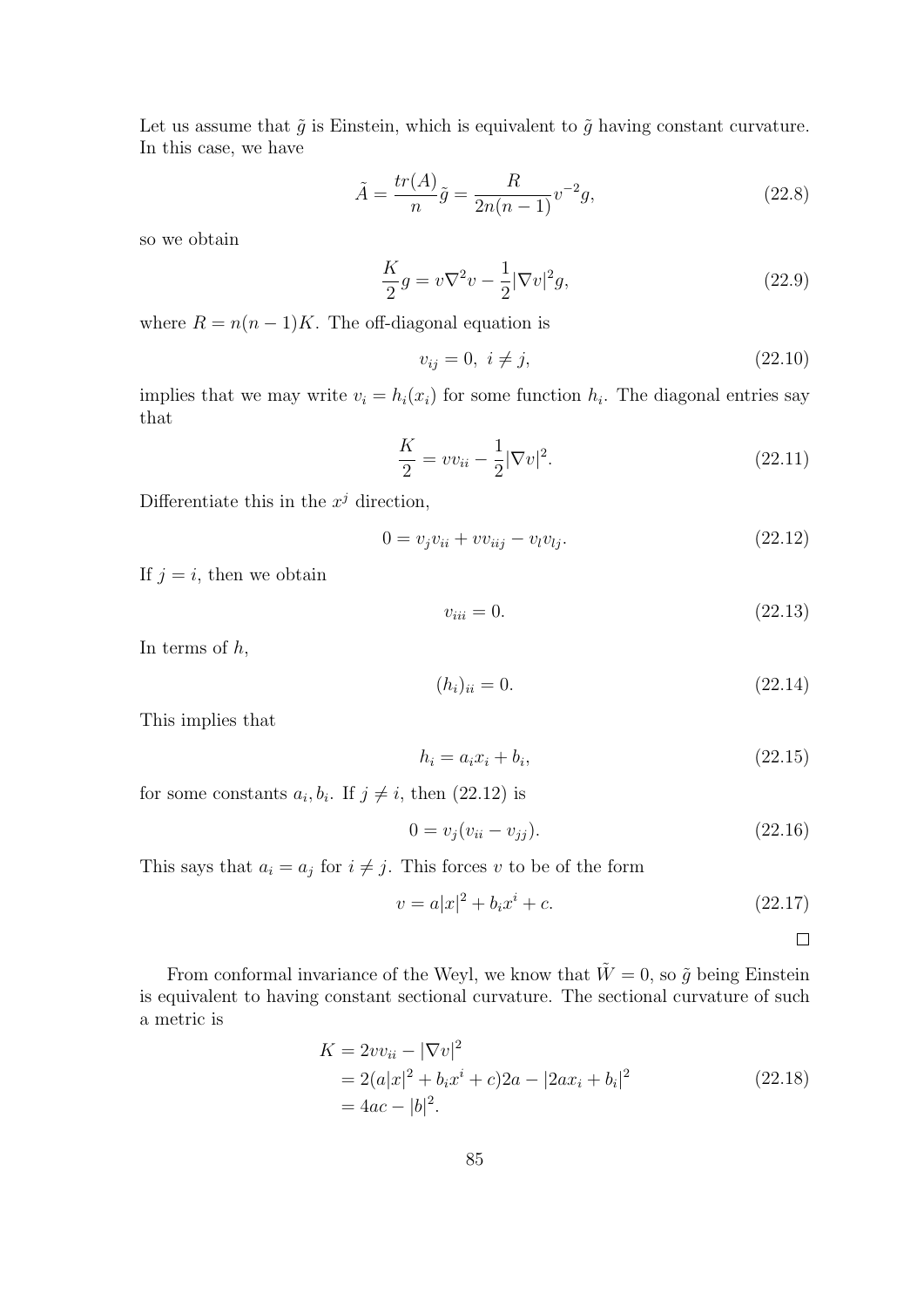If  $K > 0$ , then the discriminant is negative, so there are no real roots, and v is defined on all of  $\mathbb{R}^n$ . The metric

$$
\tilde{g} = \frac{4}{(1+|x|^2)^2}g\tag{22.19}
$$

represents the round metric with  $K = 1$  on  $S<sup>n</sup>$  under stereographic projection. If  $K < 0$  then the solution is defined on a ball, or the complement of a ball, or a half space. The metric

$$
\tilde{g} = \frac{4}{(1 - |x|^2)^2} g \tag{22.20}
$$

is the usual ball model of hyperbolic space, and

$$
\tilde{g} = \frac{1}{x_n^2} g \tag{22.21}
$$

is the upper half space model of hyperbolic space. If  $K = 0$  and  $|b| \neq 0$ , the solution is defined on all of  $\mathbb{R}^n$ .

#### 22.3 Conformal transformations

The case  $K = 0$  of this proposition implies the follow theorem of Liouville.

**Theorem 22.1** (Liouville). For  $n \geq 3$ , then group of conformal transformations of  $\mathbb{R}^n$  is generated by rotations, scalings, translations, and inversions.

*Proof.* Let  $T : \mathbb{R}^n \to \mathbb{R}^n$  be a conformal transformation. Then  $T^*g = v^{-2}g$  for some positive function  $v$ , which says  $v$  is a flat metric which is conformal to the Euclidean metric. By above, we must have  $v = a|x|^2 + b_i x^i + c$ , with  $|b|^2 = 4ac$ . If  $a = 0$ , then  $v = c$ , so T is a scaling composed with an isometry. If  $a \neq 0$ , then

$$
v = \frac{1}{a} \sum_{i} (ax_i + \frac{1}{2}b_i)^2.
$$
 (22.22)

From this it follows that T is a scaling and inversion composed with an isometry.  $\square$ 

We note the following fact: the group of conformal transformations of the round  $S<sup>n</sup>$  is isomorphic to the group of isometric of hyperbolic space  $H<sup>n+1</sup>$ . This is proved by showing that in the ball model of hyperbolic space, isometries of  $H^{n+1}$  restrict to conformal automorphisms of the boundary *n*-sphere. By identifying  $H^{n+1}$  with a component of the unit sphere in  $\mathbb{R}^{n,1}$ , one shows that  $Iso(H^n) = O(n,1)$ . We have some special isomorphisms in low dimensions. For  $n = 1$ ,

$$
SO(2, 1) = PSL(2, \mathbb{R}),\nSO(3, 1) = PSL(2, \mathbb{C})\nSO(5, 1) = PSL(2, \mathbb{H}).
$$
\n(22.23)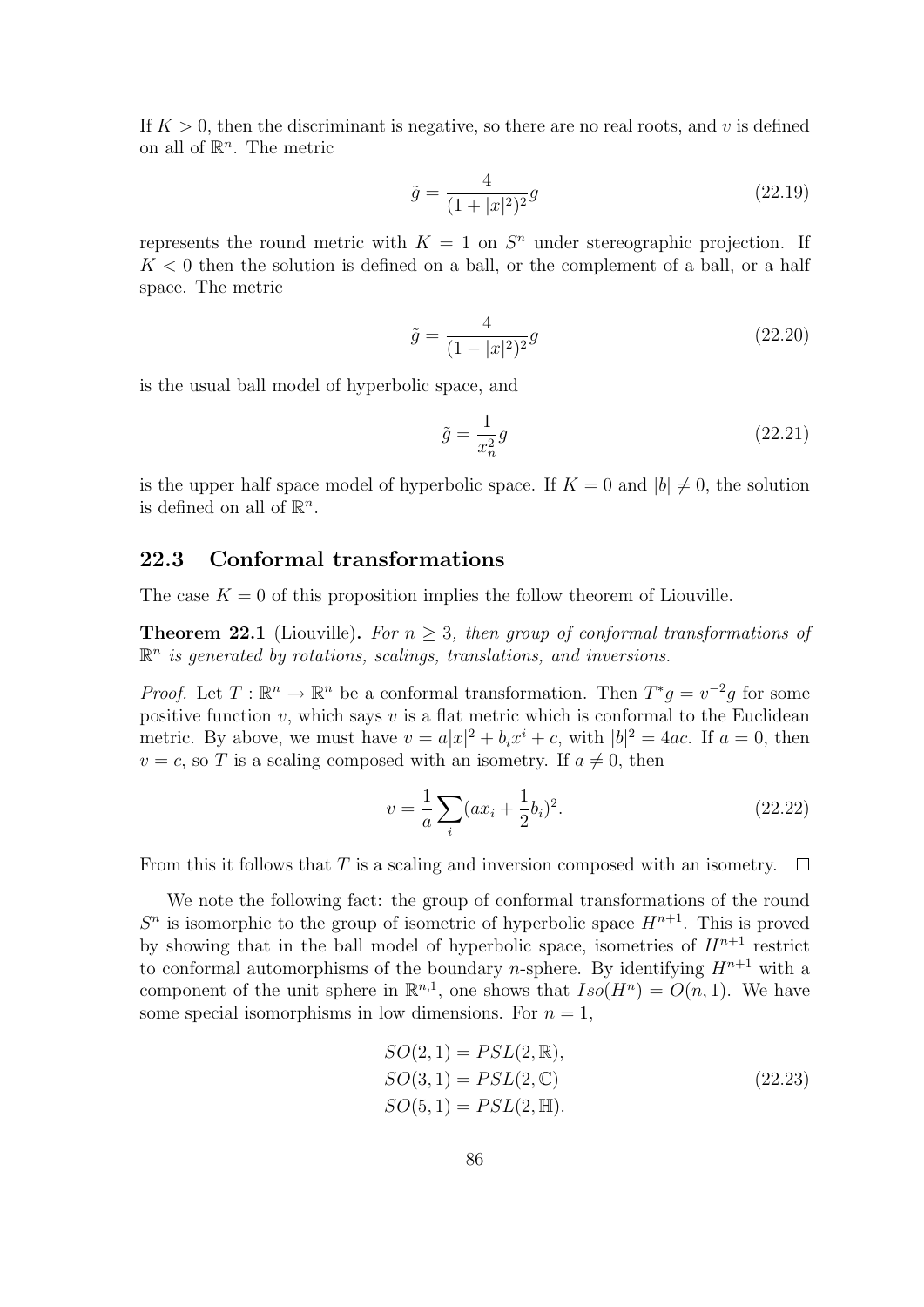For the first case,

$$
g = \begin{pmatrix} a & b \\ c & d \end{pmatrix} \in PSL(2, \mathbb{R})
$$
 (22.24)

acts upon  $H^2$  in the upper half space model by fractional linear transformations

$$
z \mapsto \frac{az+b}{cz+d},\tag{22.25}
$$

where z satisfies  $Im(z) > 0$ . The boundary of  $H^2$  is  $S^1$ , which is identified with 1-dimensional real projective space  $\mathbb{RP}^1$ . The conformal transformations of  $S^1$  are

$$
[r_1, r_2] \mapsto [ar_1 + br_2, cr_1 + dr_2]. \tag{22.26}
$$

It is left as an exercise to find explicit maps from the groups on the right to the isometries of hyperbolic space, and conformal transformations of the sphere in the other two cases.

#### 22.4 Obata Theorem

The metrics in the previous section with  $K = 1$  are none other than the spherical metric. We following characterization of the round metric on  $S<sup>n</sup>$  due to Obata.

**Theorem 22.2** (Obata [Oba72]). Let  $\tilde{g}$  be a constant scalar curvature metric on  $S<sup>n</sup>$ conformal to the standard round metric g. Then  $(S^n, \tilde{g})$  is isometric to  $(S^n, g)$ , plus a scaling.

*Proof.* We write  $g = v^{-2}\tilde{g}$ . The transformation of the Schouten tensor is

$$
A_g = v^{-1}\tilde{\nabla}^2 v - \frac{1}{2v^2} |\tilde{\nabla}v|^2 \tilde{g} + A_{\tilde{g}}.
$$
\n(22.27)

Let  $E = Ric - (R/n)g$  denote the traceless Ricci tensor. In terms of E, we have

$$
0 = E_g = (n-2)v^{-1} \left(\tilde{\nabla}^2 v - \frac{1}{n} (\tilde{\Delta} v) \tilde{g}\right) + E_{\tilde{g}}.
$$
 (22.28)

We integrate

$$
\int_{S^n} v |E_{\tilde{g}}|^2 dV_{\tilde{g}} = -(n-2) \int_{S^n} \left\langle E_{\tilde{g}}, \tilde{\nabla}^2 v - \frac{1}{n} (\tilde{\Delta} v) \tilde{g} \right\rangle dV_{\tilde{g}}
$$
  

$$
= -(n-2) \int_{S^n} \left\langle E_{\tilde{g}}, \tilde{\nabla}^2 v \right\rangle dV_{\tilde{g}}
$$
(22.29)  

$$
= (n-2) \int_{S^n} \left\langle \tilde{\delta} E_{\tilde{g}}, \tilde{\nabla} v \right\rangle dV_{\tilde{g}} = 0,
$$

since  $\delta \tilde{R}c = \frac{1}{2}$  $\frac{1}{2}d\tilde{R} = 0$ , by assumption the  $\tilde{g}$  has constant scalar curvature. We conclude that  $\tilde{g}$  is Einstein. We have shown in (22.20) that the round metric on  $S<sup>n</sup>$ is conformal to the Euclidean metric. From conformal invariance of the Weyl, the round metric therefore has vanishing Weyl tensor. Since  $\tilde{q}$  in conformal to q, it also has vanishing Weyl. This plus the Einstein condition implies  $\tilde{q}$  has constant sectional curvature. Thus  $\tilde{g}$  is isometric to the round metric by [Lee97, Theorem ?], and a scaling fixes the curvature.  $\Box$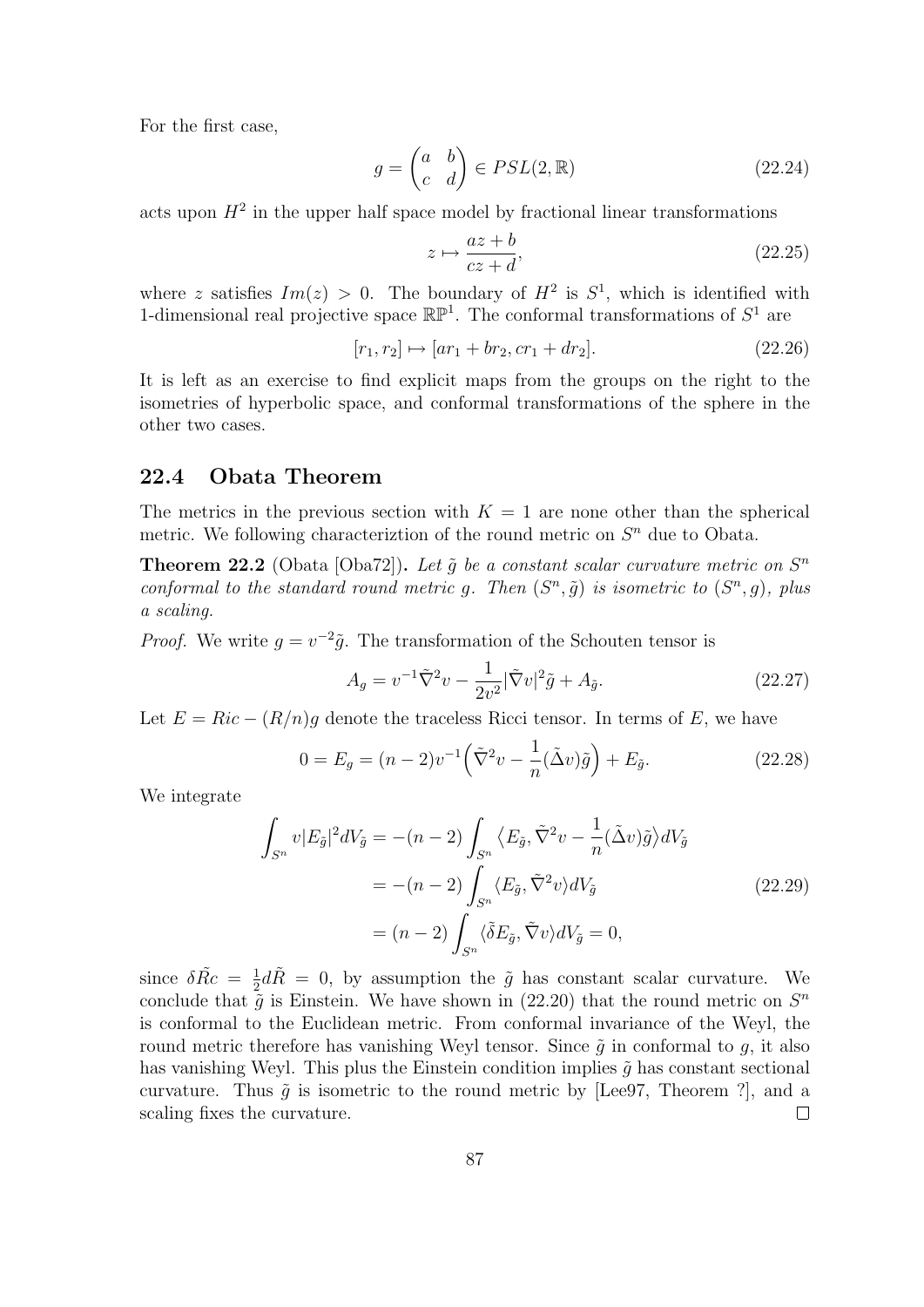We have a further characterization:

**Theorem 22.3** (Obata [Oba72]). Let g be a an Einstein metric. The g is the unique constant scalar curvature metric in its conformal class, unless  $(M, q)$  is conformally equivalent to  $(S<sup>n</sup>, g<sub>round</sub>)$ , in which case there is a  $(n+1)$  parameter family of solutions, all of which is isometric to the round metric, up to scaling.

Proof. From the preceeding proof, we know the any constant scalar metric conformal to an Einstein metric is also Einstein. From (22.28) we thus have a non-zero solution of the equation

$$
\nabla^2 v = \frac{1}{n} (\Delta v) g. \tag{22.30}
$$

This implies  $(M, g)$  is conformal to the round metric, as proved in [?].  $\Box$ 

### 22.5 Differential Bianchi for Weyl

Proposition 22.2. The divergence of the Weyl is given by

$$
\delta W = (n-3)d^{\nabla}A,\tag{22.31}
$$

where A is the Schouten tensor. In coordinates,

$$
\nabla_l W_{jkm}^{\quad l} = (n-3)(\nabla_j A_{km} - \nabla_k A_{jm}).\tag{22.32}
$$

Proof. The divergence of the curvature tensor was given in (4.5)

$$
\nabla_l R_{jkm}^{\ \ l} = \nabla_j R_{km} - \nabla_k R_{jm}.\tag{22.33}
$$

Decomposing the curvature tensor,

$$
\nabla_l W_{jkm}^{\ \ l} + g^{lp}(A \otimes g)_{jkpm}) = \nabla_j R_{km} - \nabla_k R_{jm},\tag{22.34}
$$

which yields the formula

$$
\nabla_l W_{jkm}^l = -g^{lp} \nabla_l (A \otimes g)_{jkm} + \nabla_j R_{km} - \nabla_k R_{jm}
$$
  
=  $-g^{lp} \nabla_l (A_{jp} g_{km} - A_{kp} g_{jm} - A_{jm} g_{kp} + A_{km} g_{jp})$   
+  $\nabla_j ((n-2) A_{km} + \frac{R}{2(n-1)} g_{km}) - \nabla_k ((n-2) A_{jm} + \frac{R}{2(n-1)} g_{jm}).$  (22.35)

The Bianchi identity in terms of A is

$$
\nabla_j A_i^j = \frac{1}{2(n-1)} \nabla_i R. \tag{22.36}
$$

Substituting this in the above expression, we find that all of the scalar curvature terms vanish, and we are left with

$$
\nabla_l W_{jkm}^{\quad l} = (n-3)(\nabla_j A_{km} - \nabla_k A_{jm}).\tag{22.37}
$$

 $\Box$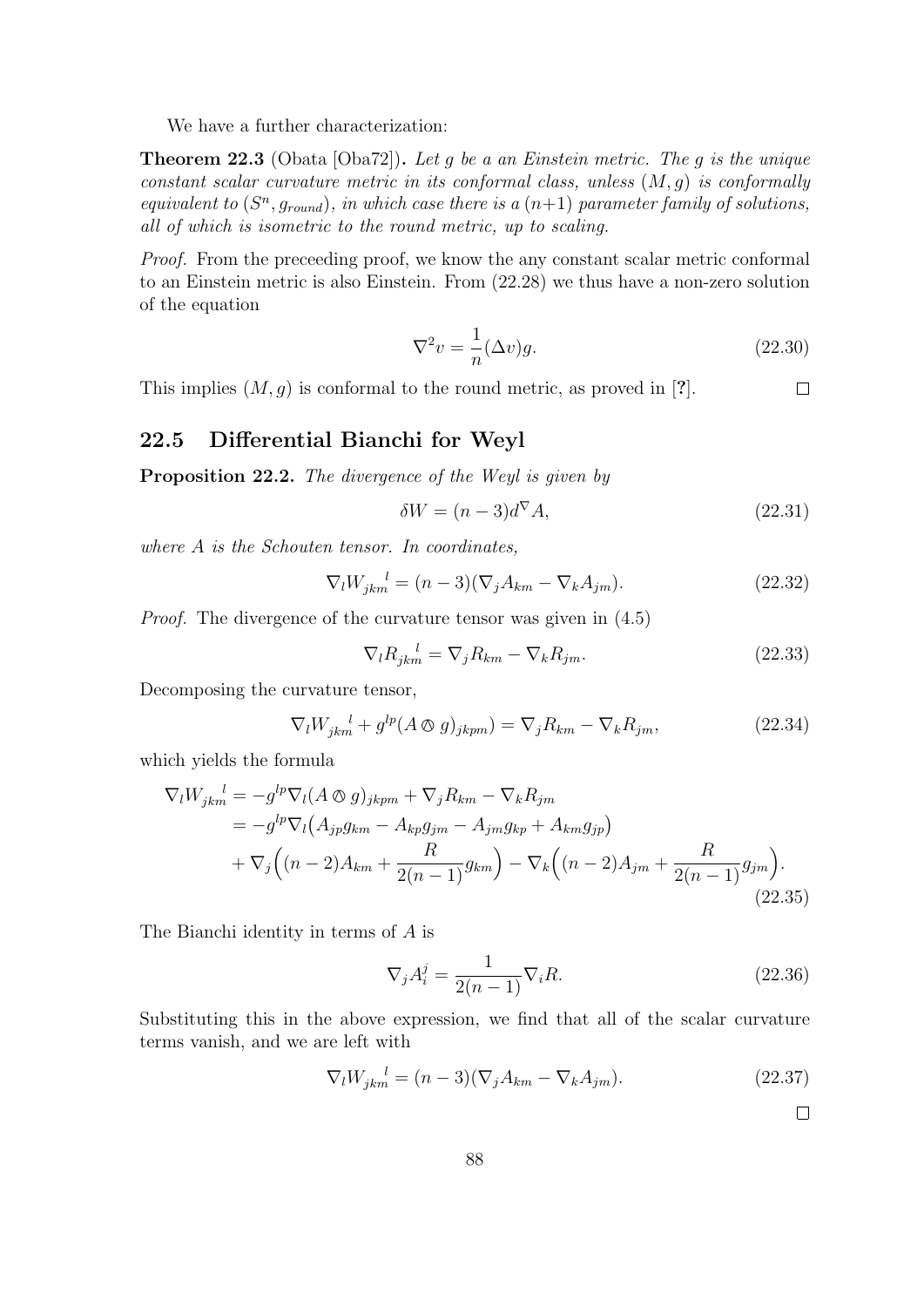## 23 Lecture 22

### 23.1 Local conformal flatness

We define the *Cotton tensor* as

$$
C = d^{\nabla} A,\tag{23.1}
$$

or in coordinates,

$$
C_{ijk} = \nabla_i A_{jk} - \nabla_j A_{ik}.
$$
\n(23.2)

We say a manifold  $(M, g)$  is locally conformal flat if for each point  $p \in M$ , there is a function  $u: U \to \mathbb{R}$  defined in a neighborhood of p such the that metric  $\tilde{g} = e^{-2u}g$  is a flat metric.

**Proposition 23.1.** Let  $(M, g)$  be an n-dimensional Riemannian manifold. If  $n = 2$ , then g is locally conformally flat. If  $n = 3$ , then g is locally conformally flat if and only if the Cotton tensor vanishes. If  $n \geq 4$ , g is locally conformally flat if and only if the Weyl tensor vanishes identically.

*Proof.* For  $n = 2$ , the equation for local conformal flatness is

$$
\Delta u + K = 0. \tag{23.3}
$$

This is just Laplace's equation, which can always be solved locally.

If  $(M, g)$  is locally conformally flat, then for  $n \geq 4$ , the Weyl tensor must vanish from conformal invariance. For  $n = 3$ , local conformal flatness implies we have a solution the equation

$$
\nabla^2 u + du \otimes du - \frac{1}{2} |\nabla u|^2 g + A_g = 0.
$$
 (23.4)

We apply  $d^{\nabla}$  to this equation,

$$
(d^{\nabla} A_g)_{ijk} = \nabla_i A_{jk} - \nabla_j A_{ik}
$$
  
\n
$$
= \nabla_i \left( \nabla_j \nabla_k u + \nabla_j u \nabla_k u - \frac{1}{2} |\nabla u|^2 g_{jk} \right) - \text{ skew in } i \text{ and } j
$$
  
\n
$$
= \nabla_i \nabla_j \nabla_k u + (\nabla_i \nabla_j u)(\nabla_k u) + (\nabla_j u)(\nabla_i \nabla_k u) - (\nabla^l u)(\nabla_l \nabla_i u) g_{jk}
$$
  
\n
$$
- \text{ skew in } i \text{ and } j
$$
  
\n
$$
= \nabla_i \nabla_j \nabla_k u + (\nabla_j u)(\nabla_i \nabla_k u) - (\nabla^l u)(\nabla_l \nabla_i u) g_{jk}
$$
  
\n
$$
- \text{ skew in } i \text{ and } j
$$
  
\n
$$
= -R_{ijk}{}^p \nabla_p u + (\nabla_j u)(\nabla_i \nabla_k u) - (\nabla^l u)(\nabla_l \nabla_i u) g_{jk}
$$
  
\n
$$
- (\nabla_i u)(\nabla_j \nabla_k u) + (\nabla^l u)(\nabla_l \nabla_j u) g_{ik}
$$
\n(23.5)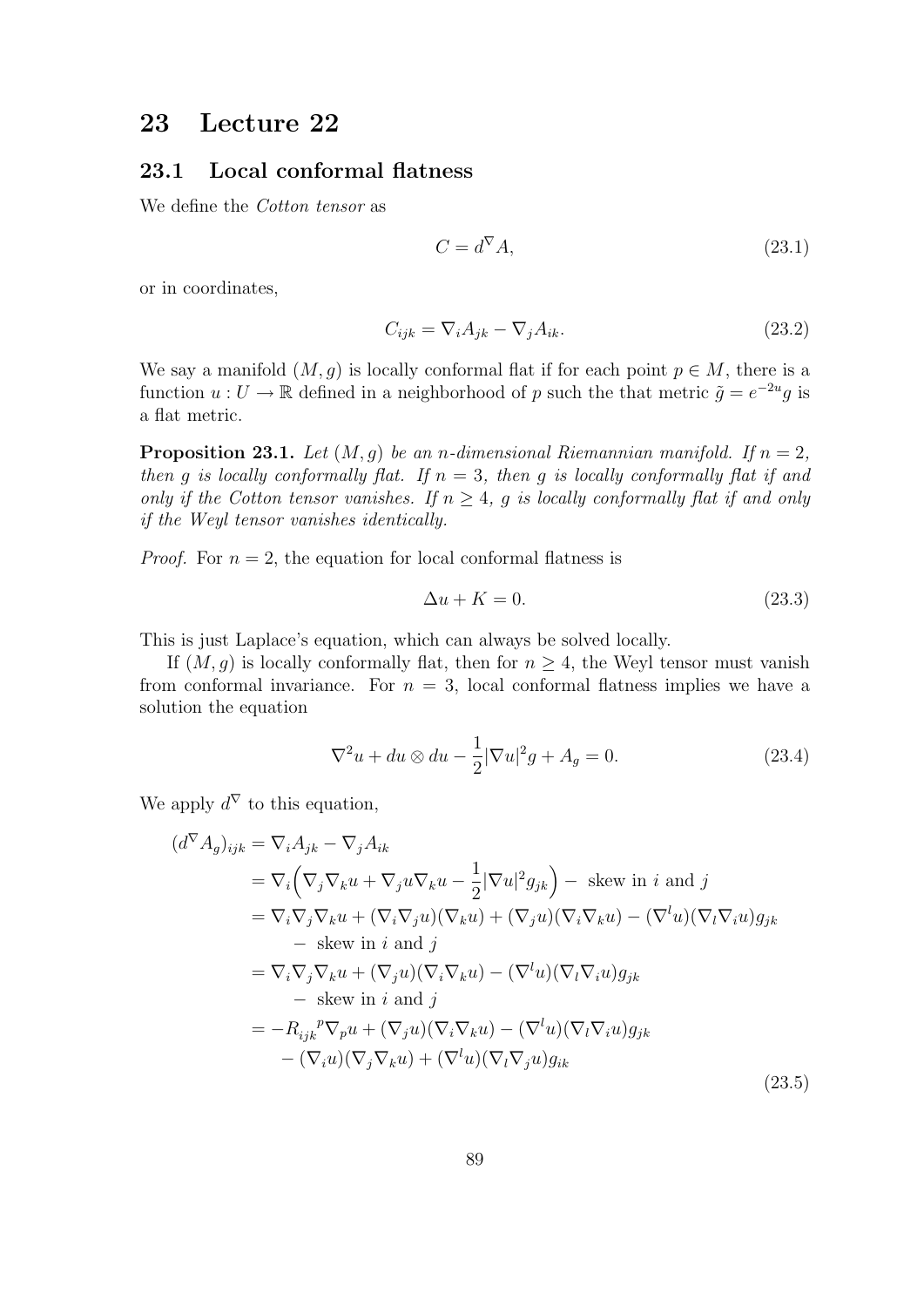The first term is

$$
-R_{ijk}{}^{p}\nabla_{p}u = -g^{pl}R_{ijkl}\nabla_{p}u
$$
  
= 
$$
-g^{pl}(A_{il}g_{jk} - A_{jl}g_{ik} - A_{ik}g_{jl} + A_{jk}g_{il})\nabla_{p}u
$$
  
= 
$$
-A_{il}g_{jk}\nabla^{l}u + A_{jl}g_{ik}\nabla^{l}u + A_{ik}\nabla_{j}u - A_{jk}\nabla_{i}u.
$$
 (23.6)

Substituting (23.4), we find that all term cancel, and thus

$$
d^{\nabla} A_g = 0 \tag{23.7}
$$

is a necessary condition in dimension 3.

Finally, we deal with the sufficiency. By Proposition 22.2, the Cotton tensor vanishes also in case  $n \geq 4$ . We must find a solution of the equation

$$
\nabla^2 u = -du \otimes du + \frac{1}{2} |\nabla u|^2 g - A_g. \tag{23.8}
$$

From classical tensor calculus, the integrability condition for this overdetermined system is exactly the vanishing of the Cotton tensor [?].

Another way to see this is to think of  $du = \alpha$  as a 1-form. The equation is then

$$
\nabla \alpha = -\alpha \otimes \alpha + \frac{1}{2} |\alpha|^2 g - A_g. \tag{23.9}
$$

In local coordinates,

$$
(\nabla \alpha)_{ij} = \partial_i \alpha_j - \Gamma^k_{ij} \alpha_k, \qquad (23.10)
$$

so this overdetermined system looks like

$$
\partial_i \alpha_j = f_{ij}(\alpha_1, \dots, \alpha_n) + h_{ij}.
$$
\n(23.11)

The vanishing of the Cotton tensor is exactly the integrability condition required in the Frobenius Theorem [?, Chapter 6].  $\Box$ 

#### 23.2 Examples

Besides constant sectional curvature metrics, there are two other commonly found examples of locally conformally flat metrics. First, the product of two constant sectional curvature metrics, on manifolds M and N with  $K_M = 1$ , and  $K_N = -1$ , respectively, is locally conformally flat. To see this, note we can write the product metric

$$
g_{M \times N} = g_M + g_N. \tag{23.12}
$$

Since the sectional curvatures are constant, we have

$$
g_M = \frac{1}{2} g_M \otimes g_M, \text{ and } g_N = -\frac{1}{2} g_N \otimes g_N,
$$
 (23.13)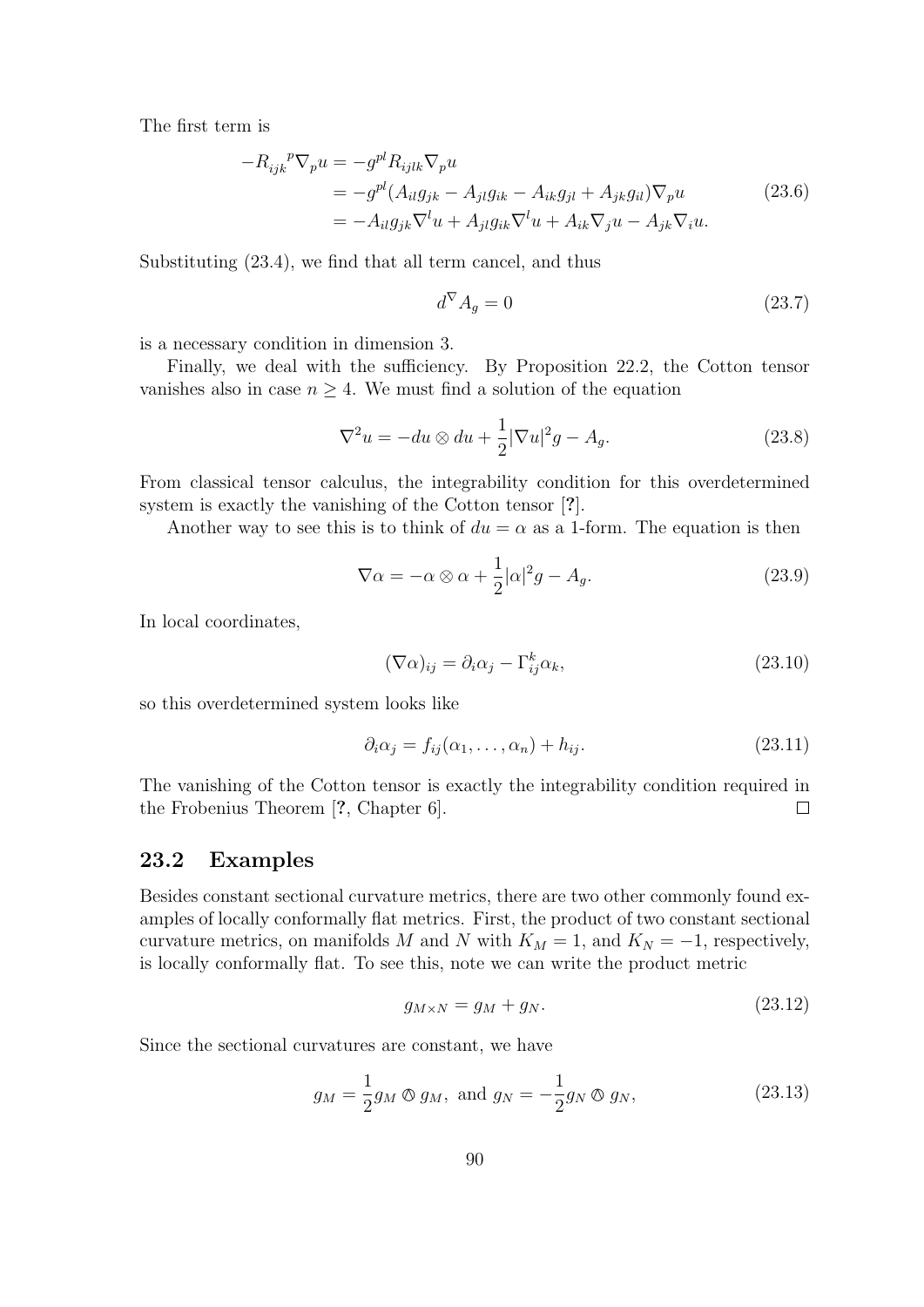so

$$
R_{M\times N} = R_M + R_N = \frac{1}{2} \left( g_M \otimes g_M - g_N \otimes g_N \right)
$$
  
= 
$$
\frac{1}{2} (g_M + g_N) \otimes (g_M - g_N)
$$
  
= 
$$
\frac{1}{2} g_{M\times N} \otimes (g_M - g_N)
$$
  
= 
$$
\frac{1}{2} \Psi (g_M - g_N),
$$
 (23.14)

and therefore the Weyl tensor vanishes.

We can actually exhibit such metrics directly as follows. Topologically,

$$
\mathbb{R}^{p+q} \setminus \mathbb{R}^{q-1} = \{ \mathbb{R}^{p+1} \setminus \{0\} \} \times \mathbb{R}^{q-1}
$$
  
=  $S^p \times \mathbb{R}^+ \times \mathbb{R}^{q-1}$   
=  $S^p \times H^q$ , (23.15)

Let us endow this space with the metric  $g = r^{-2} g_{\mathbb{R}^{p+q}}$ , where

$$
r^2 = \sum_{i=1}^{p+1} x_i^2,\tag{23.16}
$$

and  $g_{\mathbb{R}^{p+q}}$  is the Euclidean metric on  $\mathbb{R}^{p+q}$ . This metric is conformal to the Euclidean metric, so by definition is locally conformally flat. Let  $g_{S_p}$  denote the standard metric on the unit sphere  $S^p \subset \mathbb{R}^{p+1}$ . We can rewrite our metric as

$$
g = \frac{1}{r^2} \left( dr^2 + r^2 g_{S^p} + \sum_{i=p+2}^{p+q} dx_i^2 \right) = g_{S^p} + \frac{1}{r^2} \left( dr^2 + \sum_{i=p+2}^{p+q} dx_i^2 \right),\tag{23.17}
$$

and we see the left hand side is the product metric of  $g_{S_p}$  with the hyperbolic upper half space  $H<sup>q</sup>$ .

The second example is the product of a manifold of constant sectional curvature with  $S<sup>1</sup>$  or  $\mathbb R$ . To see that this is locally conformally flat, we again write

$$
R_{M \times \mathbb{R}} = \frac{K}{2} g_M \otimes g_M
$$
  
= 
$$
\frac{K}{2} (g_M + dx^2) \otimes (g_M - dx^2),
$$
 (23.18)

since  $dx^2 \otimes dx^2 = 0$ , thus the Weyl tensor vanishes.

# 24 Lecture 23

### 24.1 Conformal invariants

**Proposition 24.1.** For  $n = 3$ , the Cotton tensor is conformally invariant. That is, under the transformation  $\tilde{g} = e^{-2u}g$ ,

$$
\tilde{C} = C.\t(24.1)
$$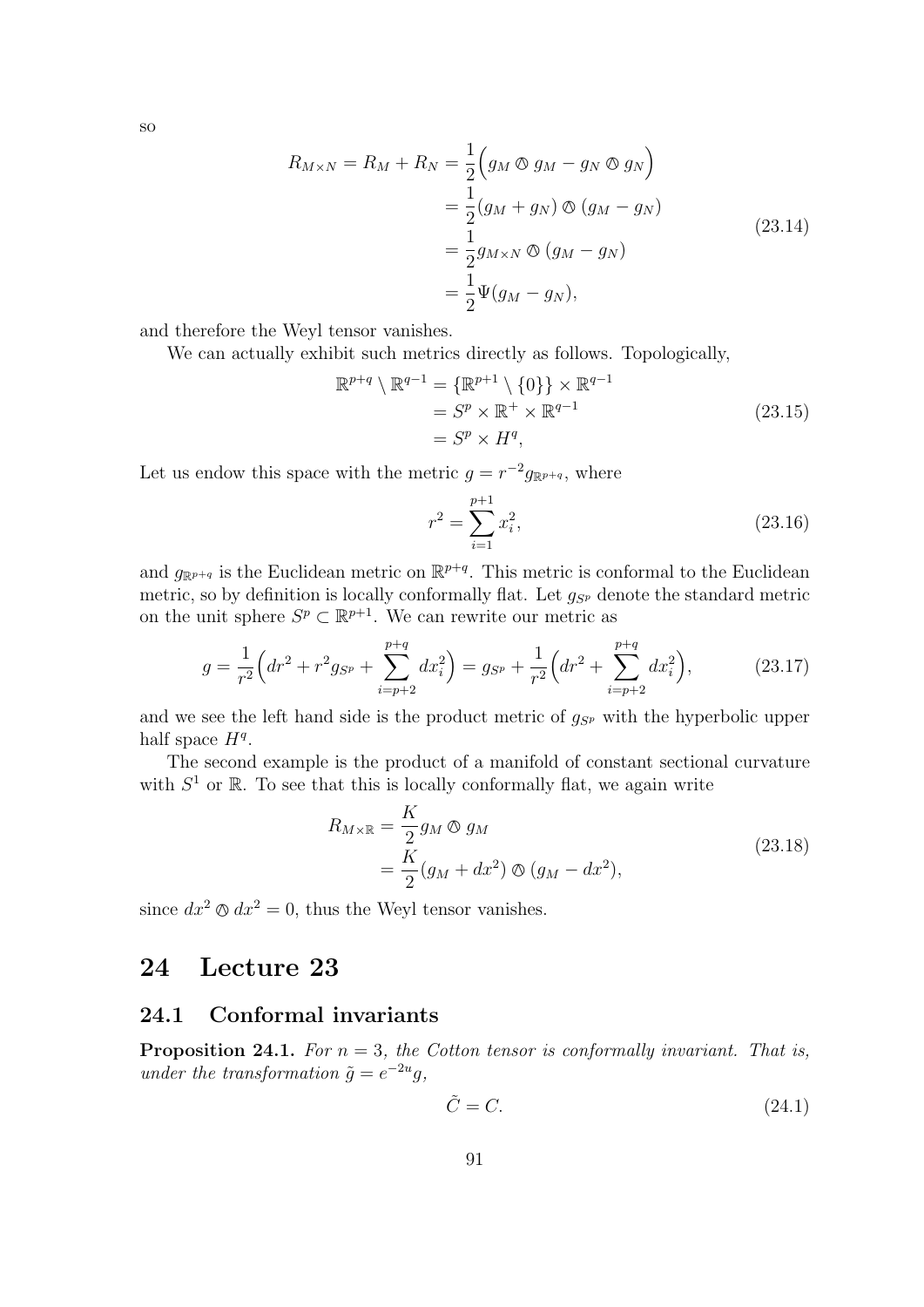Proof. This is a calculation, very similar to the calulation performed in the proof of Proposition 23.1. In that proof we assumed that

$$
\nabla^2 u + du \otimes du - \frac{1}{2} |\nabla u|^2 g + A_g = 0,
$$
\n(24.2)

but here we have that

$$
\nabla^2 u + du \otimes du - \frac{1}{2} |\nabla u|^2 g + A_g = \tilde{A}.
$$
 (24.3)

That computation shows that

$$
d^{\nabla} \left( \nabla^2 u + du \otimes du - \frac{1}{2} |\nabla u|^2 g + A_g \right) =
$$
  
\n
$$
d^{\nabla} A_g - \tilde{A}_{il} g_{jk} \nabla^l u + \tilde{A}_{jl} g_{ik} \nabla^l u + \tilde{A}_{ik} \nabla_j u - \tilde{A}_{jk} \nabla_i u,
$$
\n(24.4)

since  $W = 0$  when  $n = 3$ . So we have that

$$
(d^{\nabla}\tilde{A})_{ijk} = (d^{\nabla}A_g)_{ijk} - \tilde{A}_{il}g_{jk}\nabla^l u + \tilde{A}_{jl}g_{ik}\nabla^l u + \tilde{A}_{ik}\nabla_j u - \tilde{A}_{jk}\nabla_i u.
$$
 (24.5)

Next, we compute

$$
(d^{\tilde{\nabla}}\tilde{A})_{ijk} = \tilde{\nabla}_i \tilde{A}_{jk} - \tilde{\nabla}_j \tilde{A}_{ik}
$$
  
=  $\partial_i \tilde{A}_{jk} - \Gamma^{\tilde{p}}_{ij} \tilde{A}_{pk} - \Gamma^{\tilde{p}}_{ik} \tilde{A}_{jp}$  - skew in *i* and *j*  
=  $\partial_i \tilde{A}_{jk} - \Gamma^{\tilde{p}}_{ik} \tilde{A}_{jp}$  - skew in *i* and *j*. (24.6)

Recall the formula (21.1) for the conformal change of Christoffel symbol:

$$
\tilde{\Gamma}^i_{jk} = g^{il} \Big( - (\partial_j u) g_{lk} - (\partial_k u) g_{lj} + (\partial_l u) g_{jk} \Big) + \Gamma^i_{jk}.
$$
\n(24.7)

Substituting this, we obtain

$$
(d^{\tilde{\nabla}}\tilde{A})_{ijk} = (d^{\nabla}\tilde{A})_{ijk} - g^{pl} \Big( -(\partial_i u)g_{lk} - (\partial_k u)g_{li} + (\partial_l u)g_{ik} \Big) \tilde{A}_{jp} - \text{skew in } i \text{ and } j
$$
  
\n
$$
= (d^{\nabla}\tilde{A})_{ijk} + (\partial_i u) \tilde{A}_{jk} + (\partial_k u) \tilde{A}_{ji} - (\nabla^l u)g_{ik}\tilde{A}_{jl} - \text{skew in } i \text{ and } j
$$
  
\n
$$
= (d^{\nabla}\tilde{A})_{ijk} + (\partial_i u) \tilde{A}_{jk} - (\nabla^l u)g_{ik}\tilde{A}_{jl} - (\partial_j u) \tilde{A}_{ik} + (\nabla^l u)g_{jk}\tilde{A}_{il}.
$$
\n(24.8)

Comparing terms, we are done.

**Proposition 24.2.** For  $n \geq 4$ , the quantity

$$
\int_{M} |Weyl_{g}|^{\frac{n}{2}}dV_{g},\tag{24.9}
$$

 $\Box$ 

is conformally invariant. For  $n = 3$ , the quantity

$$
\int_{M} |C_g| dV_g = \int_{M} \sqrt{\langle C_g, C_g \rangle_g} dV_g,\tag{24.10}
$$

is a conformal invariant.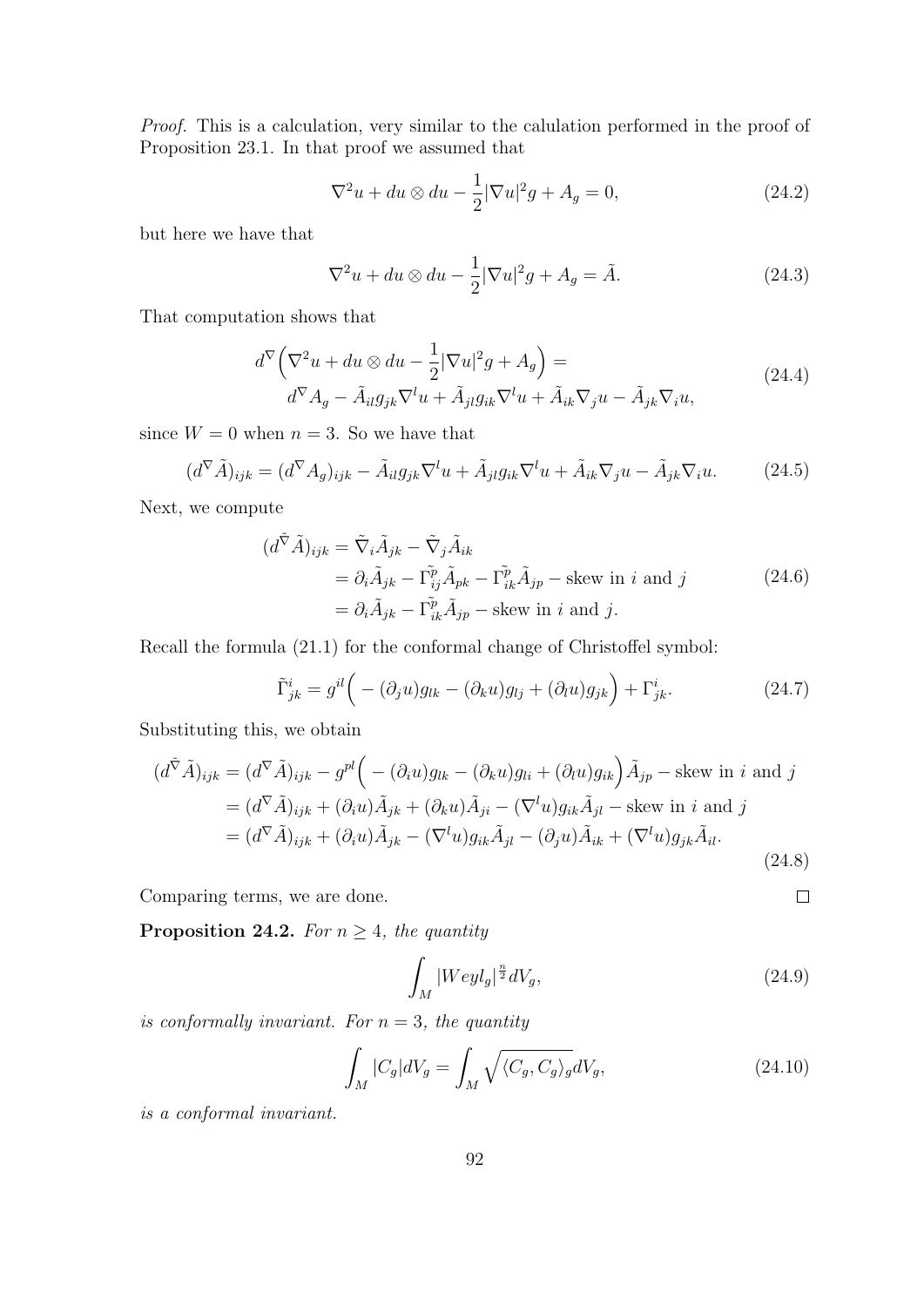*Proof.* We know that the (1, 3) Weyl tensor is a conformal invariant. Let  $\tilde{g} = \lambda g$ , and compute

$$
\int_{M} |\tilde{W}|_{\tilde{g}}^{\frac{n}{2}} dV_{\tilde{g}} = \int_{M} \left( \tilde{g}^{ip} \tilde{g}^{jq} \tilde{g}^{kr} \tilde{g}_{sl} \tilde{W}_{pqr} {s \tilde{W}_{ijk}}^{l} \right)^{\frac{n}{4}} dV_{\tilde{g}}
$$
\n
$$
\int_{M} \left( \lambda^{-2} g^{ip} g^{jq} g^{kr} g_{sl} W_{pqr} {s \tilde{W}_{ijk}}^{l} \right)^{\frac{n}{4}} \lambda^{n/2} dV_{g}
$$
\n
$$
= \int_{M} |W|^{\frac{n}{2}} dV_{g}.
$$
\n(24.11)

For the second, we know that the  $(0, 3)$  Cotton tensor is a conformal invariant. For  $\tilde{g} = \lambda g$ , we compute

$$
\int_{M} |\tilde{C}|_{\tilde{g}} dV_{\tilde{g}} = \int_{M} \left( \tilde{g}^{ip} \tilde{g}^{jq} \tilde{g}^{kr} \tilde{C}_{pqr} \tilde{C}_{ijk} \right)^{\frac{1}{2}} dV_{\tilde{g}}
$$
\n
$$
= \int_{M} \left( \lambda^{-3} g^{ip} g^{jq} g^{kr} C_{pqr} C_{ijk} \right)^{\frac{1}{2}} \lambda^{\frac{3}{2}} dV_{g}
$$
\n
$$
= \int_{M} |C_{g}|_{g} dV_{g}.
$$
\n(24.12)

 $\Box$ 

## 24.2 Weitzenböck formula revisited

Recall from Section 9.1 that for  $\omega \in \Gamma(\Lambda^p)$ ,

$$
\Delta_H \omega = -\Delta \omega + \rho_\omega,\tag{24.13}
$$

where

$$
\rho_{\omega} = -\frac{1}{2} \sum_{l,m=1}^{n} \sum_{j=1}^{p} \sum_{k=1, k \neq j}^{p} R_{lmi_j i_k} \omega_{i_1 \dots i_{j-1} l i_{j+1} \dots i_{k-1} m i_{k+1} \dots i_p}
$$
  
+ 
$$
\sum_{m=1}^{n} \sum_{j=1}^{p} R_{i_j m} \omega_{i_1 \dots i_{j-1} m i_{j+1} \dots i_p}.
$$
 (24.14)

If  $(M, g)$  is locally conformally flat, for the first term, we have

$$
-\frac{1}{2} \sum_{l,m=1}^{n} \sum_{j=1}^{p} \sum_{k=1,k\neq j}^{p} R_{lm i_j i_k} \omega_{i_1 \dots i_{j-1} l i_{j+1} \dots i_{k-1} m i_{k+1} \dots i_p}
$$
  
=  $-\frac{1}{2} \sum_{l,m=1}^{n} \sum_{j=1}^{p} \sum_{k=1,k\neq j}^{p} \left( A_{l i_j} g_{m i_k} - A_{m i_j} g_{l i_k} - A_{l i_k} g_{m i_j} + A_{m i_k} g_{l i_j} \right) \omega_{i_1 \dots i_{j-1} l i_{j+1} \dots i_{k-1} m i_{k+1} \dots i_p}.$  (24.15)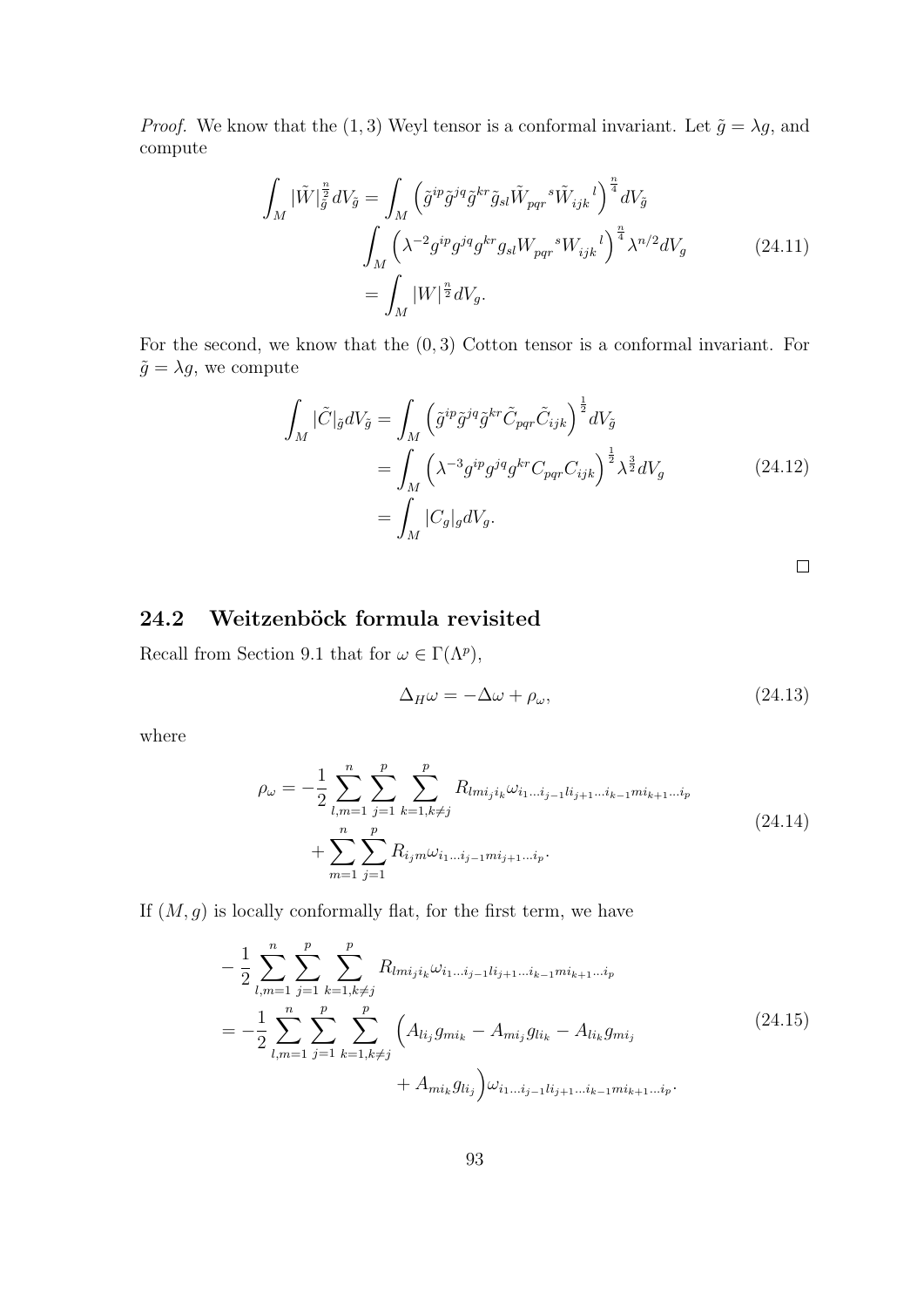It is easy to see that the four terms terms are the same, so we have

$$
\rho_{\omega} = -2 \sum_{l=1}^{n} \sum_{j=1}^{p} \sum_{k=1, k \neq j}^{p} A_{lij} g_{mi_k} \omega_{i_1 \dots i_{j-1} l i_{j+1} \dots i_{k-1} m i_{k+1} \dots i_p}
$$
  
+ 
$$
\sum_{m=1}^{n} \sum_{j=1}^{p} R_{i_j m} \omega_{i_1 \dots i_{j-1} m i_{j+1} \dots i_p}
$$
  
= 
$$
-2(p-1) \sum_{l=1}^{n} \sum_{j=1}^{p} A_{li_j} \omega_{i_1 \dots i_{j-1} l i_{j+1} \dots i_p}
$$
  
+ 
$$
\sum_{m=1}^{n} \sum_{j=1}^{p} R_{i_j m} \omega_{i_1 \dots i_{j-1} m i_{j+1} \dots i_p}
$$
  
= 
$$
\frac{n - 2p}{n - 2} \sum_{l=1}^{n} \sum_{j=1}^{p} R_{li_j} \omega_{i_1 \dots i_{j-1} l i_{j+1} \dots i_p} + \frac{p(p-1)}{(n-1)(n-2)} R \omega.
$$
 (24.16)

Remark. Note that if  $(M, g)$  has constant sectional curvature K, then this becomes

$$
\rho_{\omega} = \frac{n - 2p}{n - 2} \sum_{l=1}^{n} \sum_{j=1}^{p} R_{li_j} \omega_{i_1 \dots i_{j-1} l i_{j+1} \dots i_p} + \frac{p(p - 1)}{(n - 1)(n - 2)} R \omega
$$
\n
$$
= K p(n - p) \omega.
$$
\n(24.17)

**Proposition 24.3.** If  $(M, q)$  is compact, of dimension  $n = 2m$ , locally conformally flat, and  $R > 0$ , then  $b_m(M) = 0$ .

*Proof.* Let  $\omega$  be a harmonic m-form. From the Bochner formula (9.14), we have

$$
0 = \int_M |\nabla \omega|^2 + \int_M \langle \rho_\omega, \omega \rangle dV_g
$$
  
= 
$$
\int_M |\nabla \omega|^2 + \frac{m}{2(2m-1)} \int_M R_g |\omega|^2 dV_g.
$$
 (24.18)

 $\Box$ 

If  $R > 0$ , then clearly we must have  $\omega \equiv 0$ .

**Proposition 24.4.** If  $(M^n, g)$  is compact, locally conformally flat, and Ric  $> 0$ , then  $b_i(M) = 0$  for  $i = 1...n - 1$ .

Proof. Again, this follows easily from the Bochner formula and Poincaré duality.  $\Box$ 

Remark. This is not surprising, since Kuiper has shown that any compact simply connected locally conformally flat manifold is conformally diffeomorphic to the round n-sphere [?]. In this case, since  $Ric > 0$ , Myers' Theorem implies that the universal cover in compact, and is therefore conformally equivalent to the round  $S<sup>n</sup>$ . Then  $(M, g)$  is a compact conformal quotient of  $S<sup>n</sup>$ . But any co-compact subgroup of the conformal group  $SO(n + 1, 1)$  is conjugate to a subgroup of isometries, so  $(M, g)$  is conformal to a positive space form.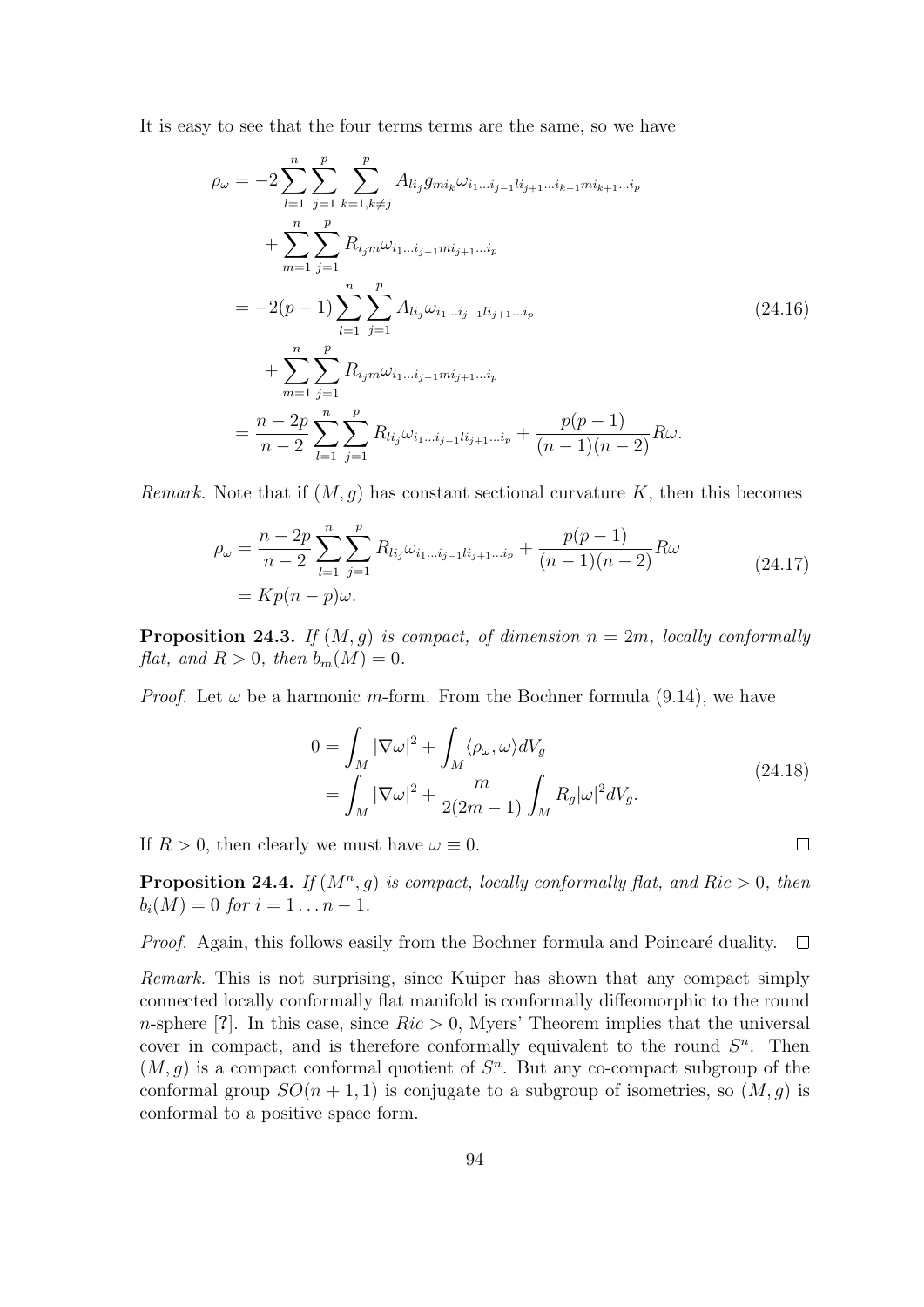We can also write  $\rho_{\omega}$  in terms of the Schouten tensor,

$$
\rho_{\omega} = (n - 2p) \sum_{l=1}^{n} \sum_{j=1}^{p} A_{li_j} \omega_{i_1 \dots i_{j-1} l i_{j+1} \dots i_p} + \frac{p}{2(n-1)} R \omega.
$$
 (24.19)

Under various positivity assumptions on the Schouten tensor, some Betti number vanishing theorems were shown in [?]. We mention also that Schoen and Yau have shown vanishing theorems for certain homotopy groups in the locally conformally flat positive scalar curvature case [?]. Chern and Simons, and Kulkarni have shown that the Pontrjagin forms depend only upon the Weyl tensor. Therefore all the Pontryagin classes of any compact locally conformally flat manifold vanish [?], [?].

We look again at the case of 2-forms. On 2-forms, the Weitzenböck formula is

$$
(\Delta_H \omega)_{ij} = -(\Delta w)_{ij} - \sum_{l,m} R_{lmij}\omega_{lm} + \sum_m R_{im}\omega_{mj} + \sum_m R_{jm}\omega_{im}.
$$
 (24.20)

In dimension 4, the Ricci terms vanish, and we obtain

$$
(\rho_{\omega})_{ij} = -\sum_{l,m=1}^{n} W_{lmij}\omega_{lm} + \frac{1}{3}R\omega_{ij}.
$$
 (24.21)

Let  $\lambda$  denote the minimum eigenvalue of this Weyl curvature operator.

**Proposition 24.5.** Let  $(M^4, g)$  be a compact 4-manifold. If  $\lambda < \frac{R}{3}$ , then  $b_2(M) = 0$ . Proof. Again, an easy application of the Bochner formula.  $\Box$ 

## 25 Lecture 24

#### 25.1 Laplacian of Schouten

Let  $(M, g)$  be a Riemannian manifold, and recall the Schouten tensor

$$
A = \frac{1}{n-2} \left( Ric - \frac{R}{2(n-1)} g \right),
$$
 (25.1)

and the Cotton tensor

$$
C_{ijk} = \nabla_i A_{jk} - \nabla_j A_{ik}.
$$
\n(25.2)

We differentiate the formula

$$
\nabla_i A_{jk} = \nabla_j A_{ik} + C_{ijk},\tag{25.3}
$$

to get

$$
(\Delta A)_{jk} = \nabla^i \nabla_j A_{ik} + \nabla^i C_{ijk}.
$$
\n(25.4)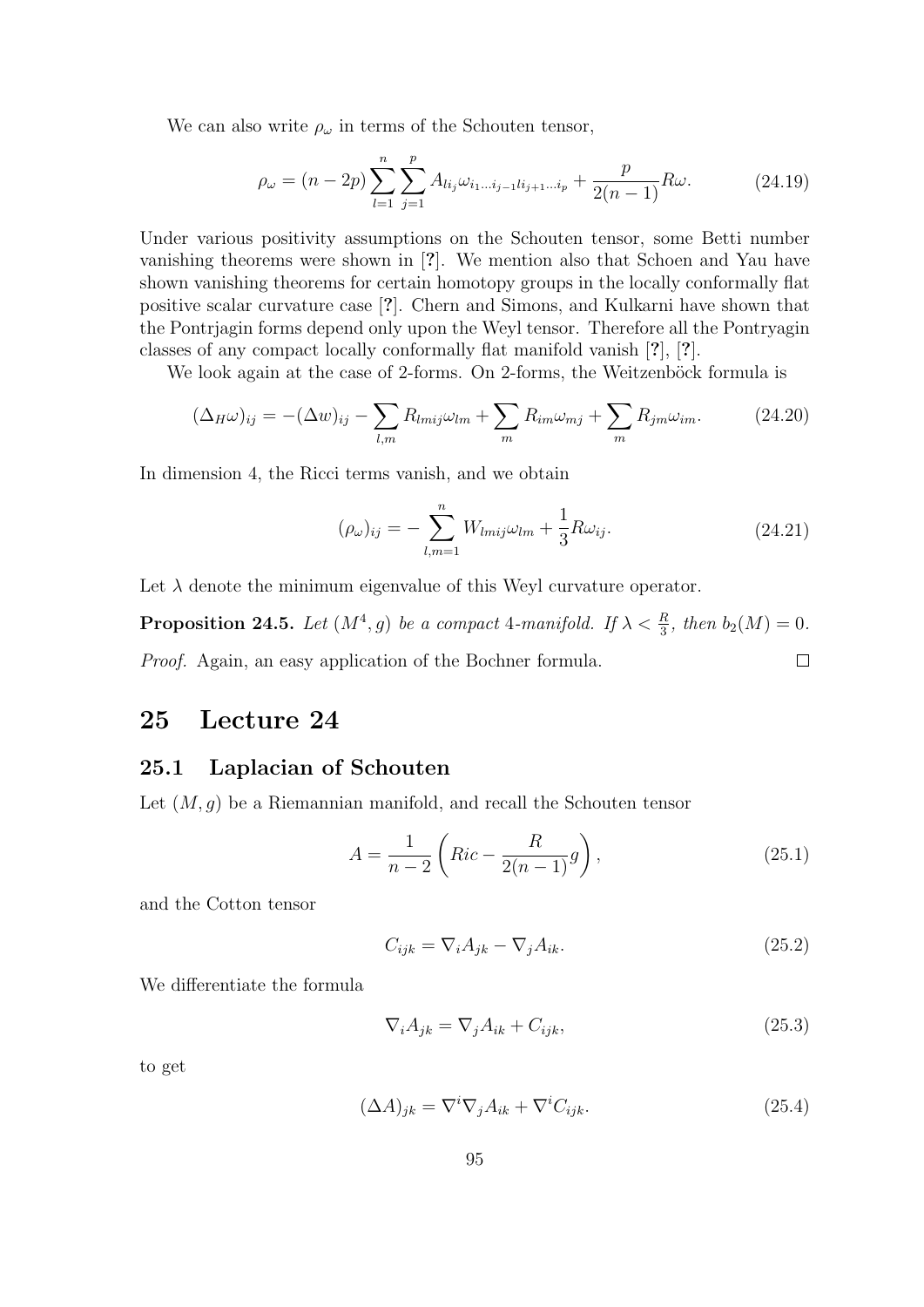Commuting covariant derivatives,

$$
\nabla^i \nabla_j A_{ik} = g^{il} \nabla_l \nabla_j A_{ik}
$$
  
=  $g^{il} \left( \nabla_j \nabla_l A_{ik} - R_{lji}{}^m A_{mk} - R_{ljk}{}^m A_{im} \right)$   
=  $\nabla_j \nabla^i A_{ik} - g^{il} g^{mp} (R_{ljpi} A_{mk} + R_{ljpk} A_{im})$  (25.5)

Using the Bianchi identity (4.11), we compute

$$
\nabla^i A_{ik} = \frac{1}{n-2} \left( \nabla^i R_{ik} - \frac{1}{2(n-1)} \nabla^i (R g_{ik}) \right)
$$
  
= 
$$
\frac{1}{n-2} \left( \frac{1}{2} \nabla_k R - \frac{1}{2(n-1)} \nabla_k R \right)
$$
  
= 
$$
\frac{\nabla_k R}{2(n-1)}
$$
  
= 
$$
\nabla_k (tr(A)).
$$
 (25.6)

Substituting into (25.5) we obtain

$$
\nabla^i \nabla_j A_{ik} = \nabla_j \nabla_k (tr(A)) + g^{mp} R_{jp} A_{mk} - g^{il} g^{mp} R_{ljpk} A_{im}
$$
  
\n
$$
= \nabla_j \nabla_k (tr(A)) + g^{mp} ((n-2) A_{jp} + tr(A) g_{jp}) A_{mk}
$$
  
\n
$$
- g^{il} g^{mp} (W_{ljpk} + A_{lp} g_{jk} - A_{jp} g_{lk} - A_{lk} g_{jp} + A_{jk} g_{lp}) A_{im}
$$
  
\n
$$
= \nabla_j \nabla_k (tr(A)) + (n-2) A_j^m A_{mk} + tr(A) A_{jk}
$$
  
\n
$$
- g^{il} g^{mp} W_{ljpk} A_{im} - |A|^2 g_{jk} + 2 A_j^m A_{km} - tr(A) A_{jk}
$$
  
\n
$$
= \nabla_j \nabla_k (tr(A)) - g^{il} g^{mp} W_{ljpk} A_{im} + n(A^2)_{jk} - |A|^2 g_{jk}.
$$
 (25.7)

Substituting into the above, we arrive at the general formula

$$
(\Delta A)_{jk} = \nabla^i C_{ijk} + \nabla_j \nabla_k (tr(A)) - g^{il} g^{mp} W_{ljpk} A_{im} + n(A^2)_{jk} - |A|^2 g_{jk}.
$$
 (25.8)

**Proposition 25.1.** If  $(M, g)$  is locally conformally flat, and has constant scalar curvature, then

$$
\Delta A = nA^2 - |A|^2 g. \tag{25.9}
$$

Proof. From Proposition 23.1, the Weyl and Cotton tensor terms vanish, and also the scalar term vanishes in (25.8).  $\Box$ 

### 25.2 The Yamabe Flow

The Yamabe flow, introduced by Hamilton, is

$$
\frac{d}{dt}g = -(R_g - r_g)g,\tag{25.10}
$$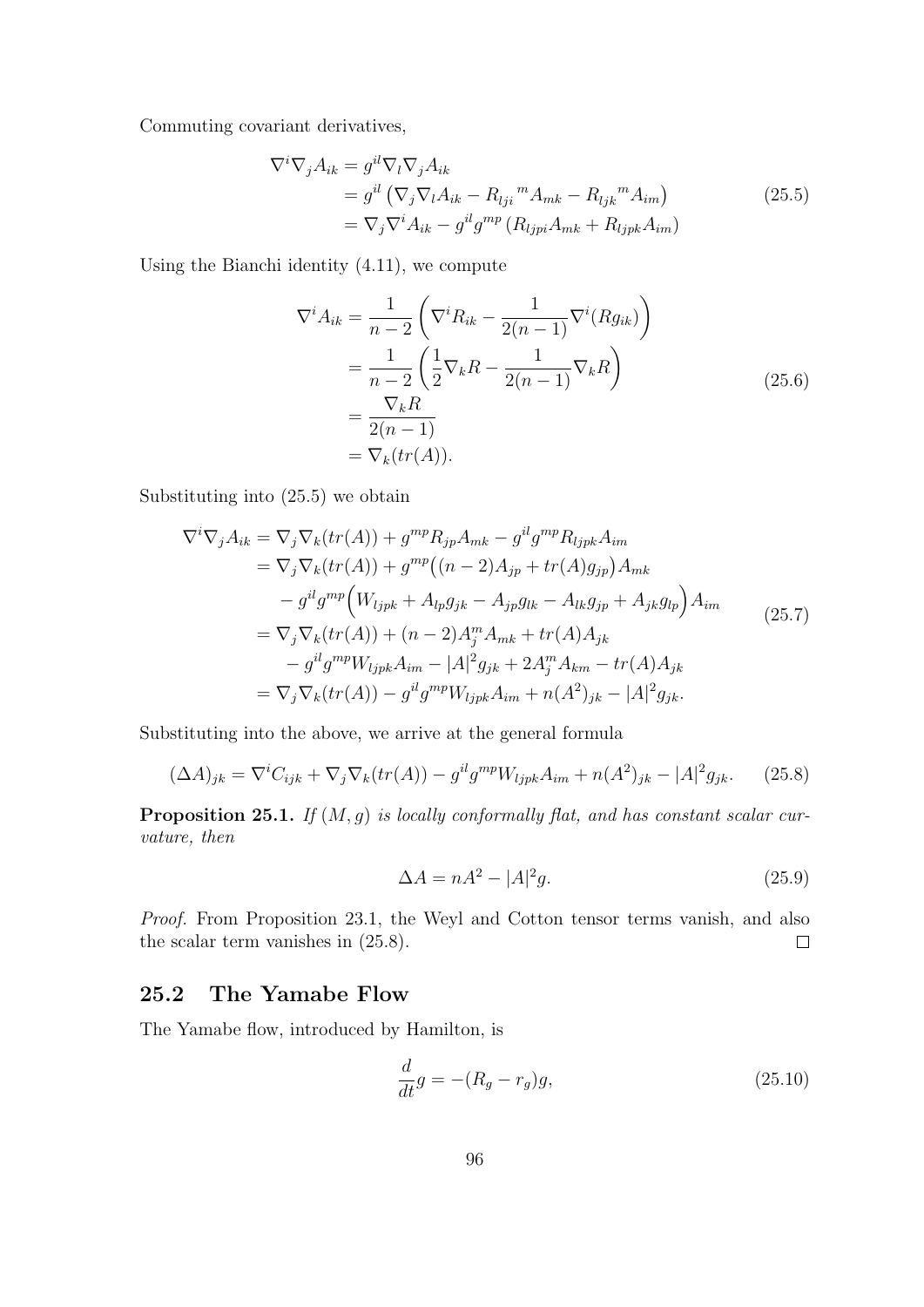where

$$
r_g = \frac{1}{Vol(g)} \int_M R dV_g,\tag{25.11}
$$

is the average scalar curvature. Note this flow remains in the conformal class of the initial metric. Also, this flow preserves volume. To see this,

$$
\frac{d}{dt}Vol(g(t)) = \frac{1}{2} \int_{M} tr_{g}(h) dV_{g}
$$
\n
$$
= -\frac{n}{2} \int_{M} (R_{g} - r_{g}) dV_{g} = 0
$$
\n(25.12)

We recall the formula for the linearization of the Ricci tensor

$$
(Ric')_{ij} = \frac{1}{2} \Big( -\Delta h_{ij} + \nabla_i (div \ h)_j + \nabla_j (div \ h)_i - \nabla_i \nabla_j (trh) - 2R_{iljp}h^{lp} + R_i^p h_{jp} + R_j^p h_{ip} \Big). \tag{25.13}
$$

For the Yamabe flow, we have

$$
\frac{d}{dt}(Ric)_{ij} = \frac{1}{2} \left( (\Delta R)g_{ij} + (n-2)\nabla_i \nabla_j R \right).
$$
\n(25.14)

The evolution of the scalar curvature is given by

$$
\delta R = \delta(g^{-1}Ric) = g^{-1}(\delta Ric) + (\delta g^{-1})Ric
$$
  
=  $\frac{1}{2}g^{-1}((\Delta R)g_{ij} + (n-2)\nabla_i\nabla_j R) + g^{-1}(R-r)gg^{-1}Ric$  (25.15)  
=  $(n-1)\Delta R + R(R-r).$ 

Proposition 25.2. The Yamabe flow preserves positive scalar curvature.

Proof. The change of scalar curvature for the unnormalized Yamabe flow is

$$
\frac{d}{dt}R = (n-1)\Delta R + R^2,\tag{25.16}
$$

so the maximum principle applies.

We next restrict to the case that  $(M, g)$  is locally conformally flat. In this case, (25.8) is

$$
\Delta A = \nabla^2(tr(A)) + nA^2 - |A|^2g.
$$
 (25.17)

Rewrite this in terms of the Ricci tensor

$$
\frac{1}{n-2}\Delta\left(Ric - \frac{R}{2(n-1)}g\right) = \frac{1}{2(n-1)}\nabla^2 R + nA^2 - |A|^2 g.
$$
 (25.18)

 $\Box$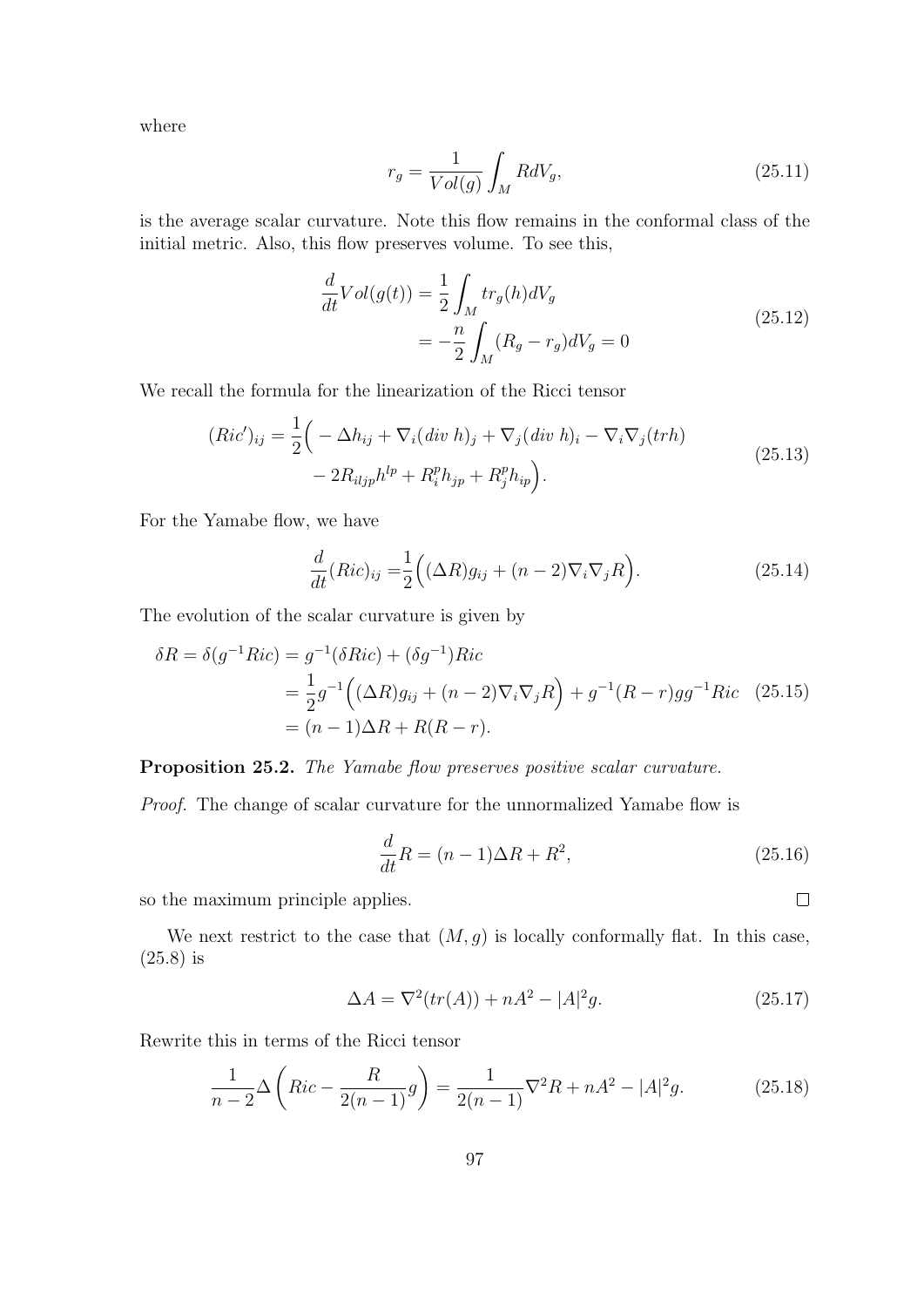which is

$$
\Delta Ric = \frac{1}{2(n-1)} \Big( (\Delta R)g + (n-2)\nabla^2 R \Big) + (n-2) \Big( nA^2 - |A|^2 g \Big). \tag{25.19}
$$

Substituting into (25.14) we obtain

$$
\frac{d}{dt}Ric = (n-1)\Delta Ric - (n-2)(n-1)\left(nA^2 - |A|^2g\right).
$$
 (25.20)

In an ONB, we compute that

$$
nA_{im}A_{jm} - |A|^2 g_{ij} = \frac{1}{(n-2)^2} \left( nR_{im}R_{jm} - \frac{n}{n-1}RR_{ij} - |Ric|^2 g_{ij} + \frac{R^2}{n-1}g_{ij} \right).
$$
\n(25.21)

We have show that in the locally conformally flat under the Yamabe flow the evolution of the Ricci tensor is given by

$$
\frac{d}{dt}Ric = (n-1)\Delta Ric - \frac{n-1}{(n-2)}\left(nRic^2 - \frac{n}{n-1}RRic - |Ric|^2g + \frac{R^2}{n-1}g\right).
$$
\n(25.22)

**Proposition 25.3.** If  $(M, q)$  is locally conformally flat, then the Yamabe flow preserves positive Ricci.

Proof. As in the Ricci flow case, we just need to verify the null eigenvector assumption. If Ricci in non-negative and has a zero eigenvector, then we require that

$$
|Ric|^2 \le \frac{R^2}{n-1},\tag{25.23}
$$

which is true, using (16.8) in dimension  $n-1$ .

As we discussed in the previous section, Kuiper's Theorem implies that if  $(M, g)$ is compact, locally conformally flat and has positive Ricci, then  $(M, q)$  is conformal to a constant positive curvature metric. One may ask: if one starts the Yamambe flow with such a metric, does the flow converge to the constant curvature metric. Ben Chow showed that this is indeed the case with proof similar to that of Hamilton [Cho92]. Subsequently, Rugang Ye proved the Yamabe flow converges on a locally conformally flat manifold with any initial data [Ye94].

In the general case (not necessarily locally conformally flat), Hamilton proved existence of the flow for all time and proved convergence in the case of negative scalar curvature. The case of positive scalar curvature however is highly non-trivial. Schwetlick and Struwe [SS03] proved convergence for  $3 \leq n \leq 5$  provided an certain energy bound on the initial metric is satsified. In the beautiful paper [Bre05], Simon Brendle proved convergence for  $3 \leq n \leq 5$  for arbitrary initial data.

 $\Box$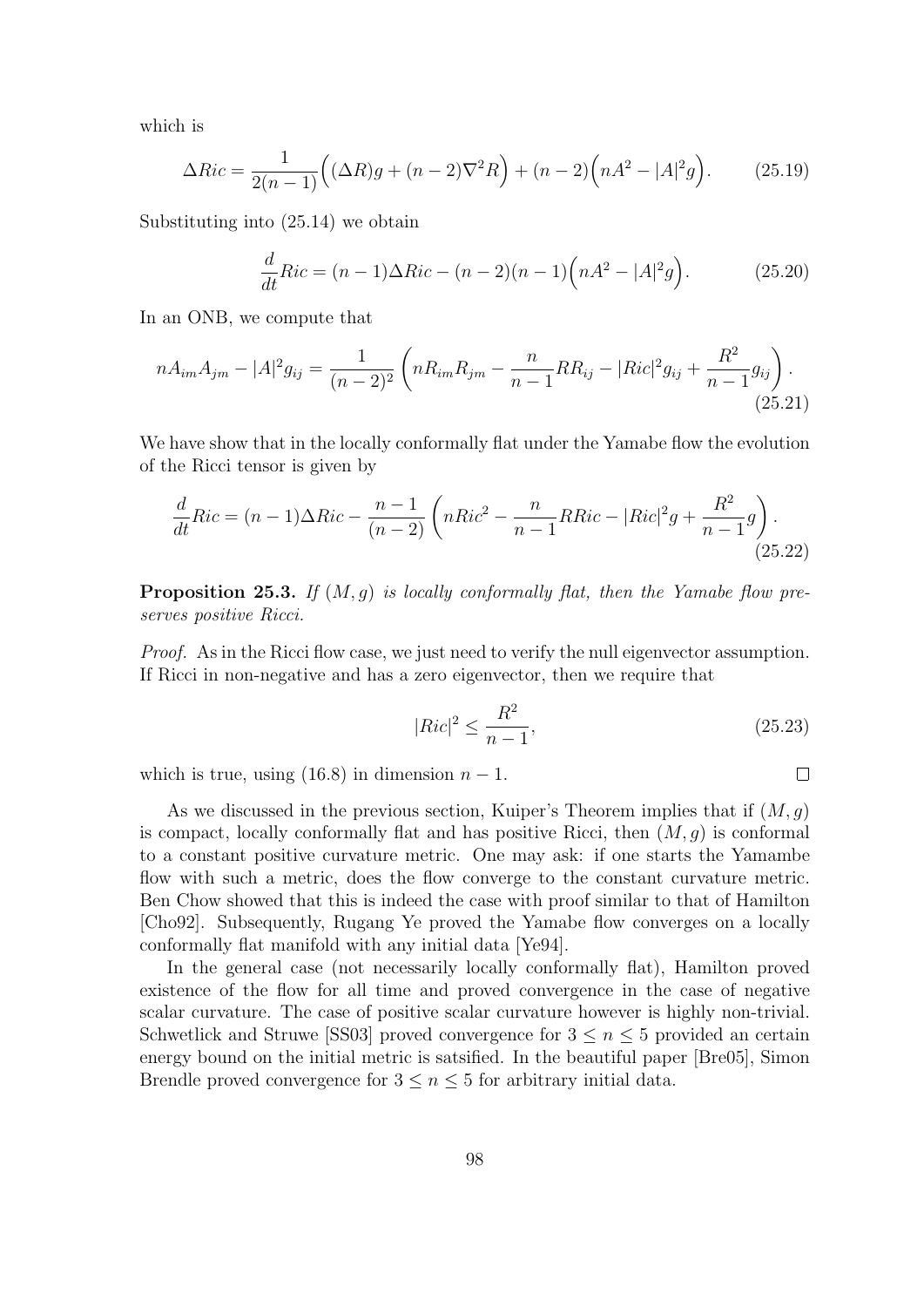## 26 Lecture 25

#### 26.1 Curvature in dimension 4

Recall the Hodge star operator on  $\Lambda^p$  in dimension n satisfies

$$
*^2 = (-1)^{p(n-p)}I.
$$
\n(26.1)

In the case of  $\Lambda^2$  in dimension 4,  $*^2 = I$ . The space of 2-form decomposes into

$$
\Lambda^2 = \Lambda_+^2 \oplus \Lambda_-^2,\tag{26.2}
$$

the +1 and −1 eigenspaces of the Hodge star operator, respectively. Note that  $dim_{\mathbb{R}}(\Lambda^2) = 6$ , whilst  $dim_{\mathbb{R}}(\Lambda^2_{\pm}) = 3$ . Elements of  $\Lambda^2_{+}$  are called self-dual 2-forms, and elements of  $\Lambda^2$  are called *anti-self-dual* 2-forms

We fix an oriented orthonormal basis  $e_1, e_2, e_3, e_4$  and let

$$
\omega_1^{\pm} = e^1 \wedge e^2 \pm e^3 \wedge e^4,
$$
  

$$
\omega_2^{\pm} = e^1 \wedge e^3 \pm e^4 \wedge e^2,
$$
  

$$
\omega_3^{\pm} = e^1 \wedge e^4 \pm e^2 \wedge e^3,
$$

note that  $*\omega_i^{\pm} = \pm \omega_i^{\pm}$  $\frac{1}{i}$ , and  $\frac{1}{\sqrt{}}$  $\overline{z} \omega_i^{\pm}$  $\mu_i^{\pm}$  is an orthonormal basis of  $\Lambda_{\pm}^2$ .

Remark. In dimension 6, on  $\Lambda^3$ , we have  $*^2 = -1$ , so  $\Lambda^3 \otimes \mathbb{C} = \Lambda^3_+ \oplus \Lambda^3_-,$  the  $+i$  and  $-i$ eigenspaces of the Hodge star. That is,  $*$  gives a complex structure on  $\Lambda^3$  in dimension 6. In general, in dimensions  $n = 4m$ ,  $\Lambda^{2m} = \Lambda^{2m}_+ \oplus \Lambda^{2m}_-$ , the  $\pm 1$  eigenspaces of Hodge star, whilst in dimensions  $n = 4m + 2$ , the Hodge star gives a complex structure on  $\Lambda^{2m+1}$ .

In the remainder of this section, we will perform computations in a local oriented ONB. For a 2-form  $\omega$ , the components of  $\omega$  are defined by

$$
\omega_{ij} = \omega(e_i, e_j),\tag{26.3}
$$

so that the 2-form can be written

$$
\omega = \frac{1}{2} \sum_{i,j} \omega_{ij} e^i \wedge e^j.
$$
 (26.4)

What are the components of  $e^p \wedge e^{q}$ ? We write

$$
e^p \wedge e^q = \frac{1}{2} \sum_{i,j} (e^p \wedge e^q)_{ij} e^i \wedge e^j
$$
  
= 
$$
\frac{1}{2} \sum_{i,j} \delta_{ij}^{pq} e^i \wedge e^j,
$$
 (26.5)

so the components of  $e^p \wedge e^q$  are given by  $(e^p \wedge e^q)_{ij} = \delta_{ij}^{pq}$ , the generalized Kronecker delta symbol, which is defined to be +1 if  $(p, q) = (i, j)$ ,  $-1$  if  $(p, q) = (j, i)$ , and 0 otherwise.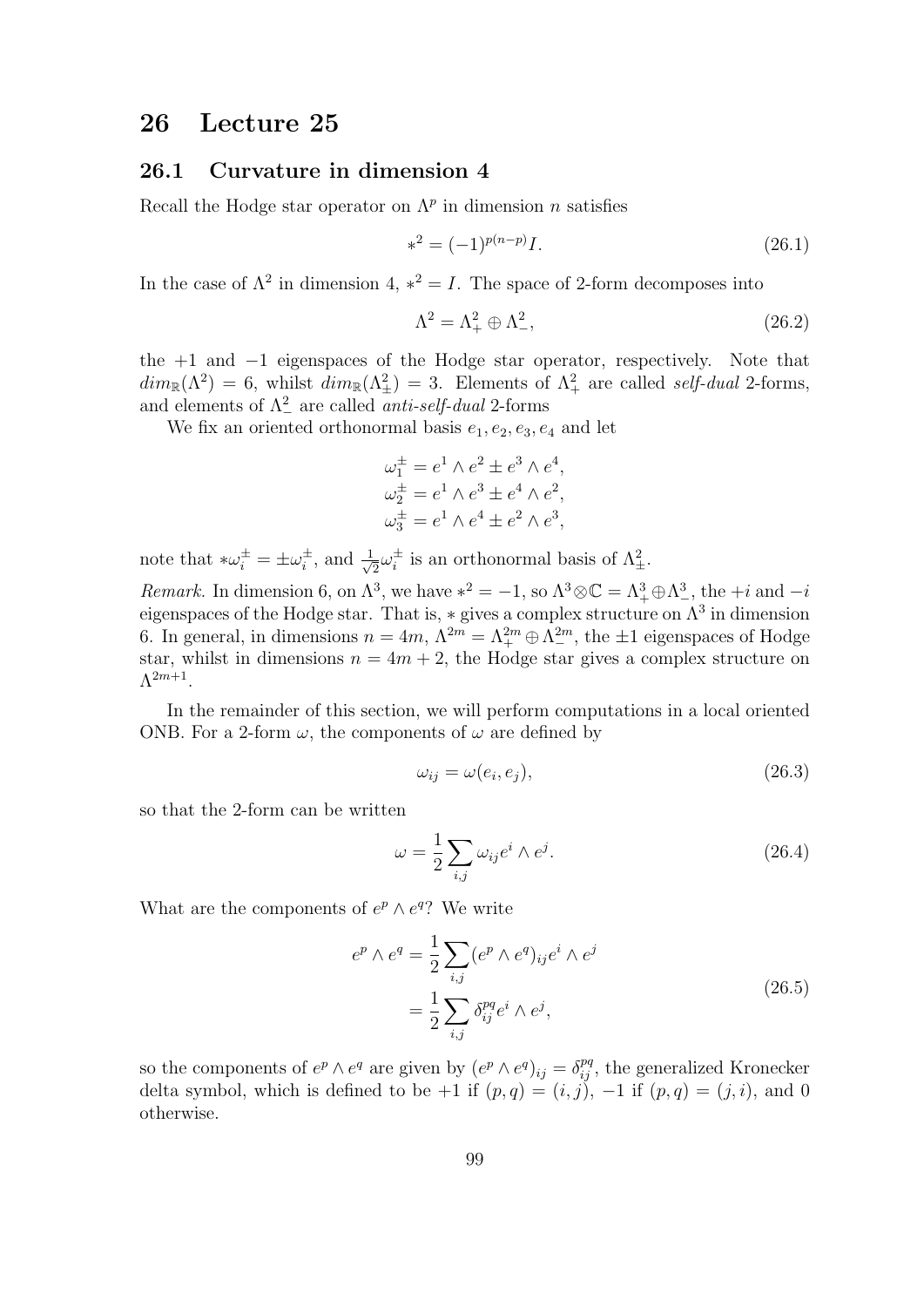In Section 5.2, we defined the curvature operator

$$
\mathcal{R} \in \Gamma\Big(S^2\big(\Lambda^2(T^*M)\big)\Big). \tag{26.6}
$$

In an local ONB, we write

$$
(\mathcal{R}\omega)_{ij} = \frac{1}{2} \sum_{k,l} R_{ijkl} \omega_{kl}.
$$
 (26.7)

Notice we have changed previous convention, and introduced a factor of  $1/2$ , the reason for this will be seen below. Therefore the curvature operator is

$$
\mathcal{R}\omega = \frac{1}{2} \sum_{i,j} (\mathcal{R}\omega)_{ij} e^i \wedge e^j
$$
  
= 
$$
\frac{1}{4} \sum_{i,j,k,l} R_{ijkl} \omega_{kl} e^i \wedge e^j.
$$
 (26.8)

Note that any tensor with components  $P_{ijkl}$  satisfying  $P_{ijkl} = -P_{jikl} = -P_{ijlk}$  and  $P_{ijkl} = P_{klij}$  yields a symmetric operator  $\mathcal{P} : \Lambda^2 \to \Lambda^2$  defined by the same formula

$$
\mathcal{P}\omega = \frac{1}{4} \sum_{i,j,k,l} P_{ijkl} \omega_{kl} e^i \wedge e^j.
$$
 (26.9)

Conversely, any symmetric operator  $\mathcal{P} : \Lambda^2 \to \Lambda^2$  is equivalent to a  $(0, 4)$  tensor, by

$$
P_{pqrs} = \langle \mathcal{P}(e^p \wedge e^q), e^r \wedge e^s \rangle. \tag{26.10}
$$

For the operator  $P$ , we have

$$
P_{pqrs} = \langle \mathcal{P}(e^p \wedge e^q), e^r \wedge e^s \rangle
$$
  
\n
$$
= \langle \frac{1}{4} \sum_{i,j,k,l} P_{ijkl} (e^p \wedge e^q)_{kl} e^i \wedge e^j, e^r \wedge e^s \rangle
$$
  
\n
$$
= \frac{1}{4} \langle \sum_{i,j,k,l} P_{ijkl} \delta_{kl}^{pq} e^i \wedge e^j, e^r \wedge e^s \rangle
$$
  
\n
$$
= \frac{1}{4} \langle \sum_{i,j} (P_{ijpq} - P_{ijqp}) e^i \wedge e^j, e^r \wedge e^s \rangle
$$
  
\n
$$
= \frac{1}{2} \langle \sum_{i,j} P_{ijpq} e^i \wedge e^j, e^r \wedge e^s \rangle
$$
  
\n
$$
= \frac{1}{2} (P_{rspq} - P_{srpq}) = P_{pqrs}.
$$
  
\n(26.11)

This computation was just to verify that with our convention of  $1/4$  in  $(26.9)$ , we get back the same tensor we started with.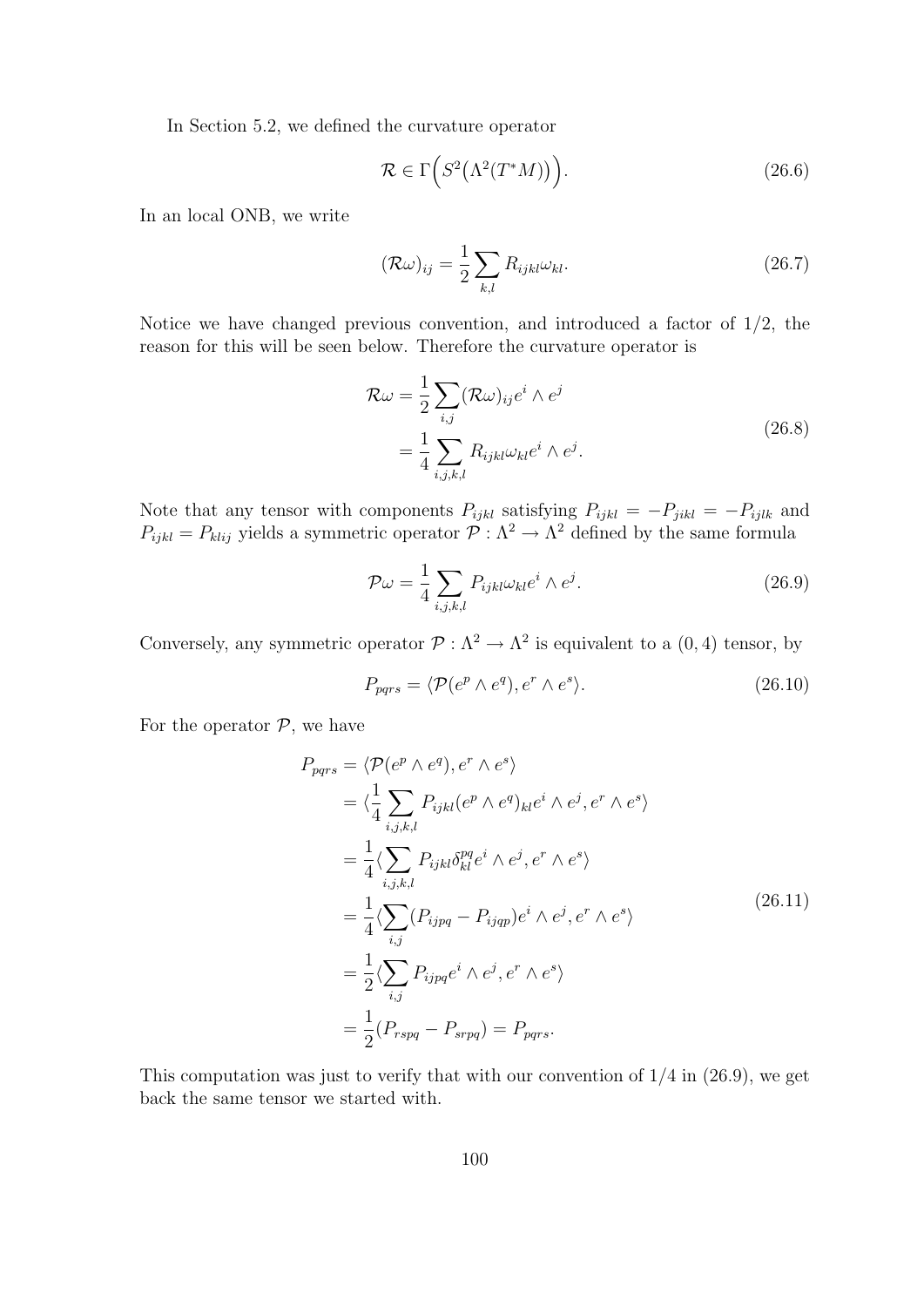In dimension 4 there is the special coincidence that the curvature operator acts on 2-forms, and the space of 2-forms decomposes as above. Recall from Section 5.1, the full curvature tensor decomposes as

$$
Rm = W + \frac{1}{2}E \otimes g + \frac{R}{24}g \otimes g,\tag{26.12}
$$

where

$$
E = Ric - \frac{R}{4}g\tag{26.13}
$$

is the traceless Ricci tensor.

Corresponding to this decomposition, we define the *Weyl curvature operator*,  $W$ :  $\Lambda^2 \to \Lambda^2$  as

$$
(\mathcal{W}\omega)_{ij} = \frac{1}{2} \sum_{k,l} W_{ijkl} \omega_{kl}.
$$
 (26.14)

We also define  $\mathcal{W}^{\pm} : \Lambda^2 \to \Lambda^2_{\pm}$  as

$$
\mathcal{W}^{\pm}\omega = \pi_{\pm}\mathcal{W}\omega,\tag{26.15}
$$

where  $\pi_{\pm} : \Lambda^2 \to \Lambda^2_{\pm}$  is the projection  $\frac{1}{2}(I \pm *)$ . The operator  $W^+$  is a symmetric operator, so by the above procedure, it corresponds to a curvature-like tensor  $W^+$ , the components of which are defined by

$$
W_{pqrs}^{+} = \langle W^{+}(e^{p} \wedge e^{q}), e^{r} \wedge e^{s} \rangle
$$
  
=  $\frac{1}{2} \langle W(e^{p} \wedge e^{q} + *(e^{p} \wedge e^{q})), e^{r} \wedge e^{s} \rangle.$  (26.16)

For example,

$$
W_{1234}^{+} = \frac{1}{2} \langle W(e^{1} \wedge e^{2} + e^{3} \wedge e^{4}), e^{3} \wedge e^{4} \rangle
$$
  
=  $\frac{1}{2} (W_{1234} + W_{3434}).$  (26.17)

Correspondingly, we can decompose the Weyl curvature tensor as

$$
W = W^+ + W^-, \tag{26.18}
$$

the self-dual and anti-self-dual components of the Weyl curvature, respectively. Therefore in dimension 4 we have the further orthogonal decomposition of the curvature tensor

$$
Rm = W^{+} + W^{-} + \frac{1}{2}E \otimes g + \frac{R}{24}g \otimes g.
$$
 (26.19)

The traceless Ricci curvature operator  $\mathcal E$  is the operator associated to the curvaturelike tensor  $E \otimes g$ , and the *scalar curvature operator*  $S$  is the operator associated to  $Rq \otimes q$ .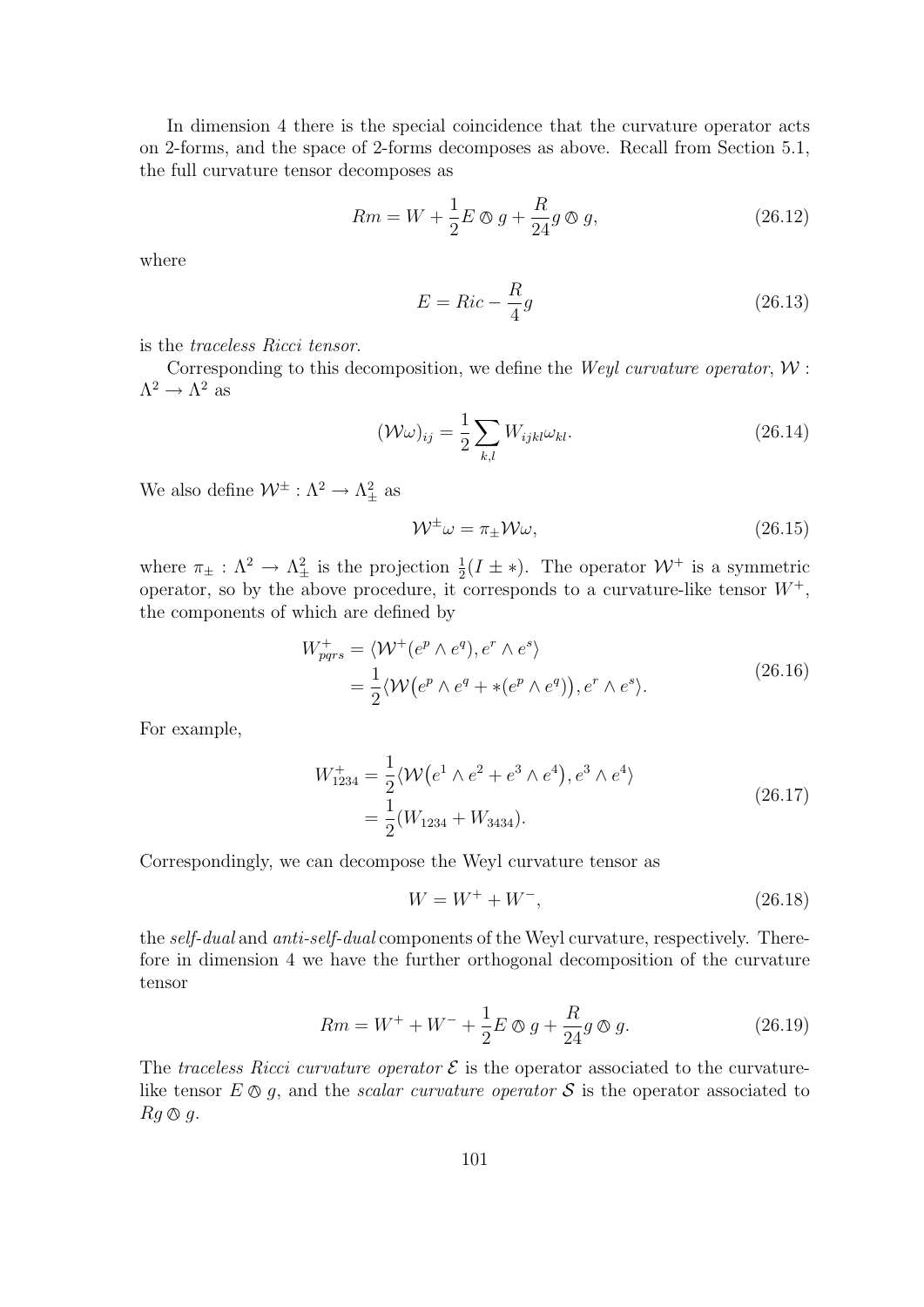Proposition 26.1. The Weyl curvature operator preserves the type of forms,

$$
\mathcal{W}: \Lambda^2_{\pm} \to \Lambda^2_{\pm}, \tag{26.20}
$$

and therefore

$$
\mathcal{W}_{\pm} : \Lambda_{\pm}^2 \to \Lambda_{\pm}^2. \tag{26.21}
$$

The scalar curvature operator acts as a multiple of the identity

$$
\mathcal{S}\omega = 2R\omega. \tag{26.22}
$$

The traceless Ricci operator reverses types,

$$
\mathcal{E}: \Lambda^2_{\pm} \to \Lambda^2_{\mp}.\tag{26.23}
$$

In block form corresponding to the decomposition (26.2), the full curvature operator is

$$
\mathcal{R} = \left(\begin{array}{c|c}\n\mathcal{W}^+ + \frac{R}{12}I & \mathcal{E} \\
\hline\n\mathcal{E} & \mathcal{W}^- + \frac{R}{12}I\n\end{array}\right).
$$
\n(26.24)

Proof. We first consider the traceless Ricci operator. We compute

$$
((E \otimes g)\omega)_{ij} = \frac{1}{2}(E \otimes g)_{ijkl}\omega_{kl}
$$
  
\n
$$
= \frac{1}{2}(E_{ik}g_{jl}\omega_{kl} - E_{jk}g_{il}\omega_{kl} - E_{il}g_{jk}\omega_{kl} + E_{jl}g_{ik}\omega_{kl})
$$
  
\n
$$
= \frac{1}{2}(E_{ik}\omega_{kj} - E_{jk}\omega_{ki} - E_{il}\omega_{jl} + E_{jl}\omega_{il})
$$
  
\n
$$
= E_{ik}\omega_{kj} - E_{jk}\omega_{ki},
$$
  
\n(26.25)

since  $\omega$  is skew-symmetric. Next assume that  $E_{ij}$  is diagonal, so that  $E_{ij} = \lambda_i g_{ij}$ , and we have

$$
\frac{1}{2}(E \otimes g)_{ijkl}\omega_{kl} = \lambda_i \delta_{ik}\omega_{kj} - \lambda_j \delta_{jk}\omega_{ki}
$$
\n
$$
= \lambda_i \omega_{ij} - \lambda_j \omega_{ji}
$$
\n
$$
= (\lambda_i + \lambda_j)\omega_{ij}.
$$
\n(26.26)

Next compute

$$
\frac{1}{2}(E \otimes g)_{ijkl}(\omega_1^+)_{kl} = \frac{1}{2}(E \otimes g)_{ijkl}(\delta_{12}^{kl} + \delta_{34}^{kl})
$$
  
=  $(\lambda_i + \lambda_j)(\delta_{12}^{ij} + \delta_{34}^{ij})$   
=  $(\lambda_1 + \lambda_2)\delta_{12}^{ij} + (\lambda_3 + \lambda_4)\delta_{34}^{ij}$ . (26.27)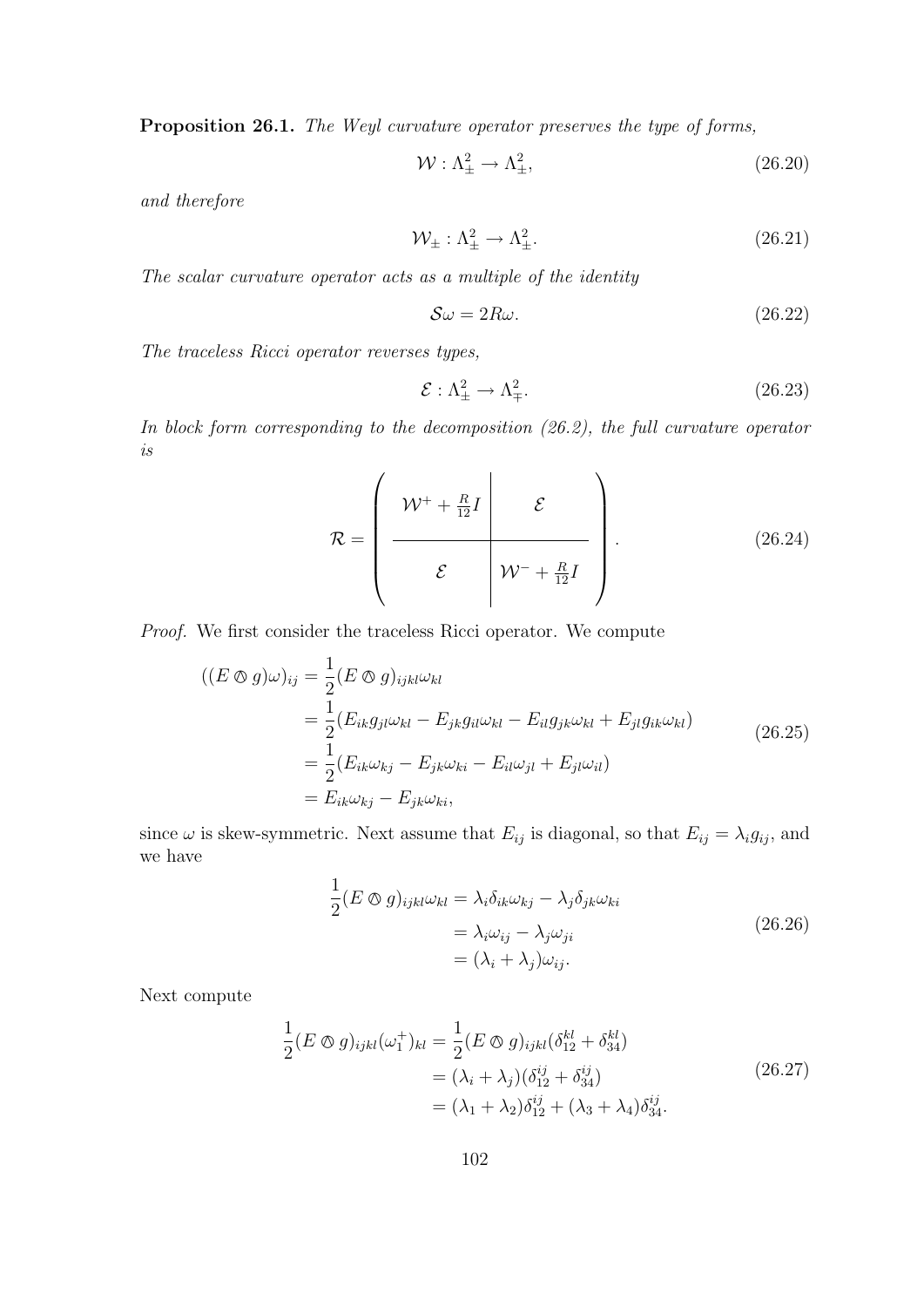Since E is traceless,  $\lambda_1 + \lambda_2 = -\lambda_3 - \lambda_4$ , so we have

$$
\frac{1}{2}(E \otimes g)_{ijkl}(\omega_1^+)_{kl} = (\lambda_1 + \lambda_2)(\delta_{12}^{ij} - \delta_{34}^{ij}),
$$
\n(26.28)

which equivalently is

$$
(E \otimes g)(\omega_1^+) = (\lambda_1 + \lambda_2)\omega_1^-.
$$
\n
$$
(26.29)
$$

A similar computation shows that

$$
(E \otimes g) : \Lambda^2_{\pm} \to \Lambda^2_{\mp}.
$$
\n
$$
(26.30)
$$

The dimension of the space  $\{M : \Lambda^2 \to \Lambda^2, M \text{ symmetric}, M^* = - * M\}$  is 9. The dimension of the maps of the form  $E \otimes g$ , where is a traceless symmetric tensor is also 9, since the map  $E \to E \otimes g$  is injective for  $n > 2$ . We conclude that the remaining part of the curvature tensor

$$
\mathcal{W}^{\pm} + \frac{1}{24} \mathcal{S} : \Lambda_{\pm}^{2} \to \Lambda_{\pm}^{2}.
$$
 (26.31)

The proposition follows, noting that  $g \otimes g = 2I$ , twice the identity. To see this, we have

$$
\begin{aligned}\n\left((g \otimes g)\omega\right)_{ij} &= \frac{1}{2}(g \otimes g)_{ijkl}\omega_{kl} \\
&= \frac{1}{2}(g_{ik}g_{jl} - g_{jk}g_{il} - g_{il}g_{jk} + g_{jl}g_{ik})\omega_{kl} \\
&= (g_{ik}g_{jl} - g_{jk}g_{il})\omega_{kl} \\
&= (\omega_{ij} - \omega_{ji}) = 2\omega_{ij}.\n\end{aligned} \tag{26.32}
$$

Of course, instead of appealing to the dimension argument, one can show directly that (26.31) is true, using the fact that the Weyl is in the kernel of Ricci contraction, that is, the Weyl tensor satisfies  $W_{i l j l} = 0$ . For example,

$$
(\mathcal{W}\omega_1^+)_{ij} = \frac{1}{2} W_{ijkl} (\delta_{kl}^{12} + \delta_{kl}^{34})
$$
  
=  $W_{ij12} + W_{ij34},$  (26.33)

taking an inner product,

$$
\langle W\omega_1^+, \omega_1^- \rangle = \frac{1}{2} (W_{ij12} + W_{ij34}) (\delta_{ij}^{12} - \delta_{ij}^{34})
$$
  
=  $W_{1212} - W_{3412} + W_{1234} - W_{3434}$   
=  $W_{1212} - W_{3434}$ . (26.34)

But we have

$$
W_{1212} + W_{1313} + W_{1414} = 0
$$
  
\n
$$
W_{1212} + W_{3232} + W_{4242} = 0,
$$
\n(26.35)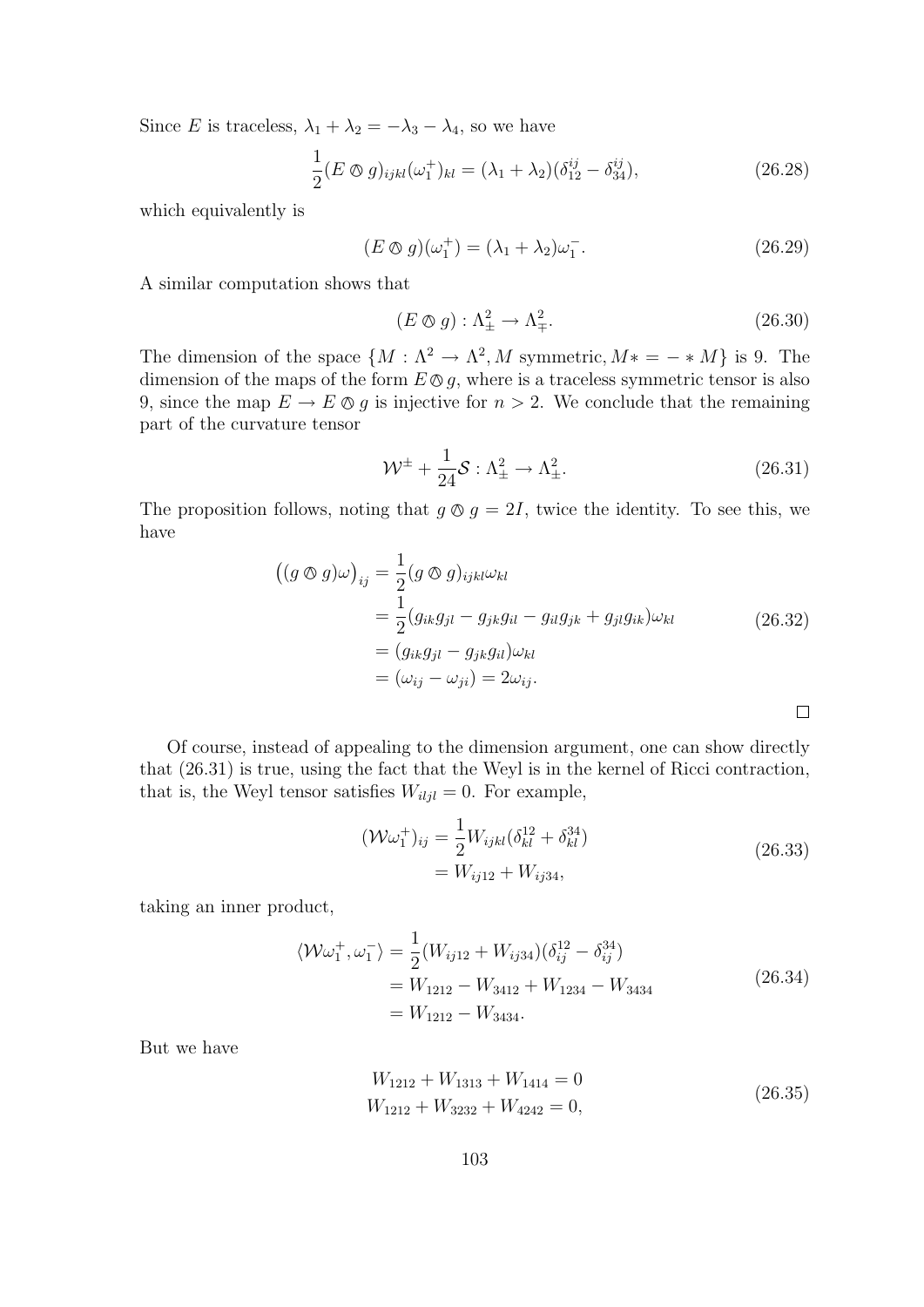adding these,

$$
2W_{1212} = -W_{1313} - W_{1414} - W_{3232} - W_{4242}.
$$
 (26.36)

We also have

$$
W_{1414} + W_{2424} + W_{3434} = 0
$$
  
\n
$$
W_{3131} + W_{3232} + W_{3434} = 0,
$$
\n(26.37)

adding,

$$
2W_{3434} = -W_{1414} - W_{2424} - W_{3131} - W_{3232} = 2W_{1212},
$$
\n(26.38)

which shows that

$$
\langle \mathcal{W}\omega_1^+, \omega_1^- \rangle = 0. \tag{26.39}
$$

Next

$$
\langle W\omega_1^+, \omega_2^- \rangle = \frac{1}{2} (W_{ij12} + W_{ij34}) (\delta_{ij}^{13} - \delta_{ij}^{42})
$$
  
=  $W_{1312} - W_{4212} + W_{1334} - W_{4234}$   
=  $-W_{1231} - W_{4212} - W_{4313} - W_{4234}$ . (26.40)

But from vanishing Ricci contraction, we have

$$
W_{4212} + W_{4313} = 0,
$$
  
\n
$$
W_{1231} + W_{4234} = 0,
$$
\n(26.41)

which shows that

$$
\langle \mathcal{W}\omega_1^+, \omega_2^- \rangle = 0.
$$

A similar computation can be done for the other components.

# 27 Lecture 26

## 27.1 Some representation theory

As SO(4) modules, we have the decomposition

$$
S^{2}(\Lambda^{2}) = S^{2}(\Lambda^{2}_{+} \oplus \Lambda^{2}_{-})
$$
  
=  $S^{2}(\Lambda^{2}_{+}) \oplus (\Lambda^{2}_{+} \otimes \Lambda^{2}_{-}) \oplus S^{2}(\Lambda^{2}_{-}),$  (27.1)

which is just the "block form" decomposition in (26.24).

Proposition 27.1. We have the following isomorphisms of Lie groups

$$
Spin(3) = Sp(1) = SU(2),\tag{27.2}
$$

and

$$
Spin(4) = Sp(1) \times Sp(1) = SU(2) \times SU(2). \tag{27.3}
$$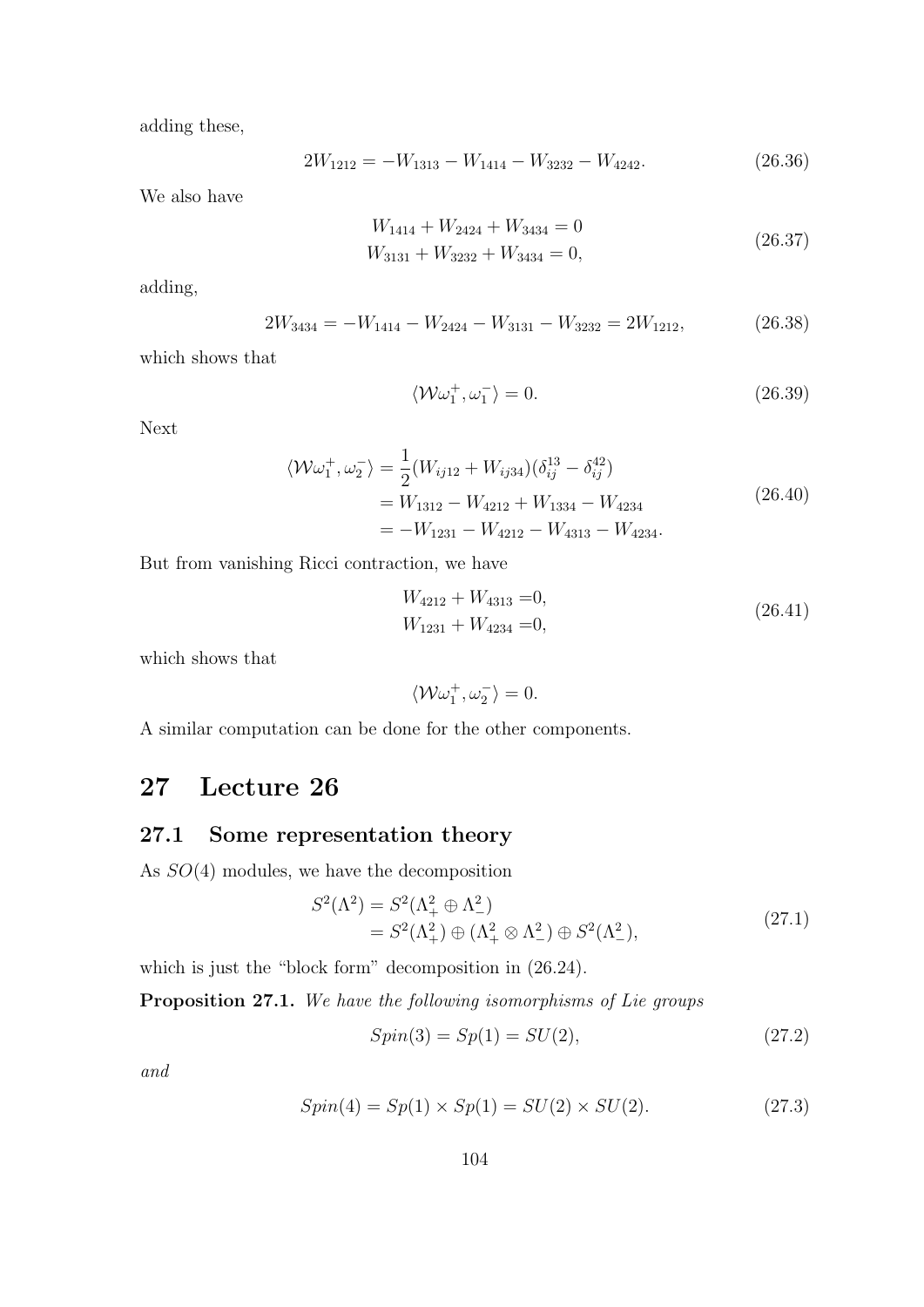*Proof.* Recall that  $Sp(1)$  is the group of unit quaternions,

$$
Sp(1) = \{q \in \mathbb{H} : q\overline{q} = |q|^2 = 1\},\tag{27.4}
$$

where for  $q = x_0 + x_1i + x_2j + x_3k$ , the conjugate is  $\overline{q} = x_0 - x_1i - x_2j - x_3k$ . The first isomorphism is, for  $q_1 \in Sp(1)$ , and  $q \in Im(\mathbb{H}) = \{x_1i + x_2j + x_3k\},\$ 

$$
q_1 \mapsto q_1 q \overline{q}_1 \in SO(Im(\mathbb{H})) = SO(3), \tag{27.5}
$$

is a double covering of  $SO(3)$ . For the isomorphism  $Sp(1) = SU(2)$ , we send

$$
q = \alpha + j\beta \mapsto \begin{pmatrix} \alpha & -\overline{\beta} \\ \beta & \overline{\alpha} \end{pmatrix},\tag{27.6}
$$

where  $\alpha, \beta \in \mathbb{C}$ .

To see that  $Sp(1) \times Sp(1) = Spin(4)$ , take  $(q_1, q_2) \in Sp(1) \times Sp(1)$ , and define  $\phi : \mathbb{H} \to \mathbb{H}$  by

$$
\phi(q) = q_1 q \overline{q}_2. \tag{27.7}
$$

This define a homomorpishm  $f : Sp(1) \times Sp(1) \rightarrow SO(4)$ , with

$$
ker(f) = \{(1, 1), (-1, -1)\},\tag{27.8}
$$

and  $f$  is a non-trivial double covering.

We let V denote the standard 2-dimensional complex representation of  $SU(2)$ , which is just matrix multiplication of  $(27.6)$  on column vectors. Let  $S<sup>r</sup>(V)$  denote the space of complex totally symmetric  $r$ -tensors. This is the same as homogeneous polynomials of degree r in 2 variable, so  $\dim_{\mathbb{C}}(S^r(V)) = r + 1$ . The following proposition can be found in [?].

**Proposition 27.2.** If W is an irreducible complex representation of  $Spin(3) = SU(2)$ then W is equivalent to  $S^{r}(V)$  for some  $r \geq 0$ . Such a representation descends to  $SO(3)$  if and only if r is even, in which case are complexifications of real representations of SO(3). Furthermore,

$$
S^{p}(V) \otimes S^{q}(V) = \bigoplus_{r=0}^{\min(p,q)} S^{p+q-2r} V.
$$
 (27.9)

For  $G_1$  and  $G_2$  compact Lie groups, it is well-known that the irreducible representations of  $G_1 \times G_2$  are exactly those of the form  $V_1 \otimes V_2$  for irreducible representations  $V_1$  and  $V_2$  of  $G_1$  and  $G_2$ , respectively [?]. For  $Spin(4) = SU(2) \times SU(2)$ , let  $V_+$  and V<sup>−</sup> denote the standard irreducible complex 2-dimensional representations of the first and second factors, respectively.

 $\Box$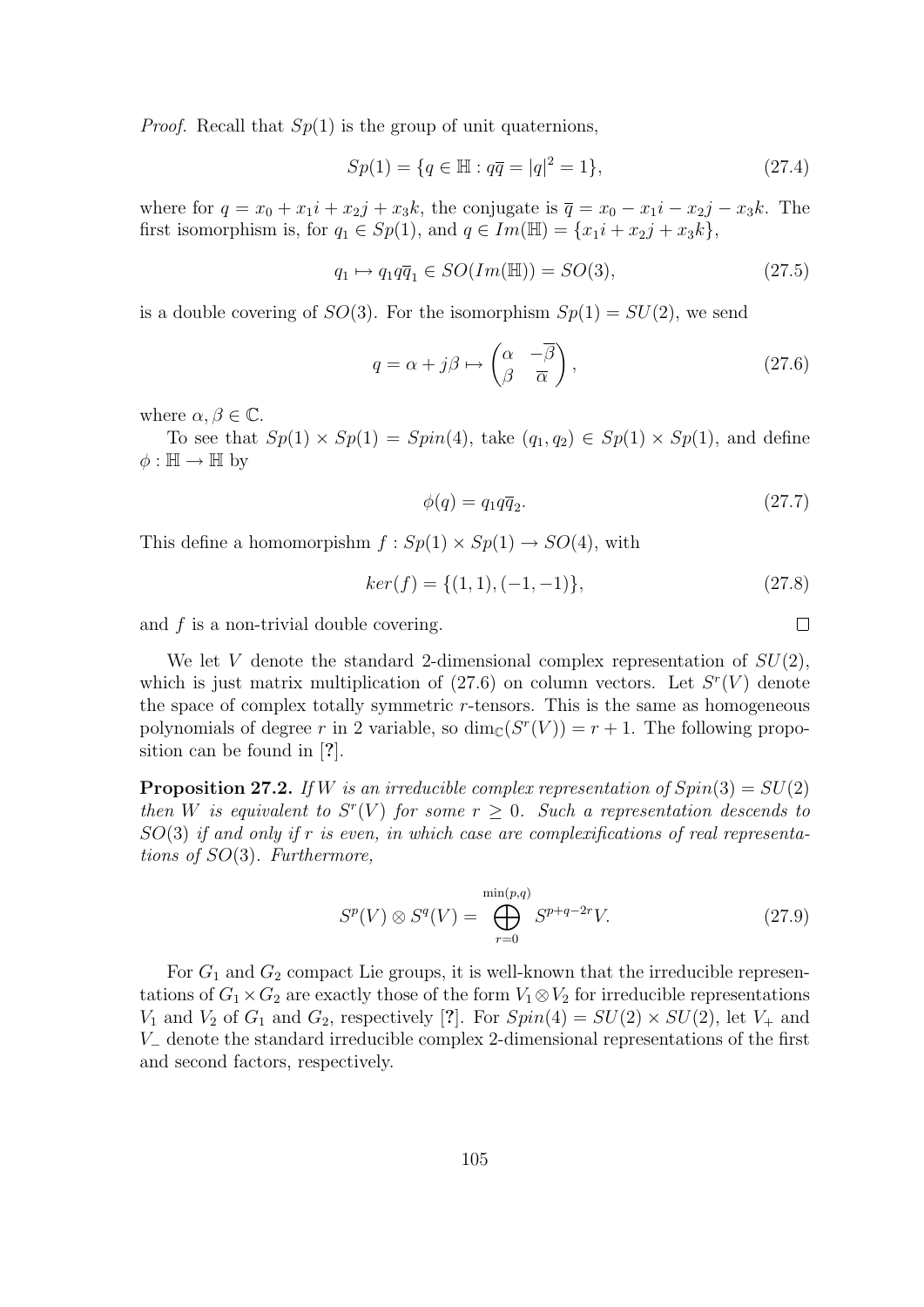**Proposition 27.3.** If W is an irreducible complex representation of  $Spin(4)$  $SU(2) \times SU(2)$  then W is equivalent to

$$
S^{p,q} = S^p(V_+) \otimes S^q(V_-), \tag{27.10}
$$

for some non-negative integers p, q. Such a representation descends to  $SO(4)$  if and only if  $p + q$  is even, in which case these are complexifications of real representations of  $SO(4)$ .

Note that

$$
dim_{\mathbb{C}}(S^{p,q}) = (p+1)(q+1),\tag{27.11}
$$

which yields that  $dim_{\mathbb{C}}(S^{1,1}) = 4$ . Since  $p + q = 2$  is even, this corresponds to an irreducible real representation of  $SO(4)$ . It it not hard to show that the standard real 4-dimensional representation of  $SO(4)$ , call it T, is irreducible. Therefore, we must have

$$
T \otimes \mathbb{C} = V_+ \otimes_{\mathbb{C}} V_-.
$$
 (27.12)

# References

- [Aub76a] Thierry Aubin, Équations différentielles non linéaires et problème de Yamabe concernant la courbure scalaire, J. Math. Pures Appl. (9) 55 (1976), no. 3, 269–296.
- [Aub76b] \_\_\_\_\_, Problèmes isopérimétriques et espaces de Sobolev, J. Differential Geometry 11 (1976), no. 4, 573–598.
- [Aub98] \_\_\_\_\_, Some nonlinear problems in Riemannian geometry, Springer-Verlag, Berlin, 1998.
- [Ber60] Marcel Berger, Sur quelques variétés riemanniennes suffisamment pincées, Bull. Soc. Math. France 88 (1960), 57–71.
- [Bes87] Arthur L. Besse, Einstein manifolds, Ergebnisse der Mathematik und ihrer Grenzgebiete (3) [Results in Mathematics and Related Areas (3)], vol. 10, Springer-Verlag, Berlin, 1987.
- [Bre05] Simon Brendle, Convergence of the Yamabe flow for arbitrary initial energy, J. Differential Geom. 69 (2005), no. 2, 217–278.
- [BS07] S. Brendle and R. M. Schoen, Manifolds with 1/4-pinched curvature are space forms, arXiv.org:0705.0766, 2007.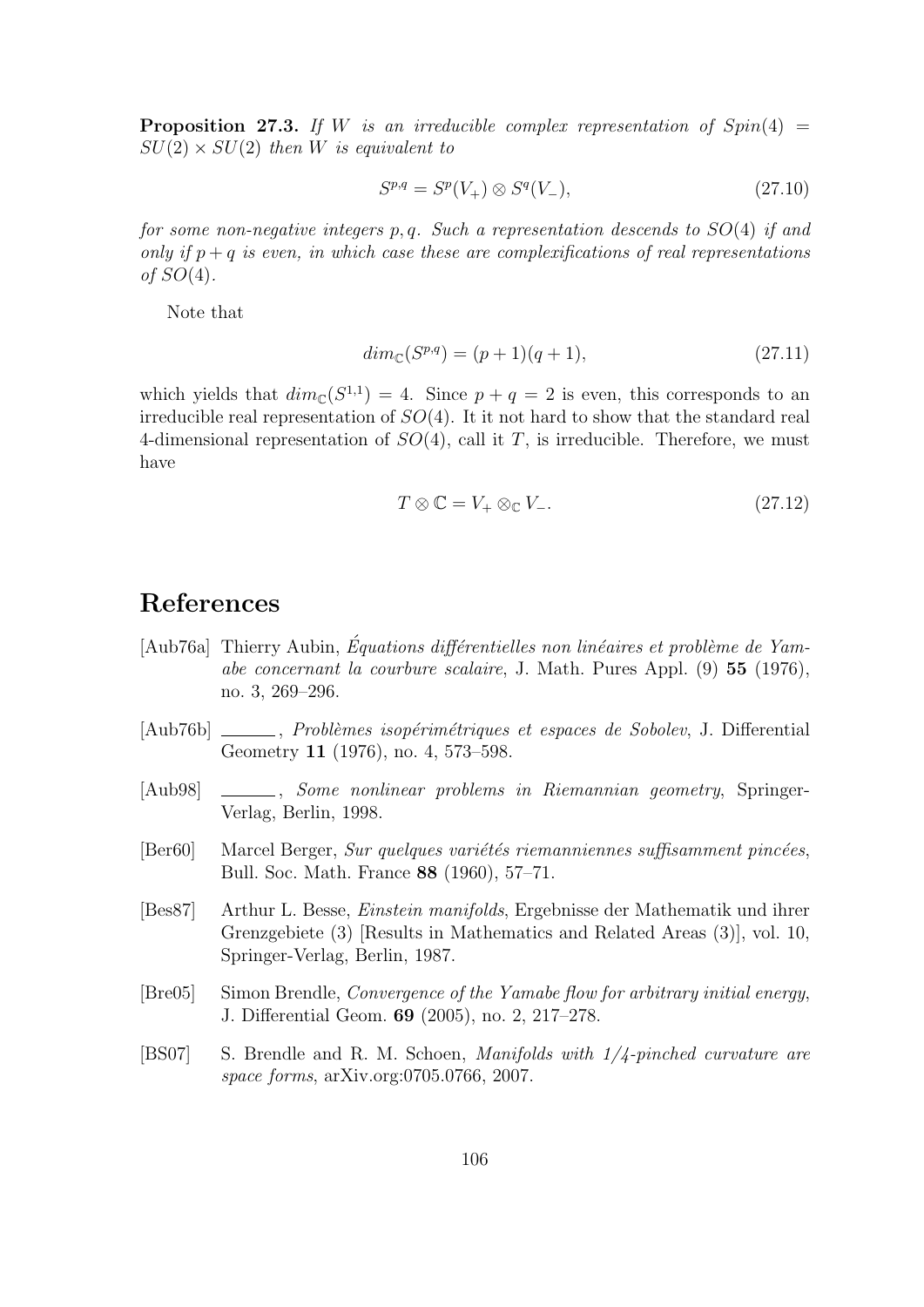- [BW06] Christoph Böhm and Burkhard Wilking, *Manifolds with positive curvature* operators are space forms, International Congress of Mathematicians. Vol. II, Eur. Math. Soc., Zürich, 2006, pp. 683–690.
- [Cho92] Bennett Chow, The Yamabe flow on locally conformally flat manifolds with positive Ricci curvature, Comm. Pure Appl. Math. 45 (1992), no. 8, 1003– 1014.
- [CK04] Bennett Chow and Dan Knopf, The Ricci flow: an introduction, Mathematical Surveys and Monographs, vol. 110, American Mathematical Society, Providence, RI, 2004.
- [CLN06] Bennett Chow, Peng Lu, and Lei Ni, Hamilton's Ricci flow, Graduate Studies in Mathematics, vol. 77, American Mathematical Society, Providence, RI, 2006.
- [Eŭd69] S. D. Eŭdel'man, *Parabolic systems*, Translated from the Russian by Scripta Technica, London, North-Holland Publishing Co., Amsterdam, 1969.
- [ES64] James Eells, Jr. and J. H. Sampson, Harmonic mappings of Riemannian manifolds, Amer. J. Math. 86 (1964), 109–160. MR MR0164306 (29  $\#1603$ )
- [GT01] David Gilbarg and Neil S. Trudinger, Elliptic partial differential equations of second order, Classics in Mathematics, Springer-Verlag, Berlin, 2001, Reprint of the 1998 edition. MR MR1814364 (2001k:35004)
- [Ham82] Richard S. Hamilton, Three-manifolds with positive Ricci curvature, J. Differential Geom. 17 (1982), no. 2, 255–306.
- [Ham86] \_\_\_\_\_, Four-manifolds with positive curvature operator, J. Differential Geom. 24 (1986), no. 2, 153–179.
- [Hel78] Sigurdur Helgason, Differential geometry, Lie groups, and symmetric spaces, Pure and Applied Mathematics, vol. 80, Academic Press Inc. [Harcourt Brace Jovanovich Publishers], New York, 1978.
- [Kob95] Shoshichi Kobayashi, Transformation groups in differential geometry, Classics in Mathematics, Springer-Verlag, Berlin, 1995, Reprint of the 1972 edition.
- [Kry96] N. V. Krylov, Lectures on elliptic and parabolic equations in Hölder spaces, Graduate Studies in Mathematics, vol. 12, American Mathematical Society, Providence, RI, 1996.
- [Lee97] John M. Lee, Riemannian manifolds, Graduate Texts in Mathematics, vol. 176, Springer-Verlag, New York, 1997, An introduction to curvature.
- [Lie96] Gary M. Lieberman, Second order parabolic differential equations, World Scientific Publishing Co. Inc., River Edge, NJ, 1996.